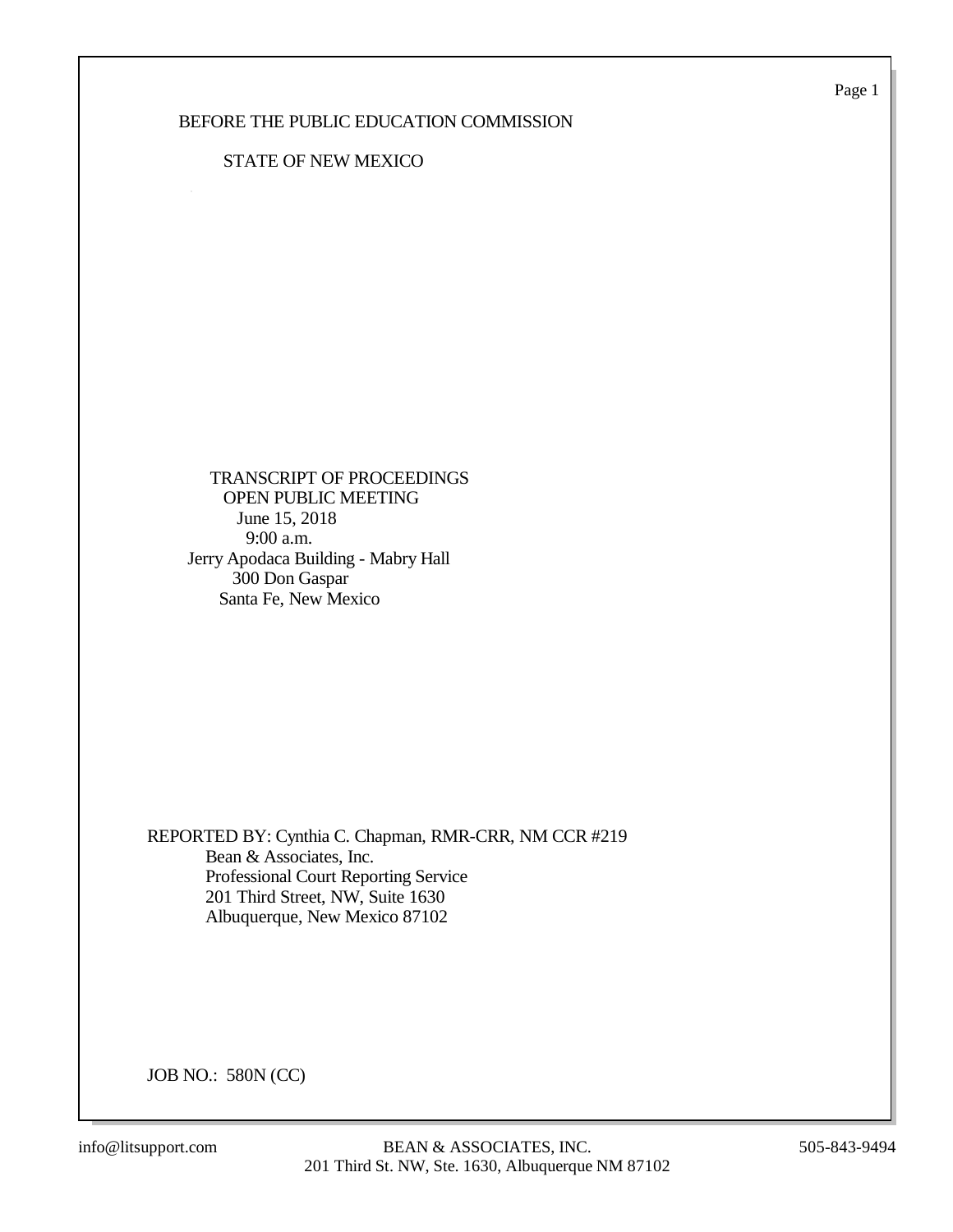# 2 (Pages 2 to 5)

| Page 2                                                                                                                                                                                                                                                                                                                                                                                                                                                                                                                                                                                                                                                                                                                                                                                                                                                                                                                                                                                                                                                                                                                                                                                                                                                               | Page 4                                                                                                                                                                                                                                                                                                                                                                                                                                                                                                                                                                                                                                                                                                                                                                                                                                                                                                                                                                                                                                         |
|----------------------------------------------------------------------------------------------------------------------------------------------------------------------------------------------------------------------------------------------------------------------------------------------------------------------------------------------------------------------------------------------------------------------------------------------------------------------------------------------------------------------------------------------------------------------------------------------------------------------------------------------------------------------------------------------------------------------------------------------------------------------------------------------------------------------------------------------------------------------------------------------------------------------------------------------------------------------------------------------------------------------------------------------------------------------------------------------------------------------------------------------------------------------------------------------------------------------------------------------------------------------|------------------------------------------------------------------------------------------------------------------------------------------------------------------------------------------------------------------------------------------------------------------------------------------------------------------------------------------------------------------------------------------------------------------------------------------------------------------------------------------------------------------------------------------------------------------------------------------------------------------------------------------------------------------------------------------------------------------------------------------------------------------------------------------------------------------------------------------------------------------------------------------------------------------------------------------------------------------------------------------------------------------------------------------------|
| APPEARANCES<br>1<br>$\overline{\mathbf{c}}$<br><b>COMMISSIONERS:</b><br>3<br>MS. PATRICIA GIPSON, Chair<br>MR. GILBERT PERALTA, Vice Chair<br>4<br>MS. KARYL ANN ARMBRUSTER, Secretary<br>MR. R. CARLOS CABALLERO, Member<br>MR. JAMES CONYERS, Member<br>5<br>MR. TIM CRONE, Member<br>MS. DANIELLE JOHNSTON, Member<br>6<br>MR. DAVID ROBBINS, Member<br>7<br>MS. TRISH RUIZ, Member<br>MS. CARMIE TOULOUSE, Member<br>8<br>9<br>NMPED and Charter School Division Staff:<br>10<br>MS. KATIE POULOS, Director<br><b>Options for Parents and Families</b><br>11<br>DR. ICELA PELAYO, Deputy Director<br>12<br><b>Options for Parents and Families</b><br>MS. BEVERLY FRIEDMAN, Custodian of Records<br>13<br>Liaison to the PEC<br>14<br>Counsel to the NMPEC: MS. AMI JAEGER<br>15<br>Attorney at Law<br>16<br><b>MR. MARK CHAIKEN</b><br>17<br>Attorney at Law<br>18<br>19<br>20<br>21<br>22<br>23<br>24<br>25                                                                                                                                                                                                                                                                                                                                                    | INDEX TO PROCEEDING, Continued<br>1<br>$\overline{c}$<br><b>PAGE</b><br>3<br>13 Discussion and Possible Action<br>137<br>on Site Visit Protocols<br>4<br>14 Discussion and Possible Action on<br>144<br>5<br><b>Implementation Year Checklist</b><br>6<br>16 NMSBA Law Conference<br>157<br>7<br>168<br>17 PEC Comments<br>8<br>REPORTER'S CERTIFICATE<br>174<br>9<br><b>ATTACHMENT:</b><br>10<br>1. Visitors' Sign-In Sheets<br>11<br>12<br>13<br>14<br>15<br>16<br>17<br>18<br>19<br>20<br>21<br>22<br>23<br>24<br>25                                                                                                                                                                                                                                                                                                                                                                                                                                                                                                                        |
| Page 3<br>INDEX TO PROCEEDINGS<br>1                                                                                                                                                                                                                                                                                                                                                                                                                                                                                                                                                                                                                                                                                                                                                                                                                                                                                                                                                                                                                                                                                                                                                                                                                                  | Page 5<br>1<br>THE CHAIR: I'm now going to call to order                                                                                                                                                                                                                                                                                                                                                                                                                                                                                                                                                                                                                                                                                                                                                                                                                                                                                                                                                                                       |
| $\boldsymbol{2}$<br>PAGE<br>3<br>1 Call to Order, Roll Call,<br>5<br>Pledge of Allegiance and<br>4<br>Salute to the New Mexico Flag<br>5<br>2 Approval of Agenda<br>6<br>6<br>3 Open Forum<br>7<br>8<br>7<br>Consent Agenda<br>4<br>8<br>5<br>End-of-Year Report from the<br>9<br>New Mexico School for the Arts<br>9<br>9<br>6 Discussion and Possible Action on<br>10<br><b>Charter School Amendments</b><br>11<br>Discussion and Possible Action on<br>47<br>7<br>Report from Options for Parents and<br>12<br>the Charter School Division<br>13<br>Discussion and Possible Action on<br>51<br>8<br>Governance Changes and Reporting Policy<br>14<br>Non-Compliance<br>Discussion and Possible Action on<br>15<br>9<br>54<br>Commencement of Operations<br>16<br>A. Hózhó Academy<br>54<br>17<br>B. Albuquerque Collegiate Charter School<br>62<br>18<br>C. Altura Preparatory School<br>70<br>19<br>10 Discussion and Possible Action on the<br>76<br>20<br>Report from La Promesa Charter School on<br>Their Corrective Action Plan<br>21<br>11 Discussion and Possible Action on<br>107<br>22<br>Lease Reimbursement Awards<br>23<br>12 Discussion and Possible Action on<br>136<br>Amendment and Notification Policies and<br>24<br>Procedures - Tabled<br>25 | $\overline{c}$<br>this meeting of the Public Education Commission. It<br>3<br>is Friday, June 15th, 2018, and it is 9:09 a.m.<br>$\overline{4}$<br>And, Commissioner Armbruster, will you do<br>5<br>roll call, please?<br>6<br><b>COMMISSIONER ARMBRUSTER: Yes.</b><br>7<br><b>Commissioner Robbins?</b><br>8<br><b>COMMISSIONER ROBBINS: Present.</b><br>9<br><b>COMMISSIONER ARMBRUSTER: Commissioner</b><br>10<br>Toulouse?<br>11<br>COMMISSIONER TOULOUSE: Present.<br>12<br>COMMISSIONER ARMBRUSTER: Commissioner<br>13<br>Armbruster is here.<br>14<br><b>Commissioner Conyers?</b><br>15<br>COMMISSIONER CONYERS: Present.<br>16<br><b>COMMISSIONER ARMBRUSTER: Commissioner</b><br>17<br>Peralta?<br>18<br>COMMISSIONER PERALTA: Here.<br>19<br><b>COMMISSIONER ARMBRUSTER: Commissioner</b><br>20<br>Gipson?<br>21<br>THE CHAIR: Here.<br>22<br>COMMISSIONER ARMBRUSTER: Commissioner<br>23<br>Johnston is just not in the room right now.<br>24<br>THE CHAIR: She's here, just not present.<br>25<br>COMMISSIONER ARMBRUSTER: Okay. |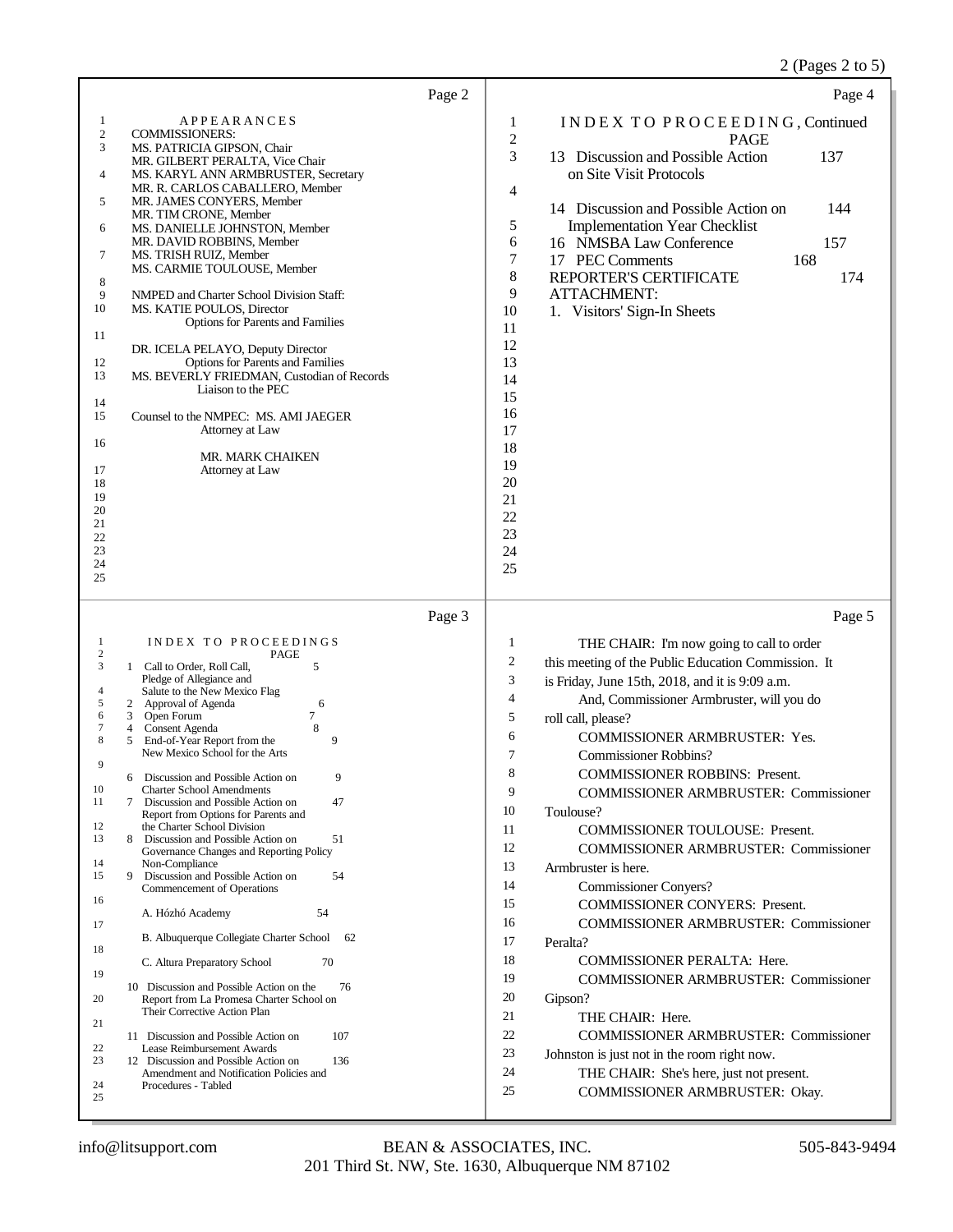#### 3 (Pages 6 to 9)

|    | Page 6                                            |                | Page 8                                               |
|----|---------------------------------------------------|----------------|------------------------------------------------------|
| 1  | Commissioner Crone is not here yet.               | 1              | So we're on to the Consent Agenda. Does              |
| 2  | <b>Commissioner Ruiz?</b>                         | $\overline{2}$ | anyone --                                            |
| 3  | <b>COMMISSIONER RUIZ: Present.</b>                | 3              | COMMISSIONER ROBBINS: Madam Chair, on the            |
| 4  | THE CHAIR: Commissioner Caballero?                | 4              | Work Session for Thursday, May 10th,                 |
| 5  | <b>COMMISSIONER CABALLERO: Here.</b>              | 5              | Commissioner Caballero is listed as both present and |
| 6  | <b>COMMISSIONER ARMBRUSTER: And we have</b>       | 6              | absent.                                              |
| 7  | either nine or eight.                             | 7              | <b>COMMISSIONER CRONE:</b> Good job.                 |
| 8  | THE CHAIR: There are ten Commissioners in         | 8              | COMMISSIONER CABALLERO: Thank you.                   |
| 9  | the building.                                     | 9              | MS. FRIEDMAN: I'll make that correction.             |
| 10 | COMMISSIONER ARMBRUSTER: Somewhere.               | 10             | THE CHAIR: Okay. So we do have that                  |
| 11 | THE CHAIR: No, there are nine                     | 11             | correction. Thank you. That's often many of us.      |
| 12 | Commissioners in the building. Commissioner Crone | 12             | So do -- are there any Commissioners that            |
| 13 | is not here.                                      | 13             | wish to have something pulled off the Consent        |
| 14 | And I will ask Commissioner Robbins to            | 14             | Agenda? If not, I'll entertain a motion to approve   |
| 15 | lead us in the Pledge, and I guess I'll do the    | 15             | the Consent Agenda.                                  |
| 16 | New Mexico Salute.                                | 16             | <b>COMMISSIONER ROBBINS: So move.</b>                |
| 17 | (Pledge of Allegiance and Salute to the           | 17             | <b>COMMISSIONER TOULOUSE:</b> (Indicates.)           |
| 18 | New Mexico Flag conducted.)                       | 18             | THE CHAIR: And there's a motion by                   |
| 19 | (Commissioner Crone enters meeting.)              | 19             | Commissioner Robbins, a second by Commissioner       |
| 20 | THE CHAIR: And let the record reflect             | 20             | Toulouse.                                            |
| 21 | that Commissioner Crone is now either present or  | 21             | All in favor?                                        |
| 22 | here.                                             | 22             | (Commissioners so indicate.)                         |
| 23 | <b>COMMISSIONER CRONE:</b> And I have not left    | 23             | THE CHAIR: Opposed?                                  |
| 24 | the room.                                         | 24             | (No response.)                                       |
| 25 | THE CHAIR: We're now on to Item No. 2.            | 25             | THE CHAIR: Hearing no opposition, the                |

Page 7 which is the approval of the agenda. And I do have 2 one change, and that is we're removing Item No. 18,<br>3 the training for the PEC, and we're going to do that the training for the PEC, and we're going to do that at our next work session. 5 So are there any other changes to the agenda?  $\frac{6}{7}$  agenda? 7 (No response.)<br>8 THE CHAIR THE CHAIR: If not, I'll entertain a 9 motion for -- for approval of the agenda.<br>10 COMMISSIONER CABALLERC 10 COMMISSIONER CABALLERO: So move.<br>11 COMMISSIONER RUIZ: Second. 11 COMMISSIONER RUIZ: Second.<br>12 THE CHAIR: There's a motion by THE CHAIR: There's a motion by Commissioner Caballero; there's a second by Commissioner Ruiz. All in favor? 16 (Commissioners so indicate.)<br>17 THE CHAIR: Opposed? THE CHAIR: Opposed? 18 (No response.)<br>19 THE CHAIR THE CHAIR: Hearing no opposition, the 20 motion passes.<br>21 We are n 21 We are now on to Item No. 4, which is the<br>22 Consent Agenda. So do any of the Commissioner 22 Consent Agenda. So do any of the Commissioners --<br>23 oh. I'm sorry. Well. ves. because no one signed up oh, I'm sorry. Well, yes, because no one signed up 24 for Open Forum. Sorry. So I moved on to Item<br>25 No. 4, because there is no one for Public Comm No. 4, because there is no one for Public Comment. Page 9 motion passes. COMMISSIONER RUIZ: Madam Chair, I'll abstain from all of those, because I wasn't present for those meetings. THE CHAIR: Oh, that's a -- just so the Commissioner is aware, that also includes a notification, which is B. We are on to Item No. 5, the end-of-the-year report for New Mexico School for the Arts, which is in our notebooks, and we have had the opportunity to take a look at. MS. POULOS: Madam Chairwoman, Commissioners, there's no one here from the school, and that was because we did inform them there was no need to be here. THE CHAIR: Right. Just so that Commissioners are reminded that generally, they just simply send us the written report, and we don't require them to come to do any kind of public 20 presentation.<br>21 So -- a So -- and that's not something that we need to adopt; it's just a report that people need to be made aware of. That's in the statute. Item No. 6, Discussion and Possible Action on Charter School Amendments. And the first one up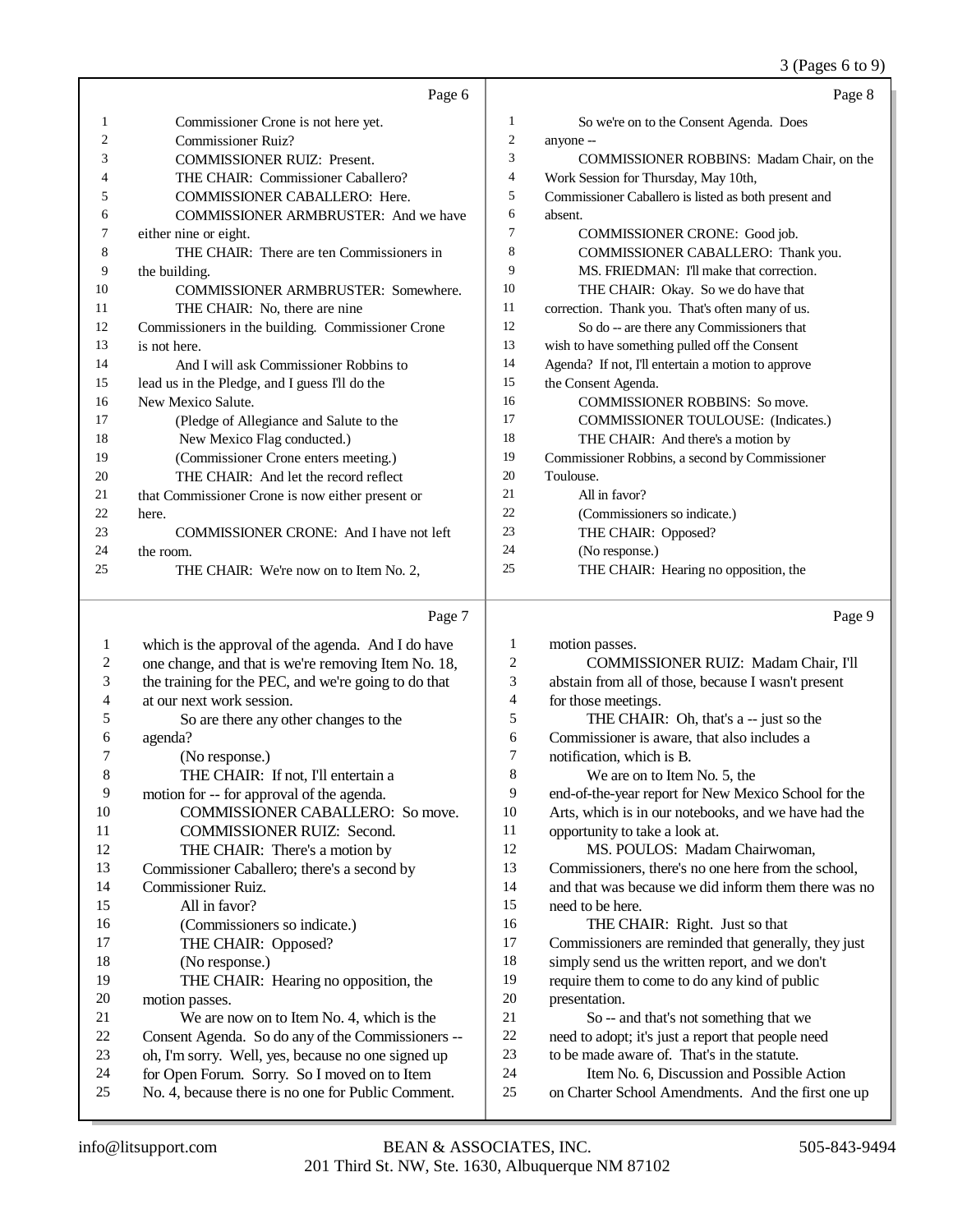4 (Pages 10 to 13)

| Page 10                                            |                                                                                                                                                                                     | Page 12                                              |
|----------------------------------------------------|-------------------------------------------------------------------------------------------------------------------------------------------------------------------------------------|------------------------------------------------------|
| is Explore Academy.                                | 1                                                                                                                                                                                   | Division and PEC. Thank you for taking the time to   |
| MS. POULOS: Madam Chairwoman, Justin, the          | 2                                                                                                                                                                                   | listen to public comments concerning instructional   |
|                                                    | 3                                                                                                                                                                                   | hours. I am writing in response to this concern      |
| Apparently, it is standstill. I'm imagining the    | 4                                                                                                                                                                                   | expressed by the CSD.                                |
| freeway might have gotten shut down. So he is on   | 5                                                                                                                                                                                   | "The CSD has -- is concerned about the               |
| his way here and trying to get there.              | 6                                                                                                                                                                                   | potential negative impact that less instructional    |
| THE CHAIR: Okay. So I'll ask the                   | 7                                                                                                                                                                                   | time may have on student performance, especially     |
| Commissioners, would you prefer that we at least   | 8                                                                                                                                                                                   | reducing the total expeditionary days that serve as  |
| move on to B, Roots & Wings, to see if he can get  | 9                                                                                                                                                                                   | the essence of the school's educational practice.    |
| here on time?                                      | 10                                                                                                                                                                                  | "I have taught at RWCS for the last four             |
| So that's fine. So we'll now hear Roots $\&$       | 11                                                                                                                                                                                  | years. I wanted to clarify that our school is an     |
| Wings.                                             | 12                                                                                                                                                                                  | Expeditionary Learning school every day of           |
| FROM THE FLOOR: Good morning.                      | 13                                                                                                                                                                                  | instruction. Each semester, teachers drive rigorous  |
| THE CHAIR: Good morning.                           | 14                                                                                                                                                                                  | academic standards through a learning expedition.    |
| MR. RANDY GREEN: I'm sorry I missed last           | 15                                                                                                                                                                                  | "A learning expedition is a semester-long,           |
|                                                    | 16                                                                                                                                                                                  | thematic, standards-based adventure of the mind that |
| here every month.                                  | 17                                                                                                                                                                                  | culminates in a final product and other performance  |
|                                                    | 18                                                                                                                                                                                  | assessments.                                         |
| an excuse to come here. We do have some serious    | 19                                                                                                                                                                                  | "Last semester, our expedition was 'Water            |
| discussions that need to go on about Roots & Wings | 20                                                                                                                                                                                  | is Life.' K-2 students created a keyhole garden to   |
|                                                    | 21                                                                                                                                                                                  | catch rain and grow local plants. Grades 3 through   |
| The Charter School Division looks at it as         | 22                                                                                                                                                                                  | 5 students sampled local bodies of water around the  |
| a -- an increase in the instructional hours. I'd   | 23                                                                                                                                                                                  | 800-acre land preserve surrounding our campus.       |
| like to point out that we are well beyond what's   | 24                                                                                                                                                                                  | "The sixth-through-eighth-grade cohort               |
| required by law; but it does certainly change the  | 25                                                                                                                                                                                  | tested water quality at home. Primary students       |
|                                                    |                                                                                                                                                                                     |                                                      |
|                                                    | school leader from Explore, is stuck in traffic.<br>month's meeting. I know you are used to me being<br>But, anyway, I didn't deliberately make up<br>and their expeditionary days. |                                                      |

# $\overline{p_{\text{max}} 11}$

|    | Page 11                                             |                | rage.                                                |
|----|-----------------------------------------------------|----------------|------------------------------------------------------|
| 1  | instructional hours in the contract.                | 1              | mastered reading, writing, science, and social       |
| 2  | I would like to read a few brief                    | $\overline{c}$ | science standards, writing a creative story about    |
| 3  | statements from one of our board members and one of | 3              | the journey of the water molecules' trip around the  |
| 4  | our teachers and myself, and then go on from there. | $\overline{4}$ | world and turned their writing into an original play |
| 5  | This is a statement from Dr. Stephanie              | 5              | about water.                                         |
| 6  | Owens. I believe she is -- was instrumental in      | 6              | "In addition to the matic design, each               |
| 7  | writing the contract for the school. And she does a | 7              | grade cohort supports their expedition with          |
| 8  | lot of work with the EL model with other schools    | 8              | fieldwork days, with sampling various bodies of      |
| 9  | throughout New Mexico and, I believe, the           | 9              | water around our campus to taking a whole-school     |
| 10 | <b>United States.</b>                               | 10             | trip to Taos Pueblo. We are dedicated to providing   |
| 11 | Anyway, this is what she wrote back to me.          | 11             | real-life fieldwork for our students each semester.  |
| 12 | She says:                                           | 12             | "In addition, nearly 60 percent of our               |
| 13 | "I think there is some semantic confusion.          | 13             | students participated in Ski Club last semester. It  |
| 14 | An expedition is a learning expedition, the         | 14             | is important to note that the reduction in           |
| 15 | semester-long, thematic, standards-based adventure  | 15             | expeditionary days is referencing our wilderness     |
| 16 | of the mind that culminates in a final product and  | 16             | overnights with students. It may clarify matters if  |
| 17 | other performance assessments.                      | 17             | we consider renaming the expedition days to          |
| 18 | "An outdoor adventure includes backpacks,           | 18             | expedition overnights.                               |
| 19 | river trips, passage, et cetera, that are integral  | 19             | "The rationale states why the school is              |
| 20 | aspects of learning expeditions, but occur only one | 20             | reducing the number of expedition overnights each    |
| 21 | or two times a semester. They are also crucial for  | 21             | year. Taking students on overnights is powerful      |
| 22 | building a positive school culture."                | 22             | instruction; yet it takes a lot of resources and     |
| 23 | And this is a statement from Annalise               | 23             | professional development.                            |
| 24 | Zosel. She's our primary teacher. She says:         | 24             | "To the best of my knowledge, we are the             |
| 25 | "Greetings, New Mexico Charter School               | 25             | only K-through-8 school in Northern New Mexico       |
|    |                                                     |                |                                                      |

 $10\,$ 

Page 13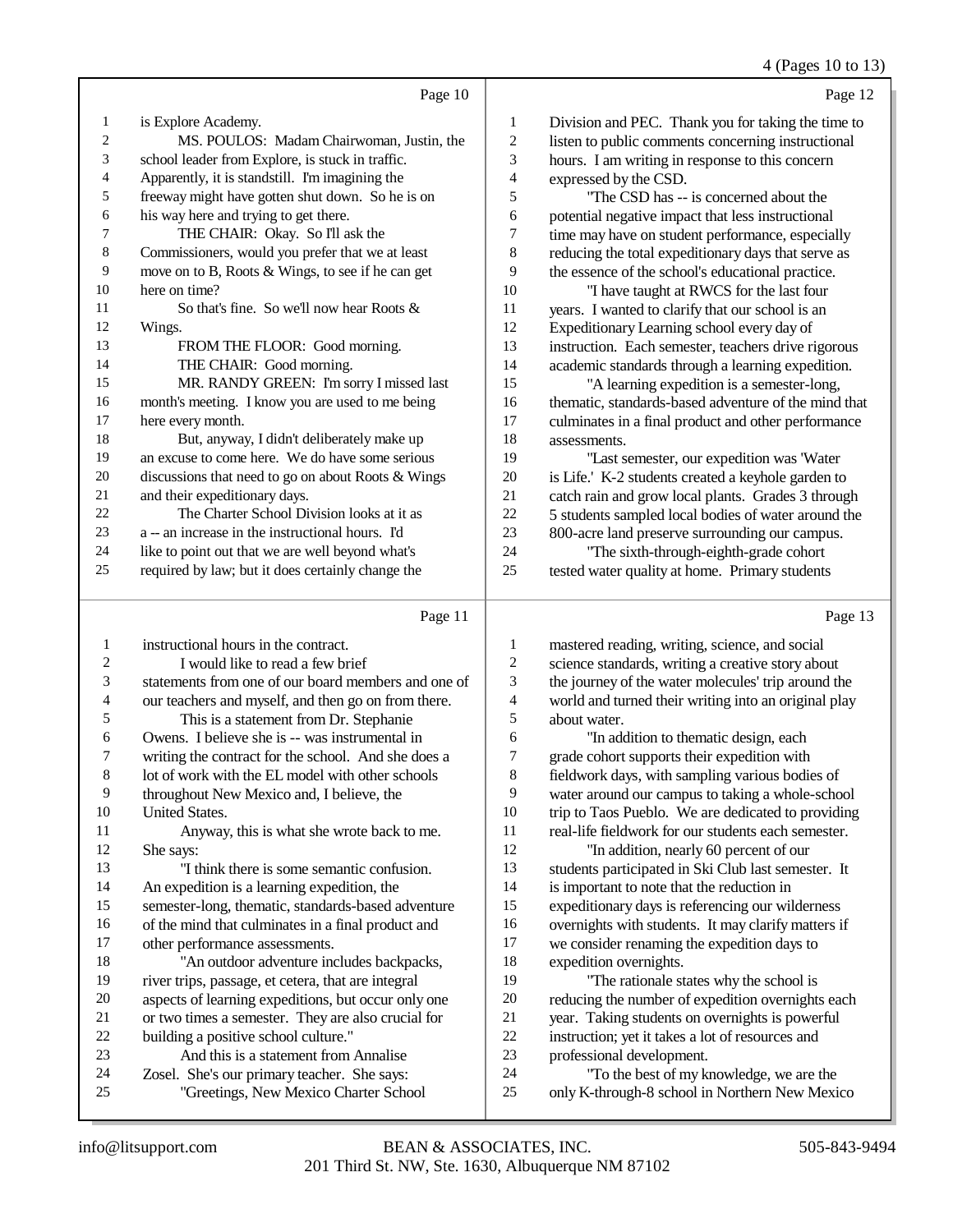|                          |                                                      |                          | 5 (Pages 14 to 17)                                   |
|--------------------------|------------------------------------------------------|--------------------------|------------------------------------------------------|
|                          | Page 14                                              |                          | Page 16                                              |
| 1                        | taking all of our students on overnight wilderness   | 1                        | we've addressed our financial problems in a positive |
| 2                        | trips. And they're a vital part of our               | $\overline{c}$           | manner.                                              |
| 3                        | transformation instruction.                          | 3                        | "It's time for the PEC to respond to the             |
| $\overline{\mathcal{A}}$ | "The staff consciously choose to reduce              | 4                        | cliché, 'Autonomy for accountability,' and give      |
| 5                        | the number of overnight days so we can focus our     | 5                        | Roots & Wings the autonomy to determine the balance  |
| 6                        | excellence on quality of overnight wilderness trips. | 6                        | they need instead of the Charter School Division     |
| 7                        | Although there has been a reduction in these         | 7                        | making that decision."                               |
| $\,8\,$                  | 'expedition overnights,' the essence of our mission  | 8                        | THE CHAIR: Thank you.                                |
| 9                        | is delivered each day of instruction through         | 9                        | MR. RANDY GREEN: Thank you.                          |
| $10\,$                   | learning expeditions."                               | 10                       | THE CHAIR: And as far as I like seeing               |
| 11                       | And, finally, a little something I wrote:            | 11                       | you here, everyone knows how much I hate these       |
| 12                       | "While it appears on paper that it would             | 12                       | conversations about hours. We're just -- we're just  |
| 13                       | be less instructional hours, it would really be more | 13                       | done with them. And it's unfortunate that the        |
| 14                       | instruction in the classroom. It would be nine more  | 14                       | schools with the pre-2018 contract -- we're having   |
| 15                       | days for middle school and two more for K through 5. | 15                       | to deal with it.                                     |
| 16                       | "Expeditionary trips, like field trips,              | 16                       | So I have no problem with accepting the              |
| 17                       | are important, but they are not what the EL model is | 17                       | amendment. I think it's a conversation that we just  |
| 18                       | all about. There is instruction in the field, but    | 18                       | don't want to -- it's not going to be part of the    |
| 19                       | much of it is about the effective domain.            | 19                       | site visit any longer. So -- and I --                |
| $20\,$                   | "While not trained specifically in the EL            | 20                       | DR. PELAYO: Chairwoman -- I'm sorry.                 |
| 21                       | model, I taught adventure recreation and ran a       | 21                       | THE CHAIR: Is there a problem?                       |
| $22\,$                   | climbing wall and challenge course for ten years.    | 22                       | So I have -- you know, I -- I highly                 |
| 23                       | These activities create competence, build community, | 23                       | recommend accepting the amendment.                   |
| 24                       | develop leadership, build teams, help students to    | 24                       | <b>Commissioner Toulouse?</b>                        |
| 25                       | trust and bond with each other and the instructors.  | 25                       | COMMISSIONER TOULOUSE: Madam Chair, I                |
|                          | Page 15                                              |                          | Page 17                                              |
| $\mathbf{1}$             | "Yes, they're important to develop the               | $\mathbf{1}$             | think they've done everything we've asked them to do |
| 2                        | whole child and help them become responsible and     | $\sqrt{2}$               | and given us all the information we need.            |
| 3                        | competent adults. But there is not, to my            | 3                        | And I agree with you. I think it's time              |
| 4                        | knowledge, a magic number of expeditions that        | $\overline{\mathcal{A}}$ | to let them have this amendment, and they move on    |
| 5                        | creates this. It is not like we are only an          | 5                        | and us move on to things that are important to what  |
| 6                        | EL-inspired school when we're on expeditions.        | 6                        | we're doing right now.                               |
| 7                        | "Reducing the amount of expeditions does             | $\overline{7}$           | Thank you.                                           |
| 8                        | not stop us from going to the nearby ranches or to   | 8                        | DR. PELAYO: Madam Chairwoman,                        |
| 9                        | do less farming activities. The number of            | 9                        | Commissioners, while this request is worded as an    |
| 10                       | expeditions we propose is what the staff thought is  | 10                       | instructional hours request, we are concerned,       |
| 11                       | reasonable and is more in line with what the school  | 11                       | though, about the school meeting its mission in its  |
| 12                       | has been doing in recent history.                    | 12                       | contract. And it does talk about being an            |
| 13                       | "Roots & Wings is an established EL school           | 13                       | Expeditionary Learning school and that those         |
| 14                       | that has earned the respect of the EL community.     | 14                       | expeditions are core to meeting their mission.       |
| 15                       | This year we had most of the faculty from the school | 15                       | And so if they're reducing the number of             |
| 16                       | in Springer visit for a day. They came to learn      | 16                       | days that they're doing those expeditions, I wanted  |
| 17                       | about our school and how we have been able to become | 17                       | to talk about the quality of those expeditions.      |
| 18                       | an EL school with such a strong reputation.          | 18                       | We're just concerned that part of the reason those   |
| 19                       | "The experts are not on the Charter School           | 19                       | days are being reduced is having to do with their    |
|                          |                                                      |                          |                                                      |

- "The experts are not on the Charter School Division. The experts are the teachers and the
- staff of the EL school. "It certainly looks better on paper for
- the Charter School Division to not allow this
- change. But Roots & Wings has proven this year it
- can be accountable and earned an 'A' last year, and
- 22 the reason why they're being reduced is their<br>23 financial concern. And that's the responsibili 23 financial concern. And that's the responsibility of<br>24 the school to address those financial concerns.

21 THE CHAIR: And I understand that part of<br>22 the reason why they're being reduced is their

20 financial concerns.<br>21 THE CHAIR

24 the school to address those financial concerns.<br>25 With speaking to any number of folks from With speaking to any number of folks from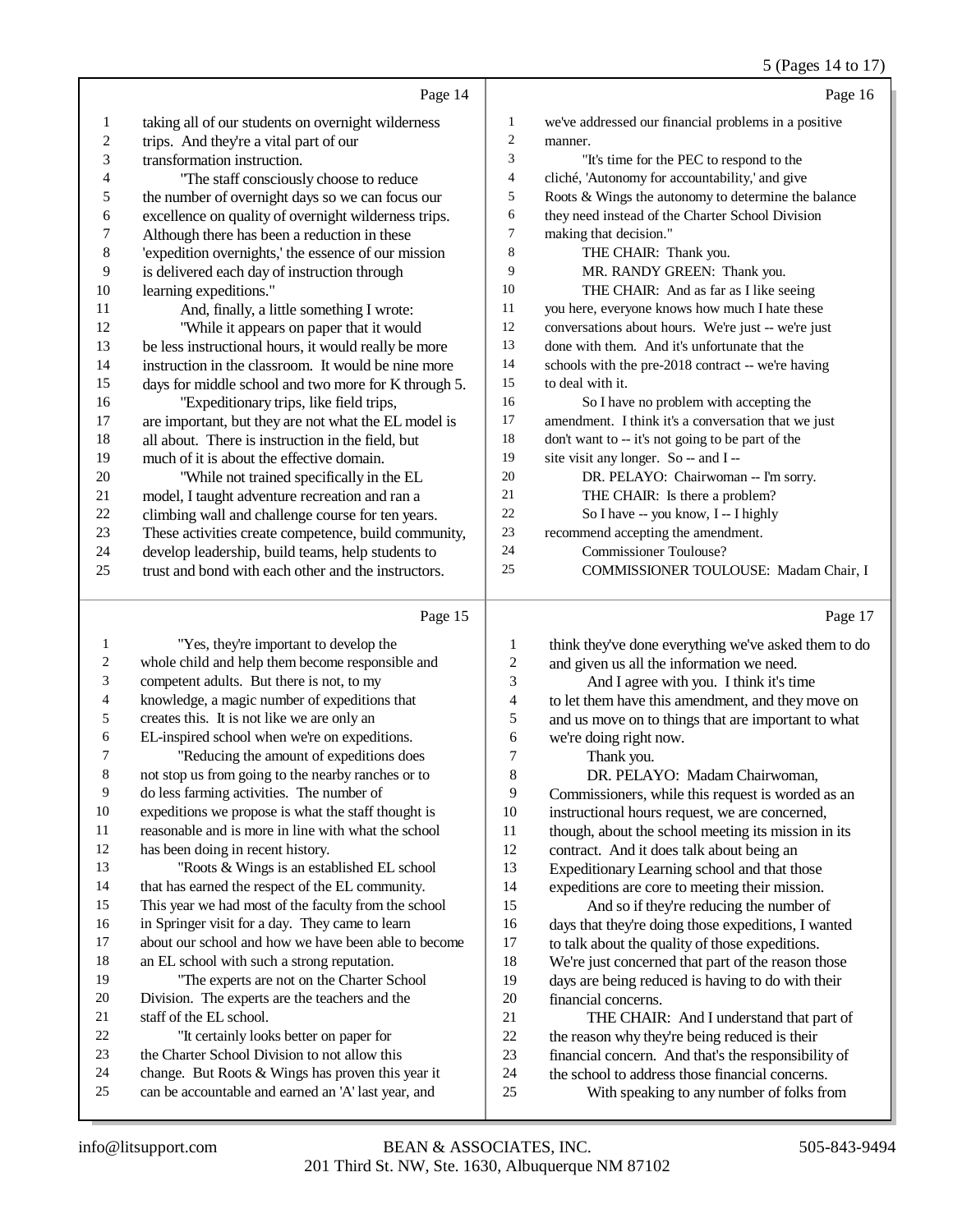### $(P<sub>300</sub> \approx 18$  to 21)

|                          |                                                                          |                | $0$ (rages to $0$ $\angle$ 1)                               |
|--------------------------|--------------------------------------------------------------------------|----------------|-------------------------------------------------------------|
|                          | Page 18                                                                  |                | Page 20                                                     |
| 1                        | that school, I personally have no doubt that this                        | 1              | way to fix the problem. I mean, it was my                   |
| $\boldsymbol{2}$         | school still embraces the concepts of Expeditionary                      | $\overline{c}$ | suggestion of a way to fix the problem of us being          |
| 3                        | Learning. And it's -- it's not just numbers that                         | 3              | out of compliance with the contract calendar.               |
| 4                        | makes it prove that they're an Expeditionary                             | 4              | COMMISSIONER CRONE: I'll just note that                     |
| 5                        | Learning school; it's the quality of those, and it                       | 5              | Lama did burn.                                              |
| 6                        | is, as well, the instruction that goes on on-site as                     | 6              | MR. RANDY GREEN: I'm sorry?                                 |
| 7                        | well.                                                                    | 7              | COMMISSIONER CRONE: There was a big fire                    |
| $\,$ 8 $\,$              | So I truly don't -- I don't have any of                                  | 8              | in that area about 15 years ago.                            |
| 9                        | concern or doubt that they're not -- that they're                        | 9              | MR. RANDY GREEN: About 15 years ago,                        |
| $10\,$                   | moving away from their Expeditionary Learning                            | 10             | yeah, I understand. People in Questa were watching          |
| 11                       | mission.                                                                 | 11             | the fire go up the ridge.                                   |
| 12                       | MS. POULOS: Madam Chairwoman, the one                                    | 12             | COMMISSIONER CRONE: Thank you.                              |
| 13                       | issue that I would like particularly for the school                      | 13             | THE CHAIR: Commissioner Toulouse?                           |
| 14                       | to consider is that the mission specifically speaks                      | 14             | COMMISSIONER TOULOUSE: Madam Chair, if                      |
| 15                       | about the wilderness, and how does that part still                       | 15             | people look on Page 27 of their report, they are            |
| 16                       | get embraced or borne out, or is there a mission                         | 16             | listing here their backpack trips for their next            |
| 17                       | change that needs to happen to address the                               | 17             | school year. And I think it's very clear that they          |
| $18\,$                   | wilderness, because that's a specific word that                          | 18             | do the wilderness piece. It breaks it out from              |
| 19                       | we're concerned about that's not being present in                        | 19             | Grades K-2, 3 to 5, and 6, 7, and 8. And I don't            |
| $20\,$                   | the program that's in the mission.                                       | 20             | know why you'd backpack if you weren't going out in         |
| 21                       | THE CHAIR: Thanks. Commissioners, any                                    | $21\,$         | the wilderness, basically.                                  |
| 22                       | other questions? Concerns?                                               | 22             | MR. RANDY GREEN: Well, you know -- and                      |
| 23                       | <b>Commissioner Crone?</b>                                               | $23\,$         | there -- the thing that we took out for the middle          |
| 24                       | COMMISSIONER CRONE: Could you clarify --                                 | $24\,$         | school primarily was the winter trip, which is a            |
| 25                       | are the overnights in the wilderness? And, again,                        | 25             | concern. I mean, it can get 20-below, and, you              |
|                          |                                                                          |                |                                                             |
|                          | Page 19                                                                  |                | Page 21                                                     |
| $\mathbf{1}$             | how many?                                                                | $\mathbf{1}$   | know, I certainly wouldn't want a bunch of our kids         |
| $\boldsymbol{2}$         | MR. RANDY GREEN: It varies by grade                                      | $\overline{c}$ | in the Back Country when it's 20-below.                     |
| $\mathfrak{Z}$           | level. For the middle school, they are actually in                       | 3              | THE CHAIR: Commissioners, any other                         |
| $\overline{\mathcal{A}}$ | the wilderness, and they will backpack into what                         | $\overline{4}$ | questions?                                                  |
| 5                        | they call the "Back Country." And it's typically a                       | 5              | I move to approve the amendment request                     |
| 6                        | six- or seven-day overnight backpacking trip.                            | 6              | presented by the Roots & Wings Community School to          |
| 7                        | For the primary kids, it's pretty much                                   | $\overline{7}$ | change its material terms with respect to the               |
| 8                        | they sleep in cabins at a local ranch, okay? And                         | 8              | operational structure, length of school year, to            |
| 9                        | they -- during Passage, they can sleep in their own                      | 9              | include K-2, 1,051-and-a-half hours, 147 days, plus         |
| 10                       | little tent, if they're willing to, you know, if                         | 10             | 6 expedition days; Grades 3-5, 1,070-and-a-half             |
| 11                       | they've reached that point of confidence yet.                            | 11<br>12       | hours, 149 days, plus 8 expedition days; Grades 6-8,        |
| 12                       | We're in a wilderness setting. I don't                                   | 13             | 1,108.5 hours, with 145 days, plus 12 expedition            |
| 13                       | know if any of you have been to the school. But                          | 14             | days.                                                       |
| 14                       | we're in Lama. We're in the mountain off a dirt                          | 15             | COMMISSIONER TOULOUSE: Madam Chair, I<br>second the motion. |
| 15                       | road. There's -- within a mile, there's a farm and                       | 16             |                                                             |
| 16                       | ranch community that they often visit.                                   | 17             | THE CHAIR: There's a second by<br>Commissioner Toulouse.    |
| 17                       | We have our own greenhouse and little                                    | 18             | Any discussion?                                             |
| 18<br>19                 | gardening thing going on behind the school. It's                         | 19             | (No response.)                                              |
| $20\,$                   | pretty -- I mean, we're concerned about fires there,                     | 20             | THE CHAIR: Commissioner Armbruster?                         |
| 21                       | you know, forest fires. We're that much of a<br>wilderness rural school. | 21             | COMMISSIONER ARMBRUSTER: Please note that                   |
| $22\,$                   | And, you know, we're certainly not going                                 | 22             | we are all here in the room.                                |
| 23                       | to change the model. And, you know, I'm glad that                        | 23             | Commissioner Caballero?                                     |
|                          |                                                                          |                |                                                             |

- we are all here in the room.
- Commissioner Caballero?
- COMMISSIONER CABALLERO: Approve.
- COMMISSIONER ARMBRUSTER: Commissioner

23 to change the model. And, you know, I'm glad that<br>24 Annalise put in that they -- you know, it came from Annalise put in that they -- you know, it came from the teachers. This is not my doing. But it was my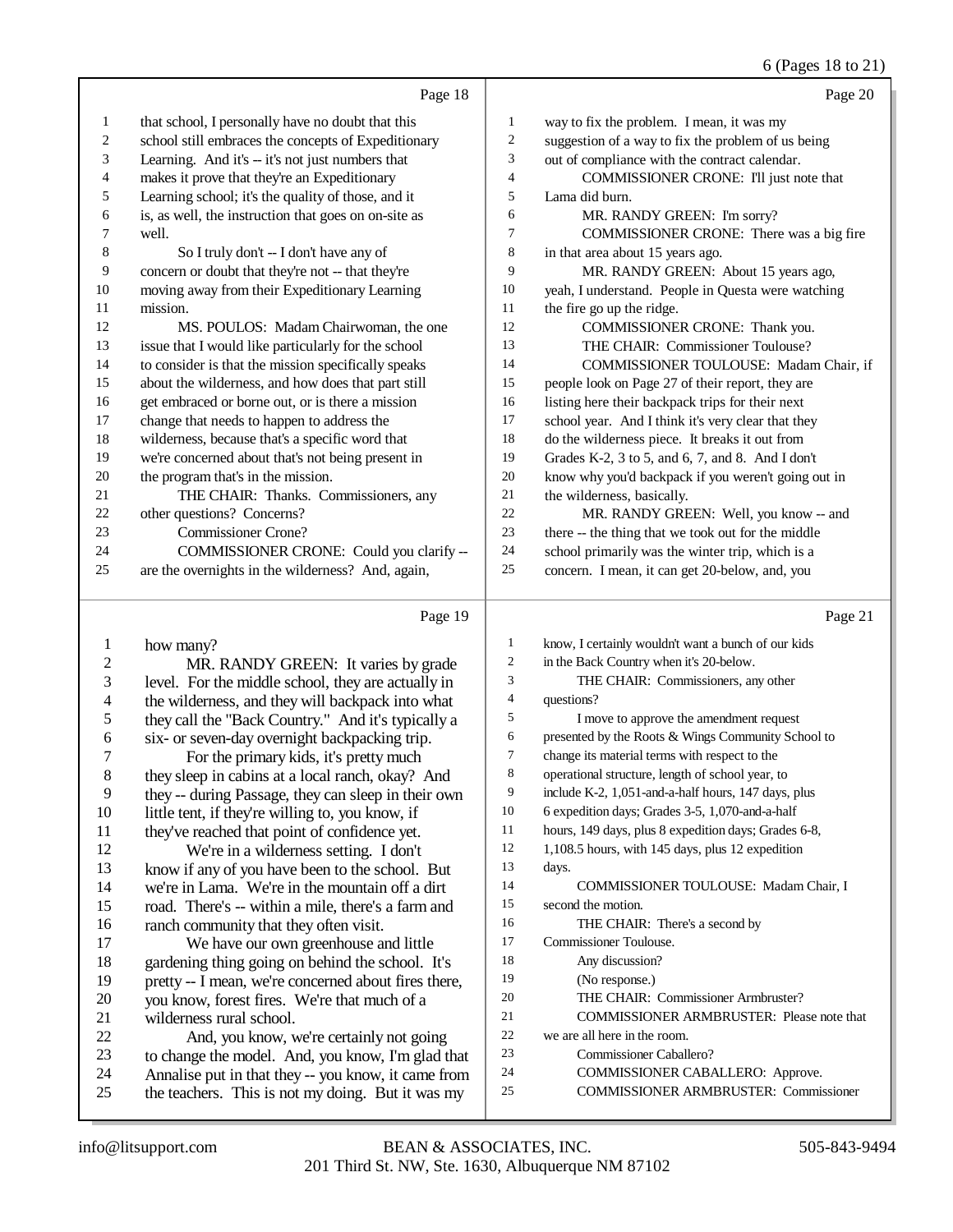### 7 (Pages 22 to 25)

|                | Page 22                                                                                                    |        | Page 24                                                                                               |
|----------------|------------------------------------------------------------------------------------------------------------|--------|-------------------------------------------------------------------------------------------------------|
| 1              | Toulouse?                                                                                                  | 1      | So the school is requesting to remove this                                                            |
| $\overline{c}$ | <b>COMMISSIONER TOULOUSE: Yes.</b>                                                                         | 2      | academic indicator, because the -- the assessment                                                     |
| 3              | COMMISSIONER ARMBRUSTER: Commissioner                                                                      | 3      | underwent significant test restructuring and no                                                       |
| 4              | Ruiz?                                                                                                      | 4      | longer measures the school's academic indicator or                                                    |
| 5              | <b>COMMISSIONER RUIZ: Yes.</b>                                                                             | 5      | provides result reports that can adequately capture                                                   |
| 6              | <b>COMMISSIONER ARMBRUSTER: Commissioner</b>                                                               | 6      | the progress that they're intending to capture with                                                   |
| 7              | Robbins?                                                                                                   | 7      | that assessment.                                                                                      |
| 8              | <b>COMMISSIONER ROBBINS: Yes.</b>                                                                          | 8      | The school has earned an "A" on its School                                                            |
| 9              | <b>COMMISSIONER ARMBRUSTER: Commissioner</b>                                                               | 9      | Grade Report for the past two academic years.                                                         |
| 10             | Crone?                                                                                                     | 10     | Explore Academy has demonstrated consistent growth,                                                   |
| 11             | <b>COMMISSIONER CRONE: Yes.</b>                                                                            | 11     | improving its school grade from a "D" in 2015 to an                                                   |
| 12             | <b>COMMISSIONER ARMBRUSTER: Commissioner</b>                                                               | 12     | "A in 2016 and '17.                                                                                   |
| 13             | Conyers?                                                                                                   | 13     | The school has also demonstrated positive                                                             |
| 14             | <b>COMMISSIONER CONYERS: Yes.</b>                                                                          | 14     | overall school improvement growth among both highest                                                  |
| 15             | <b>COMMISSIONER ARMBRUSTER: Commissioner</b>                                                               | 15     | performing and lower performing students. Though                                                      |
| 16             | Armbruster votes "Yes."                                                                                    | 16     | Explore Academy has demonstrated positive strides in                                                  |
| 17             | Commissioner Johnston?                                                                                     | 17     | most of its indicators, including the School Grade                                                    |
| 18             | COMMISSIONER JOHNSTON: Yes.                                                                                | 18     | Report, the analysis we did here shows that the                                                       |
| 19             | <b>COMMISSIONER ARMBRUSTER: Commissioner</b>                                                               | 19     | school does have some significant achievement gaps                                                    |
| 20             | Peralta?                                                                                                   | 20     | amongst the two largest student subgroups in                                                          |
| 21             | <b>COMMISSIONER PERALTA: Yes.</b>                                                                          | $21\,$ | reading.                                                                                              |
| 22             | <b>COMMISSIONER ARMBRUSTER: Commissioner</b>                                                               | 22     | In 2017, the achievement gap among those                                                              |
| 23             | Gipson?                                                                                                    | 23     | two students groups was 29 percent for reading                                                        |
| 24             | THE CHAIR: Yes.                                                                                            | 24     | proficiency. And additionally, the school's EL                                                        |
| 25             | COMMISSIONER ARMBRUSTER: That's a                                                                          | 25     | population reported at 2.7 percent, which is much                                                     |
|                |                                                                                                            |        |                                                                                                       |
|                |                                                                                                            |        |                                                                                                       |
|                | Page 23                                                                                                    |        | Page 25                                                                                               |
| 1              | ten-zero vote.                                                                                             | 1      | lower than the local school district, which is at                                                     |
| 2              | THE CHAIR: Motion passes ten-zero. Thank                                                                   | 2      | 16.7 percent.                                                                                         |
| 3              | you very much.                                                                                             | 3      | Just a note, that the school's charter                                                                |
| 4              | THE WITNESS: Thank you very much.                                                                          | 4      |                                                                                                       |
| 5              | THE CHAIR: Is this the end of your term                                                                    | 5      | contract -- that they are up for renewal in this<br>next cycle, and there -- and at the bottom of our |
| 6              | now?                                                                                                       | 6      | analysis here, we do recommend that their amendment                                                   |
| 7              | MR. RANDY GREEN: Yeah. In fact, I'm on                                                                     | 7      | request be approved since the school has made                                                         |
| 8              |                                                                                                            | 8      | acceptable academic progress, and because the                                                         |
| 9              | my way down to Albuquerque to start my move.<br>THE CHAIR: Well, good luck. Thank you                      | 9      | request is actually in line with the new performance                                                  |
| 10             | very much.                                                                                                 | 10     | framework.                                                                                            |
| 11             | MR. RANDY GREEN: Thank you.                                                                                | 11     | THE CHAIR: Good morning.                                                                              |
| 12             |                                                                                                            | 12     | MR. JUSTIN BAIARDO: Good morning.                                                                     |
| 13             | THE CHAIR: Okay. So now we can move back<br>to Explore Academy.                                            | 13     | THE CHAIR: Thanks for making it.                                                                      |
| 14             | DR. PELAYO: Madam Chairwoman,                                                                              | 14     | MR. JUSTIN BAIARDO: Thank you for                                                                     |
| 15             | Commissioners, this is Explore Academy. This is                                                            | 15     | waiting.                                                                                              |
| 16             | Item 6A, a request for amendment.                                                                          | 16     | THE CHAIR: And if you could just identify                                                             |
| 17             | The school presents an amendment change                                                                    | 17     | yourself for the record?                                                                              |
| 18             |                                                                                                            | 18     | MR. JUSTIN BAIARDO: My name is Justin                                                                 |
| 19             | request for consideration of amending the school's<br>Academic Performance Indicator 2B, which states that | 19     | Baiardo.                                                                                              |
| 20             | based on the school's chosen short-cycle assessment,                                                       | 20     | MS. ELISHA VARELA: I'm Elisha Varela. I                                                               |
| 21             | Riverside Interim Assessment.                                                                              | 21     | was the testing coordinator for this school year.                                                     |
| 22             | And it has 75 percent of the students will                                                                 | 22     | THE CHAIR: If there is anything you want                                                              |
| 23             | either measure proficiency or above in the area of                                                         | 23     | to add, that's fine.                                                                                  |
| 24             | reading or demonstrate one year's growth in the area                                                       | 24     | MR. JUSTIN BAIARDO: I would add one point                                                             |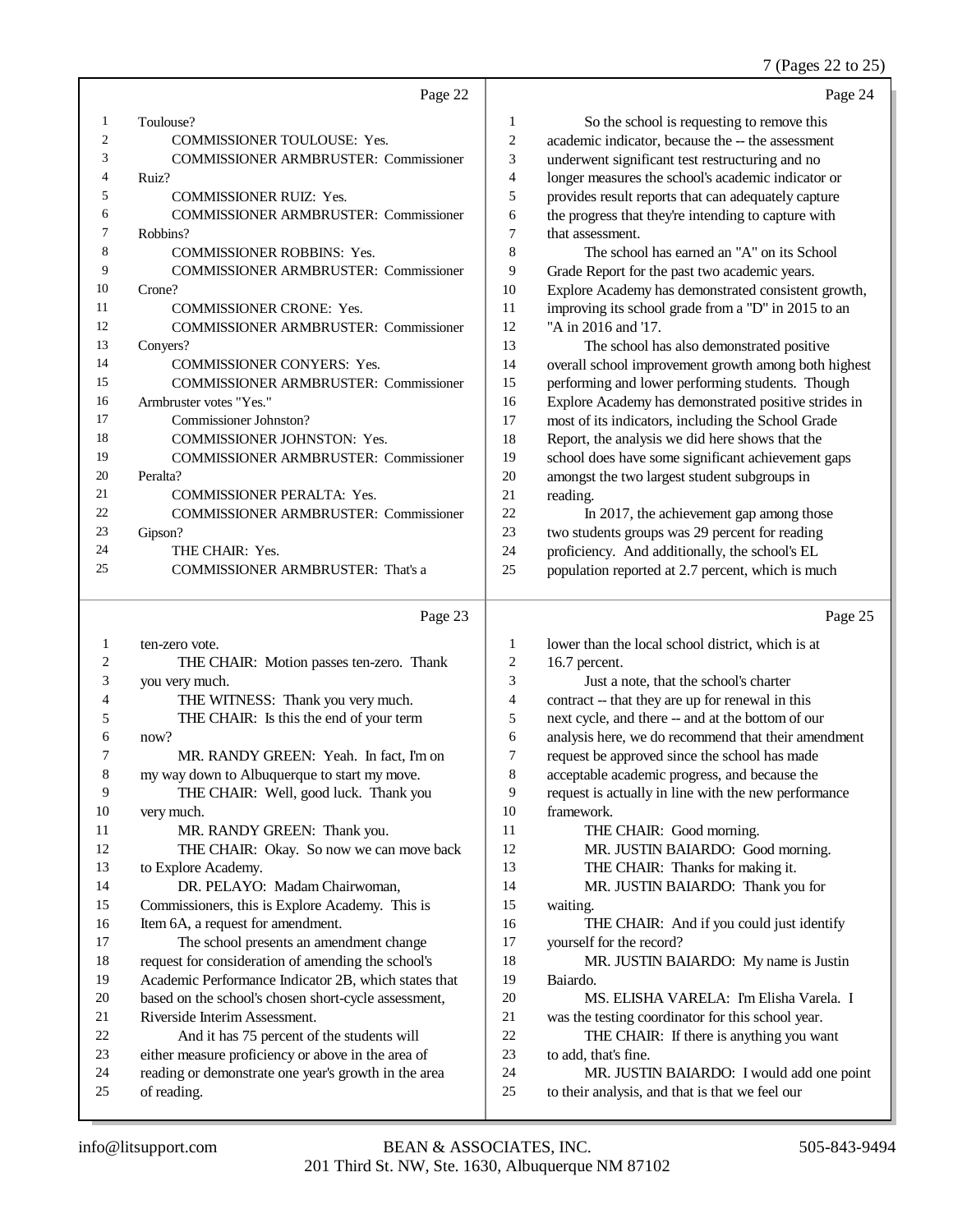8 (Pages 26 to 29)

|                  | Page 26                                                                                              |                | Page 28                                                                                    |
|------------------|------------------------------------------------------------------------------------------------------|----------------|--------------------------------------------------------------------------------------------|
| 1                | students -- just within the structure of our                                                         | 1              | indicator."                                                                                |
| $\boldsymbol{2}$ | charter, our students undergo end-of-course                                                          | $\overline{c}$ | So it was never communicated to schools                                                    |
| 3                | assessments every 22 days at the end of our shorter                                                  | 3              | that we don't want to see whole-scale math and                                             |
| 4                | academic term. So we do feel like removing an extra                                                  | 4              | reading assessments. We have schools that want to                                          |
| 5                | short-cycle assessment, even though -- with our                                                      | 5              | use it because it is appropriate for them and they                                         |
| 6                | students going through, really, a short-cycle                                                        | 6              | feel it would help them; so that I completely                                              |
| 7                | assessment every month, will help alleviate, we                                                      | 7              | disagree with that recommendation, because we don't                                        |
| 8                | feel, like, some over-testing in students in                                                         | $\,8$          | want to see it. If it works for your school, that's                                        |
| 9                | general.                                                                                             | 9              | where you have the opportunity to show us, if you                                          |
| 10               | THE CHAIR: So I applaud everything you do                                                            | 10             | choose to do.                                                                              |
| 11               | with your school. And I appreciate the effort and                                                    | 11             | So I -- I cannot support this amendment,                                                   |
| 12               | the time, and, obviously, it's showing results.                                                      | 12             | and I don't know why -- honestly, it is the                                                |
| 13               | But I have some concerns with this                                                                   | 13             | beginning of the school year, you're up for renewal                                        |
| 14               | amendment request.                                                                                   | 14             | this year -- why we're even having this conversation                                       |
| 15               | And one is the fact that, A, you are up                                                              | 15             | now, because your contract is almost over; so that                                         |
| 16               | for renewal; so that it appears to me that what                                                      | 16             | if this was something that you were looking to do,                                         |
| 17               | you're attempting to do is to get rid of this,                                                       | 17             | why weren't you here three years ago when it wasn't                                        |
| 18               | because you haven't been doing it, so that it's not                                                  | 18             | working?                                                                                   |
| 19               | going to fall back on you with your renewal                                                          | 19             | So I'm -- you know, I can't support this                                                   |
| $20\,$           | application. And I have a significant concern about                                                  | $20\,$         | at all, because I think we're setting a dangerous                                          |
| 21               | that.                                                                                                | 21             | precedent for other schools. "Oh, we haven't done                                          |
| 22               | Secondly, you haven't been following what                                                            | 22             | this? Let's just ask them to get rid of it."                                               |
| 23               | you had agreed to in the contract with those                                                         | 23             | So I -- honestly, I can't support it.                                                      |
| 24               | short-cycle assessments, so that it's, "Well, we                                                     | 24             | COMMISSIONER CABALLERO: Madam Chair,                                                       |
| 25               | haven't done it, so we're asking for forgiveness and                                                 | $25\,$         | the -- as the Commission has talked about in the                                           |
|                  | Page 27                                                                                              |                | Page 29                                                                                    |
| $\mathbf{1}$     | we're asking for it to go away so it's not going to                                                  | 1              | past, whether we should allow schools to change                                            |
| 2                | come back on us at the renewal time."                                                                | $\overline{c}$ | the -- those methods of testing and what's not                                             |
| 3                | So that, I think, is inappropriate.                                                                  | 3              | working and what's in the contract, and we have                                            |
| 4                | I have a concern with if we do this, what                                                            | $\overline{4}$ | talked about the absurdity of things in the contract                                       |
| 5                | happens to other schools when they are up for                                                        | $\mathfrak s$  | that are not relevant anymore.                                                             |
| 6                | renewal and they haven't been following their                                                        | 6              | And so knowing that, I think that the                                                      |
| 7                | contractual obligations. And we've got a school                                                      | 7              | Commission needs to look at this objectively and see                                       |
| 8                | that we apparently forgave for not doing it.                                                         | 8              | it -- it is -- is this a legitimate concern of the                                         |
| 9                | So that -- that is worrisome to me that we                                                           | 9              | school, even though they're going to face a renewal                                        |
| 10               | are doing this. I've got no problem, if you are                                                      | 10             | in a year, and they are concerned that this is not                                         |
| 11               | coming here and saying, "We want to" -- and we've                                                    | 11             | giving a correct indicator, they should not wait                                           |
| 12               | had schools that have come and said, "Look-it. This                                                  | 12             | until the end of their contract and say, "Well, this                                       |
| 13               | assessment isn't working for us any longer. We want                                                  | 13             | was not working for us. We -- we -- it was giving                                          |
| 14               | to switch it out."                                                                                   | 14             | us the wrong indicators. It was giving us the wrong                                        |
| 15               | If you had said, "We do this every                                                                   | 15             | information."                                                                              |
| 16               | 22 days, this is what we can show you, let's switch                                                  | 16             | I think schools should have the option at                                                  |
| 17               | this out," I've got no concern about that.                                                           | 17             | any term in their life of the contract to come in                                          |
| 18               | And, yes, you will be on the new                                                                     | 18             | and request a change that we know has been absurd                                          |
| 19               | performance framework when you do -- when you are up                                                 | 19             | for a lot of schools.                                                                      |
| 20<br>21         | for renewal, and, hopefully, successfully get<br>renewed. And, yes, we did say to schools during the | $20\,$<br>21   | And so to now say this is your ultimate<br>reason for sometime in the future, I think it's |
| 22               | contractual negotiations, "We don't want to just                                                     | 22             | wrong for the Commission to look at that as a way to                                       |
|                  |                                                                                                      |                |                                                                                            |

- 21 renewed. And, yes, we did say to schools during the<br>22 contractual negotiations. "We don't want to just 22 contractual negotiations, "We don't want to just<br>23 fall into an automatic, 'Oh, let's do a math and
- fall into an automatic, 'Oh, let's do a math and
- 24 reading.' But if it fulfills the mission of the<br>25 school, that is an appropriate mission-speci
- school, that is an appropriate mission-specific

22 wrong for the Commission to look at that as a way to 23 allow or disallow the request. I think we need to 23 allow or disallow the request. I think we need to 24 be more objective and say. "Is this something that 24 be more objective and say, "Is this something that,<br>25 as a Commission, should allow to change, because as a Commission, should allow to change, because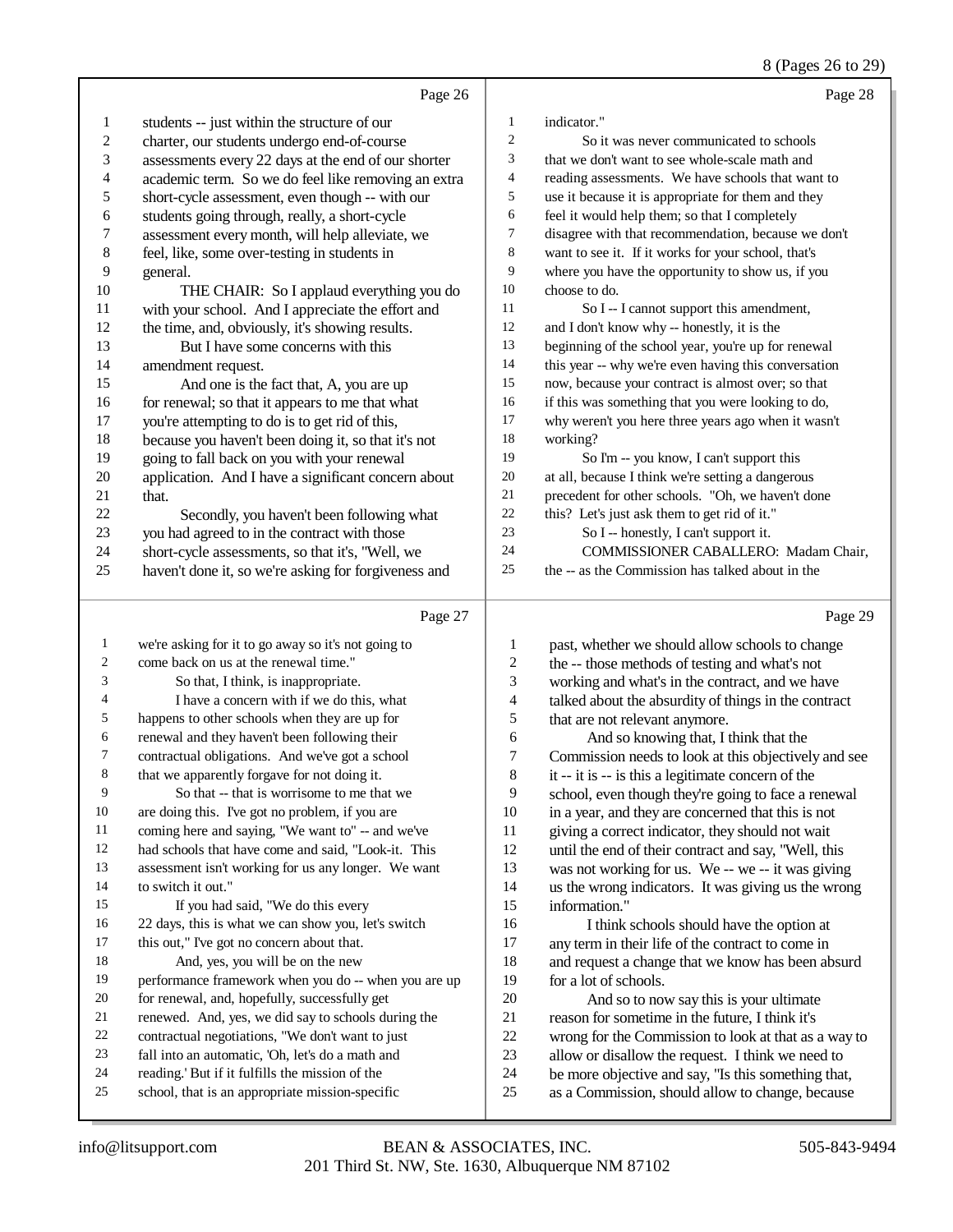# 9 (Pages 30 to 33)

|                          | Page 30                                              |                  | Page 32                                                                                                |
|--------------------------|------------------------------------------------------|------------------|--------------------------------------------------------------------------------------------------------|
| $\mathbf{1}$             | it's absurd already, it's not working, whether       | 1                | record of compliance or noncompliance is there. We                                                     |
| $\sqrt{2}$               | they're going to be up for renewal or not?"          | $\boldsymbol{2}$ | can bring it up. It doesn't go away.                                                                   |
| 3                        | The other thing is, is that we also should           | 3                | THE CHAIR: Well -- Commissioner Toulouse?                                                              |
| $\overline{\mathcal{L}}$ | have known at some point in those three years that   | 4                | COMMISSIONER TOULOUSE: Madam Chair?                                                                    |
| 5                        | this thing was not working for the schools. We       | 5                | Mr. Baiardo, I want to ask you, what's                                                                 |
| 6                        | probably do, or we probably did. And now, we're --   | 6                | your reason for bringing this? I'm not being                                                           |
| $\overline{7}$           | we're throwing it back at them.                      | 7                | negative. I want to give you a chance to speak,                                                        |
| $\,8\,$                  | We have to be more objective and look at             | 8                | because you have been in front of us numerous times                                                    |
| 9                        | that and see is this reasonable, or is this not?     | 9                | to extend the number of classes -- or the number of                                                    |
| 10                       | And if it's not reasonable, and it is okay for the   | 10               | grades that you have and whatever.                                                                     |
| 11                       | school to look more -- be able to show correct data  | 11               | I want to give you a chance to explain why                                                             |
| 12                       | if this test is not correct at the end of the year,  | 12               | this is now and wasn't when you were bringing up                                                       |
| 13                       | so that they can -- they can be able to argue, "This | 13               | those other changes. Please.                                                                           |
| 14                       | is what was happening," and we also have the data    | 14               | MR. JUSTIN BAIARDO: Sure. Yeah. And I                                                                  |
| 15                       | they've had for three years, we can bring it up at   | 15               | think this might address a misunderstanding. We did                                                    |
| 16                       | that point.                                          | 16               | use Riverside the moment that we -- it was                                                             |
| 17                       | If there is no improvement, we can say,              | 17               | negotiated as part of our framework. When Riverside                                                    |
| 18                       | 'Well, you moved for a change, and this was not      | 18               | moved away from their alignment with PARCC, which is                                                   |
| 19                       | happening, and it's still not happening."            | 19               | what the current state of affairs is now, we feel                                                      |
| $20\,$                   | So I don't think we can, at this point,              | $20\,$           | like we can no longer use it.                                                                          |
| 21                       | look at what might happen or what their ulterior     | 21               | The goal specifically states that our                                                                  |
| $22\,$                   | motive we feel they have and deny based on that,     | $22\,$           | students will show one year's academic growth or                                                       |
| 23                       | Madam Chair.                                         | 23               | proficiency in English based on Riverside, with                                                        |
| 24                       | THE CHAIR: Okay. And I'm -- I'm sorry if             | 24               | PARCC being the final benchmark. So Riverside were                                                     |
| 25                       | I wasn't clear. I have no problem with the school    | 25               | two tests throughout the year, with PARCC being the                                                    |
|                          |                                                      |                  |                                                                                                        |
|                          | Page 31                                              |                  | Page 33                                                                                                |
| $\mathbf{1}$             | coming and saying, "This hasn't been working, we     | $\mathbf{1}$     |                                                                                                        |
| 2                        | want to change this, we've done this."               | $\overline{c}$   | final test in the spring so we were aligned.<br>It no longer aligns. We can still use                  |
| 3                        | This school has not fulfilled its                    | 3                | PARCC to measure proficiency in English or one                                                         |
| 4                        | mission-specific goals over a period of at least     | $\overline{4}$   | year's academic growth in the area of English as                                                       |
| 5                        | three years. So they knew that they weren't -- that  | 5                | well. So that still aligns with our goal.                                                              |
| 6                        | they weren't carrying out these assessments. And I   | 6                | Riverside doesn't give us adequate                                                                     |
| 7                        | have no -- and we've done it for schools. We have    | $\boldsymbol{7}$ | stepping-stone metrics to see how the students -- or                                                   |
|                          | changed their assessments when they've asked us to.  | $\,$ 8 $\,$      | give the students multiple opportunities to show                                                       |
| 9                        | I have no problem with that.                         | 9                | proficiency or one year's growth. We were relying                                                      |
| $10\,$                   | This school did not come to us until the             | 10               | just simply on PARCC.                                                                                  |
| 11                       | end of their contract to do so. And now they're      | 11               | So it used to align with PARCC, and it no                                                              |
| 12                       | asking for it to be taken out so it will not be part | 12               | longer does. The Riverside has shifted to align                                                        |
| 13                       | of that report. That's what I have a problem with.   | 13               | with, I think the Iowa State test. That's the shift                                                    |
| 14                       | If they came and said, "We want to replace           | 14               | of where it is focused.                                                                                |
| 15                       | it" -- they're not asking to replace it. They're     | 15               | So the PARCC alignment is gone. That                                                                   |
| 16                       | asking for it to just simply be gone.                | 16               | being said, we did use Riverside -- it wasn't in                                                       |
| 17                       | COMMISSIONER CABALLERO: Madam Chair, they            | 17               | place the first year, because we didn't have the                                                       |
| 18                       | have a three-year record. That three-year --         | 18               | goal in place for our first year of operation. But                                                     |
| 19                       | THE CHAIR: Of not doing it.                          | 19               | we did use Riverside after this point, just not this                                                   |
| 20                       | COMMISSIONER CABALLERO: That three-year              | $20\,$           | last year, this last year. So the three-year                                                           |
| 21                       | record does not erase. It's not gone because         | 21               | delinquency is not actual.                                                                             |
| 22                       | there's a change.                                    | 22               | THE CHAIR: But the materials that we                                                                   |
| 23<br>24                 | THE CHAIR: It's removed from their                   | 23               | received said that you have not provided data to                                                       |
| 25                       | contract.<br>COMMISSIONER CABALLERO: Yes. But the    | 24<br>25         | show. So we've got no indication that you have met<br>standard with your performance framework. That's |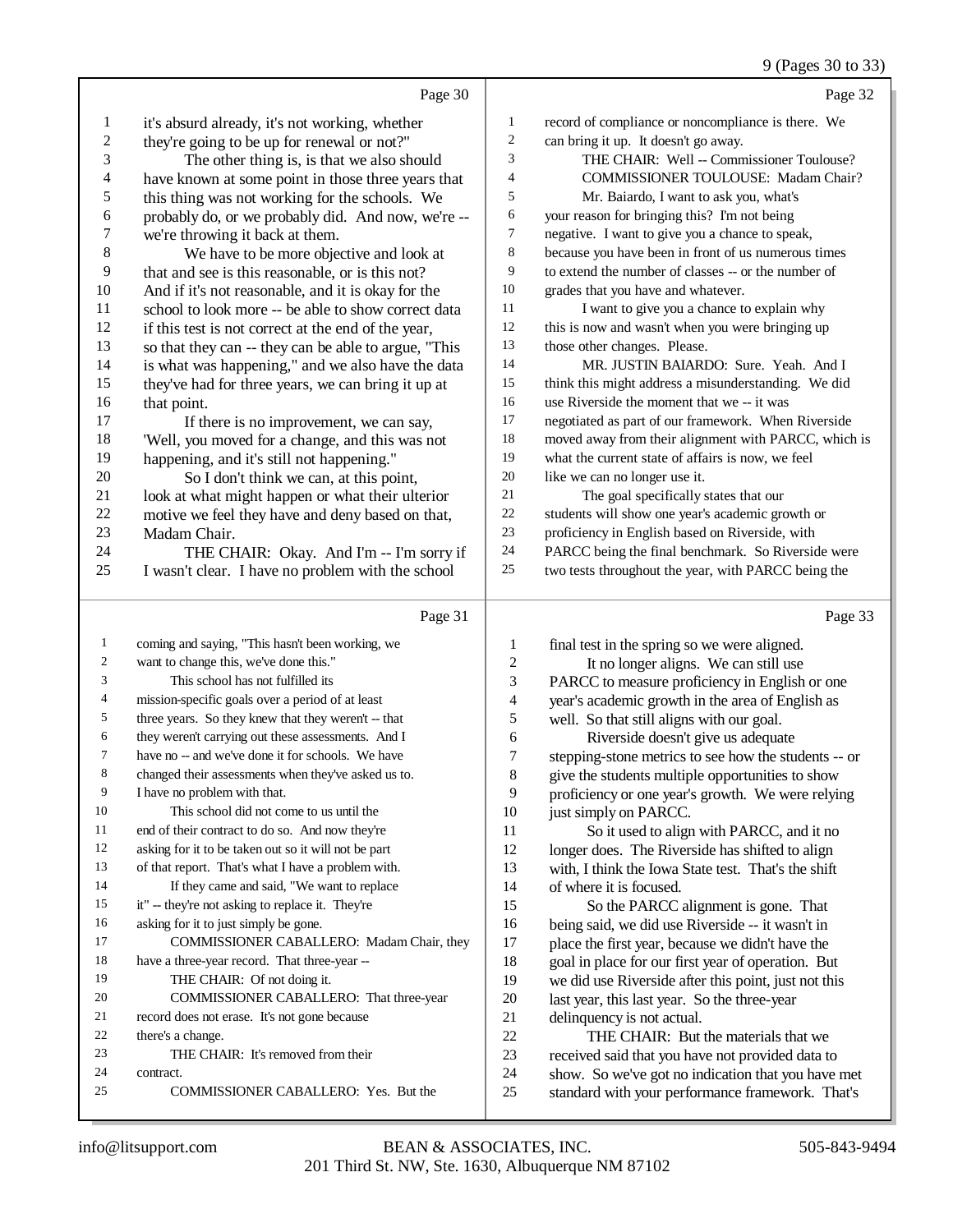### 10 (Pages 34 to 37)

|                  | Page 34                                                                                                   |                | Page 36                                                                                                     |
|------------------|-----------------------------------------------------------------------------------------------------------|----------------|-------------------------------------------------------------------------------------------------------------|
| $\mathbf{1}$     | the -- that's the information that we have in our                                                         | 1              | the raw form of the data to the CSD in that sense.                                                          |
| 2                | packet. So that's what I'm -- that's the only thing                                                       | $\mathbf{2}$   | THE CHAIR: Right. But that's                                                                                |
| 3                | I can go by.                                                                                              | 3              | virtually -- every school that we've negotiated                                                             |
| 4                | MR. JUSTIN BAIARDO: I understand.                                                                         | $\overline{4}$ | goals with, I would say 99.9 percent of them, it's                                                          |
| 5                | THE CHAIR: So that's -- you know.                                                                         | 5              | for full-academic-year students. So they all deal                                                           |
| 6                | MS. POULOS: And Madam Chairwoman, when                                                                    | 6              | with that same concern.                                                                                     |
| 7                | the team says that -- and they do, and it's                                                               | 7              | MR. JUSTIN BAIARDO: Sure. So we have to                                                                     |
| 8                | legitimate that they're saying that -- I do want the                                                      | $\,$ 8 $\,$    | filter the data before it gets to you guys.                                                                 |
| 9                | Commission to understand, it's not only this school.                                                      | 9              | THE CHAIR: So do all of our schools,                                                                        |
| 10               | We have -- and we have communicated that with the                                                         | 10             | because it's written as full-academic-year students.                                                        |
| 11               | Commission before, that we have struggled with all                                                        | 11             | Commissioners, any other -- Commissioner                                                                    |
| 12               | of our schools to get data in a format where we can                                                       | 12             | Armbruster?                                                                                                 |
| 13               | analyze it ourselves and verify their reporting.                                                          | 13             | COMMISSIONER ARMBRUSTER: I hear what                                                                        |
| 14               | So I do believe that's what's being                                                                       | 14             | you're saying, Madam Chair, and understand that                                                             |
| 15               | communicated there, and I apologize if it's unclear.                                                      | 15             | also. And I just see what you're looking at,                                                                |
| 16               | THE CHAIR: What's communicated is that                                                                    | 16             | Mr. Baiardo, is pretty much relying on your PARCC                                                           |
| 17               | there's no data -- there's no evidence of the data                                                        | 17             | scores.                                                                                                     |
| 18               | being submitted. That's what it says. So to me, if                                                        | 18             | MR. JUSTIN BAIARDO: Right.                                                                                  |
| 19               | that's what it says, then the school is not -- is                                                         | 19             | COMMISSIONER ARMBRUSTER: To me, because                                                                     |
| 20               | showing us that they're not doing it when we get                                                          | 20             | I'm always the one that gripes about the lowest                                                             |
| 21               | communicated in that format.                                                                              | 21             | quartile, that you are doing quite well with the                                                            |
| 22               | MS. POULOS: Sure. Madam Chair -- and                                                                      | 22             | lowest quartile, and they are growing, obviously,                                                           |
| 23               | I -- and, again, I think the school did say the last                                                      | 23             | with the "B" grade, that I would be in favor of the                                                         |
| 24               | year they did not administer the assessment. So                                                           | 24             | amendment; because in the annual performance                                                                |
| 25               | that data did not come in. But also when our team                                                         | $25\,$         | framework, you get to choose what you're going to do                                                        |
|                  |                                                                                                           |                |                                                                                                             |
|                  | Page 35                                                                                                   |                | Page 37                                                                                                     |
| $\mathbf{1}$     | says about the data they do get that they did not                                                         | $\mathbf{1}$   | anyway.                                                                                                     |
| $\boldsymbol{2}$ | get sufficient data to analyze the goal, what                                                             | $\overline{c}$ | And you're coming up -- possibly, you may                                                                   |
| 3                | they're saying is they didn't get it in a format                                                          | 3              | want to do it in September instead of December. I                                                           |
| 4                | where we could look at it, pull it apart ourselves.                                                       | $\overline{4}$ | thought I'd throw that plug in.                                                                             |
| 5                | THE CHAIR: But that's not what is                                                                         | 5              | So with that, the new performance                                                                           |
| 6                | communicated here. It's not we couldn't analyze it;                                                       | 6              | framework is much smoother for you, and everyone                                                            |
| 7                | we didn't get sufficient data. We get                                                                     | $\tau$         | else. That's why we worked on it for a year.                                                                |
| 8                | specifically -- we did not receive their -- so                                                            | $\,8$          | THE CHAIR: Sorry. Commissioner Robbins?                                                                     |
| 9                | that's what I have. That's -- if that's what's                                                            | 9              | COMMISSIONER ROBBINS: Well, I will tend                                                                     |
| 10               | being told to us --                                                                                       | 10             | to agree with you, Madam Chair, that coming at the                                                          |
| 11               | MR. JUSTIN BAIARDO: I see.                                                                                | 11             | end of the school year, when they haven't done the                                                          |
| 12               | THE CHAIR: -- that's unfortunate. But                                                                     | 12             | assessment for the full year, is probably not the                                                           |
| 13               | that's what's being communicated to us.                                                                   | 13             | appropriate time to ask for this to be removed.                                                             |
| 14               | MR. JUSTIN BAIARDO: The goal itself                                                                       | 14             | I do believe the PARCC testing does show                                                                    |
| 15               | specifies that it takes into account students who                                                         | 15             | improvement; but I am concerned if we set a                                                                 |
| 16               | were with us for the entire academic year. So if we                                                       | 16             | precedent that if someone doesn't do something for                                                          |
| 17               | just provide the raw data, that's for all the                                                             | 17             | an entire year, that they can then come and remove                                                          |
| 18               | students who tested any one of the benchmarks,                                                            | 18             | it, so that when they come up for renewal, that is                                                          |
| 19               | including the last benchmark. We, as a school, have                                                       | 19             | no longer a benchmark.                                                                                      |
| 20               | to take that and align it with the students who were                                                      | $20\,$         | I don't -- if this motion is denied by the                                                                  |
| 21<br>22         | with us for the full academic year, because that's                                                        | 21<br>$22\,$   | Commission, I would hope that this single benchmark                                                         |
| 23               | really what our goal is measuring, the students who<br>are with us for that year, how are they doing, not | 23             | of not being met would not be the decision that this<br>Commission would use for a denial of a renewal, but |
| 24               | the students that comes in in March. So we actually                                                       | 24             | that it would be a consideration, and emphasis would                                                        |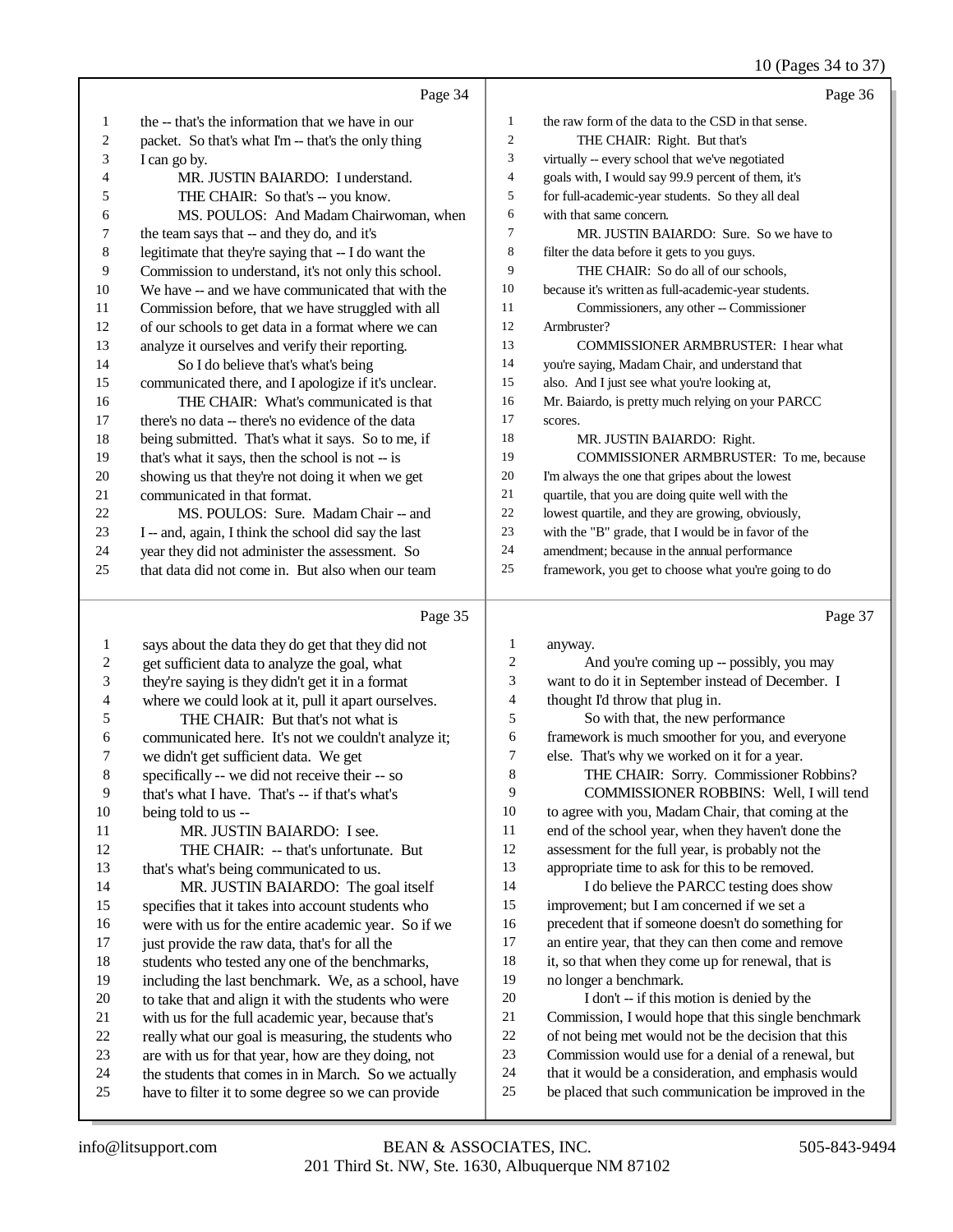### 11 (Pages 38 to 41)

|              |                                                      |                | $11 \text{ (1 qgcs)}$ 30 to $71$                     |
|--------------|------------------------------------------------------|----------------|------------------------------------------------------|
|              | Page 38                                              |                | Page 40                                              |
| 1            | future, that these type things would be brought to   | 1              | school this year, so we had extra units, it was just |
| 2            | the Commission early on, rather than at the end of a | $\overline{c}$ | a very hard school year to try to maneuver and not   |
| 3            | school year.                                         | 3              | impact the students negatively because of more       |
| 4            | THE CHAIR: Thank you.                                | 4              | testing.                                             |
| 5            | Commissioner Johnston?                               | 5              | So it was not an easy decision. It wasn't            |
| 6            | COMMISSIONER JOHNSTON: Thank you,                    | 6              | something that we intended to just float and hope    |
| 7            | Madam Chair.                                         | 7              | you guys didn't notice when we came for renewal,     |
| 8            | When did the change in the Riverside                 | 8              | which is probably why we're here, because it seems a |
| 9            | Assessment take place? Was it over a period of       | 9              | little late. We felt the sooner we got here to       |
| 10           | time? Was it something you were informed about at    | 10             | discuss this and get it fixed, the better, instead   |
| 11           | one point?                                           | 11             | of waiting until December.                           |
| 12           | MS. ELISHA VARELA: They were actually not            | 12             | COMMISSIONER JOHNSTON: Now, I need for               |
| 13           | very informative. So when we order from year to      | 13             | you to repeat to clarify, so I understand. Last      |
| 14           | year, and you start getting your POs ready and       | 14             | year, you began to notice that there was a change;   |
| 15           | stuff, we thought everything was identical to the    | 15             | there was not a great deal of information. But it    |
| 16           | year before.                                         | 16             | was last year.                                       |
| 17           | And then the ordering process was                    | 17             | MS. ELISHA VARELA: After the first                   |
| 18           | different. And when I tried to find the              | 18             | administration year of Riverside, everything after   |
| 19           | alignment -- because it was hard to align that test  | 19             | that has gone down with that company. We've          |
| 20           | in the first place. It was the one that fit best,    | 20             | struggled. They changed their platform; they         |
| 21           | but it still had its issues. And they were kind of   | 21             | changed their reporting site. It was hard.           |
| 22           | merging towards Common Core, which was the idea that | 22             | COMMISSIONER JOHNSTON: But you had                   |
| 23           | we wanted something completely Common Core-aligned.  | 23             | administered it. You had worked through that up      |
| 24           | So when we tried to do it for this past              | 24             | until this year, when a decision was made.           |
| 25           | school year, it was completely different. They       | 25             | When do you administer that test? End of             |
|              |                                                      |                |                                                      |
|              | Page 39                                              |                | Page 41                                              |
| $\mathbf{1}$ | wanted you to order in whole packages with the Iowa  | $\mathbf{1}$   | the year?                                            |
| 2            | testing. They see it as this K-12 all the way        | 2              | MS. ELISHA VARELA: We did in it in the               |
| 3            | through -- kindergarten through their graduation     | 3              | late fall and then again in the early spring. And    |
| 4            | assessments.                                         | $\overline{4}$ | then PARCC was in April.                             |
| 5            | So they didn't even allow -- the first               | 5              | COMMISSIONER JOHNSTON: When -- when, this            |
| 6            | year, they let us look at the alignment documents    | 6              | year, did you determine not to administer the test   |
| 7            | for which testing items aligned with the Common Core | $\tau$         | at all?                                              |
| 8            | and how. And then by this time, it was all aligned   | $\,8\,$        | MS. ELISHA VARELA: When we couldn't even             |
| 9            | with Iowa.                                           | 9              | have the test ordered properly by the start of the   |
| 10           | So they wanted -- and that alignment made            | 10             | school year, and then the school year started, and   |
| 11           | it very difficult. And then their pricing structure  | 11             | it just became something where we just couldn't make |
| 12           | changed accordingly. Because schools are buying big  | 12             | it work.                                             |
| 13           | packages.                                            | 13             | COMMISSIONER JOHNSTON: Did you contact               |
| 14           | So to buy just the Interim Assessment no             | 14             | Charter School Division at that time? Did you let    |
| 15           | longer made sense. It didn't make it clear whether   | 15             | them know?                                           |

- 16 they were going to allow us to do that without<br>17 buying the whole battery, which we didn't need
- buying the whole battery, which we didn't need.
- 18 And for our students -- I know that coming at the end of the year -- and I understand what the
- Commissioners are saying about feeling like it's
- just, "Please forgive us," but it definitely was not
- an ulterior motive, and it wasn't our intention. We
- tried to make it work, and then fitting that in,
- plus exit exams that are standards-based, plus the
- PARCC testing, which we were also a field test
- ongoing process over the last three years of trying
- to make this work as you move toward Common Core. I see an intent that's exhibited in assessing the

COMMISSIONER JOHNSTON: Okay. That's

- learning of students. I see very positives.
	-

MR. JUSTIN BAIARDO: We did not.

 fine. I'm just trying to clarify; because I see a 19 lot of thought that's gone into this. I see a depth of understanding of this assessment. I see an

And I think I just heard you say you're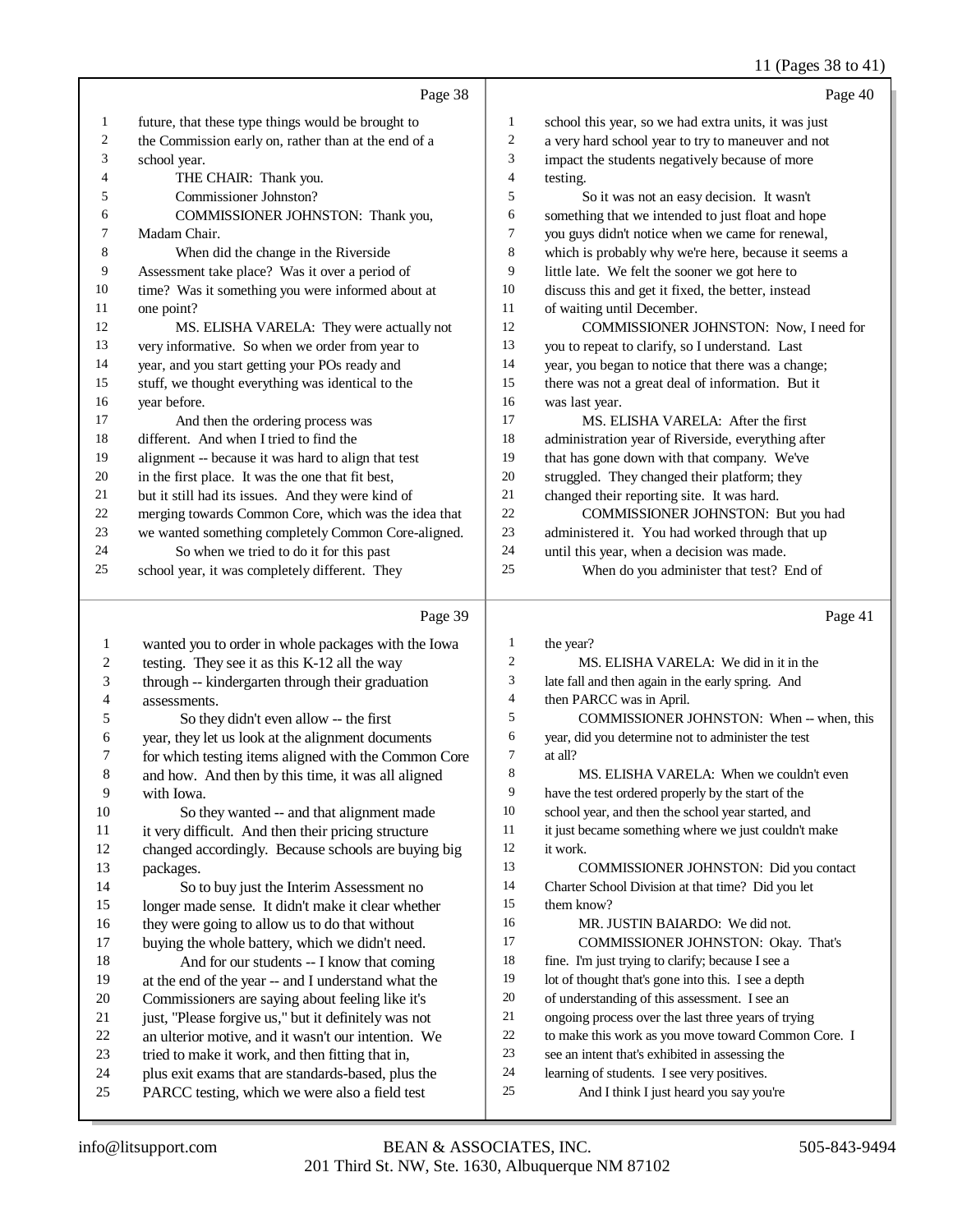|                         | Page 42                                                                   |                | Page 44                                                                    |
|-------------------------|---------------------------------------------------------------------------|----------------|----------------------------------------------------------------------------|
| $\mathbf{1}$            | here now because you know you're coming up for                            | 1              | Caballero?                                                                 |
| $\overline{\mathbf{c}}$ | charter renewal, and you didn't want to gloss over                        | $\mathfrak{2}$ | COMMISSIONER CABALLERO: No.                                                |
| 3                       | anything. It's almost like you're self-reporting by                       | 3              | <b>COMMISSIONER ARMBRUSTER: Commissioner</b>                               |
| 4                       | requesting this change, that this has happened, so                        | 4              | Crone?                                                                     |
| 5                       | that when you're up for the renewal process, you                          | 5              | <b>COMMISSIONER CRONE: No.</b>                                             |
| 6                       | wanted to have everything on the table. You didn't                        | 6              | COMMISSIONER ARMBRUSTER: Pardon me? I'm                                    |
| $\sqrt{ }$              | want to have any appearance of not reporting                              | 7              | sorry. Commissioner Crone said "No."                                       |
| $\,$ 8 $\,$             | something, which I perceive to be well-intentioned.                       | 8              | COMMISSIONER CRONE: Yes. I said, "No."                                     |
| 9                       | I applaud you for coming forward. And I                                   | 9              | COMMISSIONER ARMBRUSTER: Thank you for                                     |
| 10                      | don't see any intent -- I don't have any concerns                         | 10             | saying that.                                                               |
| 11                      | for myself in supporting your request. Thank you                          | 11             | Okay. Commissioner Gipson?                                                 |
| 12                      | very much.                                                                | 12             | THE CHAIR: Yes.                                                            |
| 13                      | THE CHAIR: Commissioner Peralta?                                          | 13             | <b>COMMISSIONER ARMBRUSTER: Commissioner</b>                               |
| 14                      | COMMISSIONER PERALTA: Thank you,                                          | 14             | Johnston?                                                                  |
| 15                      | Madam Chair. I just want to say that I do concur                          | 15             | COMMISSIONER JOHNSTON: No.                                                 |
| 16                      | with your reasons for the denial of this amendment.                       | 16             | <b>COMMISSIONER ARMBRUSTER: Commissioner</b>                               |
| 17                      | I do caution on the side that we, as a Commission,                        | 17             | Ruiz?                                                                      |
| 18                      | do not want to establish precedence on situations of                      | 18             | <b>COMMISSIONER RUIZ: No.</b>                                              |
| 19                      | schools that have a similar -- that are under a                           | 19             | <b>COMMISSIONER ARMBRUSTER: Commissioner</b>                               |
| 20                      | similar situation as this school is in.                                   | $20\,$         | Armbruster votes "No." The motion does not pass.                           |
| 21                      | So I would just ask that the school just                                  | 21             | COMMISSIONER ROBBINS: You --                                               |
| 22                      | continue with this next year, this next school year                       | 22             | <b>COMMISSIONER ARMBRUSTER: I forgot</b>                                   |
| 23                      | with what you've been doing. Do the best you can.                         | 23             | Commissioner Robbins. All right.                                           |
| 24                      | And when you come up for renewal, you'll come before                      | 24             | <b>COMMISSIONER ROBBINS: No.</b>                                           |
| 25                      | the Commission, and the data we have is what we'll                        | 25             | COMMISSIONER ARMBRUSTER: Sorry,                                            |
|                         |                                                                           |                |                                                                            |
|                         |                                                                           |                |                                                                            |
|                         | Page 43                                                                   |                | Page 45                                                                    |
| 1                       |                                                                           | 1              |                                                                            |
| 2                       | go by in looking at the renewal of this school.                           | $\mathfrak{2}$ | Commissioner.                                                              |
| 3                       | Thank you.                                                                | 3              | COMMISSIONER CABALLERO: Madam Chair,                                       |
| 4                       | THE CHAIR: Thank you.                                                     | $\overline{4}$ | motion for "Do pass."                                                      |
| 5                       | Commissioners, do I have a motion?                                        | 5              | THE CHAIR: Yeah. I think you -- for the                                    |
| 6                       | COMMISSIONER PERALTA: I'll make a motion.                                 | 6              | record, I think you need to communicate the motion                         |
| 7                       | I move to deny the amendment request presented by                         | 7              | so that Commissioners are clear on what it is.                             |
| 8                       | Explore Academy to remove the mission-specific                            | 8              | COMMISSIONER CABALLERO: Right. I                                           |
| 9                       | indicator for the Riverside Interim Assessment goal,                      | 9              | couldn't find it.                                                          |
| 10                      | as currently required in the school's performance                         | 10             | THE CHAIR: Okay.                                                           |
| 11                      | framework and school-specific terms, because the                          | 11             | COMMISSIONER CABALLERO: Okay. I have it.                                   |
| 12                      | school has not met its mission-specific goals.<br>THE CHAIR: I'll second. | 12             | I move to approve the amendment request by Explore                         |
| 13                      |                                                                           | 13             | Academy to remove the mission-specific indicator for                       |
| 14                      | Excuse me? I don't know. Is there any<br>discussion?                      | 14             | the Riverside Interim Assessment goal as currently                         |
| 15                      |                                                                           | 15             | required in the school's performance framework and                         |
| 16                      | (No response.)                                                            | 16             | school-specific terms.                                                     |
| 17                      | COMMISSIONER ARMBRUSTER: Okay.<br><b>Commissioner Toulouse?</b>           | 17             | COMMISSIONER TOULOUSE: Second.                                             |
| 18                      |                                                                           | 18             | THE CHAIR: There's a motion by                                             |
| 19                      | COMMISSIONER TOULOUSE: No.                                                | 19             | Commissioner Caballero and a second by Commissioner                        |
| 20                      | <b>COMMISSIONER ARMBRUSTER: Commissioner</b>                              | 20             | Toulouse.                                                                  |
| 21                      | Conyers?                                                                  | 21             | Is there any discussion?<br><b>COMMISSIONER ARMBRUSTER: Commissioner</b>   |
| 22                      | COMMISSIONER CONYERS: No.                                                 | 22             | Robbins?                                                                   |
| 23                      | <b>COMMISSIONER ARMBRUSTER: Commissioner</b><br>Peralta?                  | 23             |                                                                            |
| 24                      | COMMISSIONER PERALTA: Yes.                                                | 24             | COMMISSIONER ROBBINS: Yes.<br><b>COMMISSIONER ARMBRUSTER: Commissioner</b> |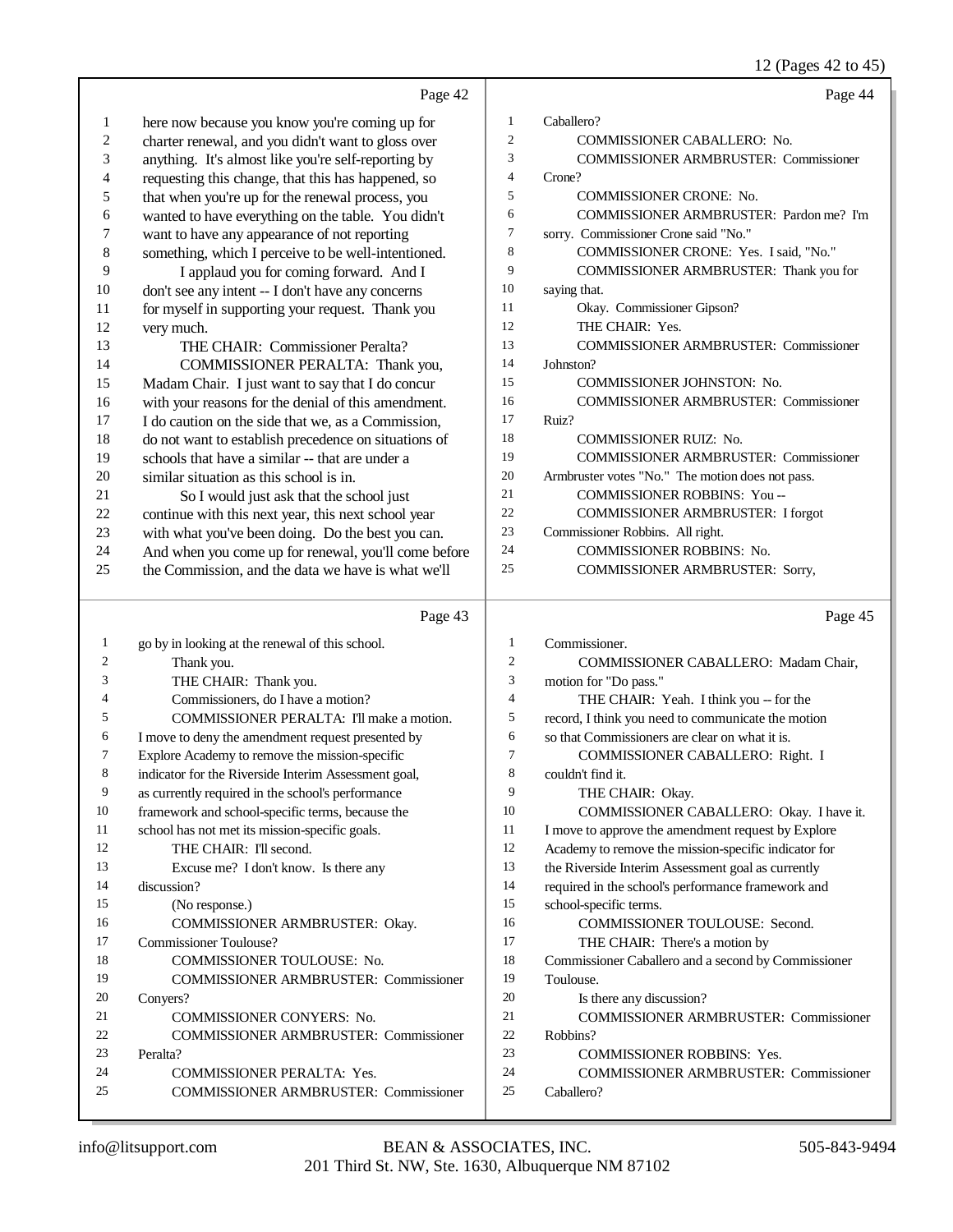### 13 (Pages 46 to 49)

|                | Page 46                                      |                | Page 48                                              |
|----------------|----------------------------------------------|----------------|------------------------------------------------------|
| 1              | <b>COMMISSIONER CABALLERO: Yes.</b>          | 1              | Friday, June 21st and 22nd. Per your direction, we   |
| $\overline{c}$ | <b>COMMISSIONER ARMBRUSTER: Commissioner</b> | $\mathfrak{2}$ | did include session spots for you all, so that those |
| 3              | Toulouse?                                    | 3              | who are interested can come and speak with you. We   |
| 4              | <b>COMMISSIONER TOULOUSE: Yes.</b>           | 4              | created a repeat session. So if you're on the        |
| 5              | <b>COMMISSIONER ARMBRUSTER: Commissioner</b> | 5              | conference schedule for --                           |
| 6              | Ruiz?                                        | 6              | THE CHAIR: I think it's Thursday                     |
| 7              | <b>COMMISSIONER RUIZ: Yes.</b>               | 7              | afternoon and Friday morning.                        |
| 8              | <b>COMMISSIONER ARMBRUSTER: Commissioner</b> | 8              | DR. PELAYO: Correct. Thursday at 2:00                |
| 9              | Armbruster votes "Yes."                      | 9              | and Friday at 8:30 a.m. And we will make sure you    |
| 10             | <b>Commissioner Crone?</b>                   | 10             | have your room set up and folks can come and chat    |
| 11             | <b>COMMISSIONER CRONE: Yes.</b>              | 11             | with you.                                            |
| 12             | <b>COMMISSIONER ARMBRUSTER: Commissioner</b> | 12             | THE CHAIR: Thanks.                                   |
| 13             | Peralta?                                     | 13             | DR. PELAYO: We do have over 300 people               |
| 14             | COMMISSIONER PERALTA: No.                    | 14             | currently registered. And the second day, we do      |
| 15             | <b>COMMISSIONER ARMBRUSTER: Commissioner</b> | 15             | have an introductory training for new governing      |
| 16             | Conyers?                                     | 16             | board members. It is the last chance for the new     |
| 17             | <b>COMMISSIONER CONYERS: Yes.</b>            | 17             | fiscal year, and it is filling up quickly. So we're  |
| 18             | <b>COMMISSIONER ARMBRUSTER: Commissioner</b> | 18             | excited about that.                                  |
| 19             | Gipson?                                      | 19             | One of our own charter school leaders will           |
| 20             | THE CHAIR: No.                               | 20             | be presenting as the keynote speaker on the second   |
| 21             | <b>COMMISSIONER ARMBRUSTER: Commissioner</b> | 21             | day; so we're very excited about that as well.       |
| 22             | Johnston?                                    | 22             | And on the -- the last part of the update            |
| 23             | <b>COMMISSIONER JOHNSTON: Yes.</b>           | 23             | is related to we just wanted to give you an update   |
| 24             | COMMISSIONER ARMBRUSTER: The vote is an      | 24             | on the new charter school applications. And that is  |
| 25             | eight-to-two. It passes.                     | 25             | in the back part, the last couple of pages, with     |
|                | Page 47                                      |                | Page 49                                              |

|--|--|

|                | THE CHAIR: Thank you.                                | 1              | proposed dates for community input hearings.         |
|----------------|------------------------------------------------------|----------------|------------------------------------------------------|
| $\overline{c}$ | MR. JUSTIN BAIARDO: Thank you.                       | $\overline{c}$ | However, at yesterday's work session, you            |
| 3              | THE CHAIR: Can we take a short break?                | 3              | did give indication of a different schedule. So we   |
| 4              | Ten minutes at -- if we can?                         | $\overline{4}$ | are working to secure the dates, per your direction. |
| 5              | <b>COMMISSIONER CABALLERO: Yes.</b>                  | 5              | So we did have, as you had mentioned,                |
| 6              | (Recess taken, 9:56 a.m. to 10:13 a.m.)              | 6              | hopeful for the Solare school in Albuquerque on      |
| 7              | THE CHAIR: We are on to Item No. 7,                  | 7              | Wednesday morning, followed by Endless Sky in        |
| 8              | Discussion and Possible Action on Report from        | 8              | Bernalillo on the afternoon on the 18th, Thursday,   |
| 9              | Options for Parents.                                 | 9              | leaving that for the meeting and work session, with  |
| 10             | DR. PELAYO: Madam Chairwoman and                     | 10             | Friday being the third community input hearing for   |
| 11             | Commissioners, Item 7 is the report from the CSD.    | 11             | Raices del Saber in Las Cruces on Friday afternoon.  |
| 12             | And in it -- in your materials, you just have a few  | 12             | So we will work to secure those venues for           |
| 13             | updates.                                             | 13             | those dates and report back to you on that.          |
| 14             | The school governance changes that we                | 14             | THE CHAIR: Okay. Thanks.                             |
| 15             | normally provide to you, they're in the first part   | 15             | DR. PELAYO: You also would have noticed              |
| 16             | of it, followed by the monthly financial reporting   | 16             | that ongoing actions and trackers have been updated  |
| 17             | from the schools that you placed on financial action | 17             | and was provided to you as an insert.                |
| 18             | plans.                                               | 18             | THE CHAIR: Right.                                    |
| 19             | And you do see that SABE and DEAP did                | 19             | DR. PELAYO: We also have -- he's not down            |
| 20             | submit their monthly reporting, and that Roots $\&$  | 20             | here. But we did add a new staff person. Our         |
| 21             | Wings provided an update. However, DEAP did not      | 21             | education administrator for financial analysis is    |
| 22             | submit monthly financial reporting.                  | 22             | now on the team. He started last week. So we're      |
| 23             | You also have in your -- in your packets             | 23             | very excited about him being on the team to help us  |
| 24             | information and update on the charter school         | 24             | with that. Oh, he is here. Great. Dirk Mathis.       |
| 25             | conference, which is next week on Thursday and       | 25             | THE CHAIR: Welcome.                                  |
|                |                                                      |                |                                                      |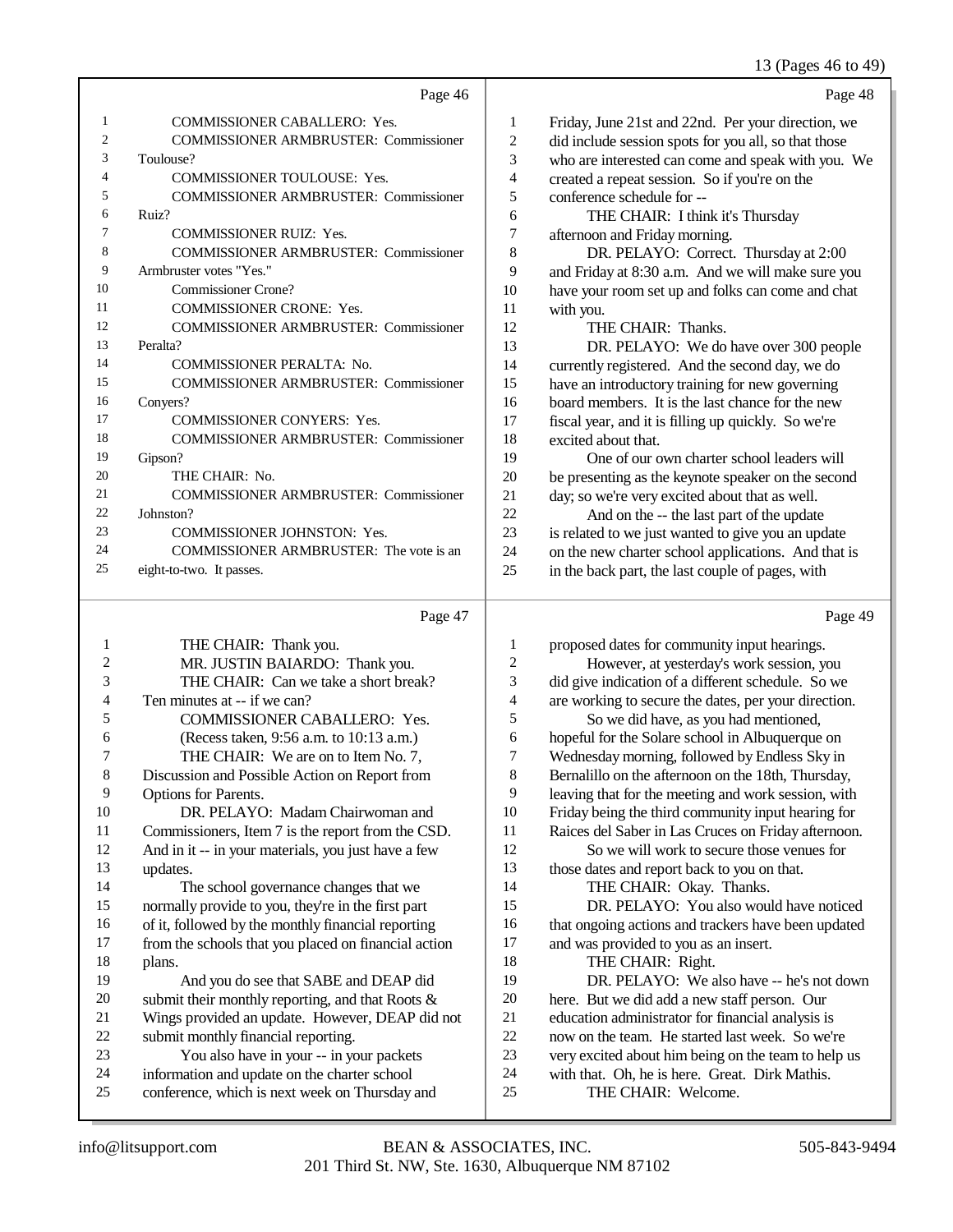# 14 (Pages 50 to 53)

|              | Page 50                                                                                                   |                         | Page 52                                                                                                 |
|--------------|-----------------------------------------------------------------------------------------------------------|-------------------------|---------------------------------------------------------------------------------------------------------|
| $\mathbf{1}$ | MR. DIRK MATHIS: Thank you.                                                                               | 1                       | not just giving you the long story of everything                                                        |
| 2            | DR. PELAYO: That's it for our update.                                                                     | $\overline{c}$          | that's been non-compliant, but bringing to you what                                                     |
| 3            | THE CHAIR: I just have one quick                                                                          | 3                       | is currently non-compliant. And so we do have                                                           |
| 4            | question. When it says "unknown" whether the new                                                          | 4                       | indications that Dream Diné has been cleared.                                                           |
| 5            | governance person voted, is that because you                                                              | 5                       | Everything we needed from them, we have; correct?                                                       |
| 6            | don't -- how do they notify that that did or didn't                                                       | 6                       | MS. LAUREL PIERCE: (Indicates.)                                                                         |
| 7            | happen? So how -- so how do we know that it's                                                             | 7                       | DR. PELAYO: And for New America School of                                                               |
| $\,$ 8 $\,$  | unknown?                                                                                                  | $\,8\,$                 | New Mexico, the concern that we had with them, they                                                     |
| 9            | MS. POULOS: Madam Chair and                                                                               | 9                       | have now registered for training at the conference                                                      |
| 10           | Commissioners, it would be that we have not looked.                                                       | 10                      | and, therefore, are on the way to complying with the                                                    |
| 11           | So we don't go looking. If there's something that a                                                       | 11                      | non-compliance.                                                                                         |
| 12           | school submits with governing board minutes that we                                                       | 12                      | THE CHAIR: Can I have a qualification on                                                                |
| 13           | do have a reason to be reviewing, an amendment                                                            | 13                      | that? Is that the Albuquerque or the Las Cruces?                                                        |
| 14           | request or a new -- another change to a governing                                                         | 14                      | DR. PELAYO: The Albuquerque school.                                                                     |
| 15           | board member, if we're looking at those and we see                                                        | 15                      | And on the third school listed there,                                                                   |
| 16           | that, then we will identify "yes" or "no."                                                                | 16                      | New Mexico Connections Academy, we are only now                                                         |
| 17           | But if we haven't looked, we haven't had a                                                                | 17                      | needing -- we have just draft minutes. So they're                                                       |
| 18           | reason to evaluate that, we don't -- it's not                                                             | 18                      | moving towards compliance.                                                                              |
| 19           | something that we actively go and look for.                                                               | 19                      | MS. LAUREL PIERCE: Either approved                                                                      |
| $20\,$       | THE CHAIR: Okay. Thanks.                                                                                  | 20                      | minutes or the certification of the vote has been                                                       |
| 21           | Has there actually been 42,000 days that                                                                  | 21                      | requested from the school; but it has not been                                                          |
| $22\,$       | has transpired for the one school? Just out of                                                            | $22\,$                  | received, which is, according to the new policy, the                                                    |
| 23           | curiosity.                                                                                                | 23                      | surrounding governing board changes.                                                                    |
| 24           | MS. POULOS: It's a -- an issue with how                                                                   | 24                      | DR. PELAYO: The next school that's on                                                                   |
| 25           | we've got the formulas in there.                                                                          | 25                      | this list is Roots & Wings. And, unfortunately,                                                         |
|              |                                                                                                           |                         |                                                                                                         |
|              | Page 51                                                                                                   |                         | Page 53                                                                                                 |
| 1            |                                                                                                           | $\mathbf 1$             |                                                                                                         |
| 2            | THE CHAIR: That's a lot of days.<br>MS. LAUREL PIERCE: My fault. I                                        | $\overline{\mathbf{c}}$ | they've already left. Everything that's in that<br>draft letter is still non-compliant and outstanding. |
| 3            | apologize.                                                                                                | 3                       | So that's a concern.                                                                                    |
| 4            | THE CHAIR: So I go, "Wow, 42,000 days,                                                                    | 4                       | And for Student Athlete Headquarters                                                                    |
| 5            | they've been out of compliance." You know, it's,                                                          | 5                       | Academy, we have a couple of concerns listed there.                                                     |
| 6            | like, wow, I think that precedes the PEC.                                                                 | $\sqrt{6}$              | We have some folks that are registered governing                                                        |
| 7            | Okay. Thanks. All right.                                                                                  | $\boldsymbol{7}$        | board members who are registered for training;                                                          |
| 8            | We are now on to item No. 8, which is the                                                                 | 8                       | however, are not -- have not complied.                                                                  |
| 9            | Governance Changes and Reporting Policy                                                                   | 9                       | MS. LAUREL PIERCE: And one that has not                                                                 |
| 10           | Non-Compliance for 42,000 days.                                                                           | 10                      | registered.                                                                                             |
| 11           | COMMISSIONER TOULOUSE: That's only                                                                        | 11                      | DR. PELAYO: Okay. So we have a couple of                                                                |
| 12           | 115 years.                                                                                                | 12                      | board members there.                                                                                    |
| 13           | DR. PELAYO: Madam Chairwoman and                                                                          | 13                      | There's also -- the last school that was                                                                |
| 14           | Commissioners, this tracker is actually in here as                                                        | 14                      | in this list with the draft letter is the Turquoise                                                     |
| 15           | well. I accidentally created that.                                                                        | 15                      | Trail. Everything there is -- appears to be                                                             |
| 16           | We have here a few schools that are                                                                       | 16                      | non-compliant; so that is current.                                                                      |
| 17           | non-compliant, a variety of issues. And we did                                                            | 17                      | THE CHAIR: Okay. And do you have these                                                                  |
| 18           | insert draft letters indicating what those                                                                | 18                      | letters ready to go for me to sign?                                                                     |
| 19           | non-compliance issues were.                                                                               | 19                      | MS. LAUREL PIERCE: We did draft letters,                                                                |
| 20           | This morning, I did talk with Laurel, and                                                                 | $20\,$                  | pending the decision of the PEC whether --                                                              |
| 21           | we wanted to make sure that we have everything up to                                                      | 21                      | THE CHAIR: We don't have to vote on                                                                     |
| 22           | date.                                                                                                     | $22\,$                  | these.                                                                                                  |
| 23           | One of the schools -- and per the                                                                         | 23                      | MS. LAUREL PIERCE: Okay. I will get them                                                                |
| 24<br>25     | conversations that we've had about making sure that<br>we are talking about non-proactive, non-compliant, | 24<br>25                | prepared.<br>THE CHAIR: So, thanks. We're bustling                                                      |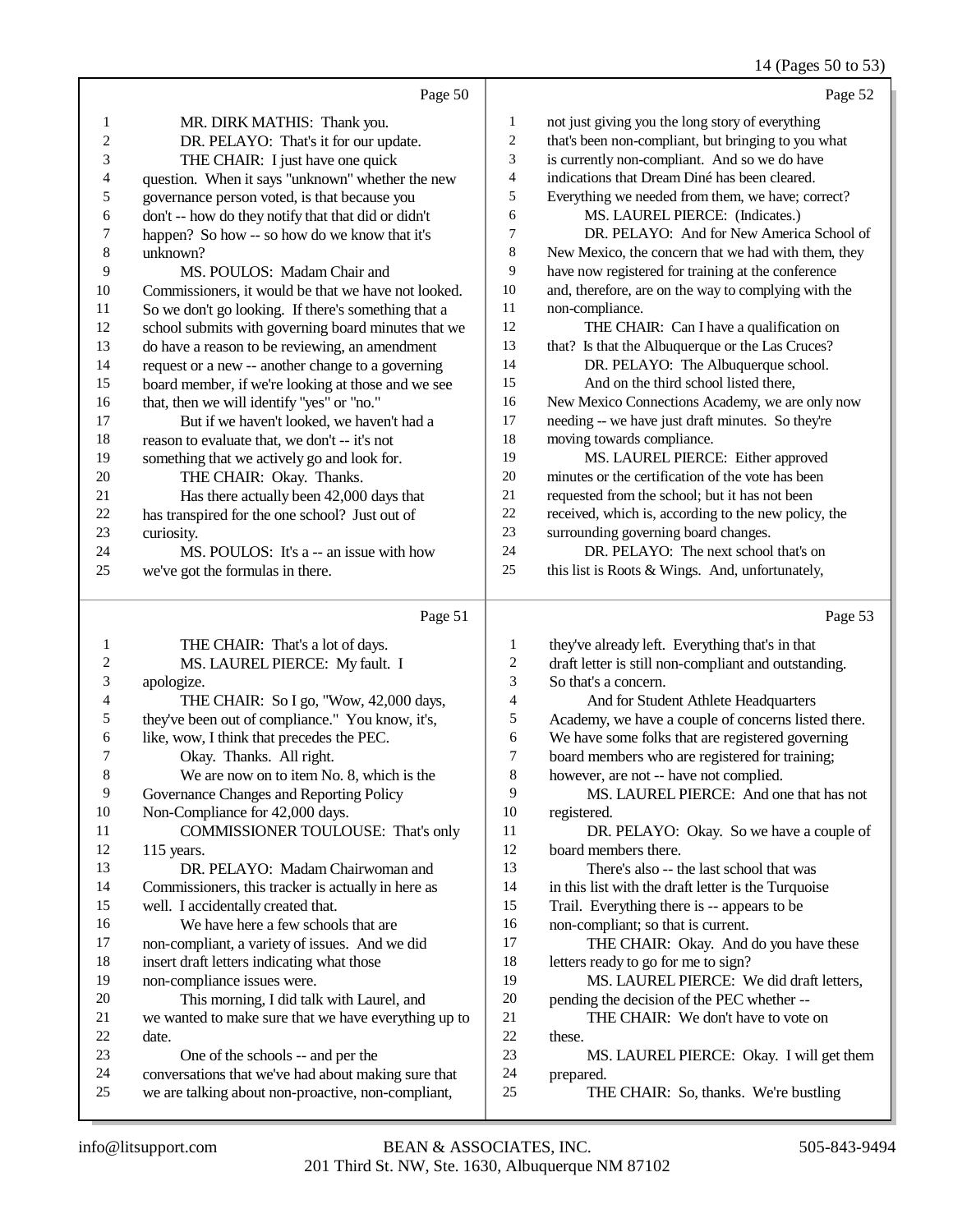15 (Pages 54 to 57)

Page 56

|                | Page 54                                              |                | Page 5                                               |
|----------------|------------------------------------------------------|----------------|------------------------------------------------------|
| $\mathbf{1}$   | along. That's because Commissioner Conyers stalked   | 1              | brief.                                               |
| $\overline{c}$ | me in the hotel this morning to see how long it was  | 2              | But I do want to just thank the Commission           |
| 3              | going to be.                                         | 3              | and the Charter School Division for all the guidance |
| 4              | COMMISSIONER CRONE: Thanks, Jim.                     | $\overline{4}$ | you've provided us over this time. We've taken       |
| 5              | <b>COMMISSIONER CONYERS:</b> (Indicates.)            | 5              | everything that you've told us to heart.             |
| 6              | THE CHAIR: Okay. We are now on to Item               | 6              | For the Commissioners that I haven't been            |
| 7              | No. 9, Discussion and Possible Action on the         | 7              | in front of before, we are a classical charter       |
| 8              | Commencement of Operations for three schools.        | 8              | school is our core mission, and in a very -- in the  |
| 9              | And the first one up is Hózhó.                       | 9              | very general sense of providing an education to the  |
| 10             | MR. PATRICK MASON: Thank you,                        | 10             | whole person, to the entire -- to every aspect of    |
| 11             | Madam Chair.                                         | 11             | the student, teaching of the true, the good, and the |
| 12             | THE CHAIR: Good morning.                             | 12             | beautiful, through a rigorous academic frame,        |
| 13             | MR. PATRICK MASON: Good morning.                     | 13             | consisting primarily of core knowledge, Singapore    |
| 14             | THE CHAIR: Okay.                                     | 14             | Math and Riggs Phonics.                              |
| 15             | DR. PELAYO: This is Hózhó Academy, Item              | 15             | We've learned a lot in our trainings and             |
| 16             | 9A.                                                  | 16             | everything over the years. And to address -- I know  |
| 17             | This school -- you have, in your materials           | 17             | at least one of the concerns that the Commissioners  |
| 18             | here, their completed checklist. If you look on      | 18             | had was regarding, for example, new teachers and how |
| 19             | the -- starting on Page 8 and 9 of this packet, you  | 19             | many years of experience, I got a report from my     |
| 20             | will see that all of the boxes are checked as        | 20             | principal yesterday.                                 |
| 21             | conditions that have been met, with the exception of | 21             | All of our teachers -- we only have one              |
| 22             | one box related to the E-Occupancy certificate.      | 22             | teacher who's a first-year teacher. All of our       |
| 23             | THE CHAIR: Right. Yeah.                              | 23             | other teachers generally are between the range of    |
| 24             | DR. PELAYO: However, the school did                  | 24             | six to 11 years of experience. And we're very        |
| 25             | attend all the trainings, did submit all the         | 25             | excited; the quality of the teachers that we have    |
|                |                                                      |                |                                                      |

### Page

|    | Page 55                                            |                | Page 57                                             |
|----|----------------------------------------------------|----------------|-----------------------------------------------------|
| 1  | documentations, did make all the corrections for   | 1              | attracted has been very exciting for us.            |
| 2  | resubmissions. And as a result, we did find they   | $\overline{c}$ | You know, Gallup, New Mexico, is sometimes          |
| 3  | exhibited capacity to move forward.                | 3              | in the news more often than we would like, and not  |
| 4  | So the CSD does recommend that the PEC             | 4              | always for good things. But it's great to -- and we |
| 5  | grant the school the standard conditional          | 5              | didn't really know how this was all going to play   |
| 6  | Commencement of Operations.                        | 6              | out, even in the community, as we were going, and   |
| 7  | THE CHAIR: Thank you. Good morning, once           | 7              | what the reception would be.                        |
| 8  | again. And if you could please identify yourself   | 8              | Even though I was born and raised in                |
| 9  | for the record?                                    | 9              | Gallup and I was both a public school student and a |
| 10 | MR. PATRICK MASON: Yeah. Thank you,                | 10             | Catholic school student, I had seen all aspects of  |
| 11 | Madam Chair. And thank you, Commissioners, for     | 11             | education in Gallup. And we really wanted to bring  |
| 12 | having us this morning.                            | 12             | a new option to Gallup that had never been there    |
| 13 | My name is Patrick Mason. I am one of the          | 13             | before, namely classical education. And we weren't  |
| 14 | founders and board member of Hózhó Academy. My     | 14             | sure how that would be received.                    |
| 15 | wife, Rachel Mason, wanted to be here, one of my   | 15             | But we're really excited to see that, you           |
| 16 | cofounders. But Baby Theresa is a month -- a month | 16             | know, when something good is coming about, the      |
| 17 | old tomorrow, and she's really cute, and we were   | 17             | community really pulls together, especially in a    |
| 18 | worried that she'd be a distraction. So we decided | 18             | small town like Gallup. And we've had overwhelming  |
| 19 | that I would be the one attending today.           | 19             | support from the community and from the parents and |
| 20 | And I do see that I have an optional               | 20             | from the students.                                  |
| 21 | 10-minute presentation. I was going to be very     | 21             | And I'm very pleased to say, as of                  |
| 22 | brief, Madam Chair.                                | 22             | Monday -- so our goal for enrollment for our first  |
| 23 | THE CHAIR: Fine. We're grateful.                   | 23             | year, what we were hoping to achieve was            |
| 24 | MR. PATRICK MASON: You know, I don't ever          | 24             | 110 students. And as of Monday, we had 190 students |
| 25 | trust a lawyer that says he's going to be very     | 25             | involved. And we had a uniform fitting last week.   |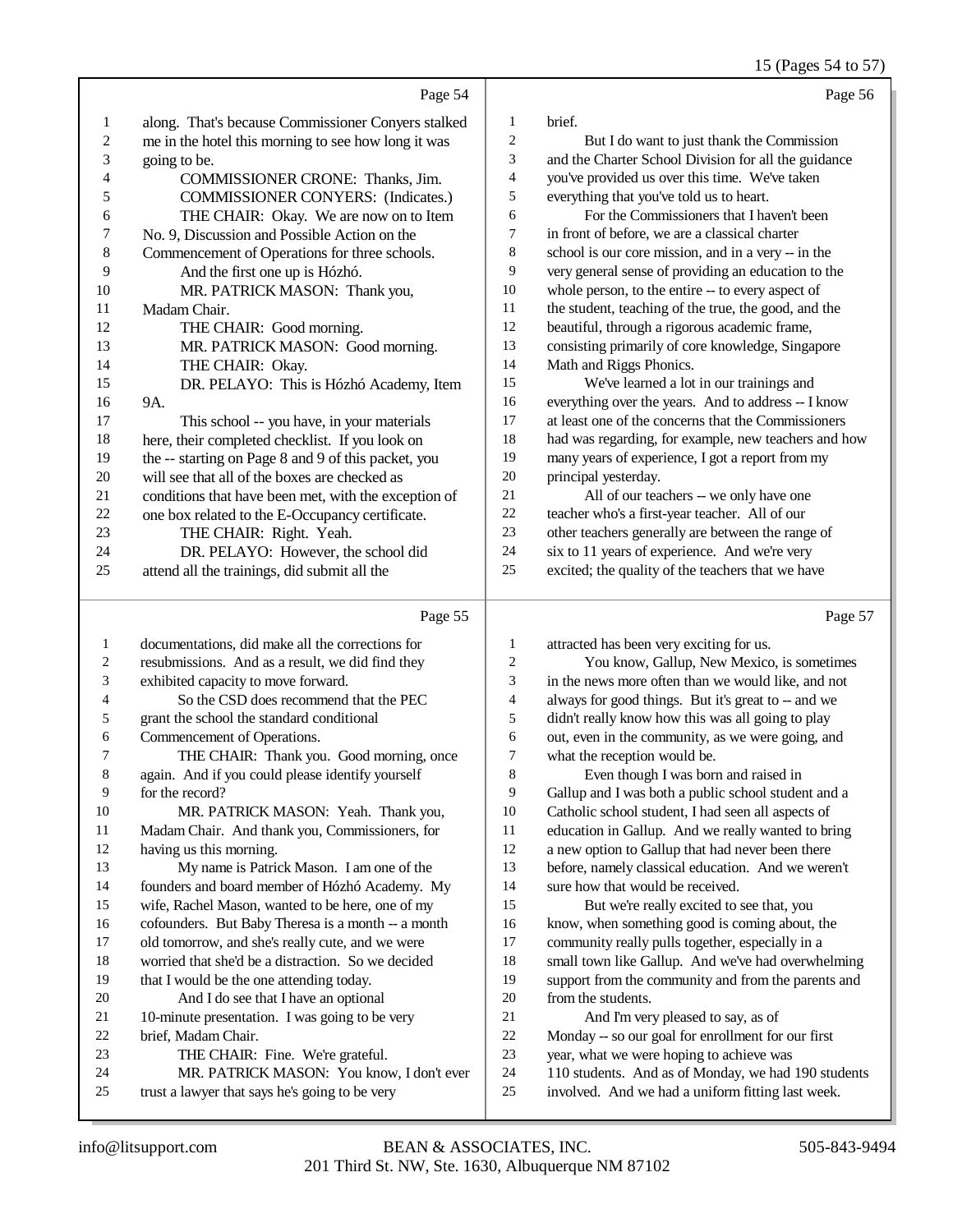# 16 (Pages 58 to 61)

|                  | Page 58                                                 |                  | Page 60                                              |
|------------------|---------------------------------------------------------|------------------|------------------------------------------------------|
| $\mathbf{1}$     | And seeing all these young kids and these young         | $\mathbf{1}$     | COMMISSIONER TOULOUSE: Good luck with the            |
| $\boldsymbol{2}$ | parents and -- coming in there, I've really, in my      | $\sqrt{2}$       | little baby, with all the other ones you have, too.  |
| 3                | 37-or-so years of being in Gallup, I've never seen      | $\mathfrak z$    | MR. PATRICK MASON: Thank you.                        |
| 4                | this kind of response for something.                    | $\overline{4}$   | THE CHAIR: Commissioners, any other                  |
| 5                | I think it shows what great work the                    | 5                | questions? Comments?                                 |
| 6                | Commission and the Charter School Division and          | 6                | So -- oh, I see it. I'm sorry.                       |
| 7                | everybody is doing in providing options to parents,     | $\tau$           | (Chair consults with counsel.)                       |
| $\,$ 8 $\,$      | because this is something I think that parents          | 8                | COMMISSIONER PERALTA: Madam Chair, I move            |
| 9                | really wanted in Gallup is another educational          | 9                | that the Public Education Commission approve a       |
| 10               | option, a rigorous academic educational option for      | 10               | conditional commencement of operations for Hózhó     |
| 11               | their students.                                         | 11               | Academy, with the condition that all items on the    |
| 12               | So we are very excited to be moving                     | 12               | Planning Year Checklist be completed no later than   |
| 13               | forward. And if there's any questions the               | 13               | two weeks prior to the scheduled first day of        |
| 14               | Commissioners have, I'd be happy to answer them.        | 14               | school, as verified by the CSD site visit; also,     |
| 15               | Thank you, Madam Chair.                                 | 15               | with the additional condition that the school        |
| 16               | THE CHAIR: Thank you. I want to thank                   | 16               | provide the CSD and the Commission with a copy of    |
| 17               | you for the work that you've put in, because I know     | 17               | the E-Occupancy when that is obtained.               |
| 18               | it was disappointing when you were given that extra     | 18               | <b>COMMISSIONER RUIZ: Second.</b>                    |
| 19               | planning year. But I think you've embraced it well,     | 19               | THE CHAIR: There's a motion by                       |
| 20               | and I hope that it did help to lay a better             | 20               | Commissioner Peralta, a second by Commissioner Ruiz. |
| 21               | foundation --                                           | 21               | Any discussion?                                      |
| 22               | MR. PATRICK MASON: It helped a lot.                     | 22               | (No response.)                                       |
| 23               | THE CHAIR: -- for the school. And always                | 23               | THE CHAIR: Commissioner Armbruster?                  |
| 24               | excited to see a community also embrace the school,     | 24               | <b>COMMISSIONER ARMBRUSTER: Commissioner</b>         |
| 25               | and, hopefully we'll move on and wish you well.         | 25               | Conyers?                                             |
|                  |                                                         |                  |                                                      |
|                  |                                                         |                  |                                                      |
|                  | Page 59                                                 |                  | Page 61                                              |
| 1                | MR. PATRICK MASON: Thank you,                           | $\mathbf{1}$     | COMMISSIONER CONYERS: Yes.                           |
| 2                | Madam Chair.                                            | $\boldsymbol{2}$ | <b>COMMISSIONER ARMBRUSTER: Commissioner</b>         |
| 3                | THE CHAIR: Thank you.                                   | 3                | Crone?                                               |
| 4                | <b>Commissioner Toulouse?</b>                           | $\overline{4}$   | <b>COMMISSIONER CRONE: Yes.</b>                      |
| 5                | COMMISSIONER TOULOUSE: Madam Chair, I                   | 5                | <b>COMMISSIONER ARMBRUSTER: Commissioner</b>         |
| 6                | also want to wish you well, but also I have some        | 6                | Robbins?                                             |
| 7                | concerns, as I think I've discussed with you, that      | 7                | COMMISSIONER ROBBINS: Yes.                           |
| 8                | starting with K-through-5 is ambitious. And I just      | 8                | COMMISSIONER ARMBRUSTER: Commissioner                |
| 9                | want to make sure, over time, that that doesn't         | 9                | Toulouse?                                            |
| 10               | overwhelm your new principal, your new teachers,        | 10               | <b>COMMISSIONER TOULOUSE: Yes.</b>                   |
| 11               | because I know even public schools start with a         | 11               | <b>COMMISSIONER ARMBRUSTER: Commissioner</b>         |
| 12               | couple of grades at a time when they build a new        | 12               | Ruiz?                                                |
| 13               | school.                                                 | 13               | <b>COMMISSIONER RUIZ: Yes.</b>                       |
| 14               | So I just want to make sure that if any                 | 14               | <b>COMMISSIONER ARMBRUSTER: Commissioner</b>         |
| 15               | problems do occur with that, you bring it to the        | 15               | Caballero?                                           |
| 16               | Commission, simply so we're aware and don't have a      | 16               | COMMISSIONER CABALLERO: Yes.                         |
| 17               | big crisis, or that you can get help in dealing with    | 17               | <b>COMMISSIONER ARMBRUSTER: Commissioner</b>         |
| 18               | those. Because you never know. The thing you don't      | 18               | Johnston?                                            |
| 19               | expect is what's going to hit you. It's not what        | 19               | COMMISSIONER JOHNSTON: Yes.                          |
| 20               | you plan for. It's what you haven't planned for.        | 20               | <b>COMMISSIONER ARMBRUSTER: Commissioner</b>         |
| 21               | So I just want you to know the Commission               | 21               | Peralta?                                             |
| 22               | would be here to help with that, because it's           | 22               | <b>COMMISSIONER PERALTA: Yes.</b>                    |
| 23               | awfully ambitious.                                      | 23               | <b>COMMISSIONER ARMBRUSTER: Commissioner</b>         |
| 24<br>25         | MR. PATRICK MASON: Thank you. We take<br>that to heart. | 24<br>25         | Gipson?<br>THE CHAIR: Yes.                           |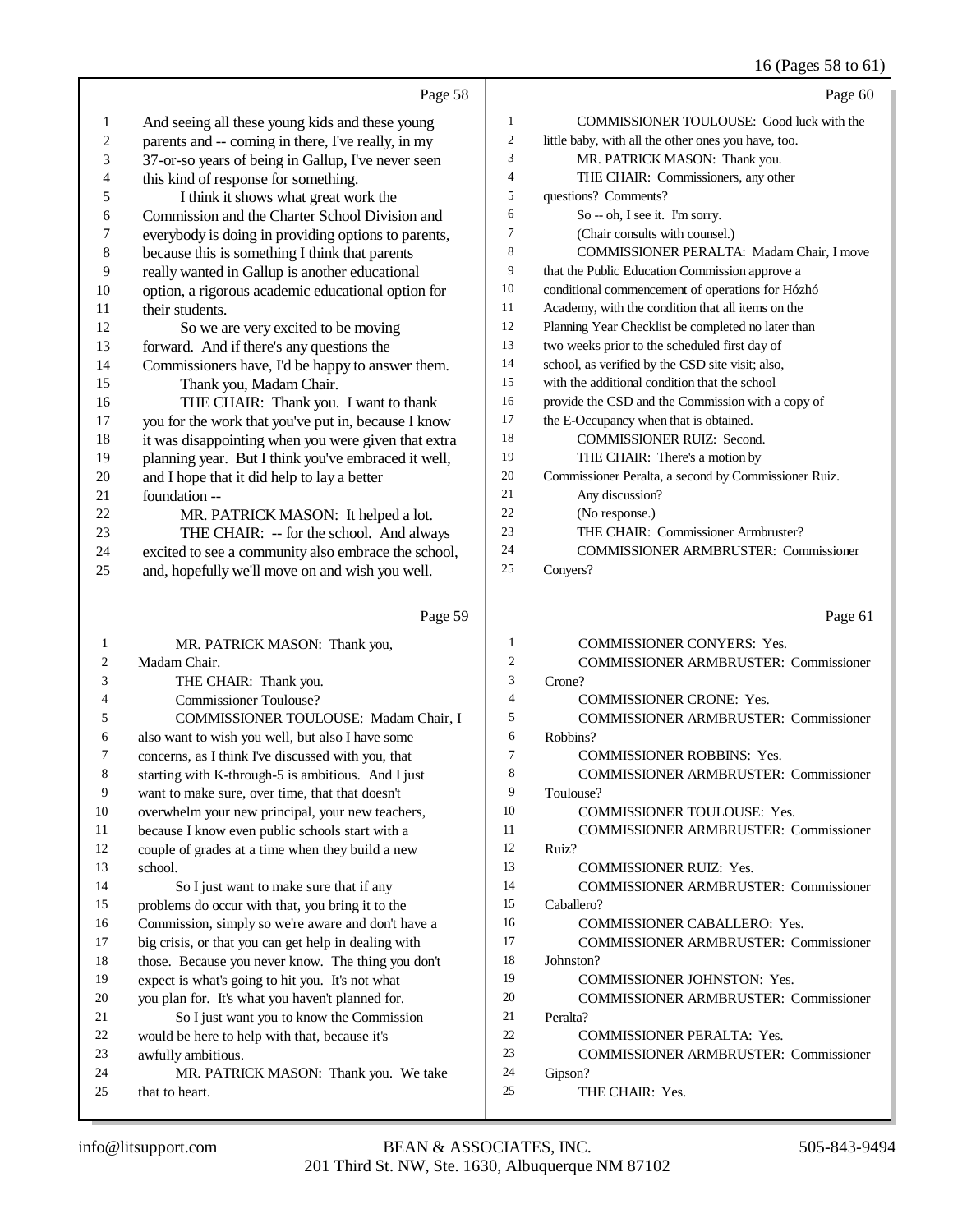17 (Pages 62 to 65)

|                | Page 62                                              |                | Page 64                                              |
|----------------|------------------------------------------------------|----------------|------------------------------------------------------|
| 1              | <b>COMMISSIONER ARMBRUSTER: Commissioner</b>         | 1              | MS. JADE RIVERA: Thank you, Madam Chair.             |
| $\overline{2}$ | Armbruster votes "Yes." The motion passes.           | $\overline{c}$ | Again, to just reiterate, addressing those concerns, |
| 3              | THE CHAIR: The motion passes ten-zero.               | 3              | we are on track for the E-Occupancy, to have that.   |
| 4              | Congratulations.                                     | $\overline{4}$ | In addition, for the license, we have                |
| 5              | MR. PATRICK MASON: Thank you,                        | 5              | worked really diligently and closely with the        |
| 6              | Commissioners. We're excited. We hope to have good   | 6              | Licensure Bureau to ensure that this is lined up.    |
| 7              | results to show you.                                 | $\overline{7}$ | We have some documentation from Rebecca Reyes        |
| 8              | THE CHAIR: Thank you.                                | 8              | confirming that this will be issued, the license     |
| 9              | Next is Albuquerque Collegiate.                      | 9              | will be issued, next week.                           |
| 10             | DR. PELAYO: And Albuquerque Collegiate               | 10             | They were, again, just backed up, and she            |
| 11             | Charter School is item 9B in your materials.         | 11             | wants to make sure that that comes from her, the     |
| 12             | If you flip to Page 54 of 131, you will              | 12             | director, immediately -- or directly. Apologies.     |
| 13             | see where we have the preliminary implementation     | 13             | We're really excited for -- for the                  |
| 14             | year checklist to look at the conditions. What you   | 14             | opportunity and year ahead. We are -- have our       |
| 15             | will notice is that there are two places where the   | 15             | staff ready to go. Our families are eager. We are    |
| 16             | conditions have not been met: but most of them have. | 16             | canvassing every day in our community to make sure   |
| 17             | The one area where the school -- again,              | 17             | that we hit our enrollment targets. Very, very       |
| 18             | the E-Occupancy grade is one -- the E-Occupancy      | 18             | excited to get going with Albuquerque Collegiate and |
| 19             | Certificate. And the other is related to the head    | 19             | really create this school of opportunity and rigor   |
| 20             | administrator licensure.                             | 20             | in the neighborhood where I grew up and an area that |
| 21             | But I do want to provide an update. This             | 21             | I think is very, very high-need in Albuquerque.      |
| 22             | morning, I did confirm with our Professional         | 22             | THE CHAIR: Thank you. And what's --                  |
| 23             | Licensure Bureau. And, of course, the school leader  | 23             | what's your current enrollment?                      |
| 24             | can add more detail to that, but has received        | 24             | MS. JADE RIVERA: So currently, we are                |
| 25             | everything that they need to go ahead and move       | 25             | at -- as of last night, we were at 50 students. Our  |
|                | Page 63                                              |                | Page 65                                              |

#### Page 63

 forward with a provisional license. However, they're really backed up this week, and they said that they would be able to do that next week. So I did want to give you that update as we go forward. However, the school, unlike the previous school [verbatim], did attend all the meetings, submitted all of the documentation that we needed, made the necessary revisions. And so with this school, we also recommend that you move forward with the Commencement of Operations. 11 THE CHAIR: Thank you. Good morning. MS. JADE RIVERA: Good morning, Madam Chair and Commissioners. 14 THE CHAIR: If you could just identify yourselves for the record. MS. JADE RIVERA: Yes, I am Jade Rivera, the founder and director for the school. 18 MR. DANIEL IVEY-SOTO: Good morning, Madam Chair, members of the Commission. Daniel Ivey-Soto, legal counsel for the school. MR. SCOTT HOUSE: Scott House, chair of the governing board. THE CHAIR: So if there is anything that you want to add or communicate to us, you've got a short time frame. 1 target is 90. So we have some areas to -- to grow.<br>2 But as I mentioned. our team -- and. 2 But as I mentioned, our team -- and,<br>3 actually, some of them are not here with us actually, some of them are not here with us this 4 morning because they are out canvassing. Then<br>5 another group of us will be going this afternoon. 5 another group of us will be going this afternoon,<br>6 and have plans -- really, when I say "every day." and have plans -- really, when I say "every day," I 7 mean it. Every single day, we have mapped out to<br>8 the start of school for canvassing in our community the start of school for canvassing in our community, 9 hitting different community events.<br>10 MR. IVEY-SOTO: In our fi 10 MR. IVEY-SOTO: In our first year, we're<br>11 Iooking at two kindergarten classes and one first looking at two kindergarten classes and one first grade. THE CHAIR: Right. Well, we appreciate the work. And a number of us understand the word "canvassing" in this room; so... 16 MS. JADE RIVERA: Not for the faint of 17 heart. heart. 18 THE CHAIR: So... MS. JADE RIVERA: Especially in the 20 summer.<br>21 TH 21 THE CHAIR: Especially in the heat.<br>22 MR. IVEY-SOTO: And. Madam Ch 22 MR. IVEY-SOTO: And, Madam Chair, you're<br>
23 absolutely right. Our biggest problem is we knock absolutely right. Our biggest problem is we knock on the door, and people say, "Who do you want us to vote for?"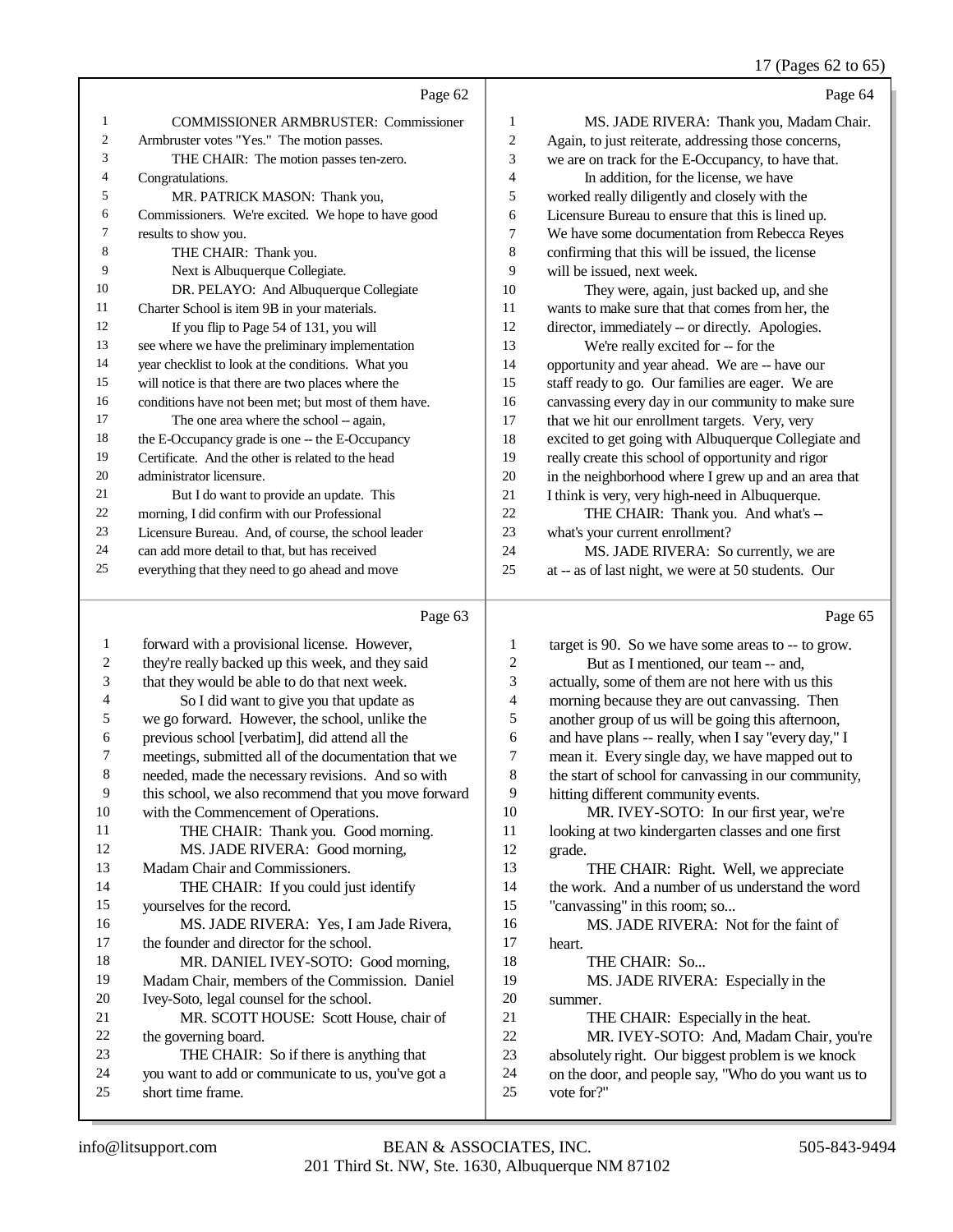18 (Pages 66 to 69)

|    | Page 66                                             |                | Page 68                                              |
|----|-----------------------------------------------------|----------------|------------------------------------------------------|
| 1  | "No, no. We're actually here about your             | $\mathbf{1}$   | MS. JADE RIVERA: Yes.                                |
| 2  | kids."                                              | 2              | COMMISSIONER CABALLERO: I thought they               |
| 3  | THE CHAIR: I know. I've learned puppies             | 3              | were.                                                |
| 4  | help a lot when you knock on a door.                | $\overline{4}$ | COMMISSIONER TOULOUSE: Their original                |
| 5  | Commissioner Toulouse?                              | 5              | location was Downtown Albuquerque, which was mine.   |
| 6  | COMMISSIONER TOULOUSE: Madam Chair, since           | 6              | I go to the river. The other side of the river,      |
| 7  | you're in my district, I'm just -- I'm nosy. Where  | 7              | except a little bit over on the northwest side, is   |
| 8  | is -- where are you going to be located?            | 8              | somebody else's.                                     |
| 9  | MS. JADE RIVERA: Yes. So the school                 | 9              | <b>COMMISSIONER CABALLERO:</b> I know my area        |
| 10 | location is at 1720 Bridge. It's about -- it's at   | 10             | really needs some high-quality schools. So thank     |
| 11 | the intersection of Bridge and Goff.                | 11             | you. Thank you for your work.                        |
| 12 | THE CHAIR: And if I remember correctly,             | 12             | THE CHAIR: Okay. Do I have a motion? Or              |
| 13 | from negotiations, there is room in the facility to | 13             | do you want me to do it?                             |
| 14 | grow, so that you wouldn't have to move when you    | 14             | (No response.)                                       |
| 15 | grow. So that's -- that's a nice piece. And you've  | 15             | THE CHAIR: Here we go. I move that the               |
| 16 | got playground space as well, don't you?            | 16             | Public Education Commission approve a conditional    |
| 17 | MS. JADE RIVERA: Uh-huh. Yes.                       | 17             | Commencement of Operations for Albuquerque           |
| 18 | THE CHAIR: Which is really a plus,                  | 18             | Collegiate Charter School, with the conditions that  |
| 19 | because so many schools that are in a strip area -- | 19             | the head administrator school license is             |
| 20 | and that didn't come out right -- but they don't    | 20             | appropriately filed, and E-Occupancy is submitted to |
| 21 | have playgrounds.                                   | 21             | the Charter School Division.                         |
| 22 | MS. JAEGER: Retail.                                 | 22             | <b>COMMISSIONER ROBBINS: Second.</b>                 |
| 23 | THE CHAIR: Retail. Thank you.                       | 23             | THE CHAIR: There's a second by                       |
| 24 | Obviously don't have an area for outside            | 24             | Commissioner Robbins.                                |
| 25 | activities, especially for young ones. So that's    | 25             | Any discussion?                                      |
|    | Page 67                                             |                | Page 69                                              |

 really nice that you've got that opportunity as well. COMMISSIONER TOULOUSE: Well, now that you're on the other side of the river, then you're not in my district. But you were planning to be. 6 You live in my district, right -- a house down from<br>
7 where my dad was born and raised. 7 where my dad was born and raised.<br>8 So -- but I want to wish you So -- but I want to wish you well. And I'm trying to picture. Is it, though, where all those stores were? 11 MS. JADE RIVERA: Madam Chair,<br>12 Commissioner Toulouse, yes, we are next to Commissioner Toulouse, yes, we are next to a mercado carniceria on the one side and a Family Dollar on the other. COMMISSIONER TOULOUSE: I know for years there was a welfare office there and there are other offices there. I know that building there. I know there's plenty of space in it. I'm not sure how well it's been maintained. I hope you guys can bring it up to code; but, okay. So then I know 21 exactly where you are. Thank you.<br>22 THE CHAIR: Commissioner 22 THE CHAIR: Commissioners, any other<br>23 directions? questions? Have you moved into Commissioner Caballero's district, then? (No response.) THE CHAIR: Commissioner Armbruster? COMMISSIONER ARMBRUSTER: Commissioner Peralta? COMMISSIONER PERALTA: Yes. COMMISSIONER ARMBRUSTER: Commissioner Robbins? COMMISSIONER ROBBINS: Yes. COMMISSIONER ARMBRUSTER: Commissioner Caballero? COMMISSIONER CABALLERO: Yes. COMMISSIONER ARMBRUSTER: Commissioner Toulouse? COMMISSIONER TOULOUSE: Yes. COMMISSIONER ARMBRUSTER: Commissioner Conyers? 17 COMMISSIONER CONYERS: Yes. COMMISSIONER ARMBRUSTER: Commissioner Gipson? 20 THE CHAIR: Yes. COMMISSIONER ARMBRUSTER: Commissioner Armbruster votes "Yes." Commissioner Johnston? COMMISSIONER JOHNSTON: Yes. COMMISSIONER ARMBRUSTER: Commissioner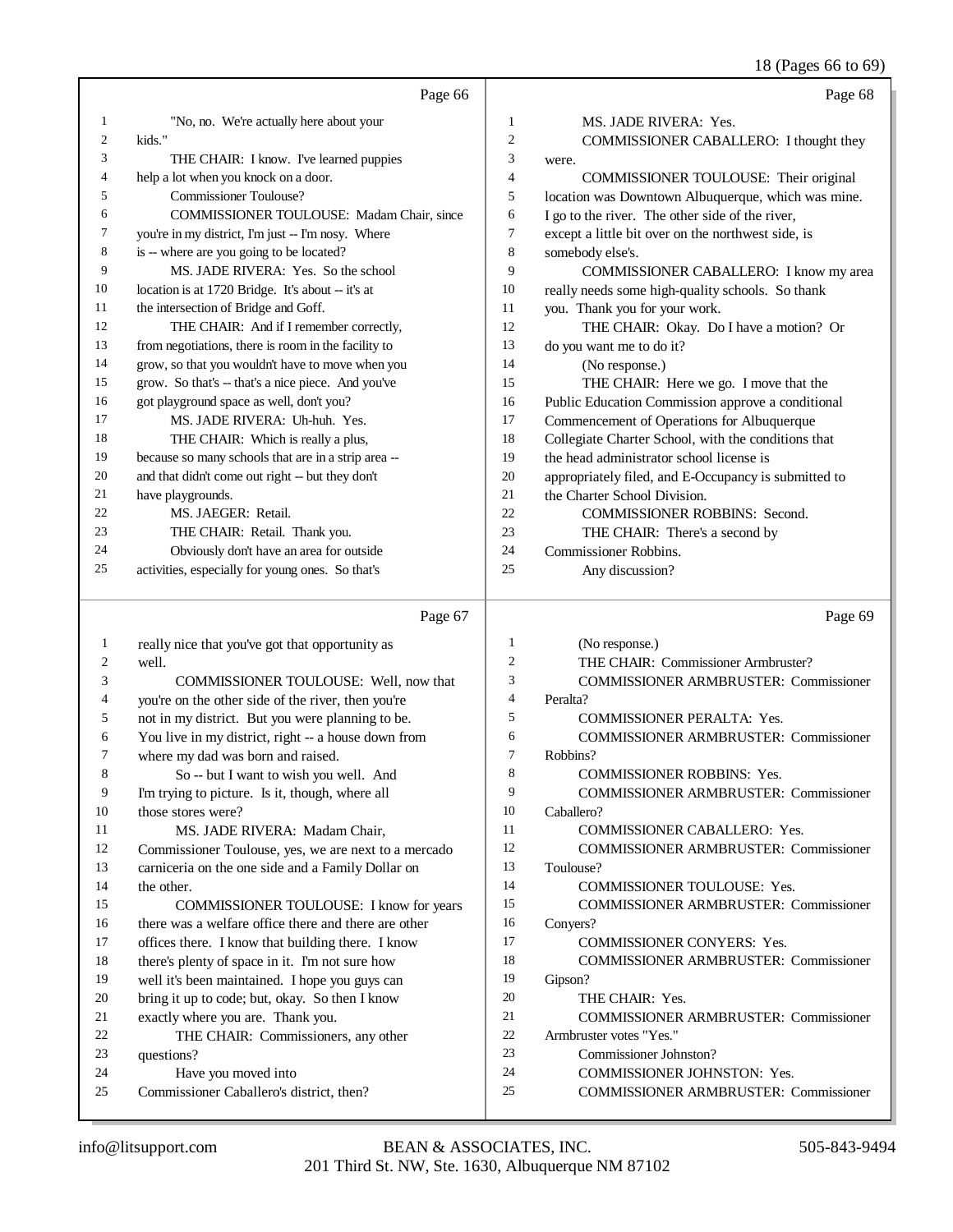19 (Pages 70 to 73)

|                                                            | Page 70                                      |                | Page 72                                              |
|------------------------------------------------------------|----------------------------------------------|----------------|------------------------------------------------------|
| Ruiz?<br>1                                                 |                                              | 1              | MS. LISSA HINES: We'll keep it short.                |
| $\overline{2}$<br><b>COMMISSIONER RUIZ: Yes.</b>           |                                              | $\overline{2}$ | We're just excited to be here and excited to embark  |
| 3                                                          | <b>COMMISSIONER ARMBRUSTER: Commissioner</b> | 3              | on this journey. It's been a long time planning,     |
| 4<br>Crone?                                                |                                              | 4              | and we're ready to get going this fall.              |
| 5<br><b>COMMISSIONER CRONE: Yes.</b>                       |                                              | 5              | MS. MEAGHAN STERN: And I would just add              |
| 6<br><b>COMMISSIONER ARMBRUSTER: Passes.</b>               |                                              | 6              | thank you so much to the Commission and the Charter  |
| 7<br>ten-zero.                                             |                                              | 7              | School Division for your ongoing support and         |
| 8<br>THE CHAIR: Motion passes ten-zero.                    |                                              | 8              | technical assistance over our planning year. We      |
| 9<br>Congratulations. Good luck. And good luck on          |                                              | 9              | really appreciate it. Thank you.                     |
| 10<br>filling these seats as well.                         |                                              | 10             | THE CHAIR: Thanks. Commissioners, any                |
| 11<br>MR. IVEY-SOTO: Thank you, Madam Chair,               |                                              | 11             | questions? Comments?                                 |
| 12<br>members of the committee. If you all would like to   |                                              | 12             | Commissioner Robbins.                                |
| 13<br>swing by the panateria and see the school, you're    |                                              | 13             | COMMISSIONER ROBBINS: Can you just give              |
| 14<br>certainly welcome.                                   |                                              | 14             | us the location of where the school will be located? |
| 15<br>THE CHAIR: Thank you. And, finally, we               |                                              | 15             | MS. LISSA HINES: It's 955 San Pedro                  |
| 16<br>have Altura Preparatory.                             |                                              | 16             | Southeast. So we're right by Wilson Park and near    |
| 17<br>Good morning.                                        |                                              | 17             | Holy Ghost Catholic Church.                          |
| 18<br>MS. LISSA HINES: Good morning.                       |                                              | 18             | THE CHAIR: I just want to -- it's always             |
| 19<br>THE CHAIR: Okay.                                     |                                              | 19             | nice to see people that are excited. And this is a   |
| 20<br>DR. PELAYO: Madam Chairwoman and                     |                                              | 20             | new adventure; so it's -- this is always a good time |
| 21<br>Commissioners, Altura Preparatory School is Item 9C. |                                              | 21             | for us. So I appreciate this.                        |
| 22<br>And if you turn to your materials in this            |                                              | 22             | If there are no other questions or                   |
| 23<br>Section 98 of 131, it covers the same area. As you   |                                              | 23             | comments?                                            |
| 24<br>can see, all of the conditions have been met across  |                                              | 24             | <b>COMMISSIONER JOHNSTON: Madam Chair?</b>           |
| 25<br>the board with the one E-Occupancy certificate.      |                                              | 25             | THE CHAIR: Sure. Commissioner Johnston?              |
|                                                            |                                              |                |                                                      |

#### Page 71

 The school attended all the trainings, provided all the materials, resubmitted timely. The school has demonstrated capacity to open the school and to be successful and, therefore, we recommend to you that you approve Commencement of Operations. THE CHAIR: Good morning. MS. MEAGHAN STERN: Good morning. Thank you so much. THE CHAIR: And if you could identify yourself for the record? MS. MEAGHAN STERN: My name is Meaghan Stern. I am one of the cofounders and will be the Director of Academics. 15 THE CHAIR: Is the green light on? MS. MEAGHAN STERN: It is. I just don't speak very loudly; so Meaghan Stern. I'm one of the cofounders and Director of Academics at Altura Prep. MS. LISSA HINES: Good morning, Madam Chair and Commissioners. My name is Lissa Hines, and I am one of the cofounders and the Director of Operations. THE CHAIR: Thank you. So if there is anything else you wish to add, let us know. This is your final opportunity. COMMISSIONER JOHNSTON: And I may -- everybody else may know this, and I don't. How many students do you have currently? MS. LISSA HINES: We have 71 enrolled right now, with wanting to get to 110. COMMISSIONER JOHNSTON: Thank you. THE CHAIR: Commissioner Toulouse? 8 COMMISSIONER TOULOUSE: Madam Chair, may I make the motion? 10 THE CHAIR: Sure. COMMISSIONER TOULOUSE: Okay. I move that the Public Education Commission approve a conditional Commencement of Operations for Altura Preparatory School, with the condition that the E-Occupancy is received and reported to us prior to the opening, and no later than two weeks prior to the scheduled first day of school, as verified by 18 the CSD. 19 COMMISSIONER ROBBINS: I'll second. THE CHAIR: There is a motion by Commissioner Toulouse, a second by Commissioner Robbins. Any discussion? (No response.) THE CHAIR: Commissioner Armbruster?

Page 73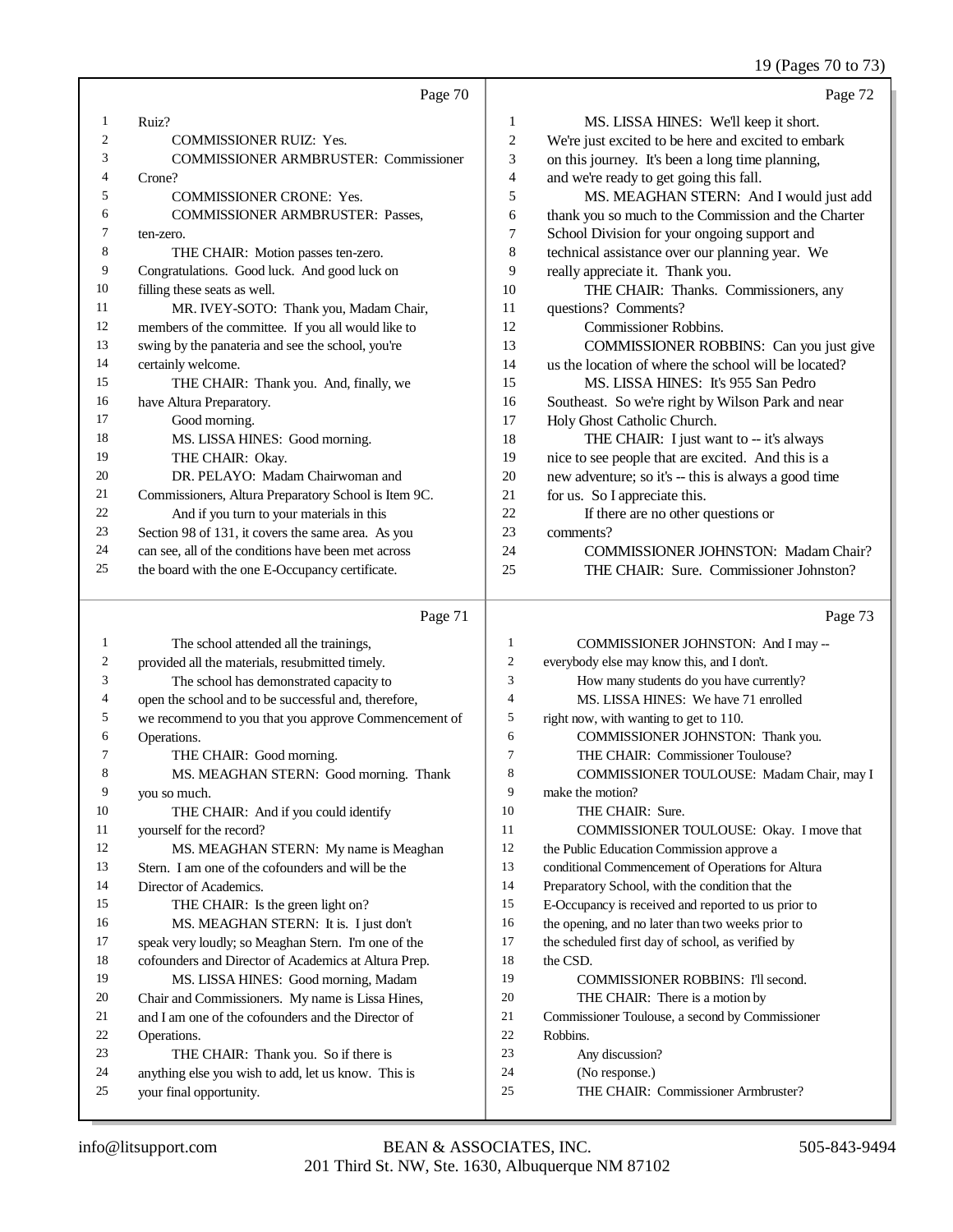#### 20 (Pages 74 to 77)

|    | Page 74                                      |                | Page 76                                             |
|----|----------------------------------------------|----------------|-----------------------------------------------------|
| 1  | <b>COMMISSIONER ARMBRUSTER: Commissioner</b> | 1              | THE CHAIR: Thank you. Congratulations.              |
| 2  | Gipson?                                      | $\overline{c}$ | MS. MEAGHAN STERN: Thank you.                       |
| 3  | THE CHAIR: Yes.                              | 3              | MS. LISSA HINES: Thank you.                         |
| 4  | <b>COMMISSIONER ARMBRUSTER: Commissioner</b> | 4              | THE CHAIR: Good luck.                               |
| 5  | Robbins?                                     | 5              | This may take a little bit. So if                   |
| 6  | <b>COMMISSIONER ROBBINS: Yes.</b>            | 6              | Commissioners want a break, we'll do it now;        |
| 7  | <b>COMMISSIONER ARMBRUSTER: Commissioner</b> | 7              | otherwise, we'll move on. So I'll go by the wishes  |
| 8  | Caballero?                                   | 8              | of the Commission.                                  |
| 9  | <b>COMMISSIONER CABALLERO: Yes.</b>          | 9              | COMMISSIONER CABALLERO: Move on.                    |
| 10 | <b>COMMISSIONER ARMBRUSTER: Commissioner</b> | 10             | THE CHAIR: Move on? Okay. All right.                |
| 11 | Crone?                                       | 11             | We are on to Item No. 10, which is                  |
| 12 | <b>COMMISSIONER CRONE: Yes.</b>              | 12             | Discussion and Possible Action on the Report from   |
| 13 | <b>COMMISSIONER ARMBRUSTER: Commissioner</b> | 13             | La Promesa Charter.                                 |
| 14 | Toulouse?                                    | 14             | MS. POULOS: Madam Chairwoman?                       |
| 15 | <b>COMMISSIONER TOULOUSE: Yes.</b>           | 15             | THE CHAIR: Good morning.                            |
| 16 | <b>COMMISSIONER ARMBRUSTER: Commissioner</b> | 16             | MS. POULOS: Madam Chairwoman, you have              |
| 17 | Peralta?                                     | 17             | materials provided by the school in your -- in your |
| 18 | <b>COMMISSIONER PERALTA: Yes.</b>            | 18             | book today. I did want to give you a report on      |
| 19 | <b>COMMISSIONER ARMBRUSTER: Commissioner</b> | 19             | CSD's analysis of the data.                         |
| 20 | Armbruster votes "Yes."                      | 20             | When we analyzed the data from the school,          |
| 21 | <b>Commissioner Ruiz?</b>                    | 21             | we found that 80 students should be excluded from   |
| 22 | <b>COMMISSIONER RUIZ: Yes.</b>               | 22             | the data analysis. That's because they were either  |
| 23 | <b>COMMISSIONER ARMBRUSTER: Commissioner</b> | 23             | not full-academic-year students, or they were       |
| 24 | Johnston?                                    | 24             | students with IEPs.                                 |
| 25 | <b>COMMISSIONER JOHNSTON: Yes.</b>           | 25             | In Grades 1 through 8, that was                     |
|    | Page 75                                      |                | Page 77                                             |

### Page 75  $\vert$

| 1              | <b>COMMISSIONER ARMBRUSTER: Commissioner</b>         | 1              | 71 students.                                         |
|----------------|------------------------------------------------------|----------------|------------------------------------------------------|
| 2              | Convers?                                             | $\overline{c}$ | The data was being analyzed for Grades 1             |
| 3              | <b>COMMISSIONER CONYERS: Yes.</b>                    | 3              | through 8, as is in alignment with the school's      |
| $\overline{4}$ | <b>COMMISSIONER ARMBRUSTER: The motion</b>           | 4              | goals and how they're written.                       |
| 5              | passes, ten-zero.                                    | 5              | The 71 students, just to give you those --           |
| 6              | THE CHAIR: Ten-zero. Thank you very                  | 6              | sorry -- of the 80 students excluded, 33 were        |
| $\overline{7}$ | much.                                                | 7              | excluded because they were special education         |
| 8              | COMMISSIONER TOULOUSE: Madam Chair, I                | 8              | students, 16 were excluded because they did not have |
| 9              | still want to point out to them something we've      | 9              | a fall score, 1 was excluded because they didn't     |
| 10             | discussed. And it is the problem with the park. I    | 10             | have a fall or a winter score, 18 were excluded      |
| 11             | know it's been reported several times to the police, | 11             | because they did not have a spring score, 1 was      |
| 12             | again, there are large gatherings of people there    | 12             | excluded because they did not have a winter score,   |
| 13             | who are drinking and shooting up. And there's not a  | 13             | and 2 were excluded because they didn't have winter  |
| 14             | lot of police presence in that area; so I'm hoping   | 14             | and spring scores.                                   |
| 15             | you will do what I suggested, become very proactive  | 15             | Our data analysis found that without                 |
| 16             | with the police force now that there will be a       | 16             | kindergarten students, 185 of 239 students met the   |
| 17             | school there.                                        | 17             | benchmark of either scoring at the 41st percentile   |
| 18             | I know they look at the other end, because           | 18             | either on winter or spring, or met one-and-a-half    |
| 19             | they all get pizzas at Giovanni's. But they don't    | 19             | years' worth of growth. That works out to            |
| 20             | necessarily go to the park. You know, again, that's  | 20             | 77 percent of the students. The school's target for  |
| 21             | a ways from me, but it's still my neighborhood. And  | 21             | its academic goals is 75 percent; so because they    |
| 22             | I'm concerned about that. And the neighborhood has   | 22             | had 75 percent of the students meet that goal, they  |
| 23             | wanted it cleaned up for quite a while. Maybe the    | 23             | met on the math side.                                |
| 24             | school will help get that done.                      | 24             | For the reading, when we looked, without             |
| 25             | Thank you.                                           | 25             | kindergarten, again, 176 of 239 students met that    |
|                |                                                      |                |                                                      |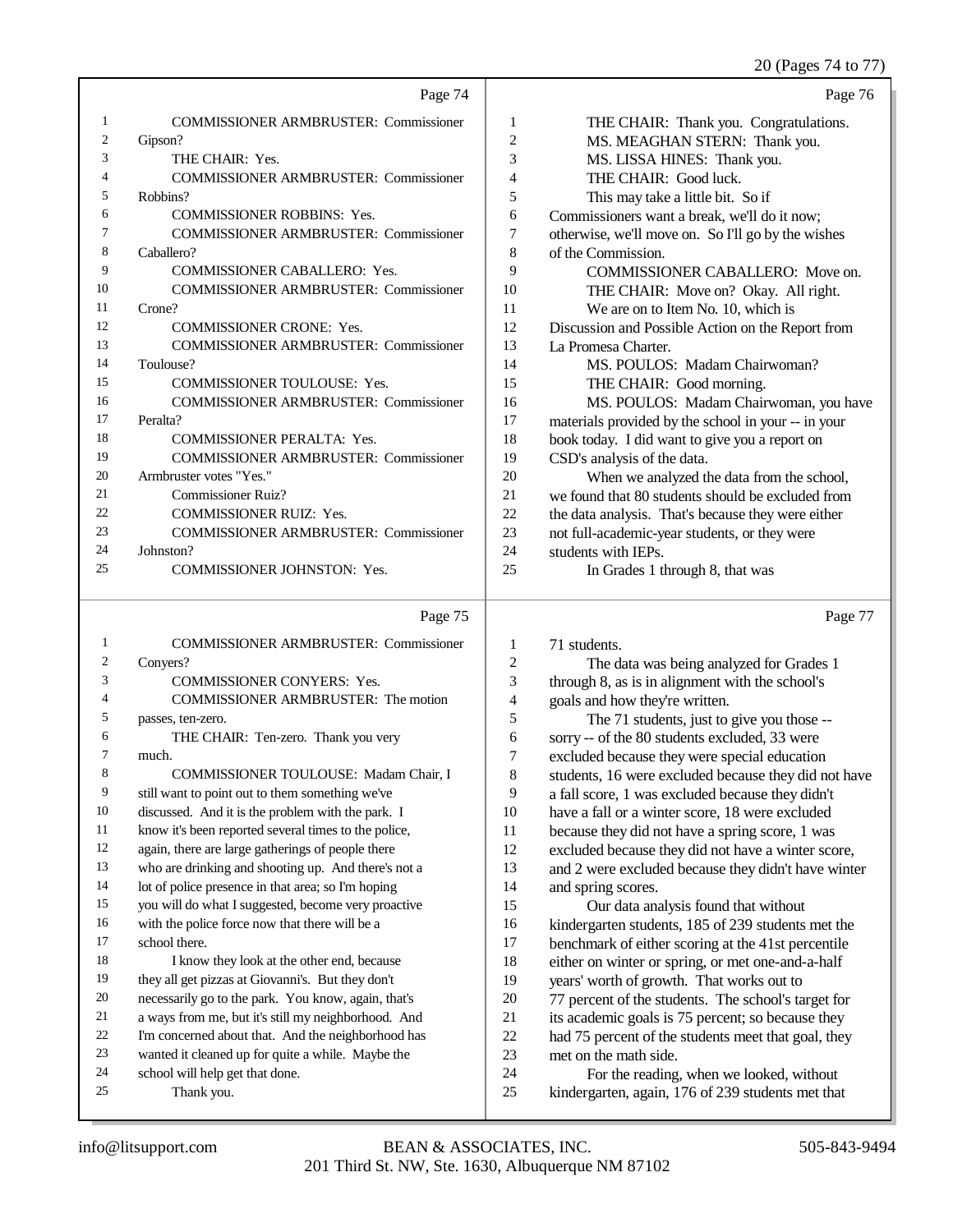|              | Page 78                                              |    | Page 80                                              |
|--------------|------------------------------------------------------|----|------------------------------------------------------|
| $\mathbf{1}$ | goal. That puts them at 73.6 percent, which does     | 1  | for questions regarding the Corrective Action Plan,  |
| 2            | fall in the Does Not Meet category of their goal.    | 2  | if you have them. However, I just wanted to give     |
| 3            | When we included kindergarten, it was 214            | 3  | you guys a brief overview of our data and where we   |
| 4            | out of 280 students in math, which is 76 percent,    | 4  | ended up.                                            |
| 5            | and 206 out of 280 -- 280 students, which translates | 5  | According to our analysis -- the school's            |
| 6            | to 73.5 percent of the students. So in both cases,   | 6  | analysis, that is -- in mathematics, we ended up at  |
| 7            | excluding or including, they met on math, but they   | 7  | 77 percent. So when it comes to Grades 1 through     |
| 8            | did not meet the goal on reading.                    | 8  | 8 -- so that excludes special education and          |
| 9            | There is the additional goal with regards            | 9  | kindergarten -- we ended up at 77 percent of our     |
| 10           | to WIDA. And I do not have the data analysis on      | 10 | students who were either at the 41st percentile or   |
| 11           | that. That was data, I think we've had for some      | 11 | who had made 1.5 years' growth.                      |
| 12           | time. I do believe my understanding is that the      | 12 | In reading, our calculation -- and of                |
| 13           | school's performance on the WIDA was very good and   | 13 | course, this is a manual calculation; we did it      |
| 14           | exceeded the District's or the State average.        | 14 | manually; we also used the spreadsheet -- we're a    |
| 15           | THE CHAIR: Okay. Good morning.                       | 15 | little higher than what was shared. We actually      |
| 16           | COMMISSIONER JONES: Good morning, Madam              | 16 | felt we made it, and we were at 84 percent.          |
| 17           | Chair, members of the Commission. My name is Chris   | 17 | So, again, there is human error when it              |
| 18           | Jones. I'm the Executive Director of La Promesa      | 18 | comes to statistics and running data. It really      |
| 19           | Early Learning Center.                               | 19 | does take a lot of experience and great              |
| 20           | MR. MIKE VIGIL II: Madam Chair, members              | 20 | qualifications to really get to the bottom of what's |
| 21           | of the Commission, my name is Mike Vigil. I'm the    | 21 | going on with your data.                             |
| 22           | school's contracted business manager.                | 22 | We also have provided you, in your packet,           |
| 23           | MR. CHRIS JONES: So, today -- and thank              | 23 | an Insights Report. That was provided by NWEA who    |
| 24           | you for giving us the opportunity to present -- I    | 24 | is the vendor that we go through for our assessment. |
| 25           | wanted to begin by saying and really expressing my   | 25 | What the report, the Insights Report, reveals to you |
|              |                                                      |    |                                                      |

# Page 79

|                          | Page 79                                              |                | Page 81                                              |
|--------------------------|------------------------------------------------------|----------------|------------------------------------------------------|
| 1                        | gratitude to the Commission members who were a part  | 1              | is that we've also made really good growth when it   |
| 2                        | of the negotiation process, those of you who were    | $\overline{c}$ | comes to our students.                               |
| 3                        | recently seated and those of you who were part of    | 3              | Our students, especially those that are in           |
| $\overline{\mathcal{A}}$ | that subcommittee. It's been a long journey for us,  | 4              | the bottom quartile, have made tremendous gains.     |
| 5                        | and it started April 2017, even before that time.    | 5              | And, as you know, as a school that has struggled, we |
| 6                        | So I really want to thank the Commission             | 6              | have many students who are bottom-quartile students. |
| 7                        | just for taking the time and giving us an            | 7              | So the majority of our kids kind of fall into that   |
| $\,$ 8 $\,$              | opportunity. For us, this was a huge learning        | 8              | range family. And we've worked really hard as a      |
| 9                        | experience, and I think it was a teachable moment    | 9              | staff to provide interventions and do what's best    |
| 10                       | for us, as well, when it comes to our students,      | 10             | for them.                                            |
| 11                       | which is, you know, never concede, never give up, no | 11             | So when you look at the Insights Report,             |
| 12                       | matter what, always give your best effort,           | 12             | it'll tell you that achievement-wise, we're at about |
| 13                       | persevere. And I think we've demonstrated our        | 13             | the 31st percentile. The achievement -- or excuse    |
| 14                       | ability to do that.                                  | 14             | me -- the Insights Report compares our school and    |
| 15                       | This was a difficult goal for us to meet.            | 15             | our students to other students in schools across the |
| 16                       | In our calculation, our own analysis is a little     | 16             | nation. So it isn't only a comparison of La Promesa  |
| 17                       | different than what Director Poulos has presented.   | 17             | to the state, but it's really comparing our students |
| 18                       | However, I will say that even based on Director      | 18             | to those across the entire nation.                   |
| 19                       | Poulos' account, we've made huge strides. We're a    | 19             | 31st percentile when it comes to                     |
| 20                       | school that underperformed, especially prior to my   | 20             | achievement. However, when it comes to growth, our   |
| 21                       | arrival. And our staff has done nothing but worked   | 21             | students fell in the 61st percentile, 50th           |
| 22                       | hard and put students first.                         | 22             | percentile being average. So our students are        |
| 23                       | So I have a very brief presentation that             | 23             | slightly above average when it comes to growth on    |
| 24                       | has to do with only academics. We have covered the   | 24             | this very rigorous assessment, which was new for us  |
| 25                       | rest of the Corrective Action Plan, and I do stand   | 25             | this year. It was our first year implementing.       |
|                          |                                                      |                |                                                      |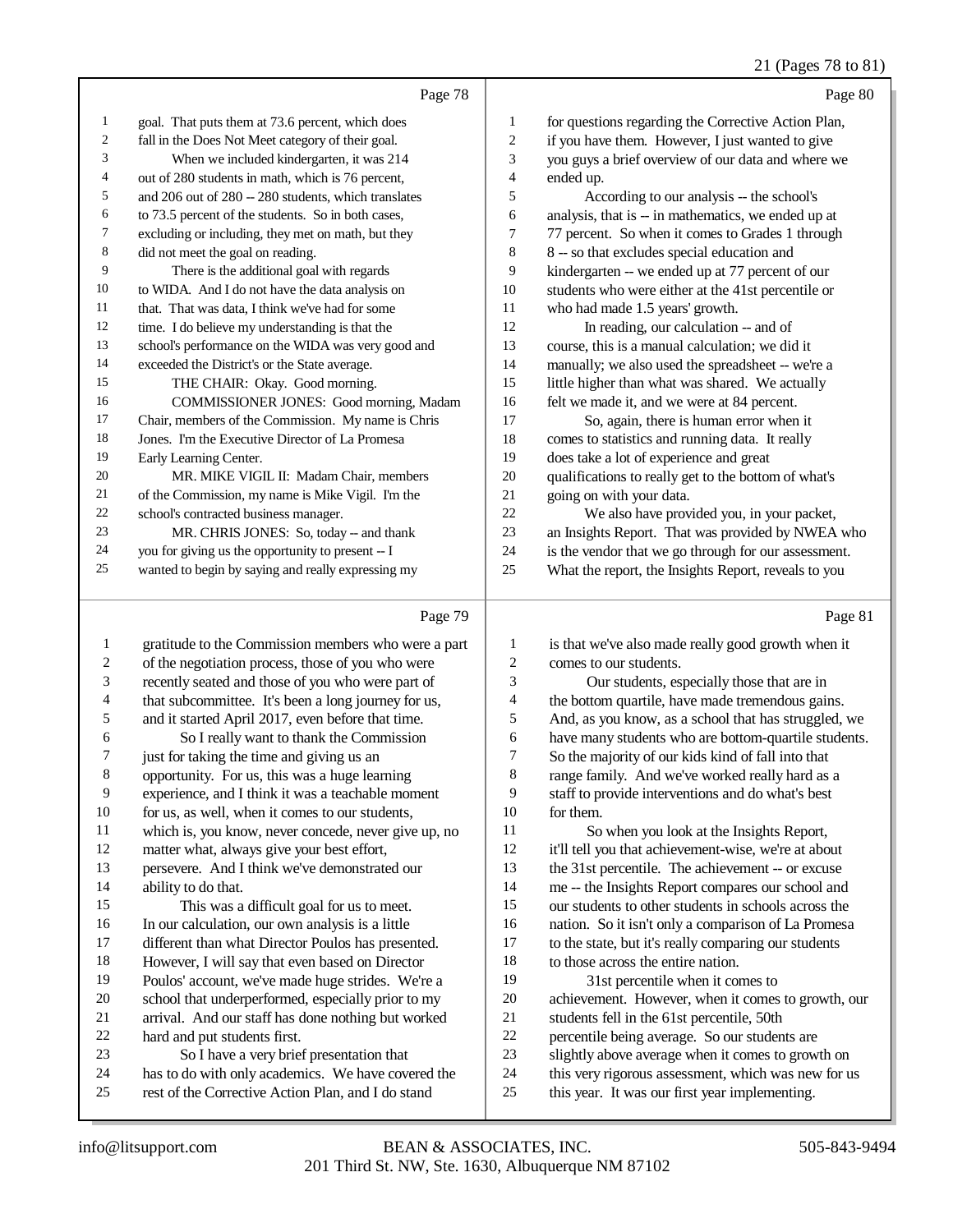|    | Page 82                                              |    | Page 84                                              |
|----|------------------------------------------------------|----|------------------------------------------------------|
| 1  | In addition to these reports, I want to              | 1  | long time ago is -- in a training, as a matter of    |
| 2  | let you know some of the other developments. We      | 2  | fact, we can't hide behind the comments and feelings |
| 3  | have successfully recovered the money that was lost  | 3  | of parents. We have to have data to support what     |
| 4  | due to embezzlement. We did receive a check for      | 4  | we're doing.                                         |
| 5  | \$650,000. When it comes to our finances, we have    | 5  | And we're getting to the point to where we           |
| 6  | done tremendous work, with the help of the Vigil     | 6  | are now changing the culture of our school where     |
| 7  | group, with our governance council, and our staff,   | 7  | high student achievement is the norm. And so we      |
| 8  | to really put ourselves in a better position for the | 8  | want our parents to be satisfied, but at the same    |
| 9  | future. So we have recovered all of the funds that   | 9  | time, we want to be accountable to our parents. We   |
| 10 | we've lost.                                          | 10 | want their students to grow, and we want to          |
| 11 | We've already invested in a core reading             | 11 | demonstrate high levels of proficiency. And we're    |
| 12 | program for math and Spanish -- excuse me -- for     | 12 | making huge gains and strides to get there.          |
| 13 | English and Spanish. We're looking at math           | 13 | So I feel we've done that. And I would               |
| 14 | materials, continuing with Origo Stepping Stones.    | 14 | ask for you to really work with us in reconsidering  |
| 15 | But we have made an investment, a large investment,  | 15 | any discussion regarding revocation. We want to      |
| 16 | in providing for our students a really quality core  | 16 | continue through the end of our charter. We want to  |
| 17 | curriculum, which the school had not acquired        | 17 | get to the end of this term, and we want to have     |
| 18 | since -- 2009 was the last time we purchased         | 18 | some stability for our families and for our staff so |
| 19 | instructional materials.                             | 19 | we can, again, rebuild this positive culture, but    |
| 20 | So given what we were given, we -- I feel,           | 20 | continue to make gains when it comes to achievement. |
| 21 | as the school leader -- have made tremendous gains   | 21 | So I would ask that you guys strongly                |
| 22 | and we've accomplished a lot with very little.       | 22 | consider that request on my school's behalf.         |
| 23 | So with that in mind, guys, I really don't           | 23 | THE CHAIR: So I'll just remind                       |
| 24 | have a whole lot else, with the exception of --      | 24 | Commissioners, we're not voting today on this,       |
| 25 | (Mr. Jones consults with counsel.)                   | 25 | because the School Report Card is still the -- then  |
|    | Page 83                                              |    | Page 85                                              |

| 1              | MR. CHRIS JONES: -- yeah, yeah -- with              | 1  | maybe I'm wrong. Because my understanding was the    |
|----------------|-----------------------------------------------------|----|------------------------------------------------------|
| 2              | the exception of standing for questions regarding   | 2  | School Report card was a second option. Am I         |
| 3              | our finances, regarding our academics, and also to  | 3  | incorrect in that? I thought that was the            |
| $\overline{4}$ | let you know very quickly, that in terms of         | 4  | agreement, that it was either/or.                    |
| 5              | enrollment, we're at about 370 students who have    | 5  | MS. POULOS: Madam Chairwoman, yes, the               |
| 6              | already enrolled. They've already registered and    | 6  | agreement is written that they meet the goals of the |
| 7              | filled out the paperwork.                           | 7  | performance framework.                               |
| 8              | We ended up with about 335 students,                | 8  | THE CHAIR: Or.                                       |
| 9              | roughly, 80-120 our average. So we've already       | 9  | MS. POULOS: Or they meet the School                  |
| 10             | increased the number of students. And now that we   | 10 | Report Card.                                         |
| 11             | are not on the news every single week for something | 11 | THE CHAIR: So we're not -- so we're not              |
| 12             | negative, my staff, 100 percent, have committed to  | 12 | taking any action today because the School Report    |
| 13             | coming back and have signed contracts. So that      | 13 | Card has not been released yet.                      |
| 14             | retention is really strong.                         | 14 | MS. MATTHEWS: Madam Chair, I don't                   |
| 15             | And we have students who are wanting to             | 15 | believe that's the deal. I believe the Corrective    |
| 16             | come. We even have students who are coming back to  | 16 | Action agreement was that they meet their student    |
| 17             | us who had left prior and who are now coming back,  | 17 | performance standards that were set in the charter,  |
| 18             | they're returning, because they recognize the work  | 18 | that they had met their academic performance.        |
| 19             | that we're doing, and they're very satisfied with   | 19 | THE CHAIR: Correct. But there is, at                 |
| 20             | what they're seeing. So we're happy about that.     | 20 | this point in time, a discrepancy with what CSD --   |
| 21             | The last thing that I would like to say is          | 21 | SO                                                   |
| 22             | along this journey -- of course, we've worked       | 22 | MS. MATTHEWS: So you're going to hold                |
| 23             | extremely hard for the sake of our students and our | 23 | them to the 1.4 percent differential in the reading? |
| 24             | community -- our students do deserve our school.    | 24 | I guess that's where we're going.                    |
| 25             | One thing that Director Poulos mentioned a          | 25 | THE CHAIR: That would be the agreement.              |
|                |                                                     |    |                                                      |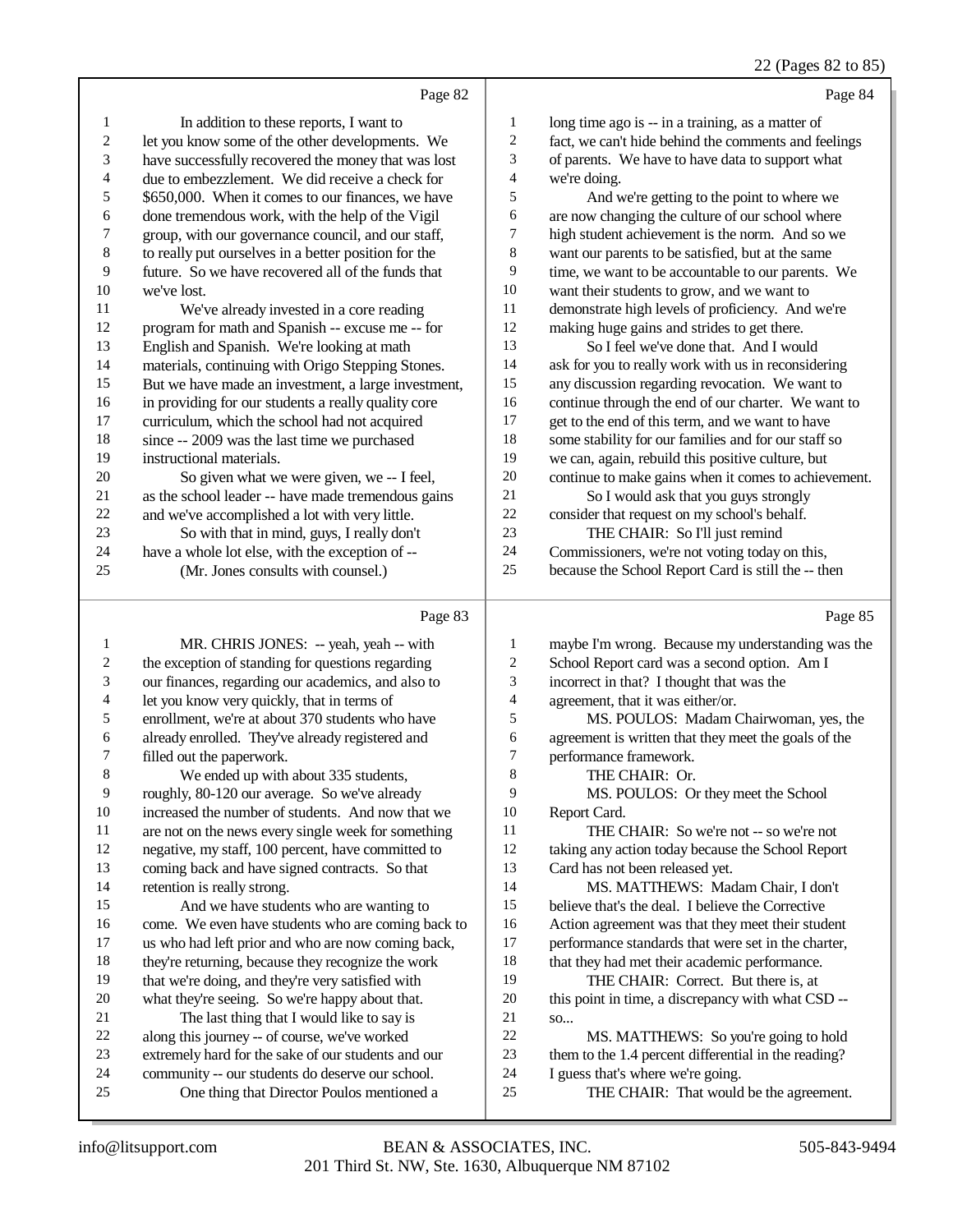### 23 (Pages 86 to 89)

|                | Page 86                                              |                | Page 88                                              |
|----------------|------------------------------------------------------|----------------|------------------------------------------------------|
| 1              | So that's what I -- that was the agreement. The      | 1              | that was asked to make 1.5 percent growth. That's a  |
| $\overline{c}$ | agreement was they meet that, and/or -- not "and" -- | $\mathfrak{2}$ | huge growth. And I believe Mr. Jones has provided    |
| 3              | or the School Report Card, with the qualifier that   | 3              | you information about what that means, what NWEA     |
| 4              | if the discrepancy exists, there would be a third    | 4              | even thinks it means.                                |
| 5              | party that would come in to analyze that data.       | 5              | So -- and then if you -- and the Charter             |
| 6              | That's what the agreement is.                        | 6              | Schools Division even acknowledges that if you       |
| 7              | So at this moment in time, we're not                 | 7              | include kindergarten, which I believe it was tossed  |
| 8              | taking action, because we can either get the -- you  | 8              | out to help the school, thinking that that would     |
| 9              | can either wait for the report card to see if it's   | 9              | make it easier for them to hit the mark, when, in    |
| 10             | okay, or the third party comes in. That's --         | 10             | actual fact, it actually promotes their overall      |
| 11             | that's -- that's the way -- that was the Corrective  | 11             | grade, they're at 77 percent, and they've met the    |
| 12             | Action Plan as it was written.                       | 12             | goal.                                                |
| 13             | So this was an update for us at this                 | 13             | So I think what the ask-for is can we --             |
| 14             | moment in time, and not -- because there -- as the   | 14             | can we think in a bigger box and say at this point   |
| 15             | Corrective Action Plan is written, there would be no | 15             | in time, this school has really done extremely well  |
| 16             | vote for the revocation. The agreement was if we do  | 16             | and so that we can get them out from under the cloud |
| 17             | not meet this goal, we go to the revocation hearing. | 17             | of saying, "You're still under Corrective Action     |
| 18             | That was the Corrective Action Plan, as written.     | 18             | Plan"?                                               |
| 19             | So we do not vote.                                   | 19             | There's still a possibility you're going             |
| 20             | COMMISSIONER CABALLERO: Madam Chair, yes,            | 20             | to be revoked, and -- that's what I think the        |
| 21             | I think that we're at a point of being a legal       | 21             | ask-for is, Madam Chair. It's not -- and you're      |
| 22             | interpretation. We are talking about what, in        | 22             | right, that the deal was what -- you're exactly      |
| 23             | essence, was the agreement. If anything is couched   | 23             | right. That's what it says. And I misspoke, and I    |
| 24             | in this or that, and we are in this, then the        | 24             | apologize.                                           |
| 25             | Commission can take action. It's not that we         | 25             | But what I'm asking -- I think what the              |

# Page 87

| 1  | cannot. But the Commission could, in fact, take      | 1  | school is asking -- and Mr. Jones said it more       |
|----|------------------------------------------------------|----|------------------------------------------------------|
| 2  | action. Or the Commission could wait until this      | 2  | politely -- that we're asking you to consider that.  |
| 3  | other condition.                                     | 3  | And that's -- and I do think it's on the agenda as   |
| 4  | So I would ask that we get an                        | 4  | an action item. That's what we're asking. It's       |
| 5  | interpretation from -- from counsel as to -- am I    | 5  | not -- it's not can we say they met it absolutely?   |
| 6  | reading the "or" properly, or is the condition that  | 6  | No, we're 1.4 percent off. You got it.               |
| 7  | we cannot take action, and this is just a report?    | 7  | MS. POULOS: Madam Chair, I just want to              |
| 8  | And I would -- I would hate to dismiss               | 8  | be clear, because something was misstated. When we   |
| 9  | the -- the -- any of it right now as we cannot take  | 9  | include kindergarten in math, they're at 77 percent; |
| 10 | action, when we actually could. So I would -- I'm    | 10 | in reading, they're still at 73. Sorry. When we      |
| 11 | asking for a legal advice.                           | 11 | include kindergarten in math, they're at 76 percent; |
| 12 | THE CHAIR: Okay. But I want to remind                | 12 | in reading, they're actually lower, at 73.5 percent. |
| 13 | you that the action would be a revocation hearing.   | 13 | MS. MATTHEWS: Thank you, Ms. Poulos.                 |
| 14 | If we're not -- if we're taking the data as it is    | 14 | 1.5. I got it wrong. I heard it differently.         |
| 15 | presented and accepting it from CSD, then the action | 15 | And there is difference between that the             |
| 16 | would be a revocation hearing.                       | 16 | school -- I get there's statistical issues, and we   |
| 17 | I'm trying to forestall that and say that            | 17 | can, according to the agreement, say, "All right, we |
| 18 | the School Report Card hasn't been released yet, so  | 18 | disagree," or, "There's such a small margin of       |
| 19 | the school still has that opportunity to meet their  | 19 | difference here, we want to get a third party in to  |
| 20 | Corrective Action Plan by waiting for the school     | 20 | look at it."                                         |
| 21 | report card.                                         | 21 | And that is the next step. But, one, if              |
| 22 | MS. MATTHEWS: Madam Chair, I misspoke.               | 22 | the Commission were to reconsider, based on how      |
| 23 | And I think you are correct as far as bright-line    | 23 | close they are, the fact they've met it in math,     |
| 24 | determinations. I think what the school is asking    | 24 | very close in reading, then we can all avoid this    |
| 25 | the Commission to consider is that this is a school  | 25 | and go on. Or we can play by the precise rules, and  |
|    |                                                      |    |                                                      |

Page 89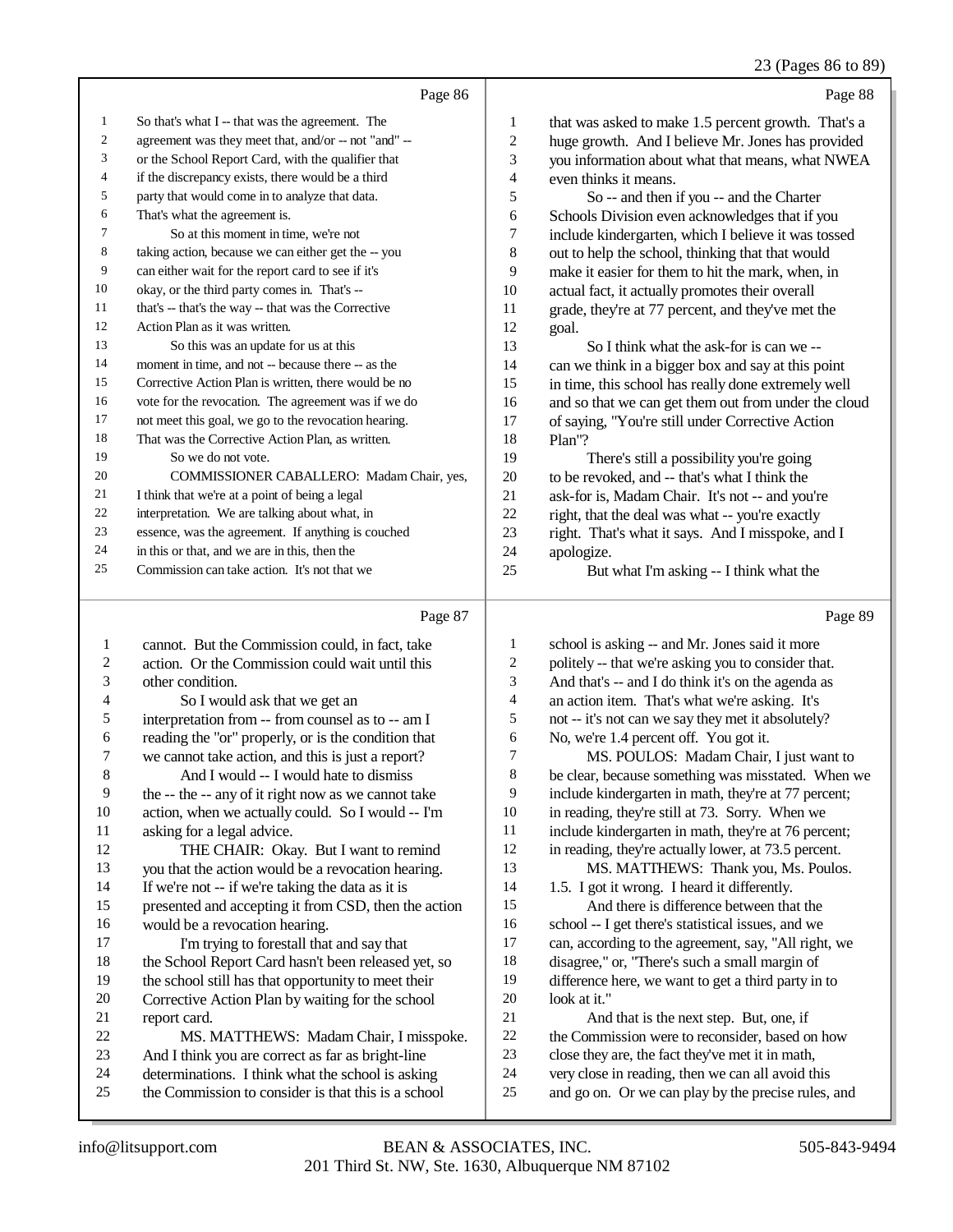24 (Pages 90 to 93)

|                |                                                                    |                          | 24 (Fages 90 to 93)                                   |
|----------------|--------------------------------------------------------------------|--------------------------|-------------------------------------------------------|
|                | Page 90                                                            |                          | Page 92                                               |
| $\mathbf{1}$   | we'll call the third party --                                      | 1                        | So the school is absolutely solvent, and              |
| $\overline{c}$ | THE CHAIR: Okay. I have a couple of                                | $\sqrt{2}$               | that's fund by fund. We've cleaned it up              |
| 3              | financial questions before --                                      | 3                        | 100 percent. Even with new auditors, I'm 100          |
| 4              | MS. MATTHEWS: All right. Then I will go                            | $\overline{\mathcal{L}}$ | percent certain that we'll roll over our fund         |
| 5              | away.                                                              | 5                        | balance. Everything will be positive.                 |
| 6              | THE CHAIR: Thanks.                                                 | 6                        | We'll clean up -- I could say 90 percent              |
| 7              | So a couple of things were brought to my                           | $\boldsymbol{7}$         | of findings, if not 100 percent. And if we look at    |
| 8              | attention that I'd just like a little clarification                | $\,$ 8 $\,$              | Fiscal Year '18, it will be an unmodified opinion,    |
| 9              | of.                                                                | 9                        | and it will be zero deficits across the 20 funds      |
| 10             | It's my understanding that the financial                           | 10                       | that they have.                                       |
| 11             | statements from both '16 and '17 show that the                     | 11                       | THE CHAIR: And just one more item. I                  |
| 12             | school was running in a deficit; is that correct?                  | 12                       | know the foundation is a separate entity. But the     |
| 13             | MR. MIKE VIGIL II: Madam Chair, members                            | 13                       | foundation has a significant balloon payment due of   |
| 14             | of the Commission, for Fiscal Year '16, that is                    | 14                       | \$7 and-a-half million, which ultimately could affect |
| 15             | incorrect. What you see in Fiscal Year '16 is a                    | 15                       | the school, because if they can't make it, the        |
| 16             | disclaimed opinion. In a disclaimed opinion, what                  | 16                       | school doesn't have -- so do you have any             |
| 17             | you have is the auditors not having the availability               | 17                       | information about that?                               |
| 18             | of enough information or backup documentation to                   | 18                       | MS. MATTHEWS: Madam Chair, members of the             |
| 19             | form an opinion. So in their opinion, there was                    | 19                       | Commission, you're correct. The -- the nonprofit      |
| 20             | nothing they could come to a determination about.                  | $20\,$                   | owns the building. And the promissory note and        |
| 21             | Fiscal Year '17, based on what was                                 | $21\,$                   | mortgage indicates a balloon payment at the end of    |
| 22             | available from '16 -- so your beginning balances                   | $22\,$                   | 2019. It is roughly \$7.5 million. But that is not    |
| 23             | from '16 determine how you start -- I'm sorry -- the               | 23                       | an obligation of the school.                          |
| 24             | ending balances from Fiscal Year '16 roll into the                 | 24                       | THE CHAIR: I understand that. My concern              |
| 25             | beginning balances of Fiscal Year '17. So you have                 | 25                       | $is -$                                                |
|                |                                                                    |                          |                                                       |
|                | Page 91                                                            |                          | Page 93                                               |
| $\mathbf{1}$   | a confusion about what those really are.                           | $\mathbf{1}$             | MS. MATTHEWS: What do we do?                          |
| 2              | But if they make an assumption based on                            | $\boldsymbol{2}$         | THE CHAIR: Yeah. It does ultimately                   |
| 3              | Fiscal Year '16, '17 did end in a deficit. And                     | 3                        | affect the school, because if the foundation can't    |
| 4              | there was a material weakness finding acknowledging                | $\overline{4}$           | make that payment, the school doesn't have a home     |
| 5              | that. Also acknowledged was the fact, in those                     | 5                        | any longer. That's the -- you know, that's the        |
| 6              | findings, in every single finding, as a matter of                  | 6                        | concern.                                              |
| 7              | fact, was that the auditor said the school has made                | $\tau$                   | MS. MATTHEWS: Absolutely. And as you                  |
| 8              | great progress in addressing these deficit issues,                 | $\,8\,$                  | know, the fires have been focusing on academics and   |
| 9              | amongst a bunch of other compliance issues.                        | 9                        | getting their financial books in order. We will --    |
| 10             | In addition to that, the school                                    | $10\,$                   | and, in fact, the governing body has developed a      |
| 11             | director -- or, I'm sorry -- the Director for School               | 11                       | facilities committee. And General -- Garcia, is       |
| 12             | Budget and Finance here at PED required that we set                | 12                       | it? -- Griego -- sorry -- Judy -- I'll just call her  |
| 13             | aside \$229,000, a number we've been going back to --              | 13                       | "The General" -- is head of the facilities            |
| 14             | it's 8 percent of the budget -- to address the                     | 14                       | committee.                                            |
| 15             | deficit. The school was on target to meet that                     | 15                       | So we're on it. We've been talking to                 |
| 16             | goal. And we would have easily met it at the end of                | 16                       | brokers, and we understand that, certainly, the next  |
| 17             | the year even without additional funding.                          | 17                       | step is for us to talk to the -- the holder of the    |
| 18             | We got \$650,000 additional on top of that.                        | 18                       | note for the nonprofit, talk to them about perhaps    |
| 19             | So between those two, Fiscal Year '18, the school is               | 19                       | renegotiating; not the school, but getting that       |
| 20             | not only solvent; next year, we're going to                        | $20\,$                   | renegotiating. And then perhaps now that we can       |
| 21             | establish a cash reserve, probably anywhere from 5                 | 21                       | get -- we've got our feedback on the ground           |
| $22\,$         | to 10 percent, so much to -- not as, you know, to                  | 22                       | financially, start looking at the possibility of      |
| 23             | affect instruction, to say that we're saving this                  | 23                       | how -- whether or not we could acquire the building   |
| $\mathcal{L}$  | بمعاقبهم والمستحيط والمنافسة والمتألف والمستحدث والمتألف والمستحدث | $\mathcal{L}$            | الرادمة والمستسمين وعلواه المستوطئ والمسمور والمستحدث |

- year's money for next year's kids, but to say that "rainy day" funds is there.
- 24 through some other -- and the nonprofit could<br>25 acquire the building through some other funding acquire the building through some other funding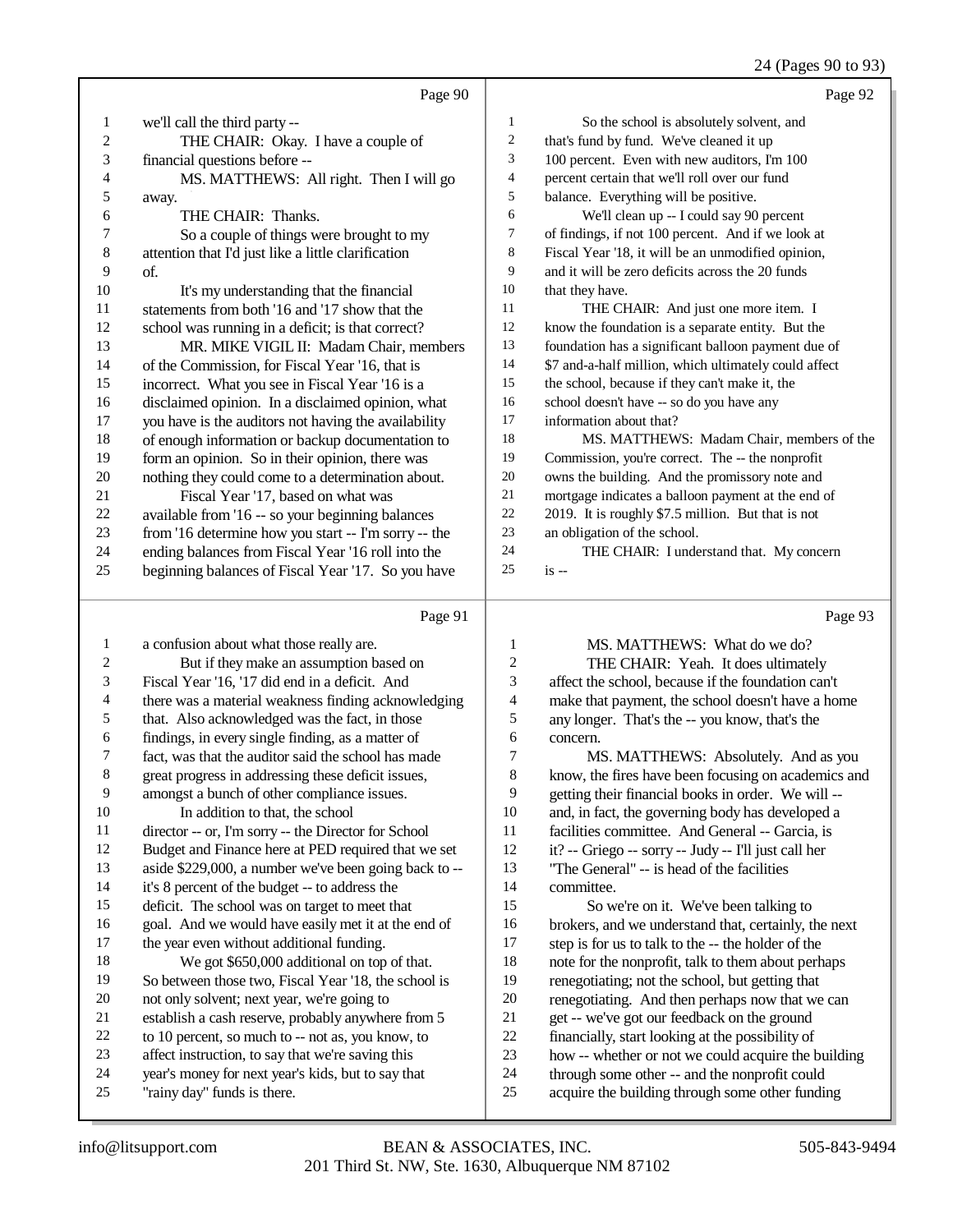# 25 (Pages 94 to 97)

|                          | Page 94                                                                                              |                             | Page 96                                                                                              |
|--------------------------|------------------------------------------------------------------------------------------------------|-----------------------------|------------------------------------------------------------------------------------------------------|
| 1                        | source, which was the original idea.                                                                 | 1                           | grades are sufficient, we can accept that and move                                                   |
| $\boldsymbol{2}$         | So we've just pivoted our focus to let's                                                             | $\overline{c}$              | on, rather than taking an action now or retrenching                                                  |
| 3                        | survive this year, and then now, we will look at                                                     | 3                           | and changing our standards. I think we should stay                                                   |
| $\overline{\mathcal{A}}$ | that. You are correct. That's exactly where it is.                                                   | 4                           | with the standards and delay a vote. That's my                                                       |
| 5                        | But it's not a direct obligation of the school. But                                                  | 5                           | thought.                                                                                             |
| 6                        | they'd have to move. You're right.                                                                   | 6                           | THE CHAIR: Thank you.                                                                                |
| 7                        | THE CHAIR: That's what I understood. Is                                                              | 7                           | Commissioner Caballero?                                                                              |
| $\,8\,$                  | there a plan in place?                                                                               | 8                           | COMMISSIONER CABALLERO: Is -- so the                                                                 |
| 9                        | MS. MATTHEWS: Absolutely. They're                                                                    | 9                           | language on the approval is accepting the report as                                                  |
| 10                       | looking at it. We have a plan in place to be                                                         | 10                          | Working to Meet standard, some kind of language that                                                 |
| 11                       | exploring all options.                                                                               | 11                          | doesn't indicate that they're not meeting at all,                                                    |
| 12                       | THE CHAIR: All right. Thanks.                                                                        | 12                          | but falling short? Or how would that be?                                                             |
| 13                       | Commissioners? Thoughts? Discussion?                                                                 | 13                          | THE CHAIR: We're not -- at this point in                                                             |
| 14                       | We have basically two options here. We                                                               | 14                          | time, we're simply viewing this. If we want to wait                                                  |
| 15                       | can vote to accept -- it wouldn't be voting to                                                       | 15                          | till July, this is purely an update, and we're not                                                   |
| 16                       | accept the Corrective Action Plan, because the                                                       | 16                          | taking any action; so that there is no motion.                                                       |
| 17                       | Corrective Action Plan, as written, has not                                                          | 17                          | We're just thanking them very much for the                                                           |
| 18                       | technically been satisfied, so that we would have to                                                 | 18                          | update, and we'll schedule further talks, if                                                         |
| 19                       | accept the data as provided as fulfilling the -- the                                                 | 19                          | necessary, once the report cards come out.                                                           |
| $20\,$                   | Corrective Action Plan. We can do that.                                                              | 20                          | COMMISSIONER JONES: Madam Chair, members                                                             |
| 21                       | We can wait till July for the report card                                                            | 21                          | of the Commission, if it's okay, I just wanted to                                                    |
| 22                       | to be released and see if the school fulfills the                                                    | 22                          | highlight the report that was given to you by                                                        |
| 23                       | Corrective Action Plan, as written, through that,                                                    | 23                          | Dr. Cronin from NWEA. Now, the 1.5-year growth goal                                                  |
| 24                       | and then we're clear and clean.                                                                      | 24                          | is definitely something that's -- it's a stretch.                                                    |
| 25                       | If they do not, then we can bring the                                                                | 25                          | 3 percent of schools across the United States have                                                   |
|                          |                                                                                                      |                             |                                                                                                      |
|                          | Page 95                                                                                              |                             | Page 97                                                                                              |
| $\mathbf{1}$             | school up, and we can have a further discussion on                                                   | $\mathbf{1}$                |                                                                                                      |
| 2                        | what we want to do.                                                                                  | $\sqrt{2}$                  | accomplished that 1.5-year growth goal.                                                              |
| 3                        | So looking at the will of the Commission                                                             | $\ensuremath{\mathfrak{Z}}$ | THE CHAIR: Okay. I'm going to -- I'm                                                                 |
| 4                        | to see if you want to wait until July -- at this                                                     | 4                           | going to stop at this point in time, because as part<br>of the group that negotiated the CAP, we had |
| 5                        | point in time, we do have -- we will have a short                                                    | 5                           | exhaustive discussions about the year and a half.                                                    |
| 6                        | meeting scheduled during our input hearings so that                                                  | 6                           | So I don't think we're going to entertain -- that                                                    |
| 7                        | we will be here in July. Don't know if the report                                                    | $\boldsymbol{7}$            | was what the Commission was comfortable with and                                                     |
|                          | card will be out by that time. So it might be                                                        | $\,$ 8 $\,$                 | agreed to --                                                                                         |
| 9                        | August before we're having this discussion.                                                          | 9                           | MR. CHRIS JONES: Madam Chair?                                                                        |
| 10                       | So I'll ask for your input at this point                                                             | 10                          | THE CHAIR: -- at this point in time.                                                                 |
| 11                       | in time.                                                                                             | 11                          | MR. CHRIS JONES: And I'm not trying to                                                               |
| 12                       | <b>COMMISSIONER ROBBINS:</b> (Indicates.)                                                            | 12                          | argue the 1.5-year growth goal. But I am trying to                                                   |
| 13                       | COMMISSIONER CABALLERO: Madam Chair?                                                                 | 13                          | highlight --                                                                                         |
| 14                       | THE CHAIR: Could you hold on?                                                                        | 14                          | THE CHAIR: I'm sorry. But your time                                                                  |
| 15                       | Commissioner Robbins had --                                                                          | 15                          | has -- you've been given the time to explain what                                                    |
| 16                       | COMMISSIONER ROBBINS: My sense is we                                                                 | 16                          | you wanted to. We're not in a discussion at this                                                     |
| 17                       | should probably wait until we have all the other                                                     | 17                          | moment in time on -- I'm in a discussion with the                                                    |
| 18                       | information, because if we vote now, technically, if                                                 | 18                          | Commission to see what the will of the Commission                                                    |
| 19                       | we want to amend the requirements in the CAP, that's                                                 | 19                          | is.                                                                                                  |
| 20                       | one thing we could do. But I think we set a CAP,                                                     | 20                          | I'm going to say I'm more comfortable                                                                |
| 21                       | and we agreed to certain CAP measurements in the                                                     | 21                          | waiting until the report card comes out.                                                             |
| 22                       | reading and math scores.                                                                             | 22                          | Commissioner Johnston?                                                                               |
| 23                       | And there may be a discrepancy, but I                                                                | 23                          | COMMISSIONER JOHNSTON: Thank you,                                                                    |
| 24<br>25                 | think one of the other options is to wait until the<br>grades come in. That is something -- if those | 24<br>25                    | Madam Chair.<br>The -- our emphasis in this entire journey                                           |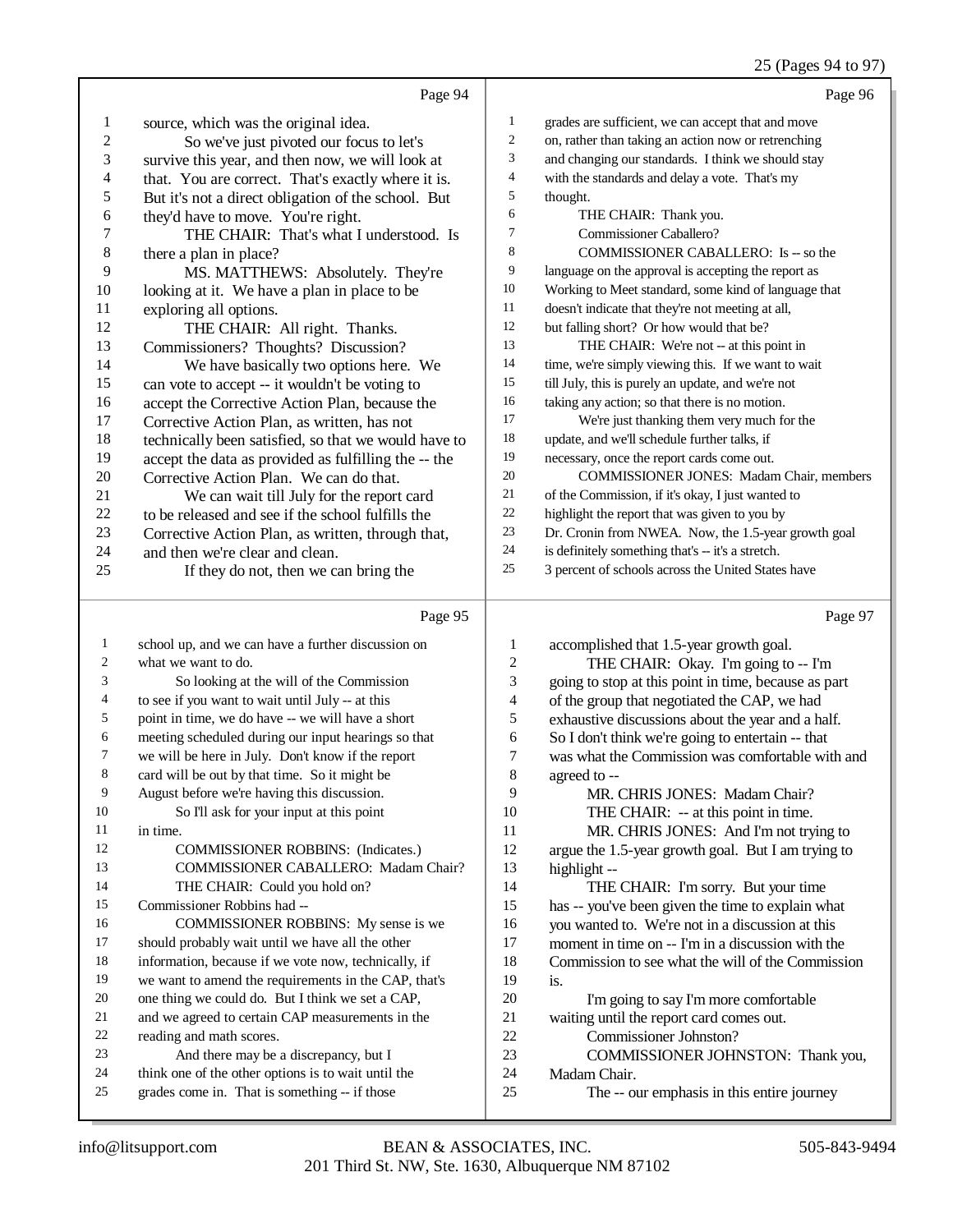# 26 (Pages 98 to 101)

|                | Page 98                                                                                |                         | Page 100                                                                                                  |
|----------------|----------------------------------------------------------------------------------------|-------------------------|-----------------------------------------------------------------------------------------------------------|
| 1              | has been on -- has been focused on the good of the                                     | $\mathbf{1}$            | THE CHAIR: I'm sorry. But we're having a                                                                  |
| $\overline{c}$ | students. And I appreciate that. There's been a                                        | $\overline{c}$          | discussion at this moment in time on what the                                                             |
| 3              | great deal of work done to ensure that the education                                   | 3                       | Commission wishes to do.                                                                                  |
| 4              | to which these -- that these folks have signed up                                      | $\overline{4}$          | MS. MATTHEWS: I understand, Madam Chair.                                                                  |
| 5              | for has been presented. And I think there's -- the                                     | 5                       | THE CHAIR: Commissioner Toulouse?                                                                         |
| 6              | hard work there has shown.                                                             | 6                       | COMMISSIONER TOULOUSE: Madam Chair, I                                                                     |
| 7              | But if we're looking at the possibility of                                             | 7                       | think, even if we get the -- the third option, we                                                         |
| 8              | having to look for a new building next year, I don't                                   | 8                       | still can't take any action until July or August.                                                         |
| 9              | see any way that I could be in support of not                                          | 9                       | I -- my feeling is I think you've made tremendous                                                         |
| $10\,$         | waiting until the report card comes in so that I                                       | 10                      | strides. I wasn't convinced at all you could even                                                         |
| $11\,$         | know that this part of the -- of the Corrective                                        | 11                      | get near this. I really thought we'd be getting                                                           |
| 12             | Action Plan has been met; so that -- I see a look on                                   | 12                      | ready to close you.                                                                                       |
| 13             | your face.                                                                             | 13                      | And I don't want to do that, because I                                                                    |
| 14             | So what I'm trying to determine is I have                                              | 14                      | think you have turned the school around. I'm amazed                                                       |
| 15             | to -- I will have to wait until July to see that                                       | 15                      | at what's happened there. And I want to give it a                                                         |
| 16             | part of it completed, because then I'm looking at --                                   | 16                      | chance to continue. But under what we agreed to,                                                          |
| 17             | I heard you say the lease is up 2019? Or that the                                      | 17                      | the only thing we can do is either wait for the                                                           |
| 18             | payment is due at the end of 2019? Is that correct?                                    | 18                      | grades or go ahead and ask for the third party.                                                           |
| 19             | So we're looking at one school year ahead? Is that                                     | 19                      | But either way, we can't take action                                                                      |
| $20\,$         | where we are? And then grappling with --                                               | $20\,$                  | today. But I don't want to discuss the building                                                           |
| 21             | MS. MATTHEWS: Madam Chair, members of the                                              | 21                      | because that's completely separate from this. I'm                                                         |
| 22             | Commission, the date of the balloon payment has                                        | 22                      | not sure we needed to have brought it in, because                                                         |
| 23             | nothing to do with their lease time. And I think                                       | 23                      | it -- it's extraneous.                                                                                    |
| 24             | that it's possible -- I can't imagine these folks                                      | 24                      | THE CHAIR: Well, yes and no; but we'll                                                                    |
| 25             | wouldn't extend the lease. So I'm not looking at                                       | 25                      | agree to disagree on that.                                                                                |
|                |                                                                                        |                         |                                                                                                           |
|                | Page 99                                                                                |                         | Page 101                                                                                                  |
| $\mathbf{1}$   |                                                                                        | 1                       |                                                                                                           |
| $\overline{c}$ | the school being booted from their premises next<br>year.                              | $\overline{c}$          | COMMISSIONER TOULOUSE: It is extraneous<br>to the issue in front of us right now.                         |
| 3              | COMMISSIONER JOHNSTON: But, see,                                                       | 3                       | MS. MATTHEWS: May I confer with your                                                                      |
| 4              | that's -- I appreciate that. And I'm to the point                                      | 4                       | counsel about the CAP? Because I think there's some                                                       |
| 5              | where I have to have some concreteness. That's why                                     | 5                       | misunderstanding about the CAP.                                                                           |
| 6              | I would have to wait until July and see the report                                     | 6                       | THE CHAIR: I'm sorry. I didn't --                                                                         |
| 7              | card.                                                                                  | 7                       | (Chair confers with counsel.)                                                                             |
| 8              | Thank you.                                                                             | $\mathbf{\overline{R}}$ | THE CHAIR: She said after the meeting.                                                                    |
| 9              | THE CHAIR: Okay. I was just a little                                                   | 9                       | COMMISSIONER TOULOUSE: I just --                                                                          |
| 10             | confused for a second.                                                                 | 10                      | THE CHAIR: I'm sorry?                                                                                     |
| 11             | COMMISSIONER JOHNSTON: I was way out of                                                | 11                      | COMMISSIONER TOULOUSE: I just think we                                                                    |
| 12             | my depth with the lease and all of that.                                               | 12                      | can't take any action today is what my feeling is,                                                        |
| 13             | THE CHAIR: Commissioner Peralta?                                                       | 13                      | as much as I know the school would like us to. I                                                          |
| 14             | COMMISSIONER PERALTA: Thank you,                                                       | 14                      | think we either need the grade, or we need somebody                                                       |
| 15             | Madam Chair. I want to -- just quick, very brief.                                      | 15                      | else looking at the statistics.                                                                           |
| 16             | And I concur with the same idea that we wait until                                     | 16                      | And I think we can -- I don't know that we                                                                |
| 17             | July and echo what Commissioner Robbins said. So                                       | 17                      | take an action to ask for the third party, or simply                                                      |
| 18             | that's where I stand. Thank you.                                                       | 18                      | just have the third party do it without us having to                                                      |
| 19             | MS. MATTHEWS: Madam Chair, I would just                                                | 19                      | vote as that being an option here.                                                                        |
| 20             | like to remind the Commission that under the                                           | 20                      | But I just think our own decision on this                                                                 |
| 21<br>22       | Corrective Action Plan --                                                              | 21<br>22                | has to be down the road.                                                                                  |
| 23             | THE CHAIR: This is a discussion that's                                                 | 23                      | THE CHAIR: Right. And I don't think we                                                                    |
| 24             | occurring between us at this moment in time.<br>MS. MATTHEWS: It's a different option. | 24                      | have to vote, because it's part of the Corrective                                                         |
| 25             | We have an option to pull a third-party, neutral --                                    | 25                      | Action Plan for that third party. So I don't think<br>there would have to be a vote by the Commission; so |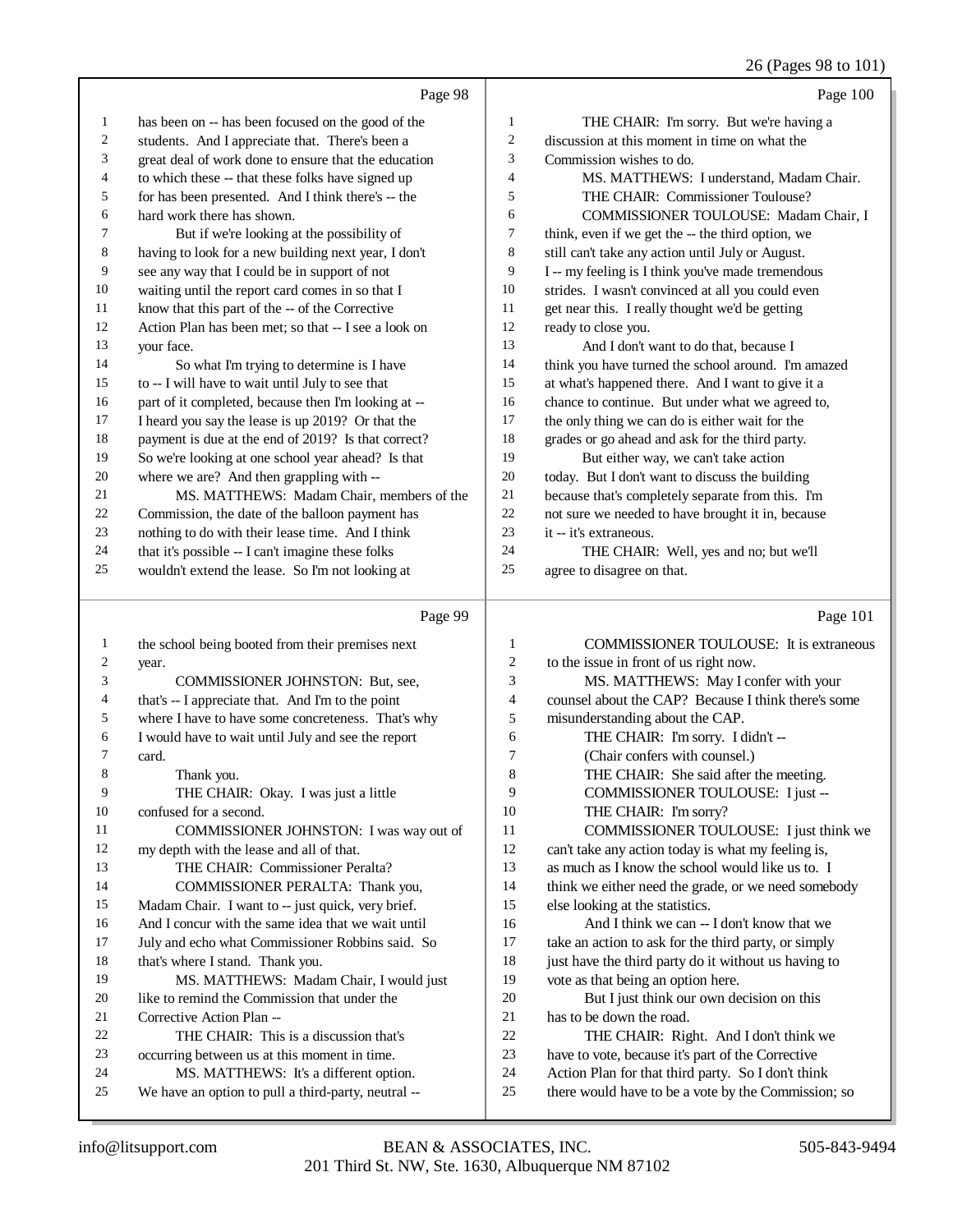|                         | Page 102                                                      |                | Page 104                                                                                               |
|-------------------------|---------------------------------------------------------------|----------------|--------------------------------------------------------------------------------------------------------|
| 1                       | that that action could take place with -- outside of          | 1              | to make sure, because it's a little bit different.                                                     |
| 2                       | a meeting.                                                    | $\overline{c}$ | $But -$                                                                                                |
| 3                       | Because it's -- we don't have to vote on                      | 3              | THE CHAIR: I'm sorry. I'm not sure what                                                                |
| 4                       | it. So we wouldn't have to wait until the next                | $\overline{4}$ | you just said.                                                                                         |
| 5                       | meeting for that.                                             | 5              | MS. MATTHEWS: I want to make sure our                                                                  |
| 6                       | <b>Commissioner Conyers?</b>                                  | 6              | record is clear so that when we --                                                                     |
| 7                       | MS. MATTHEWS: Madam Chair?                                    | $\tau$         | THE CHAIR: Let me see if -- we wait for                                                                |
| 8                       | COMMISSIONER CONYERS: I was just going to                     | 8              | July and the report card. And we agreed with the                                                       |
| 9                       | say I agree with the other Commissioners that                 | 9              | Corrective Action Plan that there -- that you had                                                      |
| 10                      | waiting would be prudent at this time.                        | 10             | the -- certainly, the right to appeal that, so that                                                    |
| 11                      | MS. MATTHEWS: Madam Chair, the                                | 11             | that could protract the fulfillment of the                                                             |
| 12                      | third-party person was supposed to be agreed upon.            | 12             | Corrective Action Plan. That was always understood.                                                    |
| 13                      | That's -- that's what -- I'm just trying to get the           | 13             | You were never asked to --                                                                             |
| 14                      | word in edgewise. So it says in the agreement that            | 14             | MS. MATTHEWS: The letter grade.                                                                        |
| 15                      | the third-party neutral would be agreed upon by the           | 15             | THE CHAIR: -- to -- the letter grade,                                                                  |
| 16                      | Commission and the charter school.                            | 16             | yes.                                                                                                   |
| 17                      | THE CHAIR: Right. I've read it.                               | 17             | MS. MATTHEWS: Okay.                                                                                    |
| 18                      | MS. MATTHEWS: So when would we like to do                     | 18             | THE CHAIR: You were never asked to give                                                                |
| 19                      | that?                                                         | 19             | up that right.                                                                                         |
| 20                      | THE CHAIR: I think the Commission is                          | 20             | MS. MATTHEWS: Right.                                                                                   |
| 21                      | saying after the -- after the report card, that's --          | 21             | THE CHAIR: So that could protract it. If                                                               |
| 22                      | right now, we want to wait until the report card.             | $22\,$         | the letter grade isn't sufficient to fulfill, then                                                     |
| 23                      | That's -- I've heard that from just about every               | 23             | we could look at the third party to --                                                                 |
| 24                      | Commissioner at this point in time.                           | 24             | MS. MATTHEWS: For the student performance                                                              |
| 25                      | MS. MATTHEWS: Well, we -- I respectfully                      | 25             | standards.                                                                                             |
|                         |                                                               |                |                                                                                                        |
|                         | Page 103                                                      |                | Page 105                                                                                               |
| 1                       |                                                               | $\mathbf{1}$   | THE CHAIR: Correct. Correct. Okay?                                                                     |
| $\overline{\mathbf{c}}$ | disagree. That's not what it says. But I guess --<br>maybe -- | $\mathfrak{2}$ | MS. MATTHEWS: And we'll pull that after                                                                |
| 3                       | THE CHAIR: And I appreciate your opinion.                     | 3              | the appeal of the letter grade.                                                                        |
| 4                       | But I'm listening to the Commission. And the                  | $\overline{4}$ | THE CHAIR: I don't know.                                                                               |
| 5                       | Commission has expressed that they're comfortable             | 5              | MS. MATTHEWS: All right.                                                                               |
| 6                       | waiting till July for the report card. So I think             | 6              | THE CHAIR: I would still maintain hope                                                                 |
| 7                       | at this point in time, we're going to say thank you           | $\tau$         | for the letter grade, if I was you. We'll leave it                                                     |
| 8                       | for the update.                                               | 8              | at that.                                                                                               |
| 9                       | MS. MATTHEWS: So may I ask for                                | 9              | COMMISSIONER ARMBRUSTER: I just wanted to                                                              |
| 10                      | clarification? So if, after the report card comes             | 10             | check with Mr. Jones. What's the probability that                                                      |
| 11                      | out, and it is not a "C," and we go back to a                 | 11             | you will be at the school next year?                                                                   |
| 12                      | third-party neutral --                                        | 12             | THE CHAIR: You know what? I don't think                                                                |
| 13                      | THE CHAIR: Correct.                                           | 13             | that's any part of this conversation at this moment                                                    |
| 14                      | MS. MATTHEWS: -- on the letter -- on the                      | 14             | in time. It has nothing to do with our decision for                                                    |
| 15                      | academic performance.                                         | 15             | the July -- so that's not part of this -- we                                                           |
| 16                      | THE CHAIR: On the short-cycle                                 | 16             | shouldn't entertain that. No, we shouldn't.                                                            |
| 17                      | assessments. Yes, that's what the -- yeah. Yeah.              | 17             | MR. CHRIS JONES: Thank you, Madam Chair.                                                               |
| 18                      | Yeah.                                                         | 18             | THE CHAIR: I'm sorry. I apologize.                                                                     |
| 19                      | MS. MATTHEWS: Okay. So we get to --                           | 19             | MR. CHRIS JONES: I appreciate it.                                                                      |
| 20                      | under the agreement, we would appeal the letter               | 20             | THE CHAIR: I apologize. Thank you.                                                                     |
| 21                      | grade as far as we go. And after the letter grade             | 21             | So let's -- 'cause Matt Pahl is on next.                                                               |
| 22                      | comes out, we're going to postpone the third-party            | 22             | And he said he wasn't going to be able to get here                                                     |
| 23                      | neutral on the student performance goals at that              | 23             | until 11:30. So it's close. He's -- he's at an                                                         |
| 24<br>25                | time.<br>Is that what you're saying? I just want              | 24<br>25       | event for supporting charter leaders for the -- I<br>think the Principals Pursuing Excellence; they're |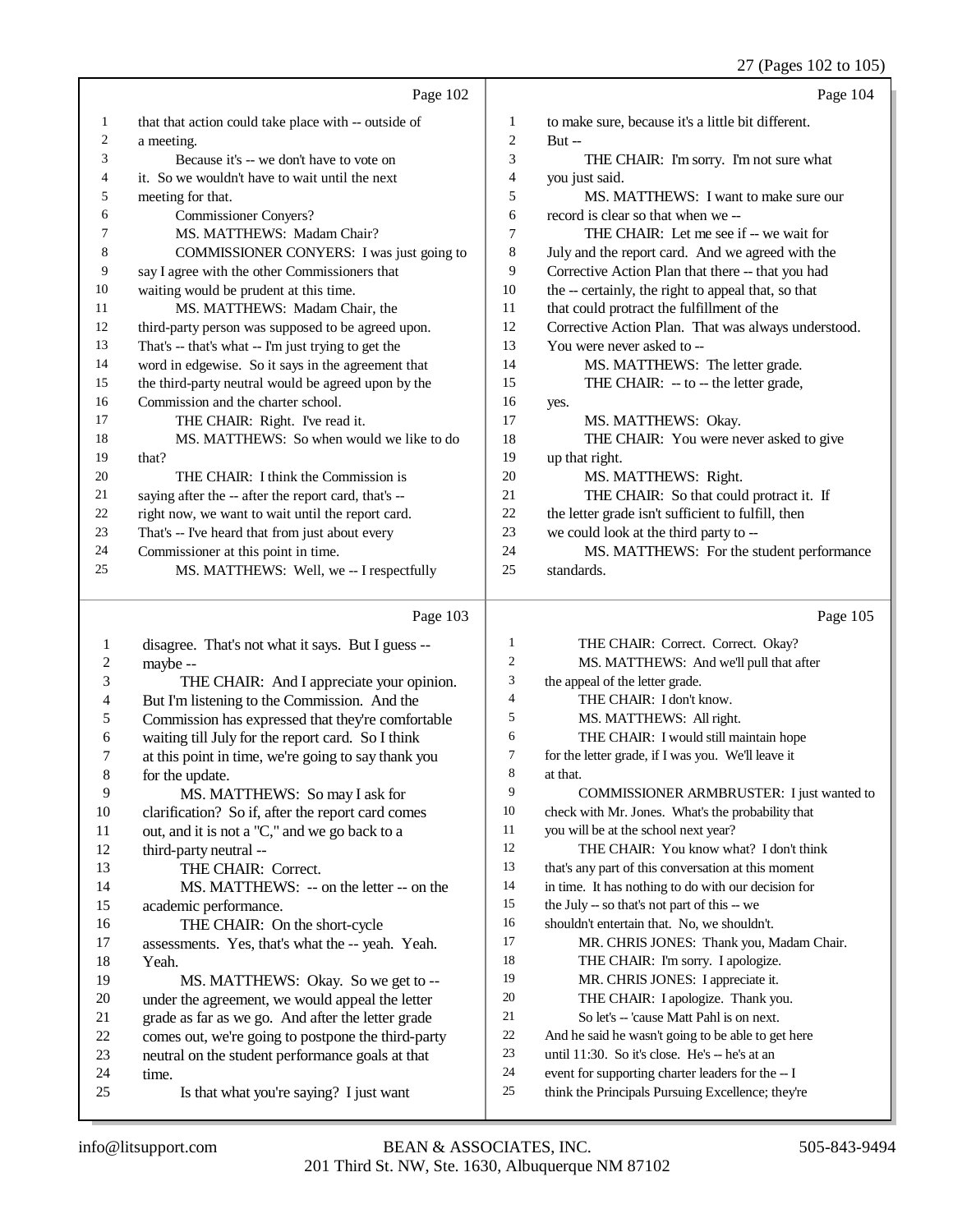28 (Pages 106 to 109)

|                | Page 106                                             |                | Page 108                                             |
|----------------|------------------------------------------------------|----------------|------------------------------------------------------|
| 1              | having some event this morning.                      | $\mathbf{1}$   | just want to continue that onward. So thank you.     |
| 2              | So he did -- he contacted me yesterday and           | $\overline{c}$ | I will just read this into the record with           |
| 3              | asked if he would -- the likelihood that he would be | 3              | some additional commentary. So you have it in front  |
| 4              | on before 11:30. And I said, "There's, like, no      | 4              | of you. And the second page is the memo that was     |
| 5              | chance." So, obviously, I was wrong, and happily     | 5              | distributed to charter schools. So I'll just begin.  |
| 6              | SO.                                                  | 6              | On April 6, charter schools attending the            |
| 7              | So do you want to take a short lunch                 | 7              | spring Budget Workshop session -- a spring Budget    |
| 8              | break? And that way, you know, we're moving along    | 8              | Workshop session -- were notified that lease         |
| 9              | quickly. If you want to take a short lunch break,    | 9              | assistance grants for the '18-'19 school year        |
| 10             | then we can get through these -- the rest fairly     | 10             | declined by up to 20 percent. The decisions on       |
| 11             | quickly. And I think we should easily be done still  | 11             | awards, the memo stated, would occur on the July or  |
| 12             | by 2:00, easily. Okay? Is that --                    | 12             | September Public School Capital Outlay Council       |
| 13             | COMMISSIONER PERALTA: Yeah, I agree.                 | 13             | Meeting.                                             |
| 14             | THE CHAIR: Okay. So do we want to, say,              | 14             | We know now that July, there will not be a           |
| 15             | be back in 20 minutes?                               | 15             | meeting, and that it's anticipated that August will  |
| 16             | COMMISSIONER CRONE: I chew very slow. So             | 16             | be when the final decision will be made.             |
| 17             | let's make it 30 minutes.                            | 17             | The memo was only distributed to charter             |
| 18             | THE CHAIR: So we're saying 12:00. That               | 18             | schools who attended that session and was not        |
| 19             | gives you 35.                                        | 19             | presented on official letterhead, though I was able  |
| 20             | (A recess was taken at 11:22 a.m., and               | 20             | to follow up with PSFA, and they did note that the   |
| 21             | reconvened at 12:14 p.m., as follows:)               | 21             | memo had -- came from them.                          |
| 22             | THE CHAIR: So thank you, all. Short                  | 22             | Since then, charter schools have received            |
| 23             | break. And let the record reflect that               | 23             | little information on their lease assistance awards. |
| 24             | Commissioner Caballero has left for the day and      | 24             | Applications for lease assistance were submitted     |
| 25             | Commissioner Crone is back in the room. So, thank    | 25             | earlier this month, and they included no specific    |
|                | Page 107                                             |                | Page 109                                             |
| 1              | you.                                                 | 1              | information on the proposed cuts, other than the     |
| $\overline{c}$ | COMMISSIONER CRONE: I have not left the              | $\overline{c}$ | language that they can expect cuts up to 20 percent  |

| ∠                        | COMMISSIONER CRONE: 1 have not left the              |  |
|--------------------------|------------------------------------------------------|--|
| 3                        | building.                                            |  |
| $\overline{\mathcal{L}}$ | THE CHAIR: You have not left the                     |  |
| 5                        | building. You're present, but not here.              |  |
| 6                        | Okay. So we are on to item No. 11, which             |  |
| 7                        | is Discussion and Possible Action on Lease           |  |
| 8                        | Reimbursements. And Matt is here, and he did give    |  |
| 9                        | us something, which I guess you're going to go over, |  |
| 10                       | because I haven't had a chance to read it; so --     |  |
| 11                       | okay, thanks.                                        |  |
| 12                       | MR. MATT PAHL: Thank you, Madam Chair,               |  |
| 13                       | members of the Commission.                           |  |
| 14                       | First off, I'd just like to thank you and            |  |
| 15                       | thank you for pausing the meeting. Well -- I talked  |  |
| 16                       | to the Chairwoman yesterday, and we agreed that noon |  |
| 17                       | would be a good time. So I wasn't late, based off    |  |
| 18                       | of that. I think you did blaze a trail through the   |  |
| 19                       | initial part of your agenda today. So thank you.     |  |
| 20                       | And I'll just note that the fact that you            |  |
| 21                       | did pause really does show us, as charter schools,   |  |
| 22                       | that you do want to hear our voice. So I appreciate  |  |
| 23                       | that. And I feel like we've -- through the most      |  |
| 24                       | recent processes that we've gone through, we've --   |  |
| 25                       | we have been heard. So thank you for that. And       |  |
|                          |                                                      |  |

 on their lease assistance. A decision to cut lease assistance by up to 20 percent, or as charters must assume, 20 percent, for their planning purposes, would alter, potentially, in significant ways school staffing and programming. And in this case, now that that means they moved to at least August, maybe September, this will be during the school year, at which this cut will take place. The cuts, as I see them, just going 20 percent across the board, are between \$20,000 and \$60,000 for most schools. For many schools, that's an FTE; that's a teacher. 45K for a beginning teacher is about what it takes. We do have some schools that the hit would be closer to six figures, \$100,000 or more. So the

timing of this decision just exacerbates the problem

- of trying to absorb that kind of cut, particularly
- in a world when the legislative appropriation for
- staff salary increases is seen -- is viewed as
- inadequate by both districts and charter school
- leaders alike.
- So we -- if this cut happened, I think we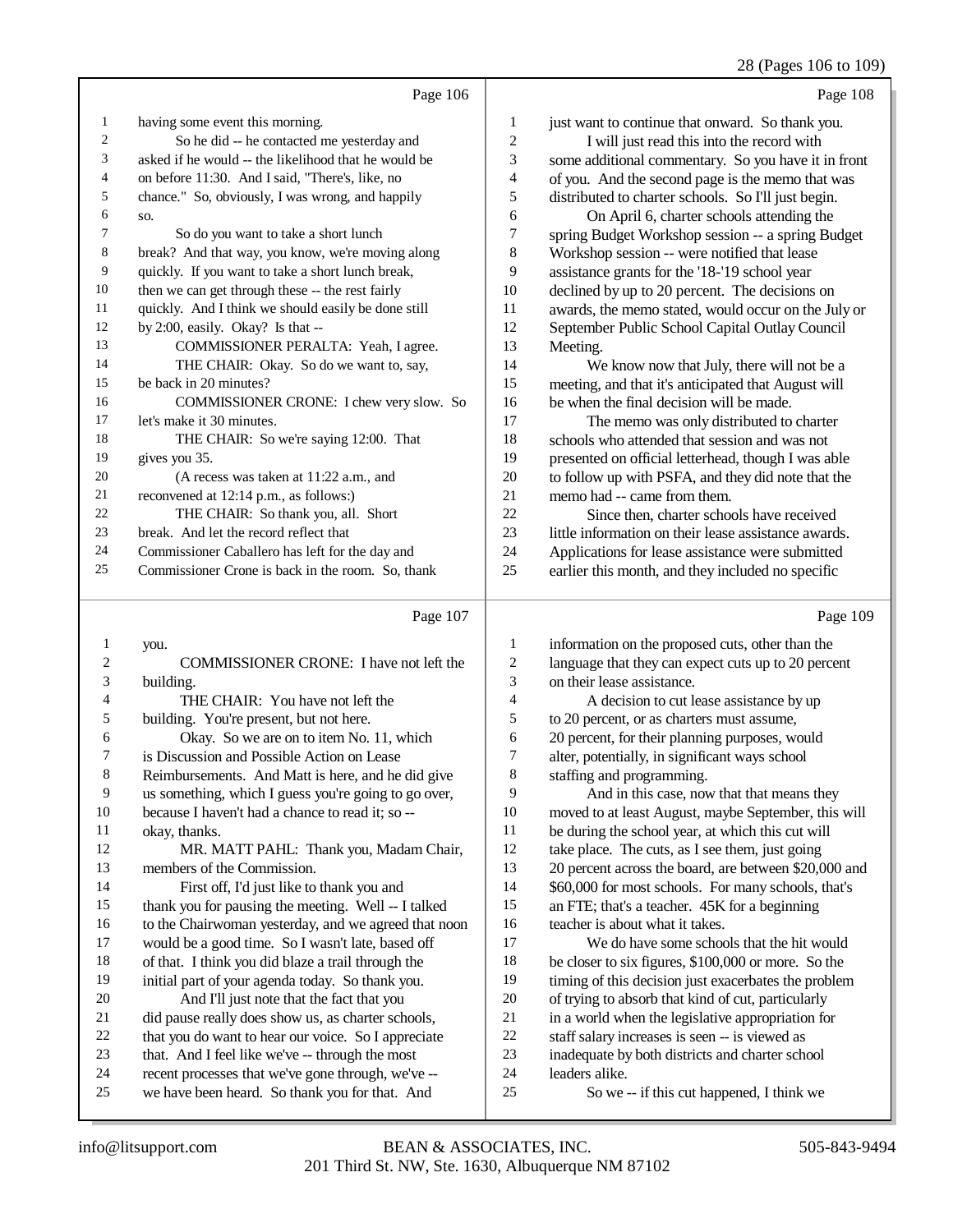# 29 (Pages 110 to 113)

|                | Page 110                                             |              | Page 112                                             |
|----------------|------------------------------------------------------|--------------|------------------------------------------------------|
| 1              | could unequivocally say that schools financially     | $\mathbf{1}$ | during the previously scheduled July 24th or 27th    |
| 2              | would be worse off this year than they were last     | 2            | meeting, that would be less than 30 days before the  |
| 3              | year, despite the increase in revenue and despite an | 3            | beginning of the school year. So without any         |
| $\overline{4}$ | increase in an allocation for the SEG.               | 4            | rationale and making this a midyear cut when it      |
| 5              | Charter schools have not been informed of            | 5            | didn't need to be a midyear cut, charter schools are |
| 6              | the rationale for this decision, which is            | 6            | perplexed. They're also unsure on the process by     |
| 7              | perplexing, because oil and gas revenue, where the   | 7            | which this will happen.                              |
| 8              | money comes from to make these allocations, are at   | 8            | Of the rates, the 700 and, I think, 33               |
| 9              | all-time highs in New Mexico. And lease assistance   | 9            | dollars right now, that's in statute. So we're       |
| 10             | demand from charter schools is decreasing on its     | 10           | unsure how the formula will be manipulated to create |
| 11             | own.                                                 | 11           | these cuts. There's some reports from out in the     |
| 12             | And the reason for that is because                   | 12           | field that they'll kind of -- that they're trying to |
| 13             | authorizing practices have improved. While we don't  | 13           | reduce the amount of reimbursable square footage.    |
| 14             | advocate for the closure of any charter schools, we  | 14           | But this is all guessing games from                  |
| 15             | do recognize that the larger system has a            | 15           | charters right now. And when we're talking about     |
| 16             | give-and-take. We have schools that are exiting the  | 16           | enough that could alter programming, something just  |
| 17             | system and schools that are entering. And I think    | 17           | doesn't seem quite right. And know that from my      |
| 18             | that the last few years have shown that we haven't   | 18           | perspective, I'll be trying to engage with members   |
| 19             | just seen that upward trend of just the growth of    | 19           | of the PSCOC to get some insight and why there's a   |
| 20             | charters. We've seen the give-and-take.              | 20           | drive right now. So I will just recognize that       |
| 21             | Last night I was going through reports               | 21           | there's been a lack of outreach on our part, but     |
| 22             | from the LFC. There was a 2010 report that           | 22           | I'll also note that there's a similar lack of        |
| 23             | recommended, from the LFC staff, that lease          | 23           | outreach on the other side.                          |
| 24             | assistance awards should not be given until          | 24           | I know many members, including                       |
| 25             | authorizing practices improve. This includes         | 25           | Commissioner Peralta -- and I'm happy to sit down    |

# $D_{0.001}$  111

|                | Page 111                                             |    | Page 113                                              |
|----------------|------------------------------------------------------|----|-------------------------------------------------------|
| 1              | closing charters. That 2010 recommendation has been  | 1  | with them and reach out with them. So just want to    |
| $\overline{c}$ | put into place.                                      | 2  | note that on both sides, that there's been a lack of  |
| 3              | And so we're not quite sure why this is              | 3  | clarity there. But we'll be reaching out in the       |
| 4              | happening, when the base for the money that this is  | 4  | next few weeks to see if we can find out more.        |
| 5              | distributed from is increasing, or slated to         | 5  | The other thing that I want to note is                |
| 6              | increase. We know they work on a three-year average  | 6  | that this 20 percent cut, this whole potential        |
| 7              | on these funds; so, certainly, a trough two years    | 7  | problem that's being solved, is to recoup             |
| 8              | ago, that will still be reflected in the amount of   | 8  | \$3 million. That's not a lot of money.               |
| 9              | money that's available.                              | 9  | THE CHAIR: From?                                      |
| 10             | But we would anticipate, given that we'll            | 10 | MR. MATT PAHL: From the amount that                   |
| 11             | have a net negative number of charter schools in     | 11 | they're currently distributing for lease assistance.  |
| 12             | this next academic year, that we will have fewer     | 12 | So \$15 million is distributed right now. A           |
| 13             | demands for lease assistance, again, from charter    | 13 | 20 percent cut, which would have significant impact   |
| 14             | schools. So we're just not quite sure what -- what   | 14 | on our charter schools, would only recoup \$3 million |
| 15             | the rationale is here, or what the problem is here   | 15 | for the PSCOC.                                        |
| 16             | for PSCOC.                                           | 16 | THE CHAIR: Oh, I get it. Okay.                        |
| 17             | And that's where I'd like you, if you                | 17 | MR. MATT PAHL: So, again, we're just not              |
| 18             | haven't looked already, to take a look at that memo. | 18 | quite sure what the financial issues are on that      |
| 19             | That memo doesn't provide much information to        | 19 | end. And that's literal. We don't know what they      |
| 20             | schools. And now that the meeting has changed from   | 20 | are. But they haven't been communicated to us,        |
| 21             | either the July or the September meeting, I'd hope   | 21 | either.                                               |
| 22             | we'd get a formal communication from PSCOC or PSFA   | 22 | So this decision that would cut lease                 |
| 23             | on what the next steps are here.                     | 23 | reimbursement, like, 20 percent or less would         |
| 24             | Again, this is a mid-school-year cut. You            | 24 | exacerbate these large inequities in facility         |
| 25             | know, even if it was -- even if it was to happen     | 25 | funding that already exist.                           |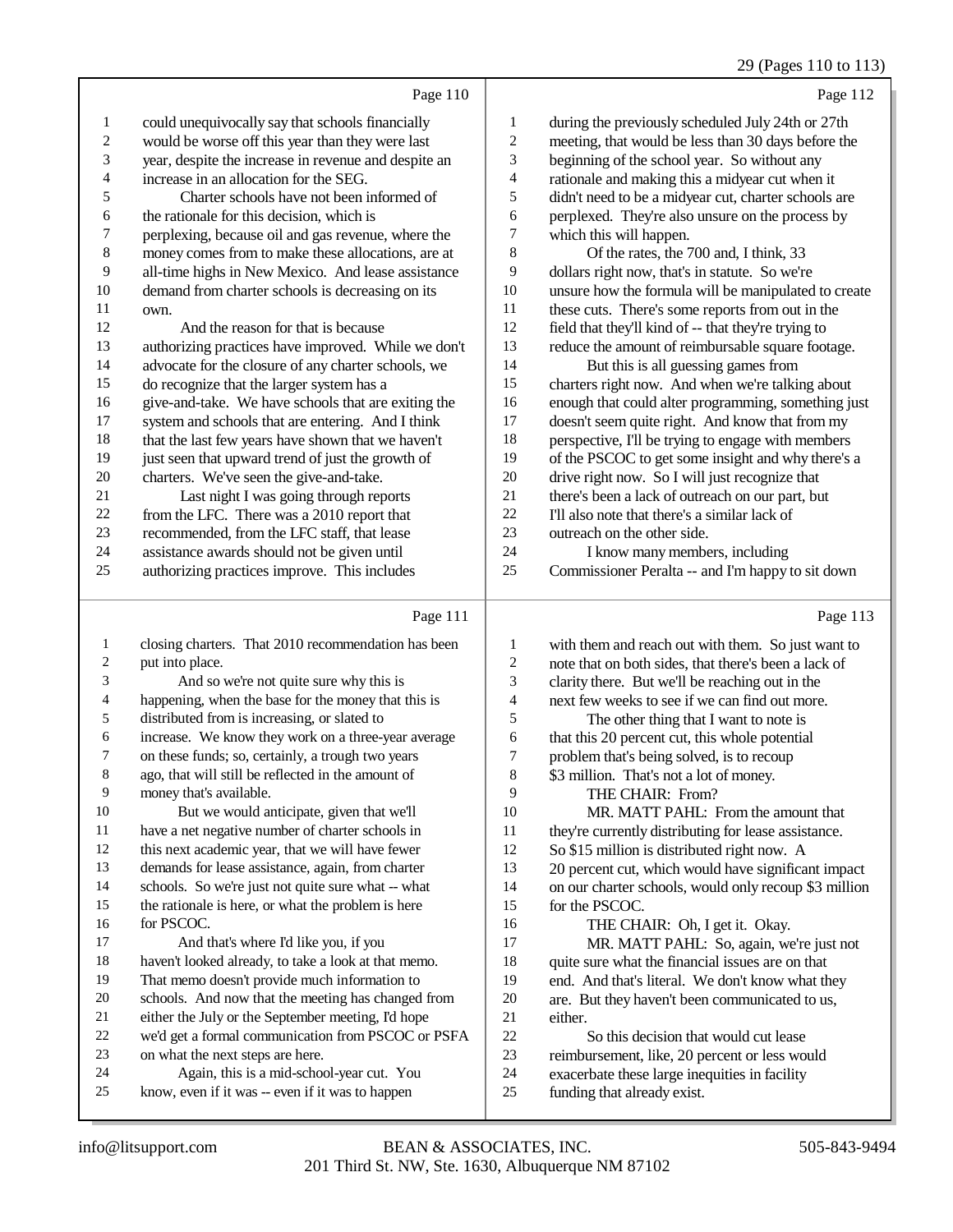# 30 (Pages 114 to 117)

|                          | Page 114                                                                                   |                | Page 116                                                                                  |
|--------------------------|--------------------------------------------------------------------------------------------|----------------|-------------------------------------------------------------------------------------------|
| $\mathbf{1}$             | Charter schools only have lease assistance                                                 | $\mathbf{1}$   | So I guess that's my first question. And                                                  |
| $\boldsymbol{2}$         | to go to to pay for their facility. District                                               | $\overline{c}$ | is that a legislative fix? Or how do we fix it?                                           |
| $\mathfrak{Z}$           | capital projects are also funded, and they're funded                                       | 3              | MR. MATT PAHL: Madam Chair?                                                               |
| $\overline{\mathcal{L}}$ | at about, this last year, \$24 million, compared to                                        | 4              | THE CHAIR: Or can we fix it?                                                              |
| 5                        | charter schools, \$15 million. It's pretty                                                 | 5              | MR. MATT PAHL: Yeah, Madam Chair, members                                                 |
| 6                        | comparable. That's pretty comparable.                                                      | 6              | of the Commission, I think it's steeped in a -- kind                                      |
| 7                        | But if we look at local property tax                                                       | 7              | of a historical process. That's my take on it. I                                          |
| $\,$ 8 $\,$              | dollars, which is where a lot of facility funding                                          | 8              | think PSFA may have some different information. But                                       |
| 9                        | comes from, half a billion dollars for school                                              | 9              | the lease assistance has -- for a long time, the                                          |
| 10                       | districts, that same property tax funding only                                             | 10             | application goes in at the beginning of June. We                                          |
| 11                       | generated \$11 million. So \$500 million versus                                            | 11             | find out in July or September.                                                            |
| 12                       | \$11 million, that shows us that school districts                                          | 12             | Until recently, with these threats to                                                     |
| 13                       | have a large amount of funds to dip into to be able                                        | 13             | cuts, it's been pretty pro forma. You know what                                           |
| 14                       | to pay for their facilities, where charter schools                                         | 14             | you're going to get as you go through that                                                |
| 15                       | have very little.                                                                          | 15             | application process.                                                                      |
| 16                       | And so they rely on lease assistance far                                                   | 16             | I think it's -- it just seems -- it seems                                                 |
| 17                       | more than any other entity, public school entity, in                                       | 17             | to be reflected, in the timeline of this decision,                                        |
| 18                       | the state.                                                                                 | 18             | that they feel like they need to make the decision                                        |
| 19                       | So lease assistance is very important.                                                     | 19             | within the application process. And so if the                                             |
| 20                       | And any cut to lease assistance is essentially a cut                                       | 20             | application process timeline doesn't move, then                                           |
| 21                       | to school programming budget, because that's the                                           | 21<br>$22\,$   | we're stuck making the decision here.<br>So the decision could be made outside of         |
| $22\,$<br>23             | only place they can go to to get those funds to be                                         | 23             | the application process, or the application process                                       |
| 24                       | able to pay their lease and to be able to continue<br>on with their school year.           | 24             | could be bumped up.                                                                       |
| 25                       | So there's a lot we don't know. There's                                                    | 25             | THE CHAIR: So it's purely -- so it's                                                      |
|                          |                                                                                            |                |                                                                                           |
|                          |                                                                                            |                |                                                                                           |
|                          | Page 115                                                                                   |                | Page 117                                                                                  |
| $\mathbf{1}$             | very little that has been communicated to charter                                          | 1              | purely in the realm of PSCOC to establish that time                                       |
| $\overline{\mathbf{c}}$  | schools on this issue. And without any rationale                                           | $\overline{c}$ | frame. There's no guidance that's being directed                                          |
| 3                        | from PSFA or of the Council themselves, we find that                                       | 3              | via the statute that this has to be done after, you                                       |
| 4                        | it's irrational to make such a cut right now. And                                          | 4              | know, July 1, or anything like that. This is just                                         |
| 5                        | from the way we see it, we are requesting that the                                         | 5              | that entity's standard operating procedures at this                                       |
| 6                        | Public Education Commission makes a decision today                                         | 6              | point in time.                                                                            |
| 7                        | that rejects any decrease in charter lease funding                                         | 7              | And you're right. Until it becomes a                                                      |
| 8                        | and that it asks its representative on the PSCOC to                                        | $\,$ 8 $\,$    | problem, we don't see it as a potential problem. So                                       |
| 9                        | reject any -- to vote "No" and reject any votes to                                         | 9              | we often become lax about things, because, oh, it's                                       |
| $10\,$<br>11             | decrease funding in lease assistance.                                                      | $10\,$         | okay. So it's all right.                                                                  |
| 12                       | Thank you, Madam Chair.                                                                    | 11<br>12       | But now it's a problem. And we're -- you                                                  |
| 13                       | THE CHAIR: Okay. Thanks. I guess I have<br>a lot of concerns. And one of it can't be fixed | 13             | know, we were in this position last year.<br>MR. MATT PAHL: Yeah.                         |
| 14                       | now. But I'm looking at how do we -- how do we fix                                         | 14             | THE CHAIR: And it's -- you know, it's --                                                  |
| 15                       | it that we're not always in the school year already                                        | 15             | I've certainly heard from a lot of schools, because                                       |
| 16                       | started, and this is -- this is happening? I mean,                                         | 16             | they've got -- you know -- and when you're looking                                        |
| 17                       | if we're here to support schools, why are we always                                        | 17             | at -- it certainly affects small schools more; not                                        |
| 18                       | in a position where we're making significant                                               | 18             | maybe dollar-wise. But when you're looking at a                                           |
| 19                       | financial decisions about a school after they've                                           | 19             | small school having to get rid of a staff member,                                         |
| $20\,$                   | already been able to set their budget, start the                                           | $20\,$         | that can less -- that can be less absorbed than a                                         |
| 21                       | school, and now you're saying, "Oh, sorry," and                                            | 21             | larger school, which may have multiple -- several                                         |
| $22\,$                   | someone has to have that unfortunate conversation                                          | $22\,$         | people who have multiple licensures, so that they                                         |
| 23                       | with the staff member to say, "You know, we can't --                                       | 23             | can figure their schedules out after the fact.                                            |
| 24<br>$25\,$             | we can't continue your service," let alone the<br>effect that that has on the classroom.   | 24<br>$25\,$   | But in some of our small schools, I<br>don't -- you know, they have to do it. But I don't |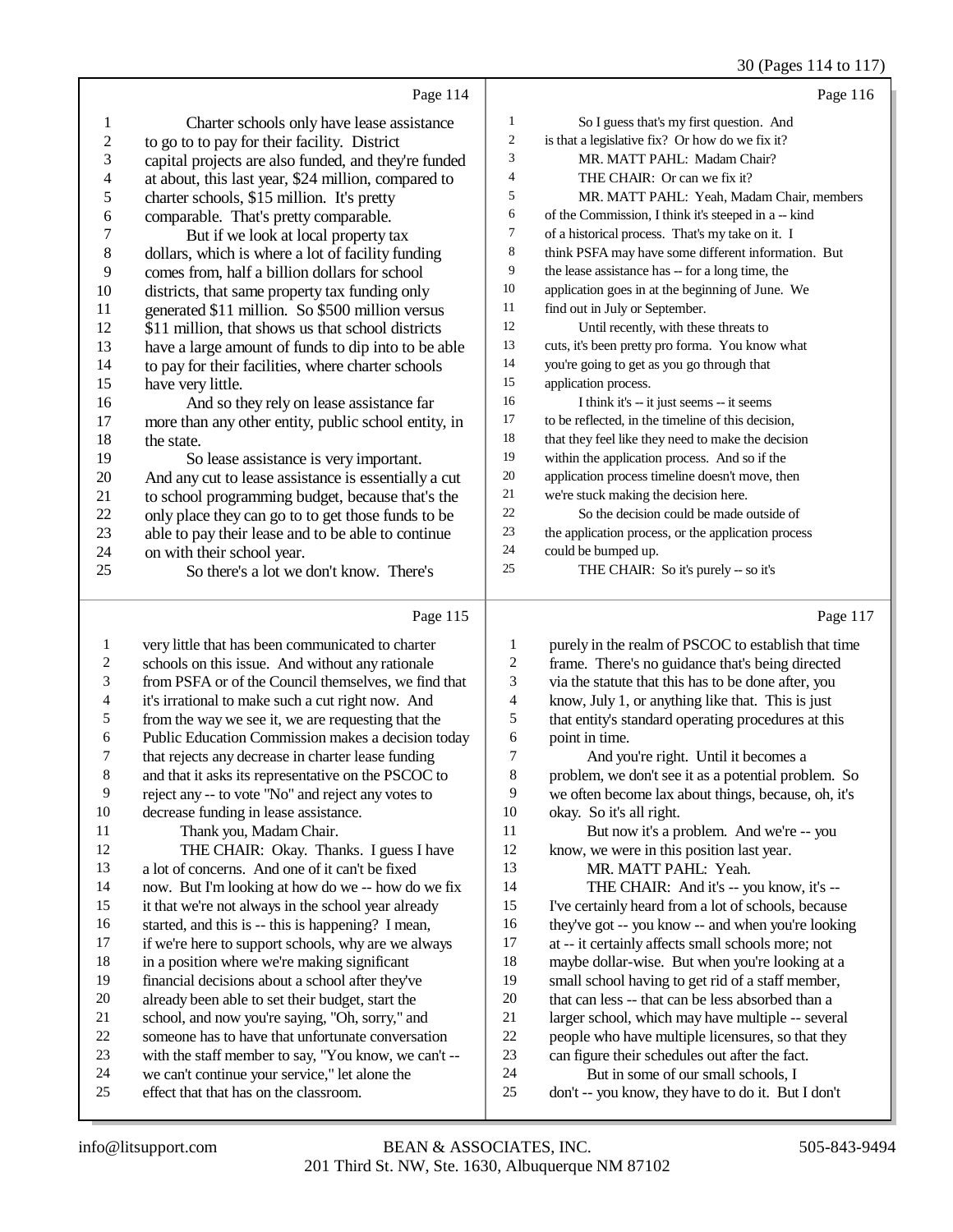#### 31 (Pages 118 to 121)

|                | Page 118                                             |                          | Page 120                                             |
|----------------|------------------------------------------------------|--------------------------|------------------------------------------------------|
| 1              | know -- except that you have to hire an aide or      | 1                        | a few months back when the Council was addressing    |
| $\overline{c}$ | whatever. But it becomes -- or pack a classroom.     | $\sqrt{2}$               | the cut -- I believe there was some language changed |
| 3              | And that's where it becomes unfortunate.             | 3                        | in the idea that the Council would entertain the     |
| 4              | And it's -- it's a shame when all the                | 4                        | idea that it would be an average of 20 percent, so   |
| 5              | headlines are, "We're in good shape," "Everything's  | 5                        | that we take into account the large-school versus    |
| 6              | looking good."                                       | 6                        | small-school funding so that it doesn't impact those |
| 7              | And I understand the roller-coaster of oil           | 7                        | small schools as much.                               |
| 8              | and gas, because we've all lived through the depths, | 8                        | So I'm trying to get confirmation on that            |
| 9              | you know, and the downside. And that's a bigger      | 9                        | to make sure I give you the facts that the Council   |
| 10             | issue, you know. And that's a conversation that      | 10                       | did change the language on that. So I can tell you,  |
| 11             | needs to take place with -- with other folks.        | 11                       | I'm almost certain that it's an average of           |
| 12             | But at this moment in time, I don't know             | 12                       | 20 percent, and not 20 percent across the board for  |
| 13             | what the -- the gloom-and-doom for a potential cut   | 13                       | all schools, okay? But I want to wait on making      |
| 14             | is, because it just doesn't appear that there's --   | 14                       | sure that I get confirmation on that before I -- you |
| 15             | that there's that need. And it does seem to be, you  | 15                       | know, hold me to my statement.                       |
| 16             | know, certainly, at the costs of students.           | 16                       | But, you know, on the communication side,            |
| 17             | That's -- that's what I want to drive                | 17                       | I do know Matt was there for a Council meeting, and  |
| 18             | home. This isn't just a cost to a school. This is    | 18                       | I've seen Patty there once or twice. But I don't     |
| 19             | a cost to students in each and every one of our      | 19                       | ever, ever see other charter school leadership or    |
| 20             | communities. And that's what a shame -- that's       | 20                       | representation at -- at these Council meetings. And  |
| 21             | what's a shame.                                      | 21                       | this subject matter has been up before the Council   |
| 22             | And just to remind Commissioners that some           | 22                       | for at least the last six months, longer.            |
| 23             | of us do and some of us don't sit on subcommittees   | 23                       | And as a Coalition leader, you know, on              |
| 24             | that have a vote. But as a result of that, you're    | 24                       | your part, I would ask that you extend those;        |
| 25             | voicing the opinion of the PEC, not an individual    | 25                       | because, sure, Abbey always allows for open forum    |
|                | Page 119                                             |                          | Page 121                                             |
| 1              | Commissioner. So just as when I go before the LESC,  | 1                        | and comments at the very beginning of the meeting.   |
| 2              | if it's something that we haven't discussed, I don't | $\overline{c}$           | And he's always entertaining for schools to stand up |
| 3              | speak, because I don't know what the sense of the    | 3                        | and speak whatever it is that's on their mind that's |
| 4              | Commission is.                                       | $\overline{\mathcal{L}}$ | going to impact their school districts and what have |
| 5              | When it's something that I -- we've had a            | 5                        |                                                      |
|                |                                                      |                          | you.                                                 |

 discussion of and/or we've voted on, I certainly speak to the LESC, because I can -- I'm confident

- 8 that I am, in fact, speaking for the -- the PEC. So
- that when we do sit and speak in those committees
- and/or vote, you are voting for the -- as the PEC,

not as an individual Commissioner.

Same thing with legislation. I did not

- speak for legislation when the Commission did not support that legislation. I sat at the committees
- and did not speak, because I was directed by the
- Commission that you were not in support of it. So
- that's -- you know, we're not islands in and of
- ourselves in these meetings.
- So -- and that's why we're here now, to
- give our representative some guidance for -- for
- this. And if he wants to offer any additional
- information, I'm done.
- COMMISSIONER PERALTA: Yeah. So on the
- topic of the 20 percent -- and I'm trying to get -- my recollection, at least two meetings ago, possibly

 you. So they're always welcome to come. I

 think that's -- I'd be more than happy to extend an invitation. I know yesterday, we were hoping to get the Deputy Director here and Madam Counsel here to talk about lease. But they were so inundated with applications that the Council got really busy.

- But, you know, I understand when you got, you know, the Community Input hearings coming up next month, and people finding out more and more
- that our needs are starting to get larger and larger. But I'd be more than happy to invite the
- Director and the Deputy Director to come in and
- share maybe the reasons why or answer some questions
- as to what the reason is for this large cut in
- schools. So --
- 21 THE CHAIR: So -- well, I -- I have a
- question. So when we're talking about an average
- cut, would it be a uniform cut depending on the size
- of the school? So -- because my concern is -- or is
- it just a randomness?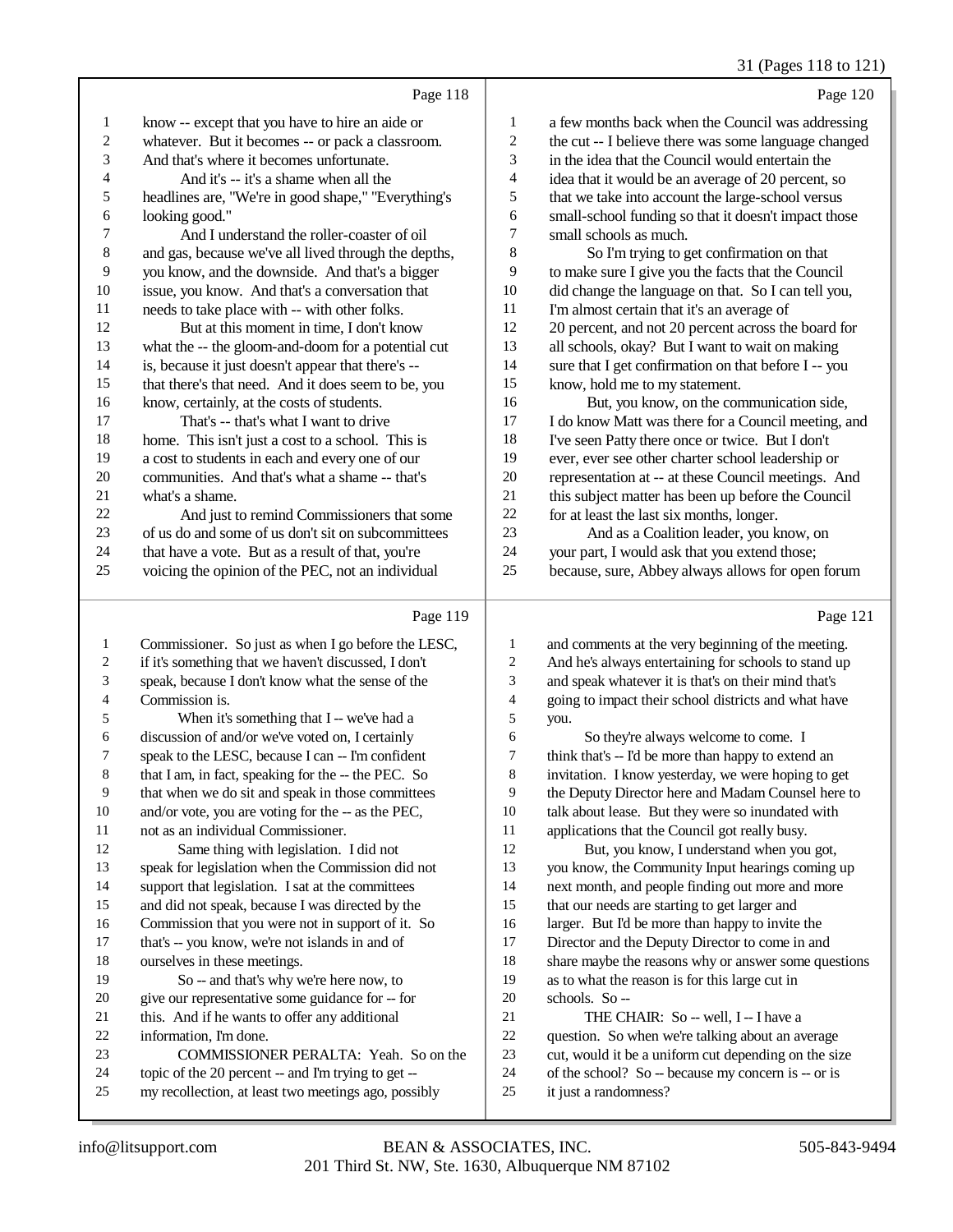32 (Pages 122 to 125)

|    | Page 122                                               |                | Page 124                                             |
|----|--------------------------------------------------------|----------------|------------------------------------------------------|
| 1  | How would -- I guess I'm slightly confused             | 1              | can fund the program 100 percent with no State       |
| 2  | as to when we look at an average cut, some --          | $\overline{2}$ | funding. Having been on the Board for four years     |
| 3  | outside of size, is there -- is there the              | 3              | and having chaired the Capital Committee for two     |
| 4  | possibility that there could be random cuts? That's    | $\overline{4}$ | years, I know that as a fact. All they have to do    |
| 5  | what I'm concerned about.                              | 5              | is cut the elaborate schools that sometimes they     |
| 6  | COMMISSIONER PERALTA: Yeah. And I don't                | 6              | build by a little bit, and they would probably save  |
| 7  | know. I can't give you information on that. But I      | 7              | themselves \$5 million to \$20 million, probably     |
| 8  | will -- I've got a text in to the proper person to     | 8              | somewhere between \$5 to \$20 million a year in      |
| 9  | find out more.                                         | 9              | spending. And they can do that very easily.          |
| 10 | THE CHAIR: Okay.                                       | 10             | But they have to have the will to do that.           |
| 11 | MR. MATT PAHL: And, Madam Chair, if I                  | 11             | So I think the Legislature needs to maybe exert that |
| 12 | could just --                                          | 12             | will back on the larger school districts such as     |
| 13 | THE CHAIR: Commissioner Robbins wants to               | 13             | APS.                                                 |
| 14 | say something.                                         | 14             | THE CHAIR: Right. Thank you.                         |
| 15 | COMMISSIONER ROBBINS: Again, I think this              | 15             | And, Matt, I know there had been a                   |
| 16 | is probably getting more information and sharing it    | 16             | conversation, probably well over a year ago, I       |
| 17 | with the Commission would be very important, because   | 17             | thought there was, in fact, a study group that was   |
| 18 | the letter says, "up to 20 percent." It doesn't say    | 18             | digging into these financial issues and trying to    |
| 19 | an average 20 percent, or a total cut of 20 percent.   | 19             | come up with some report. Did that ever go           |
| 20 | It says, "up to 20 percent."                           | 20             | anywhere?                                            |
| 21 | So some schools may have a 20 percent;                 | 21             | MR. MATT PAHL: Madam Chair, members of               |
| 22 | some schools may have none. By reading -- my           | 22             | the Commission, I don't know that a report was       |
| 23 | reading of this is some schools may have none. But     | 23             | envisioned. But what came out of that, the           |
| 24 | if it's the average, if they're going for a            | 24             | conversations there were really regarding that --    |
| 25 | \$3 million cut out of \$15 million, that seems fairly | 25             | what you had alluded to, which is that larger        |

### Page 123 |

| $\mathbf{1}$ | significant, and, I think, you know, the rationale   | 1              | conversation about a long-term solution for facility  |
|--------------|------------------------------------------------------|----------------|-------------------------------------------------------|
| $\mathbf{2}$ | and the reasoning behind that.                       | $\mathfrak{2}$ | funding for charter schools.                          |
| 3            | And I think, you know, this is a thing for           | 3              | That -- those conversations, really, the              |
| 4            | the Legislature would also look at. Because when     | 4              | result of those, was Senate Bill 226 this year --     |
| 5            | you look at, you know, your traditional public       | 5              | sorry, 227. Senator Pete Ortiz y Pino's bill          |
| 6            | school districts is they raise anywhere from \$1,000 | 6              | focused on trying to provide a source of funds for    |
| 7            | to \$2,500 per student in taxes that are capital per | 7              | charter schools to build their own facilities so      |
| 8            | year. And looking at these numbers for the charter   | 8              | they wouldn't have to rely on lease reimbursement.    |
| 9            | schools, what they're getting in assistance is a lot | 9              | And those facilities, Cottonwood Prep, a              |
| 10           | less, understanding small charter sizes and          | 10             | school you all know, recently bought their facility   |
| 11           | everything. And their operating costs should help    | 11             | to serve 700 students at the price of \$10 million.   |
| 12           | cover some of those lease costs, because you have    | 12             | That's a value compared to what we're building our    |
| 13           | incorporated in the lease costs, usually, are your   | 13             | district schools at.                                  |
| 14           | utility bills and things like that.                  | 14             | And I don't think our charter schools                 |
| 15           | But I think there -- the LFC possibly                | 15             | envision \$50 million buildings. You know,            |
| 16           | could do a study to make sure that there's equity    | 16             | \$10 million, \$13 million actually cuts it for them. |
| 17           | when you take into account utility costs and the     | 17             | So we think there's actually a good value             |
| 18           | renovation and new building that some of the school  | 18             | proposition there between building a permanent        |
| 19           | districts have done, and that it is the capital      | 19             | facility that's right for a school that's been        |
| 20           | funding for schools around the state equitably       | 20             | around for 15 years already in that community, and    |
| 21           | distributed, especially when you have the larger     | 21             | declining -- or creating a decline in the request     |
| 22           | school districts still get some PSCOC funds, but     | 22             | for lease reimbursement as well.                      |
| 23           | they have a large tax base that they can pretty much | 23             | THE CHAIR: Okay. Thank.                               |
| 24           | fund their capital programs 100 percent.             | 24             | You. Commissioners, anything else?                    |
| 25           | And, you know, I'm from Albuquerque. APS             | 25             | <b>Commissioner Crone?</b>                            |
|              |                                                      |                |                                                       |

Page 125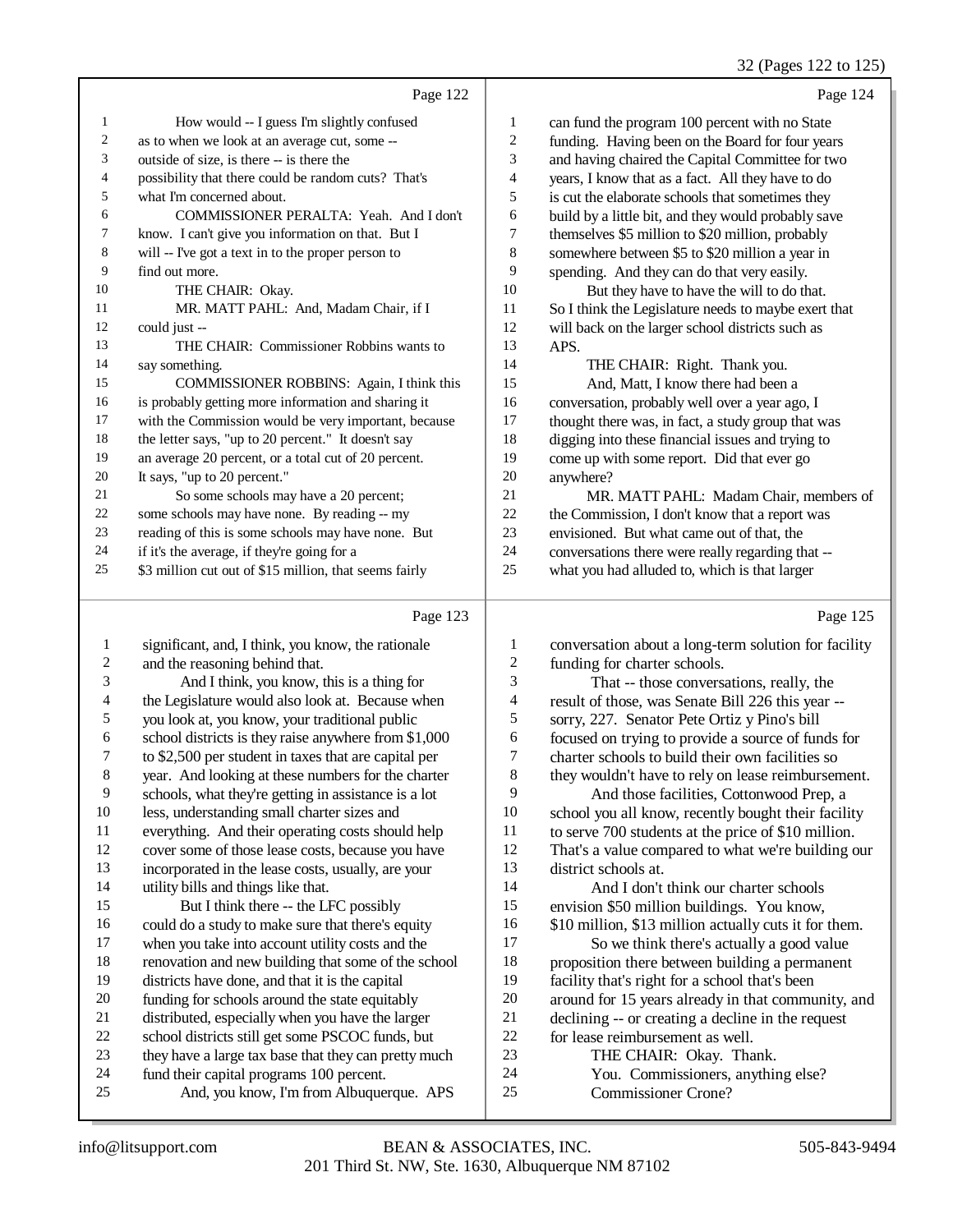### 33 (Pages 126 to 129)

|                  |                                                                                                      |                         | 33 (Pages 120 to 129)                                                           |
|------------------|------------------------------------------------------------------------------------------------------|-------------------------|---------------------------------------------------------------------------------|
|                  | Page 126                                                                                             |                         | Page 128                                                                        |
| 1                | COMMISSIONER CRONE: I'm -- I'm not clear                                                             | 1                       | Lord, if their own body won't support the funding                               |
| $\boldsymbol{2}$ | whether -- I know indirectly that this is our                                                        | 2                       | for them, why should I?"                                                        |
| 3                | business. But what impact will -- if we do vote to                                                   | 3                       | So I think it does send that message. I                                         |
| 4                | send a message to the PSCOC or whatever.                                                             | $\overline{\mathbf{4}}$ | can't tell you, because I don't -- I speak with                                 |
| 5                | THE CHAIR: Well, it's a vote on that --                                                              | 5                       | some. I get phone calls from some, and say, "We                                 |
| 6                | on that body for or against the cut. Because                                                         | 6                       | need help with a vote," you know.                                               |
| 7                | Commissioner Peralta holds a vote on the Awards                                                      | 7                       | But Matt certainly has greater contact                                          |
| 8                | Committee.                                                                                           | 8                       | with -- with the folks on that committee. So -- but                             |
| 9                | COMMISSIONER CRONE: So we're voting to                                                               | 9                       | it does. It -- you know, how -- what we're saying                               |
| 10               | direct Gilbert to recommend, from the Commission.                                                    | 10                      | does -- does matter. And I think ultimately, even                               |
| 11               | THE CHAIR: Correct. Yeah. Yeah.                                                                      | 11                      | if it -- even if it turned out unsuccessful with the                            |
| 12               | COMMISSIONER CRONE: Thank you.                                                                       | 12                      | Council, which I certainly don't want it to, I think                            |
| 13               | THE CHAIR: I know. And that's -- that's                                                              | 13                      | it speaks volumes to every one of our charter                                   |
| 14               | why we're having this discussion, because it's --                                                    | 14                      | schools that we're at least sitting here and                                    |
| 15               | it's -- the scales of justice are somewhat unequal                                                   | 15                      | supporting you and -- and not trying to undercut                                |
| 16               | on that committee right now. So there are some                                                       | 16                      | you.                                                                            |
| 17               | heavyweights that do not want to see the charter                                                     | 17                      | And I think that's our obligation. As I                                         |
| 18               | schools get the money.                                                                               | 18                      | see sitting on this Commission, my obligation here                              |
| 19               | And they don't want to see the picture of                                                            | 19                      | is to support charter schools, because that's what                              |
| 20               | what -- I mean, these are existing schools. So --                                                    | 20                      | this Commission does; so that if we're not                                      |
| 21               | you know. And there are students that are sitting                                                    | 21                      | supporting the proper funding for those buildings,                              |
| 22               | in those seats at that moment in time that they're                                                   | $22\,$                  | then I think that's a message that's -- that goes                               |
| 23               | taking the money away.                                                                               | 23                      | far and wide to the -- to our charter schools.                                  |
| 24               | They're not taking money away from future                                                            | 24                      | COMMISSIONER TOULOUSE: Madam Chair?                                             |
| 25               | unknown students. They are literally taking the                                                      | 25                      | THE CHAIR: Commissioner Toulouse?                                               |
|                  |                                                                                                      |                         |                                                                                 |
|                  | Page 127                                                                                             |                         | Page 129                                                                        |
| $\mathbf{1}$     |                                                                                                      | $\mathbf{1}$            | COMMISSIONER TOULOUSE: I'd like to add to                                       |
| 2                | money away from students who are occupying class<br>seats right now, and dismissing faculty members, | $\boldsymbol{2}$        | that in that I think a vote of this Commission,                                 |
| 3                | which, you know, is unfortunate. But I think we                                                      | 3                       | especially a unanimous vote, is something that                                  |
| 4                | need to focus on the -- the ultimate effect on                                                       | 4                       | Gilbert can take into a meeting to say that he is                               |
| 5                | students, as opposed to staff, that this -- that                                                     | $\sqrt{5}$              | voting at the instruction of a unanimous vote or                                |
| 6                | this affects.                                                                                        | 6                       | however -- or a vote of the Commission who he                                   |
| 7                | COMMISSIONER CRONE: Well, the second part                                                            | $\tau$                  | represents on this board and who represent charter                              |
| 8                | of that question was will our vote mean anything to                                                  | 8                       | schools, that that's why he's giving the vote.                                  |
| 9                | that committee?                                                                                      | 9                       | So I think there's more to it than just                                         |
| 10               | THE CHAIR: Well, yes, because we have an                                                             | 10                      | instructing him on one vote. We're giving him the                               |
| 11               | actual vote.                                                                                         | 11                      | backing of people from all over the state. I mean,                              |
| 12               | COMMISSIONER CRONE: How many members of                                                              | 12                      | we represent every section of this state. And if                                |
| 13               | the committee?                                                                                       | 13                      | that's clear, then I think that makes a point, at                               |
| 14               | COMMISSIONER PERALTA: Ten. On the                                                                    | 14                      | least, with his vote.                                                           |
| 15               | council? Ten.                                                                                        | 15                      | Again, whether it can carry a vote or not,                                      |
| 16               | <b>COMMISSIONER CRONE: Okay.</b>                                                                     | 16                      | it makes a point to everybody there and to our                                  |
| 17               | THE CHAIR: And this is my perspective.                                                               | 17                      | schools that this group knows what we're doing when                             |
| 18               | And Commissioner Peralta can disagree with me. But                                                   | 18                      | we put somebody on a committee.                                                 |
| 19               | this is my perspective. If our representative votes                                                  | 19                      | Thank you.                                                                      |
| 20               | for the cut, what does that say about -- why should                                                  | $20\,$                  | THE CHAIR: Commissioner Robbins?                                                |
| 21               | anyone else on that council support charter schools,                                                 | 21                      | COMMISSIONER ROBBINS: I understand.                                             |
| 22               | if the charter school commission is saying, "Hey,                                                    | $22\,$                  | And --                                                                          |
| 23               | it's okay to cut it"?                                                                                | 23                      | THE CHAIR: Oh, I'm sorry.                                                       |
| 24<br>25         | So, to me, it does speak heavily as to how<br>important this is, because it's like, "Well, good      | 24<br>25                | COMMISSIONER PERALTA: That's okay.<br>COMMISSIONER ROBBINS: If I could just add |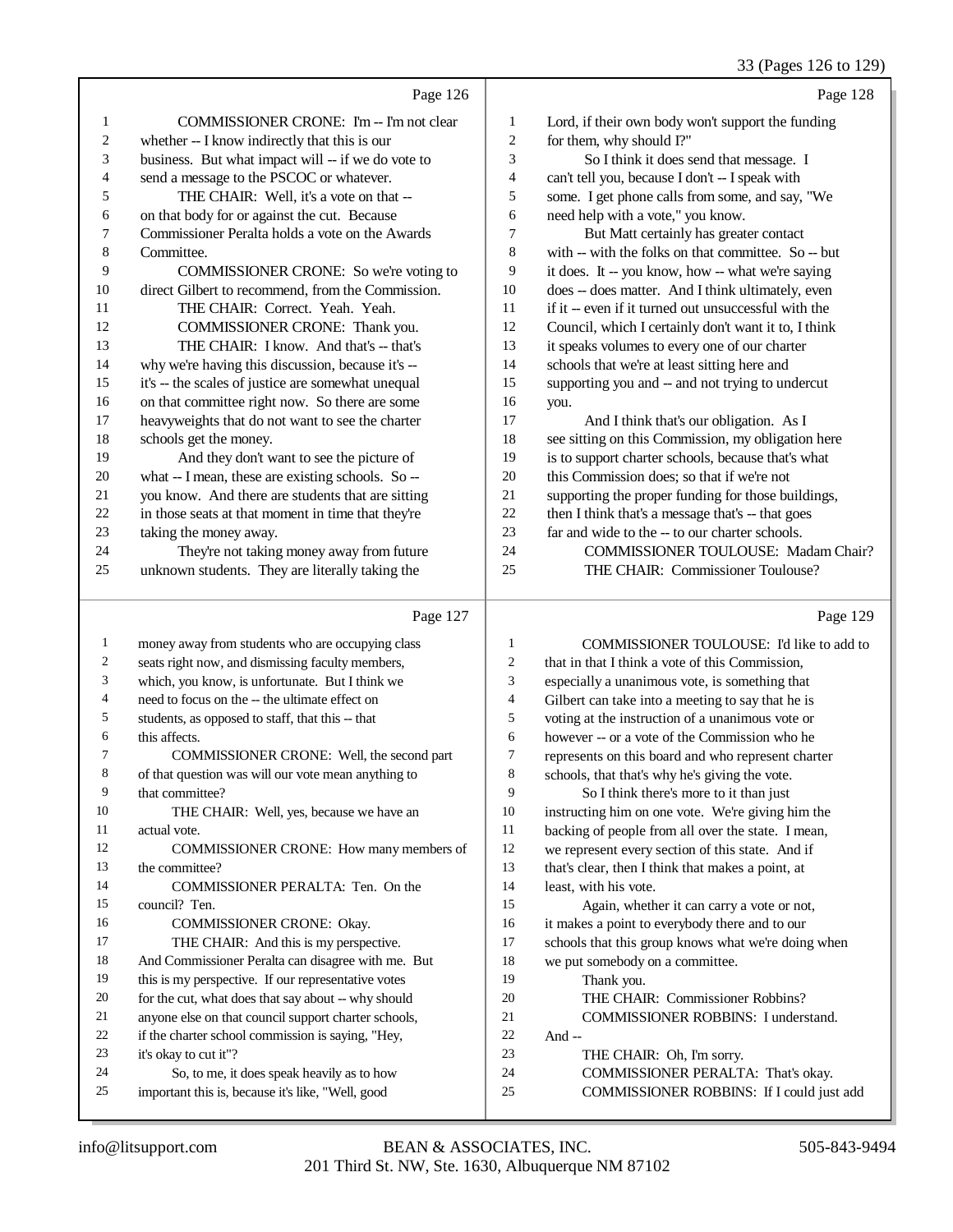|                         |                                                      |                         | 34 (Pages 130 to 133)                                |
|-------------------------|------------------------------------------------------|-------------------------|------------------------------------------------------|
|                         | Page 130                                             |                         | Page 132                                             |
| 1                       | this last thing. If you look at a -- let's say a     | 1                       | So I'm -- you know, I'm comfortable with             |
| $\overline{c}$          | middle school that costs \$40 million to construct,  | $\overline{\mathbf{c}}$ | July.                                                |
| 3                       | that's about what APS spends on a middle school.     | 3                       | Commissioner Johnston?                               |
| 4                       | And they have 1,000 students. That's \$40,000 per    | 4                       | COMMISSIONER JOHNSTON: Thank you,                    |
| 5                       | student. Cottonwood's cost less than \$15,000. This  | 5                       | Madam Chair. And thank you Commissioner Peralta,     |
| 6                       | is the comparison that you're looking at.            | 6                       | because I was going to have to abstain from today's  |
| 7                       | When you go to a high school that they               | 7                       | vote, because I don't have enough information to     |
| 8                       | spend \$140 million to \$160 million for, and they   | 8                       | vote one way or the other.                           |
| 9                       | have between 2,000 and 2,500 students, you're        | 9                       | And -- and I'm here because I believe in             |
| 10                      | talking about somewhere in the range of about        | 10                      | education for all students, and I want it to be      |
| 11                      | \$40,000 to \$60,000 per student, versus less than   | 11                      | equitable across every -- every school in the State  |
| 12                      | 14 -- or less than 15. That's the comparison and     | 12                      | of New Mexico. And so giving a month and having      |
| 13                      | that's the disparity I think this Commission needs   | 13                      | somebody inform me -- I would be unable to vote      |
| 14                      | to realize exists.                                   | 14                      | today. So thank you.                                 |
| 15                      | Thank you.                                           | 15                      | MR. MATT PAHL: Madam Chair, if I can just            |
| 16                      | THE CHAIR: Thank you. Commissioner                   | 16                      | make a request on the Coalition's behalf? You know,  |
| 17                      | Peralta?                                             | 17                      | having the PSFA staff up here makes sense to be able |
| 18                      | COMMISSIONER PERALTA: And I just wanted              | 18                      | to share their side of the story. What I would       |
| 19                      | to share with you -- and, again, as your             | 19                      | request is that we receive equal time or shared time |
| $20\,$                  | representative on the Council, I'd be more than      | $20\,$                  | during that time.                                    |
| 21                      | happy to take the Commission's wish on how we stand  | 21                      | THE CHAIR: It will be at a Work Session.             |
| 22                      | on these lease assistance cuts.                      | 22                      | MR. MATT PAHL: Okay. Great.                          |
| 23                      | But, again, listening back to Matt and not           | 23                      | THE CHAIR: So the conversation is                    |
| 24                      | really understanding the reasons why -- and I can't  | 24                      | certainly more open then; so absolutely.             |
| 25                      | give you all the reasons -- I mean, you've got LESC, | 25                      | MR. MATT PAHL: Okay. Thank you.                      |
|                         | Page 131                                             |                         | Page 133                                             |
| 1                       | PSFA, a variety of agencies on that Council that     | 1                       | THE CHAIR: And we're having the work                 |
| $\overline{\mathbf{c}}$ | sit, and there's a bunch of reasons, from their      | $\overline{\mathbf{c}}$ | session and the meeting on the same day. So it's --  |
| 3                       | perspective, as to why.                              | 3                       | it's condensed.                                      |
| 4                       | So I would suggest that give -- give me              | 4                       | MR. MATT PAHL: Okay. Thank you.                      |
| 5                       | the opportunity to bring you the right people to the | 5                       | THE CHAIR: And it'll be the 9th of                   |
| 6                       | next -- next month to answer any questions you might | 6                       | $Jul--$                                              |
| 7                       | have about this and why, give you reasons why before | 7                       | DR. PELAYO: 19th. Is that Thursday?                  |
| 8                       | you make a decision on how you want me to represent  | 8                       | THE CHAIR: 19th?                                     |
| 9                       | the Commission in this regard at the next -- well,   | 9                       | MS. FRIEDMAN: 18th. 18th.                            |
| 10                      | yeah -- the next Council meeting, I believe, which   | 10                      | THE CHAIR: The 18th.                                 |
| 11                      | is going to be in August.                            | 11                      | MS. FRIEDMAN: Wednesday, the 18th.                   |
| 12                      | THE CHAIR: And I think because the vote's            | 12                      | THE CHAIR: Wednesday, the 18th of July.              |
| 13                      | not going to take place until we meet -- until after | 13                      | No. But the meeting is on Thursday. Our meeting is   |
| 14                      | we meet again, and in light of the fact that we      | 14                      | on Thursday.                                         |
| 15                      | thought we could get some answers yesterday, and     | 15                      | DR. PELAYO: It's on the --                           |
| 16                      | unfortunately, they weren't able to come, I think -- | 16                      | THE CHAIR: The 19th. Yes. Yeah. Is                   |
| 17                      | I mean, if we want to, we can hold this to the July  | 17                      | there a problem?                                     |
| 18                      | Work Session, which is just getting bigger.          | 18                      | MS. FRIEDMAN: Madam Chair, what I                    |
| 19                      | But that's -- that's fine. This is an                | 19                      | understood this morning when you read the schedule   |
| 20                      | important issue. So if we have to push off           | $20\,$                  | was that the LS- -- the meeting would be on          |
| 21                      | something else -- we have a limited time in July,    | $21\,$                  | Wednesday, the 18th, and then on Thursday, the two   |

- 20 important issue. So if we have to push off<br>21 something else -- we have a limited time in
- 21 something else -- we have a limited time in July,<br>22 because it's -- we're squeezing it in. But I
- 22 because it's -- we're squeezing it in. But I<br>23 certainly would like everyone to have as m
- 23 certainly would like everyone to have as much<br>24 information as necessary so that we can have a
- 24 information as necessary so that we can have a good<br>25 conversation about this. conversation about this.
- 22 input meetings in Albuquerque and Bernalillo, and<br>23 then on Friday, the 20th in Las Cruces. 23 then on Friday, the 20th in Las Cruces.<br>24 THE CHAIR: No. 24 THE CHAIR: No.<br>25 DR. PELAYO: The

21 Wednesday, the 18th, and then on Thursday, the two<br>22 input meetings in Albuquerque and Bernalillo, and

DR. PELAYO: The meeting is with the --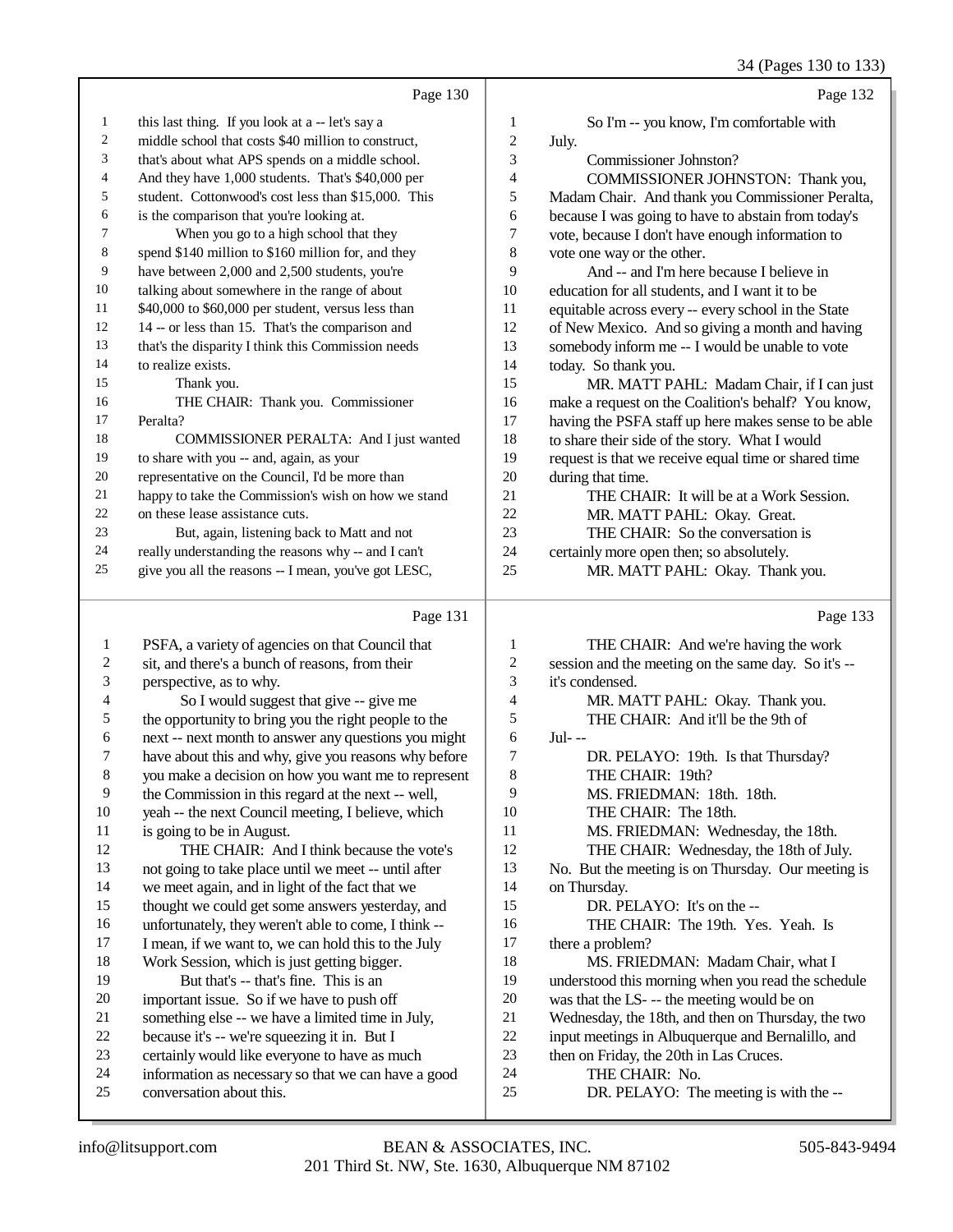# 35 (Pages 134 to 137)

|          | Page 134                                                                                           |                | Page 136                                                                                                 |
|----------|----------------------------------------------------------------------------------------------------|----------------|----------------------------------------------------------------------------------------------------------|
| 1        | THE CHAIR: The meetings were in                                                                    | 1              | to us in terms of the impact to them, they can                                                           |
| 2        | Albuquerque, Bernalillo on the 18th; here in                                                       | $\overline{c}$ | communicate that through you, if they choose, at                                                         |
| 3        | Santa Fe on the 19th; and Las Cruces on the 20th.                                                  | 3              | that meeting.                                                                                            |
| 4        | MS. FRIEDMAN: Okay. Sorry.                                                                         | 4              | MR. MATT PAHL: Great. Yeah.                                                                              |
| 5        | COMMISSIONER JOHNSTON: Because I had it                                                            | 5              | THE CHAIR: But I would encourage you, and                                                                |
| 6        | the other way, also. So it's what, then? You'd                                                     | 6              | I will say that it probably is difficult during the                                                      |
| 7        | better --                                                                                          | 7              | school year for school leaders to get up to PSCOC;                                                       |
| 8        | THE CHAIR: Sorry you got caught up in                                                              | 8              | although, if public comment is at the beginning, it                                                      |
| 9        | this.                                                                                              | 9              | does -- they don't have to sit through the whole                                                         |
| 10       | MS. FRIEDMAN: Sorry.                                                                               | 10             | meeting.                                                                                                 |
| 11       | THE CHAIR: It is -- because that's what                                                            | 11             | But if they're not in session, if they --                                                                |
| 12       | we discussed yesterday, and that's what was                                                        | 12             | if they can even get governance council folks to be                                                      |
| 13       | communicated this morning, was that we are in                                                      | 13             | able to come up to the PSCOC meeting, I do really do                                                     |
| 14       | Albuquerque and then Bernalillo on the 18th, which                                                 | 14             | think that's a critical piece.                                                                           |
| 15       | is Wednesday. We're here in Santa Fe on Thursday                                                   | 15             | MS. FRIEDMAN: Madam Chair? Can I -- can                                                                  |
| 16       | for work session/regular meeting. And then we are                                                  | 16             | I ask if Matt can send that to me before the                                                             |
| 17       | in Las Cruces on Friday.                                                                           | 17             | meeting, and I can send it out to the Commissioners?                                                     |
| 18       | COMMISSIONER JOHNSTON: And are we in                                                               | 18             | MR. MATT PAHL: Yes, I can do that. Thank                                                                 |
| 19       | Albuquerque -- are we in Bernalillo in the morning                                                 | 19             | you.                                                                                                     |
| 20       | on the 18th and Albuquerque in the afternoon?                                                      | 20             | THE CHAIR: Okay. Thanks. No, it's the                                                                    |
| 21       | DR. PELAYO: No, Albuquerque in the                                                                 | 21             | 19th. Stop it. I'll show up on the 20th.                                                                 |
| 22       | morning, Bernalillo in the afternoon. And then on                                                  | $22\,$         | COMMISSIONER TOULOUSE: Just send us all                                                                  |
| 23       | Friday, Las Cruces is --                                                                           | 23             | an e-mail.                                                                                               |
| 24       | THE CHAIR: We're kind of working our way                                                           | 24             | THE CHAIR: Okay. We are -- oh. We                                                                        |
| 25       | up.                                                                                                | 25             | probably should have taken this off the -- yes.                                                          |
|          |                                                                                                    |                |                                                                                                          |
|          | Page 135                                                                                           |                | Page 137                                                                                                 |
| 1        | DR. PELAYO: And then on Friday,                                                                    | $\mathbf{1}$   | Okay. We are -- and that -- I apologize. I forgot                                                        |
| 2        | Las Cruces is in the afternoon.                                                                    | 2              | about this, because we did not work on this                                                              |
| 3        | THE CHAIR: In the afternoon. So people                                                             | 3              | yesterday at the work session. So we're going to                                                         |
| 4        | can travel Friday morning. Or you can travel down                                                  | 4              | take off item No. 12. And I just missed that when                                                        |
| 5        | Thursday night and enjoy beautiful Downtown                                                        | 5              | we were looking at the agenda this morning. So                                                           |
| 6        | Las Cruces Friday morning.                                                                         | 6              | we're skipping over 12.                                                                                  |
| 7        | COMMISSIONER ROBBINS: It should be about                                                           | 7              | So the next item on the agenda will be                                                                   |
| 8        | 110 degrees at that time.                                                                          | 8              | Item No. 13, now, the Implementation Year Checklist,                                                     |
| 9        | THE CHAIR: Let me tell you something. It                                                           | 9              | which we did work on yesterday.                                                                          |
| 10       | was as hot in Albuquerque as it was in Las Cruces.                                                 | 10             | MR. CHAIKEN: Madam Chair, direction on                                                                   |
| 11       | So, you know, don't be talking about how hot                                                       | 11             | the site visit protocols.                                                                                |
| 12       | Las Cruces is. Okay? So you are certainly welcome                                                  | 12             | THE CHAIR: Oh, I'm sorry. I'm sorry. I                                                                   |
| 13       | at the table for the Work Session as part of that                                                  | 13             | skipped another one. I'm ahead of myself. I'm                                                            |
| 14       | discussion.                                                                                        | 14             | skipping down.                                                                                           |
| 15       | MR. MATT PAHL: Great. Thank you very                                                               | 15             | We're actually on Item No. 13, which is                                                                  |
| 16       | much, Madam Chair.                                                                                 | 16             | Discussion and Possible Action on the Site Visit                                                         |
| 17       | THE CHAIR: And you know what? And I'm                                                              | 17             | Protocols. No, because we -- I see -- I renumber                                                         |
| 18       | just going to ask, and I -- and this may be very                                                   | 18             | them, and I know you don't have to. But in my mind,                                                      |
| 19       | difficult to do. But if we could just get some -- I                                                | 19             | I have to renumber them.                                                                                 |
| 20       | think for the Commissioners to really be able to                                                   | 20             | DR. PELAYO: Okay, this is Item 12 or 13,                                                                 |
| 21       | see -- I don't know if there's any way you can get,                                                | 21             | the site visit protocols.                                                                                |
| 22<br>23 | like, a school by school or a good sampling to show                                                | $22\,$         | I came by while you were at lunch and put                                                                |
| 24       | how that really does impact; a couple of big<br>schools, a couple of little schools, you know. And | 23<br>24       | in new versions, based on the Work Session that we<br>did yesterday. So the -- the ones that were -- you |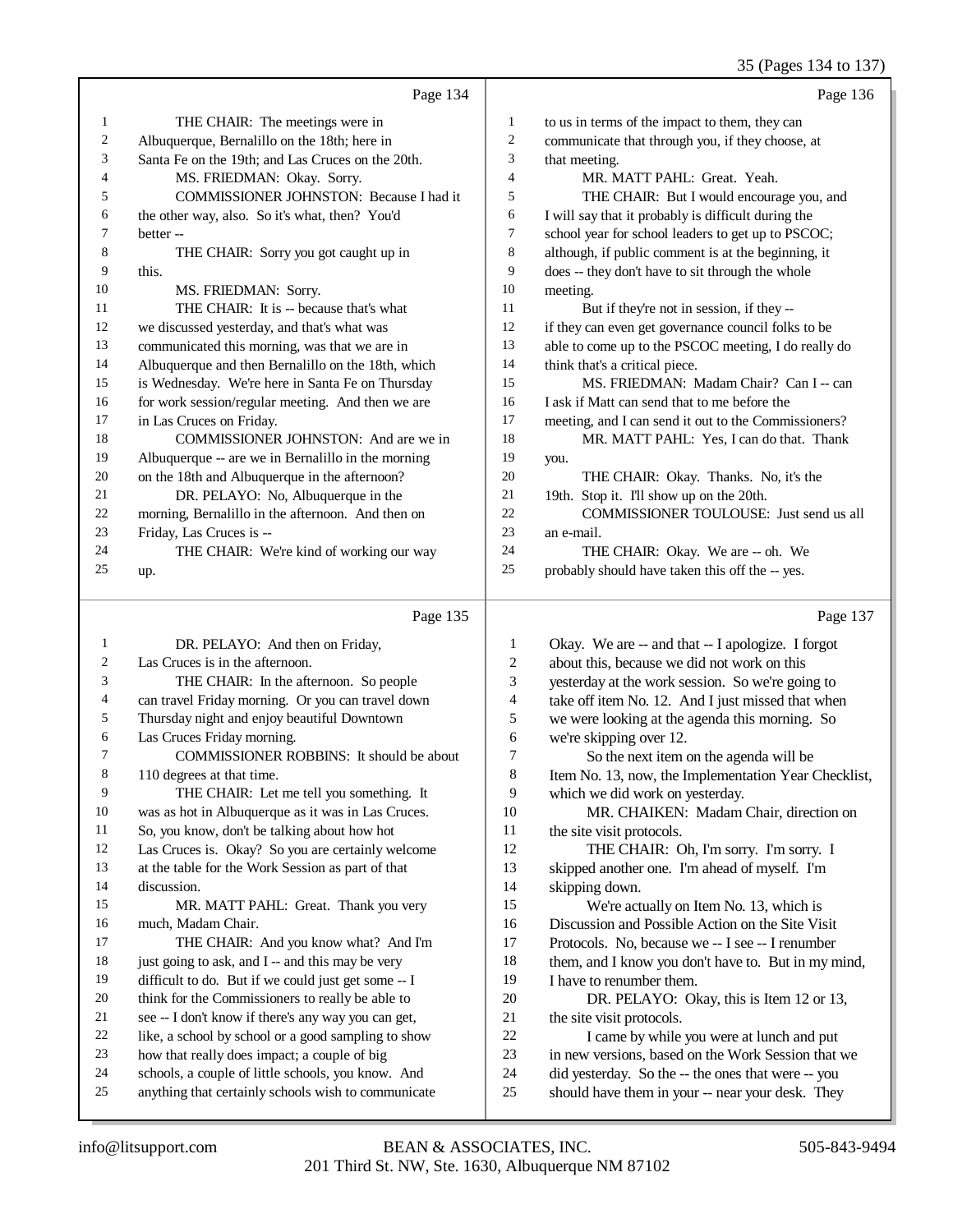36 (Pages 138 to 141)

|                |                                                      |                         | $50(1450)$ 150 to 1 11                               |
|----------------|------------------------------------------------------|-------------------------|------------------------------------------------------|
|                | Page 138                                             |                         | Page 140                                             |
| $\mathbf{1}$   | are not numbered. That's how you can tell the        | 1                       | that we did talk about.                              |
| $\overline{c}$ | difference, because the ones that were in your       | $\mathbf{2}$            | DR. PELAYO: Okay. And then on the 2018               |
| 3              | binder that were put in there previously were        | 3                       | performance framework, you'll notice a difference in |
| 4              | numbered at the bottom. So the new ones that have    | 4                       | the layout of this document, because the new         |
| $\sqrt{5}$     | been revised don't have numbers at the bottom.       | 5                       | performance framework, the one from 2018 that was    |
| 6              | So does everybody have their materials?              | 6                       | recently passed in April, made some changes about    |
| 7              | THE CHAIR: Uh-huh.                                   | $\boldsymbol{7}$        | what things would count for evaluation during the    |
| 8              | DR. PELAYO: So based on the Work Session             | $\,8\,$                 | site visit.                                          |
| 9              | from yesterday, we did additional input and some     | 9                       | And this document lines up with the 2018             |
| 10             | changes.                                             | 10                      | performance framework and is organized in two        |
| 11             | What you have in front of you here is two            | 11                      | different ways. Here at the beginning on this first  |
| 12             | site visit protocols with agendas. One, we have      | 12                      | page, what you'll notice is that there is a chunk    |
| 13             | named Pre-2008 Performance Framework, and the other  | 13                      | for evaluative feedback and then a section here      |
| 14             | would be the 2018 Performance Framework. This site   | 14                      | labeled "Formative Technical Assistance." So those   |
| 15             | visit protocol is a document that we will be         | 15                      | items on the 2018 performance framework that were    |
| 16             | providing to schools as we begin the new school year | 16                      | listed as a "yes," they are part of the site visit.  |
| $17\,$         | and schedule their annual site visits. And so this   | 17                      | That will continue to be something that we provide   |
| 18             | document really is guidance for the school about how | 18                      | evaluative feedback on.                              |
| 19             | those site visits will be conducted.                 | 19                      | The items on the performance framework               |
| 20             | What you will notice on the second page,             | $20\,$                  | that are now listed as "no" will fall under          |
| 21             | based on the Work Session recommendations, we did    | 21                      | formative technical assistance or won't be addressed |
| $22\,$         | change this language here around classroom site      | 22                      | unless there is some kind of complaint on the        |
| 23             | visits, discussing with the Commission members who   | 23                      | record.                                              |
| 24<br>25       | were present, really asking the school to direct     | 24                      | So if you turn the page, what you'll see             |
|                | that part of the visit and to let us know what --    | 25                      | is -- again, the guidance is very similar. We did    |
|                | Page 139                                             |                         | Page 141                                             |
| $\mathbf{1}$   | what things we should be looking at in order to get  | $\mathbf{1}$            | update, there, the guidance, adding in the Tier 3,   |
| $\sqrt{2}$     | a better idea of how well they're implementing their | $\overline{\mathbf{c}}$ | Tier 4, to be consistent with the approved           |
| 3              | mission and material terms.                          | 3                       | accountability system, with that performance         |
| 4              | So that was one -- one change.                       | 4                       | framework.                                           |
| 5              | The other changes that we propose is                 | 5                       | And on that third page, I didn't -- I                |
| 6              | really to clarify this document. We have gotten the  | 6                       | forgot to remove one paragraph. Three paragraphs in  |
| 7              | feedback from schools that it's not very clear, and  | $\tau$                  | was the old paragraph about site visits. Now it's    |
| 8              | so we just wanted to make it more clear for schools  | $\,8\,$                 | consistent with what the body discussed yesterday.   |
| 9              | to understand that the information that we're        | 9                       | So I can remove that third paragraph, since it's     |
| $10\,$         | looking to observe, or filings we're looking to      | 10                      | old.                                                 |
| 11             | review, are connected directly to the performance    | 11                      | And then what follows is, again, this list           |
| 12             | framework, the pre-2018 version.                     | 12                      | of what the school needs to do in order to prepare   |
| 13             | And if you continue moving, in the page              | 13                      | effectively. And it continues on and matches the     |
| 14             | right behind it would be the corresponding agenda.   | 14                      | performance framework that was approved in 2018,     |
| 15             | Again, we -- I wanted to make sure that it was clear | 15                      | using the language directly from that performance    |
| 16             | here. It's for the schools operating on that         | 16                      | framework.                                           |
| 17             | pre-2018 framework. And, again, given the feedback   | 17                      | And if you continue to turn the page to              |
| 18             | from the Work Session yesterday, making some changes | $18\,$                  | the very last sheet would be, then, how this is      |
| 19             | to the component around classroom observations and   | 19                      | operationalized during a site visit. And the         |

to the component around classroom observations and

- making that more clear, that what we're really doing
- is evaluating the implementation of a school's
- mission and material terms.
- Are there any questions about the --
- 24 THE CHAIR: No. I -- it looks to me like
- it's -- all is there. All the changes are there

operationalized during a site visit. And the

20 agenda, again, matches this site visit protocol.<br>21 And you'll notice that in the box. again. 21 And you'll notice that in the box, again,<br>22 not classroom observations, but evaluation of 22 not classroom observations, but evaluation of<br>23 implementation of the school's mission and ma 23 implementation of the school's mission and material<br>24 terms, which could include class visits, if that's 24 terms, which could include class visits, if that's<br>25 directed by the school.

directed by the school.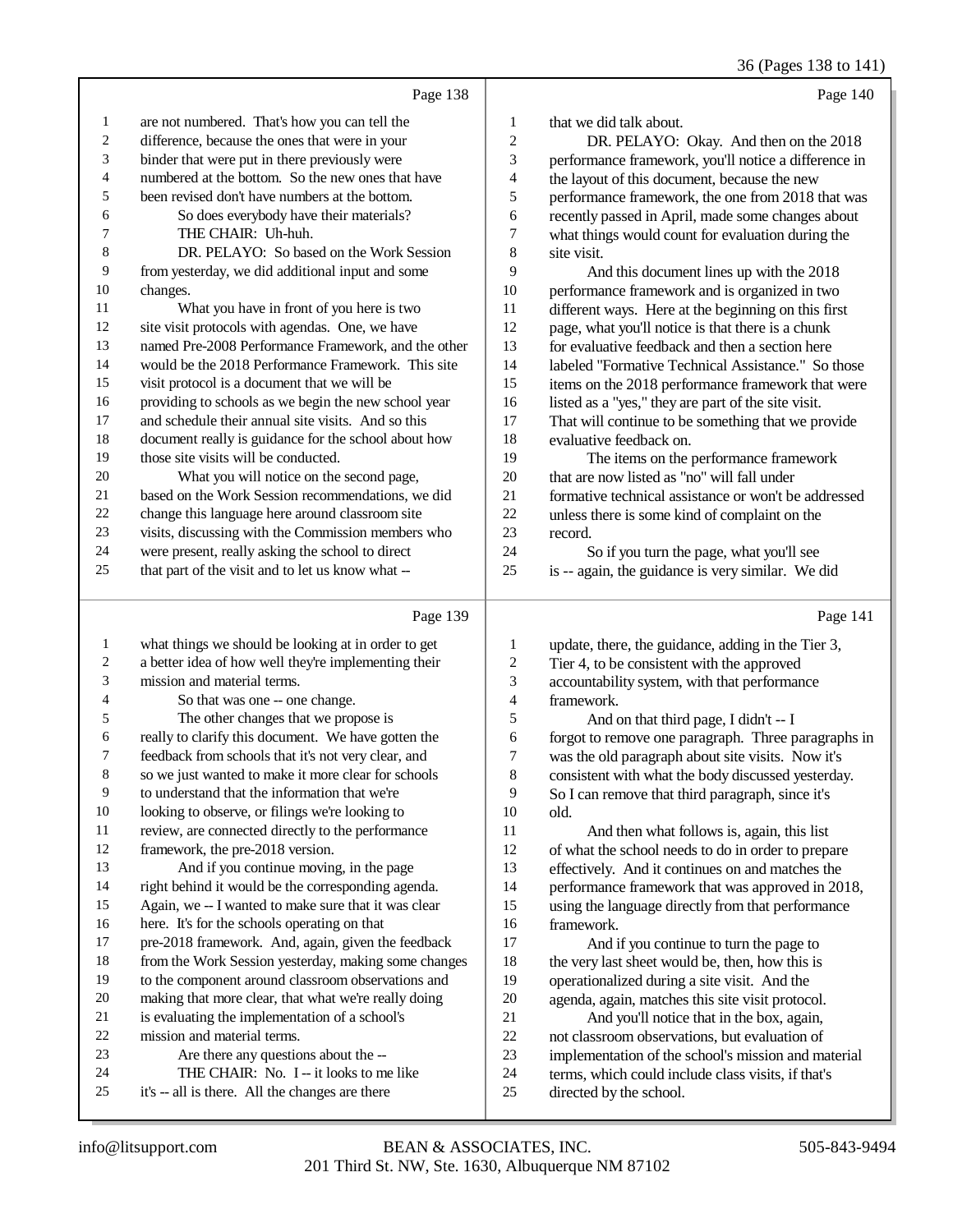37 (Pages 142 to 145)

|    | Page 142                                           |                | Page 144                                             |
|----|----------------------------------------------------|----------------|------------------------------------------------------|
| 1  | So these are the two site visit protocols.         | 1              | Caballero -- whoops. I'm sorry. Not here. Sorry.     |
| 2  | Are there any questions?                           | $\overline{c}$ | That's a nine-to-zero vote.                          |
| 3  | THE CHAIR: I don't think so. It seems to           | 3              | THE CHAIR: Thank you. Motion passes.                 |
| 4  | go along with everything that we talked about      | 4              | And we are now on to the Implementation Year         |
| 5  | yesterday.                                         | 5              | Checklist.                                           |
| 6  | So do we have any questions or comments?           | 6              | DR. PELAYO: Madame Chairwoman and                    |
| 7  | Okay. So I move to approve the site visit          | 7              | Commissioners.                                       |
| 8  | protocols.                                         | 8              | So this, too, was also worked on yesterday           |
| 9  | And we're changing the language to that;           | 9              | at the Work Session. And I did include the feedback  |
| 10 | correct? So I move to approve the site visit       | 10             | during that conversation. And the checklist changes  |
| 11 | protocols for the pre-2018-2019 performance        | 11             | are really to ensure that we, on our end, are doing  |
| 12 | framework and the 20--- and the post-20--- no.     | 12             | our due diligence, but also for the school to better |
| 13 | MS. JAEGER: It's just the pre-2018 and             | 13             | direct them in getting all their -- the different    |
| 14 | the 2018.                                          | 14             | pieces and components done.                          |
| 15 | THE CHAIR: Okay. So I move to approve              | 15             | And so the changes are really reflecting             |
| 16 | the site visit protocols for both the pre-2018-'19 | 16             | what the conversation was yesterday -- in            |
| 17 | performance framework and the 2018 performance     | 17             | yesterday's Work Session around that.                |
| 18 | framework.                                         | 18             | So what you'll -- one of the first changes           |
| 19 | COMMISSIONER PERALTA: Second.                      | 19             | you'll notice is with -- on Page 5 of this document, |
| 20 | THE CHAIR: There's a second by                     | 20             | we wanted to provide some clarification there in     |
| 21 | Commissioner Peralta.                              | 21             | terms of these pieces being needed regarding the     |
| 22 | Any discussion?                                    | 22             | school's condition that were imposed at the approval |
| 23 | (No response.)                                     | 23             | of the application, and then changing that date and  |
| 24 | THE CHAIR: Commissioner Armbruster?                | 24             | just making this clear.                              |
| 25 | <b>COMMISSIONER ARMBRUSTER: Commissioner</b>       | 25             | We, also, if you'll recall from earlier              |
|    |                                                    |                |                                                      |

# Page 143

| 1   | Robbins?                                     |
|-----|----------------------------------------------|
| 2   | <b>COMMISSIONER ROBBINS: Yes.</b>            |
| 3   | <b>COMMISSIONER ARMBRUSTER: Commissioner</b> |
| 4   | Toulouse?                                    |
| 5   | <b>COMMISSIONER TOULOUSE: Yes.</b>           |
| 6   | <b>COMMISSIONER ARMBRUSTER: Commissioner</b> |
| 7   | Armbruster votes "Yes."                      |
| 8   | Commissioner Convers?                        |
| 9   | <b>COMMISSIONER CONYERS: Yes.</b>            |
| 10  | <b>COMMISSIONER ARMBRUSTER: Commissioner</b> |
| 11  | Peralta?                                     |
| 12. | <b>COMMISSIONER PERALTA: Yes.</b>            |
| 13  | <b>COMMISSIONER ARMBRUSTER: Commissioner</b> |
| 14  | Gipson?                                      |
| 15  | THE CHAIR: Yes.                              |
| 16  | <b>COMMISSIONER ARMBRUSTER: Commissioner</b> |
| 17  | Johnston?                                    |
| 18  | <b>COMMISSIONER JOHNSTON: Yes.</b>           |
| 19  | <b>COMMISSIONER ARMBRUSTER: Commissioner</b> |
| 20  | $C$ rone?                                    |
| 21  | <b>COMMISSIONER CRONE: Yes.</b>              |
| 22. | <b>COMMISSIONER ARMBRUSTER: Commissioner</b> |
| 23  | Ruiz?                                        |
| 24  | <b>COMMISSIONER RUIZ: Yes.</b>               |
| 25  | <b>COMMISSIONER ARMBRUSTER: Commissioner</b> |

| 1              | this morning, during the conversations, that most of |
|----------------|------------------------------------------------------|
| $\overline{2}$ | the schools are unable to receive their E-Occupancy  |
| 3              | certification. So we did go ahead and make the       |
| $\overline{4}$ | change on this document, moving it from this part of |
| 5              | the implementation checklist to the end, where it    |
| 6              | would be the two weeks prior to opening to give the  |
| 7              | school the opportunity to get it back.               |
| 8              | So we did delete it out of here and move             |
| 9              | it to a later section.                               |
| 10             | And then on Page 6, there on the bottom              |
| 11             | piece, providing -- providing some clarifying        |
| 12             | language, removing these items, but leaving the one  |
| 13             | on the lease and adding the additional language      |
| 14             | there. And you can read that.                        |
| 15             | We did add another one here. We moved it             |
| 16             | from the May submission to the beginning -- well, to |
| 17             | the beginning of this document, C8. And that is the  |
| 18             | evidence that the -- the head administrator is in    |
| 19             | compliance with nepotism rules. And so instead of    |
| 20             | assurances, this was changed to the actual           |
| 21             | evidence -- or, actually, it was -- but I did add    |
| 22             | the examples, as we've discussed. So that's in here  |
| 23             | now at the top of the checklist.                     |
| 24             | If you continue, you'll notice that we did           |
| 25             | want to update the checklist for the new charter     |

Page 145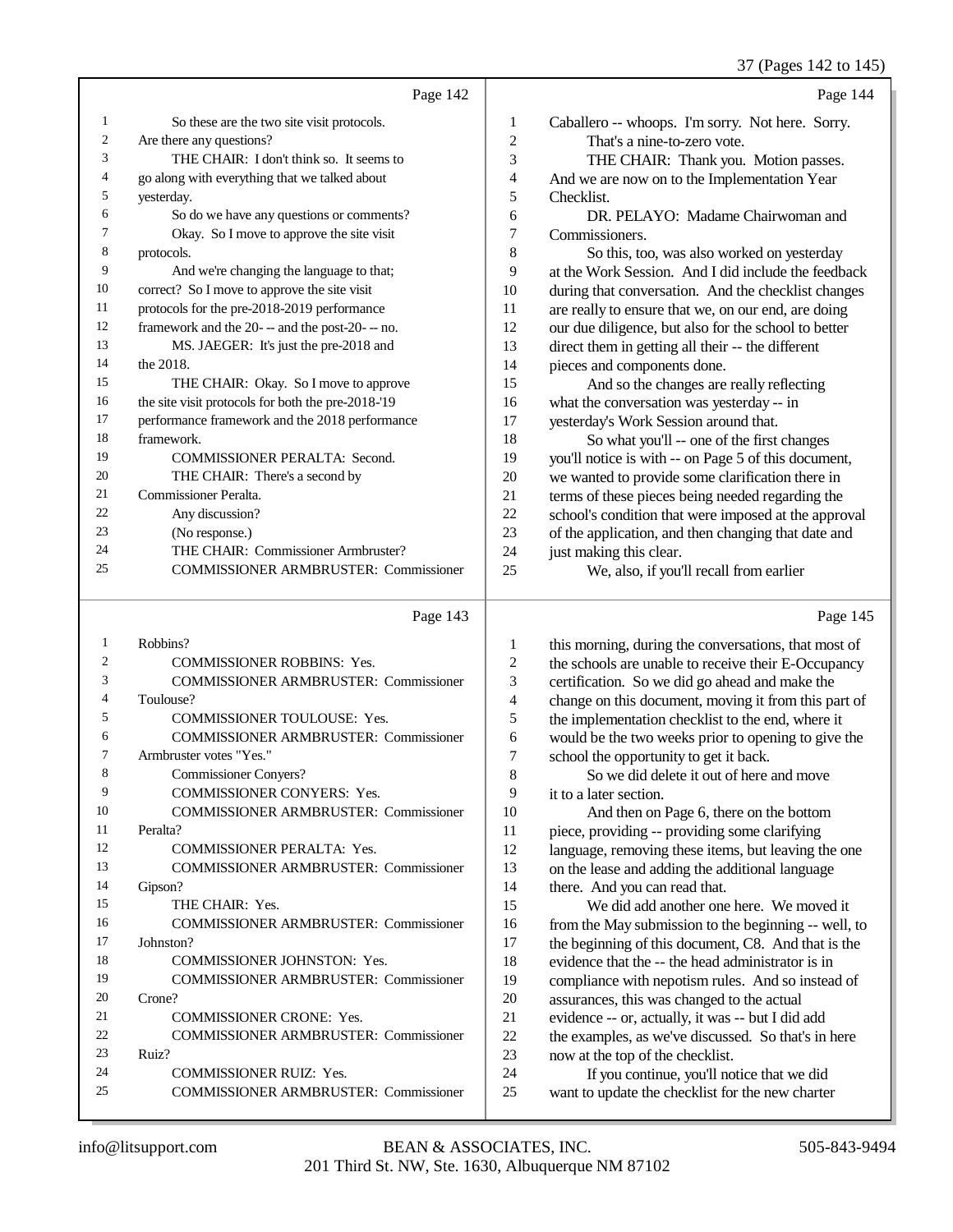|                | Page 146                                             |                | Page 148                                             |
|----------------|------------------------------------------------------|----------------|------------------------------------------------------|
| 1              | contract that was approved. And so what you'll       | 1              | that moved the very earlier section. So that's just  |
| 2              | start to see as we move through is the references to | $\overline{2}$ | that for you.                                        |
| 3              | the old charter contract are struck through, and the | 3              | We did remove here a revised budget plan,            |
| $\overline{4}$ | new references, according to the new template, are   | 4              | because it's no longer revised. It's underneath.     |
| 5              | listed there.                                        | 5              | There was confusion about this point, where the      |
| 6              | Okay. On Page 11, we had also discussed              | 6              | school is submitting. So we have clarified it by     |
| 7              | yesterday moving some of the -- setting up the       | 7              | removing one. And underneath there, the charter      |
| 8              | school as an entity much earlier in the              | 8              | school operating budget would be submitted directly  |
| 9              | implementation year process, moving these items from | 9              | to the CSD, and not, at this time, to the School     |
| 10             | May all the way to the November submission, where it | 10             | Budget Bureau.                                       |
| 11             | is now.                                              | 11             | Let's see. The next place where there is             |
| 12             | I also want to call attention to the fact            | 12             | an addition on Page -- starts at the very bottom of  |
| 13             | that I made a mistake here and accidentally deleted  | 13             | Page 25 and continues on to Page 26, was a plan of   |
| 14             | a piece here on the written special populations. I   | 14             | implementation for the required emergency drills.    |
| 15             | didn't intend to have that deleted. And there's a    | 15             | This is actually not a piece that's part of the Safe |
| 16             | duplicate here on the W-9. So I can clean this up.   | 16             | Schools Plan. We went ahead and confirmed that,      |
| 17             | THE CHAIR: Okay.                                     | 17             | and, therefore, wanted to make sure that the school  |
| 18             | DR. PELAYO: Other small minor changes.               | 18             | has this ready to go before they open.               |
| 19             | But the next big change is on Page 14. We did        | 19             | We know that they may not have the plan              |
| 20             | delete out the piece on the budget plan and move     | 20             | just yet, but being thoughtful about scheduling out  |
| 21             | that to the later part of the implementation         | 21             | the required emergency drills. And we thought that   |
| 22             | checklist. What we did bring to this -- this part    | 22             | was appropriate to add here, before they open.       |
| 23             | of the checklist -- this is -- we're in March now -- | 23             | And the rest are a few minor details. The            |
| 24             | is this item here around identifying the governing   | 24             | next place where there is substantive change, again, |
| 25             | body members and approving the budget. So I brought  | 25             | was on Page 31. We -- from the very earlier part of  |
|                | Page 147                                             |                | Page 149                                             |

Page 147 |

| 1              | this in earlier.                                     | 1  | the implementation checklist, instead of requiring   |
|----------------|------------------------------------------------------|----|------------------------------------------------------|
| 2              | On Page 15, this, too, was a conversation            | 2  | the schools to have this, we are now -- moved into   |
| 3              | yesterday as well, clarifying this language around   | 3  | the two weeks prior to the opening date, rather than |
| $\overline{4}$ | the status report of what we expect the school to be | 4  | asking them for the E-Occupancy certificate in May,  |
| 5              | able to do and provide an update on the progress,    | 5  | asking for it two weeks prior to opening.            |
| 6              | and if they had not identified an appropriate        | 6  | And I apologize. I want to back up a                 |
| 7              | facility, to be able to really provide a more        | 7  | page. If you go to the bottom of Page 29, this was   |
| 8              | detailed action plan. So I have included that        | 8  | language that the group wanted inserted here. And    |
| 9              | language in there as well.                           | 9  | at the very bottom in the black, with the white      |
| 10             | On Page 19 is the next place where we have           | 10 | letters, wanted to make this really clear, that if   |
| 11             | additional comments from the Work Session, to really | 11 | the items are not -- that the conditions are not     |
| 12             | ensure that the school is doing its part, not only   | 12 | met, or these items are not appropriately addressed, |
| 13             | through the implementation training that the Charter | 13 | that the PEC can still take action on the school.    |
| 14             | Division can provide, but also have the school be    | 14 | So making that really clear.                         |
| 15             | active to pursue the consultation with the various   | 15 | And then on Page 32, changing this                   |
| 16             | bureaus here for working with English Learners or    | 16 | language a little bit to talk about the copy of      |
| 17             | special education or Indian education. I did add     | 17 | approved lease purchase agreement, again, given the  |
| 18             | that language throughout, as clarified yesterday.    | 18 | body's -- right underneath, you'll notice inserted   |
| 19             | And then on Page 21, for the -- there was            | 19 | language again, asking for a plan -- if the          |
| 20             | the question around the administrator; so wanting to | 20 | licensure for administrator staff is not there, at   |
| 21             | make sure that the administrator did not have a copy | 21 | least a plan for how they're going to address that   |
| 22             | of the license in hand at this point -- this is      | 22 | in a timely way.                                     |
| 23             | May now -- that they had a plan for obtaining that   | 23 | And then at the very -- if you go to 34,             |
| 24             | within 90 days, according to -- the next page,       | 24 | we did insert an additional box here to include      |
| 25             | you'll notice the strike-through. That is the piece  | 25 | these -- any of the conditions that were placed or   |
|                |                                                      |    |                                                      |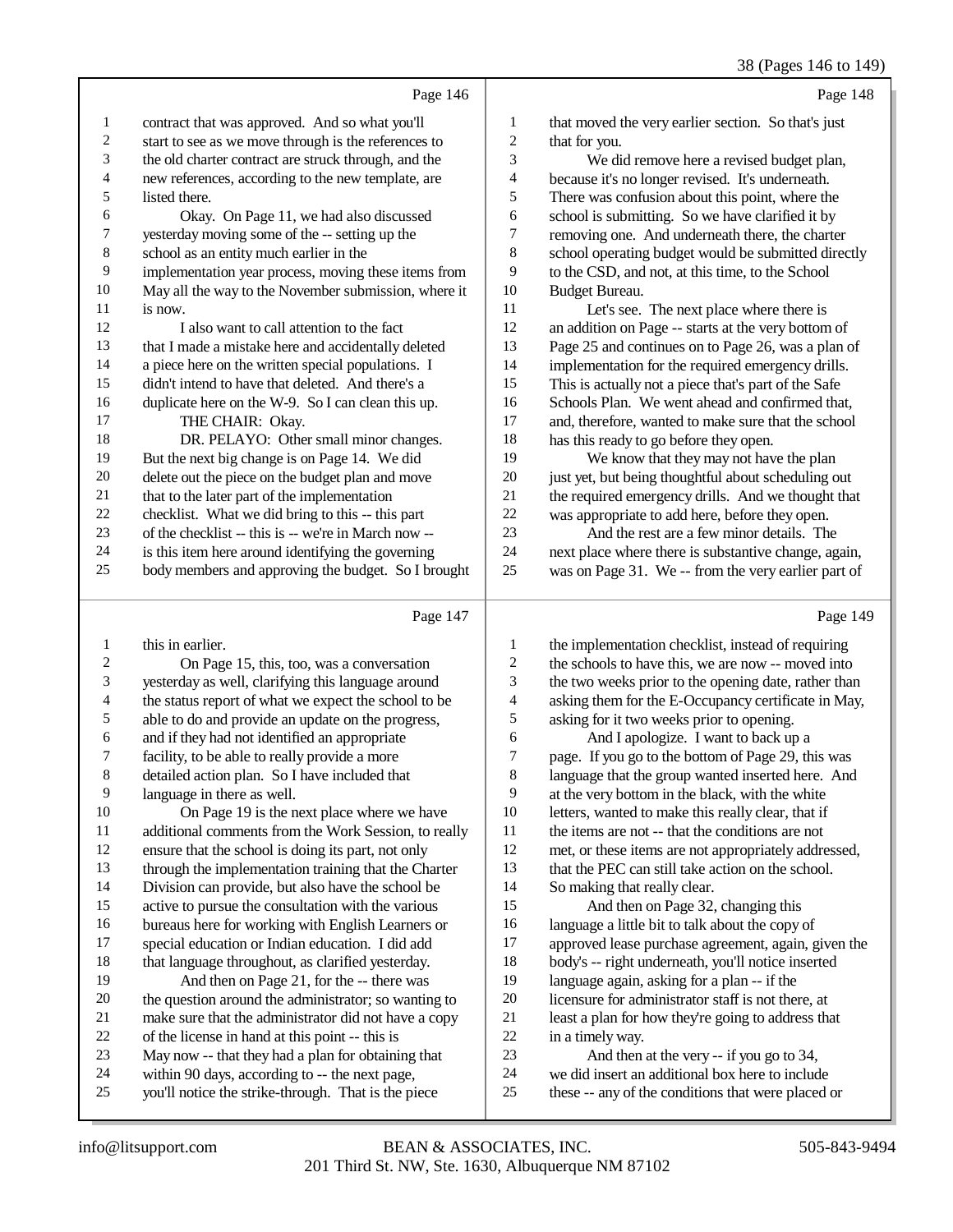39 (Pages 150 to 153)

|    | Page 150                                             |                | Page 152                                             |
|----|------------------------------------------------------|----------------|------------------------------------------------------|
| 1  | imposed on the school. At the time of approval of    | 1              | thoroughly confused. I would like somebody to send   |
| 2  | the application, we would go ahead and populate this | $\overline{2}$ | me an e-mail as to when they actually are.           |
| 3  | for the school. And, again, reiterating the note at  | 3              | THE CHAIR: We will, because the locations            |
| 4  | the very bottom here that all of these conditions    | 4              | are still being developed. Las Cruces, we know for   |
| 5  | need to be met or the PEC still reserves the right   | 5              | sure is the Farm & Ranch; correct?                   |
| 6  | to take action.                                      | 6              | MS. FRIEDMAN: Correct.                               |
| 7  | THE CHAIR: Okay. Commissioners, any                  | 7              | COMMISSIONER TOULOUSE: Which is lovely.              |
| 8  | question? Comments?                                  | 8              | THE CHAIR: But the other two places are              |
| 9  | (No response.)                                       | 9              | still in flux, I believe. So everyone will get an    |
| 10 | THE CHAIR: No?                                       | 10             | e-mail and a request for a reply as to who's coming  |
| 11 | I move to approve the Implementation Year            | 11             | when and where, so that we can get that schedule all |
| 12 | Checklist, which requires CSD to begin use in the    | 12             | set up.                                              |
| 13 | 2018-2019 school year.                               | 13             | I'm also going to add -- I'm sorry.                  |
| 14 | <b>COMMISSIONER RUIZ: Second.</b>                    | 14             | DR. PELAYO: We do have an update on the              |
| 15 | THE CHAIR: There's a second by                       | 15             | locations. The Friday is confirmed at the            |
| 16 | <b>Commissioner Ruiz.</b>                            | 16             | New Mexico Farm & Ranch Heritage Museum.             |
| 17 | Any discussion?                                      | 17             | The Wednesday afternoon meeting in                   |
| 18 | (No response.)                                       | 18             | Bernalillo is confirmed for the Town of Bernalillo   |
| 19 | THE CHAIR: Commissioner Armbruster?                  | 19             | Public Library.                                      |
| 20 | <b>COMMISSIONER ARMBRUSTER: Commissioner</b>         | 20             | And we are still working on the venue. We            |
| 21 | Ruiz?                                                | 21             | tentatively have a venue for Albuquerque in the      |
| 22 | <b>COMMISSIONER RUIZ: Yes.</b>                       | 22             | morning; but we will -- when that's confirmed, we    |
| 23 | <b>COMMISSIONER ARMBRUSTER: Commissioner</b>         | 23             | can send that all out.                               |
| 24 | Crone?                                               | 24             | THE CHAIR: Okay. Thanks. I'll take this              |
| 25 | COMMISSIONER CRONE: Yes.                             | 25             | time to thank everyone for the time put in for the   |
|    | Page 151                                             |                | Page 153                                             |
|    | <b>COMMISSIONER ARMBRUSTER: Commissioner</b>         | 1              | contract negotiations. It was a lot of work. It      |
| 2  | Johnston?                                            | $\mathfrak{D}$ | was a lot of late nights for some of the CSD staff   |

| $\overline{c}$ | Johnston?                                    |
|----------------|----------------------------------------------|
| 3              | <b>COMMISSIONER JOHNSTON: Yes.</b>           |
| 4              | <b>COMMISSIONER ARMBRUSTER: Commissioner</b> |
| 5              | Gipson?                                      |
| 6              | THE CHAIR: Yes.                              |
| 7              | <b>COMMISSIONER ARMBRUSTER: Commissioner</b> |
| 8              | Peralta?                                     |
| 9              | <b>COMMISSIONER PERALTA: Yes.</b>            |
| 10             | <b>COMMISSIONER ARMBRUSTER: Commissioner</b> |
| 11             | Convers?                                     |
| 12             | <b>COMMISSIONER CONYERS: Yes.</b>            |
| 13             | COMMISSIONER ARMBRUSTER: Commissioner        |
| 14             | Armbruster votes "Yes."                      |
| 15             | Commissioner Toulouse?                       |
| 16             | COMMISSIONER TOULOUSE: Yes.                  |
| 17             | COMMISSIONER ARMBRUSTER: Commissioner        |
| 18             | Robbins?                                     |
| 19             | <b>COMMISSIONER ROBBINS: Yes.</b>            |
| 20             | THE CHAIR: So the motion passes              |
| 21             | nine-zero. Thank you.                        |
| 22.            | Okay. So we are finally on to my report.     |
| 23             | So I think we've got the July Community      |
| 24             | Input schedule dates straight now.           |
| 25             | COMMISSIONER TOULOUSE: I don't know. I'm     |

lot of late nights for some of the CSD staff. So we appreciate the population of all those forms, getting everything ready, getting the location ready, and having us all prepared. 6 And it was -- it was brutal at times. I<br>7 have to -- I'll own that, that it was a long we have to -- I'll own that, that it was a long week. But at the end of the week, I think it went really 9 well. There were a couple of bumps in the road, but 10 that's to be anticipated. So I want to thank 10 that's to be anticipated. So I want to thank<br>11 everyone for the time that they put in durin everyone for the time that they put in during that week. 13 That being said, during those negotiations, we did speak to the schools about their desire, if they wished, to add a 16 mission-specific goal to their contract which would<br>17 be negotiated at a later date so that we could get be negotiated at a later date so that we could get 18 the contract populated for them for their lease<br>19 reimbursement application. reimbursement application. 20 To be able to have them have everything in<br>21 place as best as they can for the start of the 21 place as best as they can for the start of the<br>22 school year, those negotiations have to take 22 school year, those negotiations have to take place<br>23 in July. So I have asked that an e-mail go out to 23 in July. So I have asked that an e-mail go out to the 15 schools that we sat down with to have the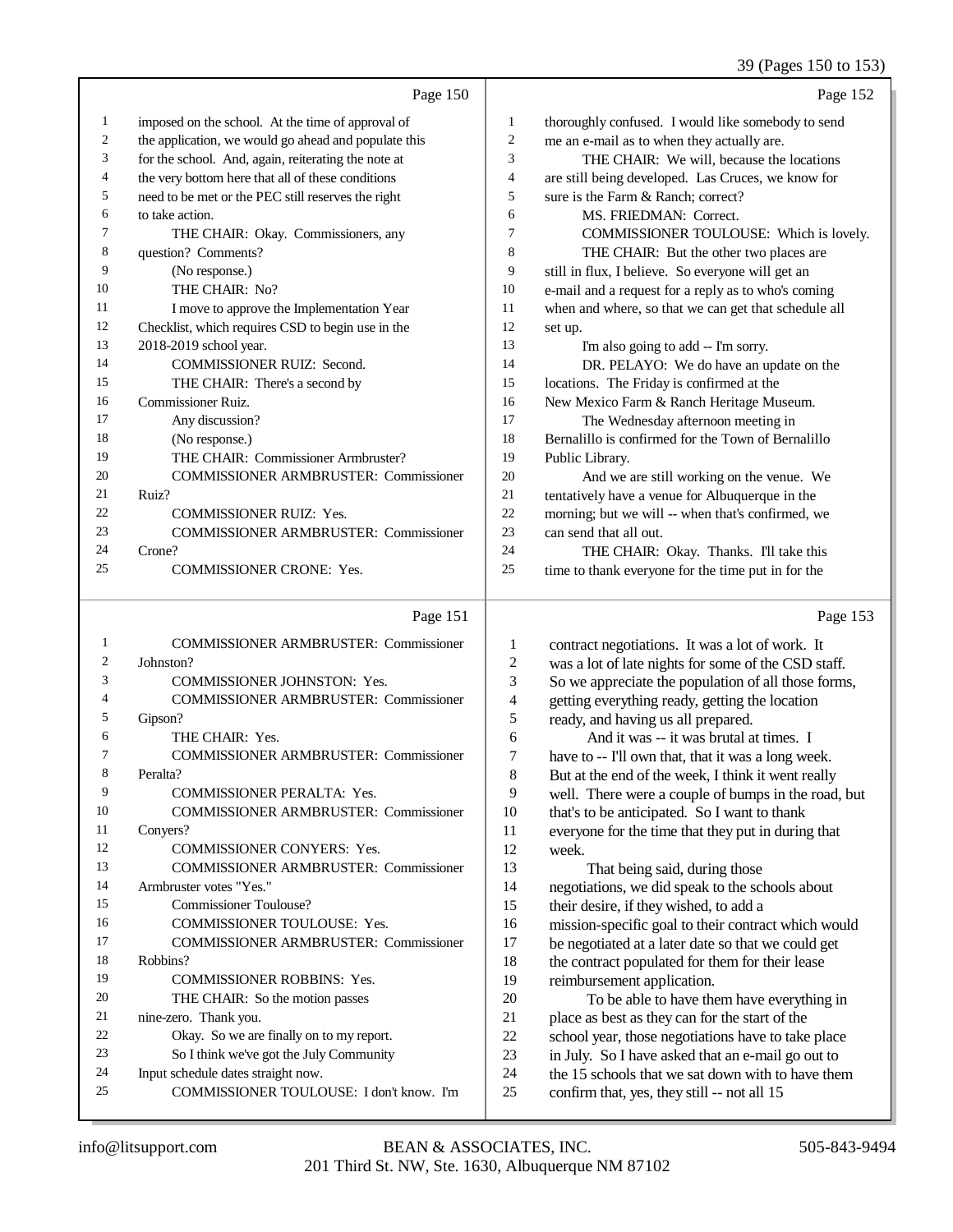|                |                                                      |                | 40 (Fages 194 to 197                                 |
|----------------|------------------------------------------------------|----------------|------------------------------------------------------|
|                | Page 154                                             |                | Page 156                                             |
| 1              | expressed interest in having mission-specific goals. | 1              | a decision when they have to do the plane -- yeah.   |
| $\overline{c}$ | A fair number did.                                   | $\mathfrak{2}$ | yeah. So -- okay.                                    |
| 3              | So I asked for an e-mail to go out to all            | 3              | I attended the LESC in Las Cruces, which             |
| 4              | 15 so that they will indicate whether this is        | $\overline{4}$ | was a little bit of a treat to have it close to      |
| 5              | something that they are still interested in so that  | 5              | home. There was a representative there from NACSA    |
| 6              | we can take a look at dates. I don't anticipate      | 6              | that -- and, actually, the director was there, as    |
| 7              | that this will take near as long as the conversation | 7              | well, to talk a little bit about virtual schools.    |
| 8              | with the schools did, so that we should be able to   | 8              | So that's on the -- high on the list of              |
| 9              | get this done.                                       | 9              | LESC. And it's an ongoing discussion. So that was    |
| 10             | And I'm -- I'm just figuring that we                 | 10             | interesting. It was -- I'll tell you, it was         |
| 11             | probably won't have any more than seven, you know,   | 11             | enlightening to listen to Deming School District and |
| 12             | based on what the schools indicated and so on. So I  | 12             | the program that they have, which integrates -- not  |
| 13             | think -- but we will have some. And that's fine.     | 13             | technology -- trades into the -- into their school   |
| 14             | We gave them that option.                            | 14             | district.                                            |
| 15             | So we need to do this. So that -- that's             | 15             | They have a trades program where, for six            |
| 16             | pending sometime in July. So I just wanted to let    | 16             | years, they built a house and sold the house and     |
| 17             | everyone -- thank everyone and let everyone know     | 17             | self-funded that program. Unfortunately, the         |
| 18             | that that is also in the works.                      | 18             | housing market in Deming has dropped, so that their  |
| 19             | I think we discussed the NACSA conference            | 19             | last house they built, they were unable to sell.     |
| 20             | in October. And I'll be honest; I'm still in flux    | 20             | But they do rent it, so that they get a monthly      |
| 21             | on it, simply because I'm not sure what that October | 21             | income for that -- for that program.                 |
| 22             | schedule looks like, if we have schools that are     | 22             | But they've had to do some other things              |
| 23             | going to be asking for -- let's back up.             | 23             | with those trades as opposed to just focusing on     |
| 24             | Those of you that weren't at the Work                | 24             | building a house, because it's -- it's not           |
| 25             | Session yesterday, we had a brief discussion         | 25             | successful.                                          |
|                | Page 155                                             |                | Page 157                                             |
|                |                                                      |                |                                                      |

 about -- we put out the offer to schools that are up for renewal, if they wanted to renew early instead of waiting to December, that we would give them that 4 opportunity, so that we didn't have a full week of<br>5 renewals, that we could space it out. renewals, that we could space it out. 6 And October would be one of those<br>7 possibilities. So we did talk about an e-m possibilities. So we did talk about an e-mail going out to schools reminding them. We'll see a good number of them next week, as well, so that we have an idea of if we -- if we do, in fact, have any 11 schools in October.<br>12 So I don't kne So I don't know if anyone else is -- I know Commissioner Armbruster and Commissioner Johnston have already indicated that they're not going to the NACSA conference. I don't know if anyone else is planning on going or not. But as a reminder, you should have made your hotel reservation already. And Beverly needs to know, and 19 I'll decide real soon.<br>20 COMMISSIO COMMISSIONER ROBBINS: Yeah. I've made a reservation. I haven't firmly committed. Over the 22 next month or so, I'll decide.<br>23 THE CHAIR: Because THE CHAIR: Because fortunately, the hotel reservation can be canceled. Yeah. That's probably what I'll do. And then, obviously, you have to make They have a culinary program, so that how they're serving those students there through that program was phenomenal to listen to the students that came and the staff that came for that. So that<br>5 was quite interesting. was quite interesting. 6 And I also attended, with a number of  $\frac{7}{100}$  other Commissioners last week, the New Me other Commissioners last week, the New Mexico School Boards Association, the Law Conference. So I appreciate their extending us the opportunity to be able to be there. It was solely focused on school 11 safety this year, so that it's less of what we dig<br>12 into the roots of into the roots of. However -- and I guess I'm not exactly sure. But I'm assuming that through PSFA, our charter schools, there's a grant of about \$64 million for safety measures to be implemented in the schools as simple as a new entrance, as simple as a card key, to very -- you know, to far more elaborate systems to be in place. This year, they're guaranteeing at least \$10 million; they're targeting up to, I think,  $$14$  million for awards for that. And I'm assuming<br>23 charter schools can take advantage of that: correct? charter schools can take advantage of that; correct? Yeah. So -- and that application deadline is, I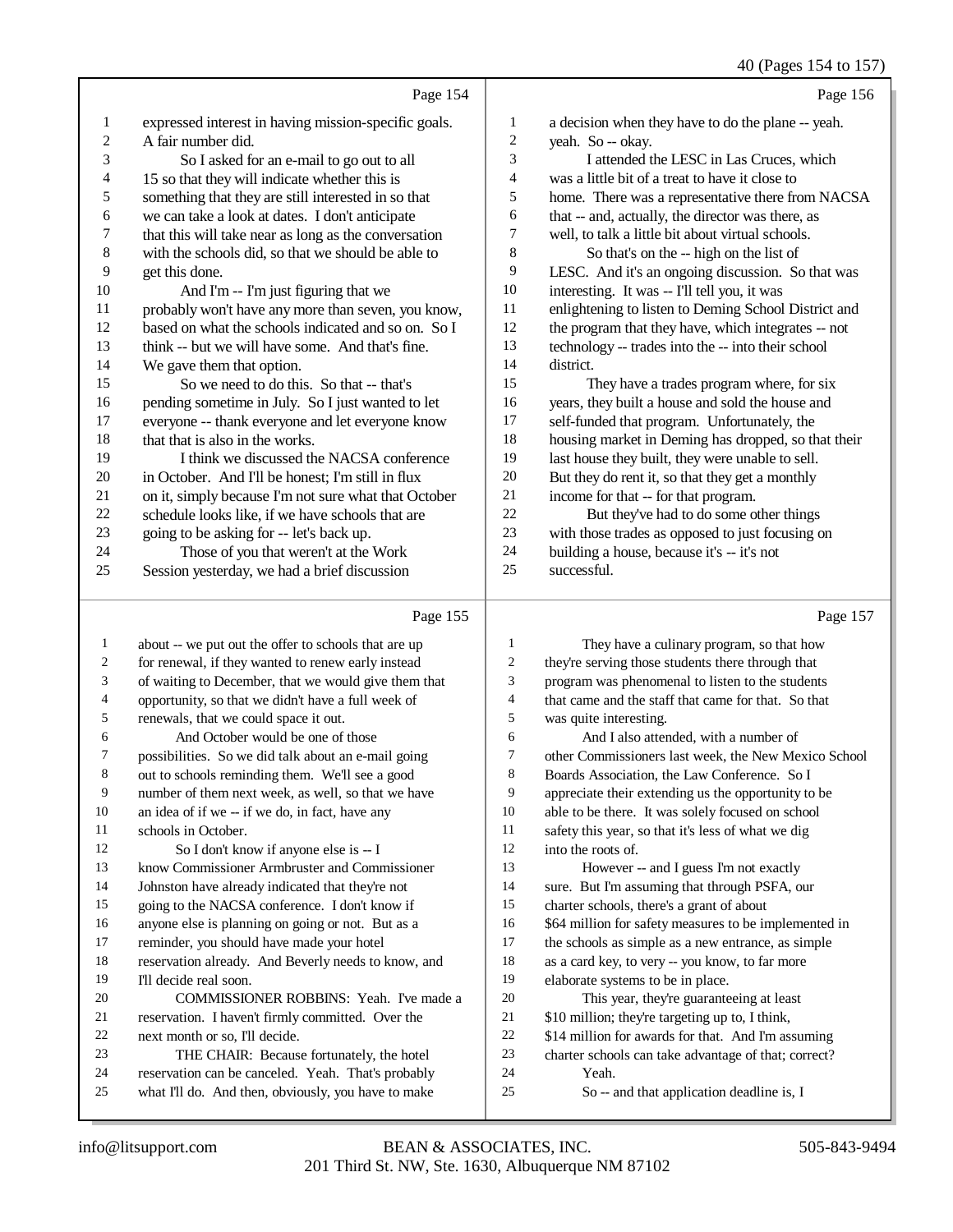|    | Page 158                                             |    | Page 160                                             |
|----|------------------------------------------------------|----|------------------------------------------------------|
| 1  | believe, July 24th. So it's -- it's coming up soon,  | 1  | services. And the Sandy Hook is actually already     |
| 2  | so that I hope schools that need some assistance     | 2  | 100 percent funded through endowments and donations  |
| 3  | with that, certainly take a look at that. And,       | 3  | across the nation. So it will be at zero cost to     |
| 4  | Matt, maybe you can send that out. And I do believe  | 4  | the schools.                                         |
| 5  | there's a link on the PSFA website for that          | 5  | So we are seeing that there's probably               |
| 6  | application. And I think whatever schools can do to  | 6  | going to be a bigger move to that, because once the  |
| 7  | make their schools safer and more secure, and if     | 7  | STOPit three-year pilot ended, it was going to be in |
| 8  | that money is available, hopefully, they'll take     | 8  | excess of \$100,000 to run it.                       |
| 9  | that opportunity to be able to do that.              | 9  | THE CHAIR: And this is -- this plan to               |
| 10 | <b>COMMISSIONER CRONE: Chairman?</b>                 | 10 | begin for this current school year?                  |
| 11 | Excuse me. Trish and I were at NMPSIA                | 11 | <b>COMMISSIONER RUIZ: Yes.</b>                       |
| 12 | yesterday. And the insurance carriers are very       | 12 | THE CHAIR: Okay. Thank you. I will say               |
| 13 | interested in reducing the number of IDEA lawsuits   | 13 | that what was expressed by a number of people at the |
| 14 | and prevention of school shootings.                  | 14 | law conference was -- and I think it was because     |
| 15 | And so they've come up -- they're piloting           | 15 | there were lawyers there and a number of architects  |
| 16 | the program -- is it Sandy Hook? And it's free,      | 16 | and folks like that -- that the focus, to them,      |
| 17 | where there's a call center -- is that what it       | 17 | seemed to be more on the physical prevention.        |
| 18 | was --                                               | 18 | COMMISSIONER CRONE: Uh-huh.                          |
| 19 | COMMISSIONER RUIZ: Uh-huh.                           | 19 | THE CHAIR: And they were coming to us and            |
| 20 | COMMISSIONER CRONE: -- where if a student            | 20 | saying, "What can we do? Behavioral health,          |
| 21 | is thinking that somebody's behavior has changed, if | 21 | something like a call center," to prevent it. Not,   |
| 22 | they're getting weird, if they're making threats,    | 22 | "We're waiting until someone is at the door, and now |
| 23 | they can report that. And so there can be an         | 23 | we've got the stop for it." "Why aren't we looking   |
| 24 | intervention. Had this been in place in Aztec, that  | 24 | at the root cause of the issue?"                     |
| 25 | shooting might not have occurred.                    | 25 | But I think maybe because the conference             |
|    |                                                      |    |                                                      |

|    | Page 159                                             |                | Page 161                                             |
|----|------------------------------------------------------|----------------|------------------------------------------------------|
| 1  | THE CHAIR: Okay. So I'm sorry. Is that               | 1              | was set up by a lawyer, you know, it was the -- the  |
| 2  | something they're getting ready to set up? Or --     | $\overline{2}$ | intent was different. But I think that's -- you      |
| 3  | COMMISSIONER CRONE: They're going to                 | 3              | know, schools want to certainly access whatever they |
| 4  | pilot it in the northeast, around Farmington, that   | 4              | can to try to help the student, the student first,   |
| 5  | area.                                                | 5              | and, obviously, then, the whole student population,  |
| 6  | THE CHAIR: So would it be for individual             | 6              | and not have it escalate to a point where there's    |
| 7  | school districts that would set it up? It's not      | 7              | nothing that they can do.                            |
| 8  | like a regional kind of call center, so that you     | 8              | So I appreciate that, and I hope everyone            |
| 9  | just have someone --                                 | 9              | goes back and talks to folks about that.             |
| 10 | <b>COMMISSIONER CRONE:</b> I'm not sure about        | 10             | Commissioner Peralta?                                |
| 11 | the system itself. But, yeah, individual schools     | 11             | COMMISSIONER PERALTA: Thank you. So                  |
| 12 | can access that. And it's -- go ahead.               | 12             | since potentially, or hopefully, I'll be able to get |
| 13 | COMMISSIONER RUIZ: We had been -- they               | 13             | the director or whoever from PSFA on the 19th of     |
| 14 | had implemented the STOPit program. And they had     | 14             | July, with the topic of lease cuts to the schools,   |
| 15 | hoped that there was going to be a bigger buy-in     | 15             | maybe I can also have him spend a little time on     |
| 16 | from the community. And it was up to the             | 16             | their -- on the PSFA's school safety project         |
| 17 | superintendent of the school boards. And so a lot    | 17             | initiative that they've started and that we're       |
| 18 | of the schools that we had on that initial list when | 18             | starting to share out.                               |
| 19 | we implemented that didn't choose to participate.    | 19             | THE CHAIR: Yeah, that would be great,                |
| 20 | And there's a -- well, it was only free              | 20             | because as much as we can get out to schools about   |
| 21 | for one year, and then after that, there's a cost.   | 21             | what they can access, especially if it's free, you   |
| 22 | So because we didn't get the response on STOPit that | 22             | know, that they can make use of those services. So   |
| 23 | we had hoped, then we looked into this Sandy Hook.   | 23             | thank you.                                           |
| 24 | So the schools can actually, via their               | 24             | Matt, is there anything you want to update           |
| 25 | superintendent and school board, put in for those    | 25             | from the Coalition?                                  |
|    |                                                      |                |                                                      |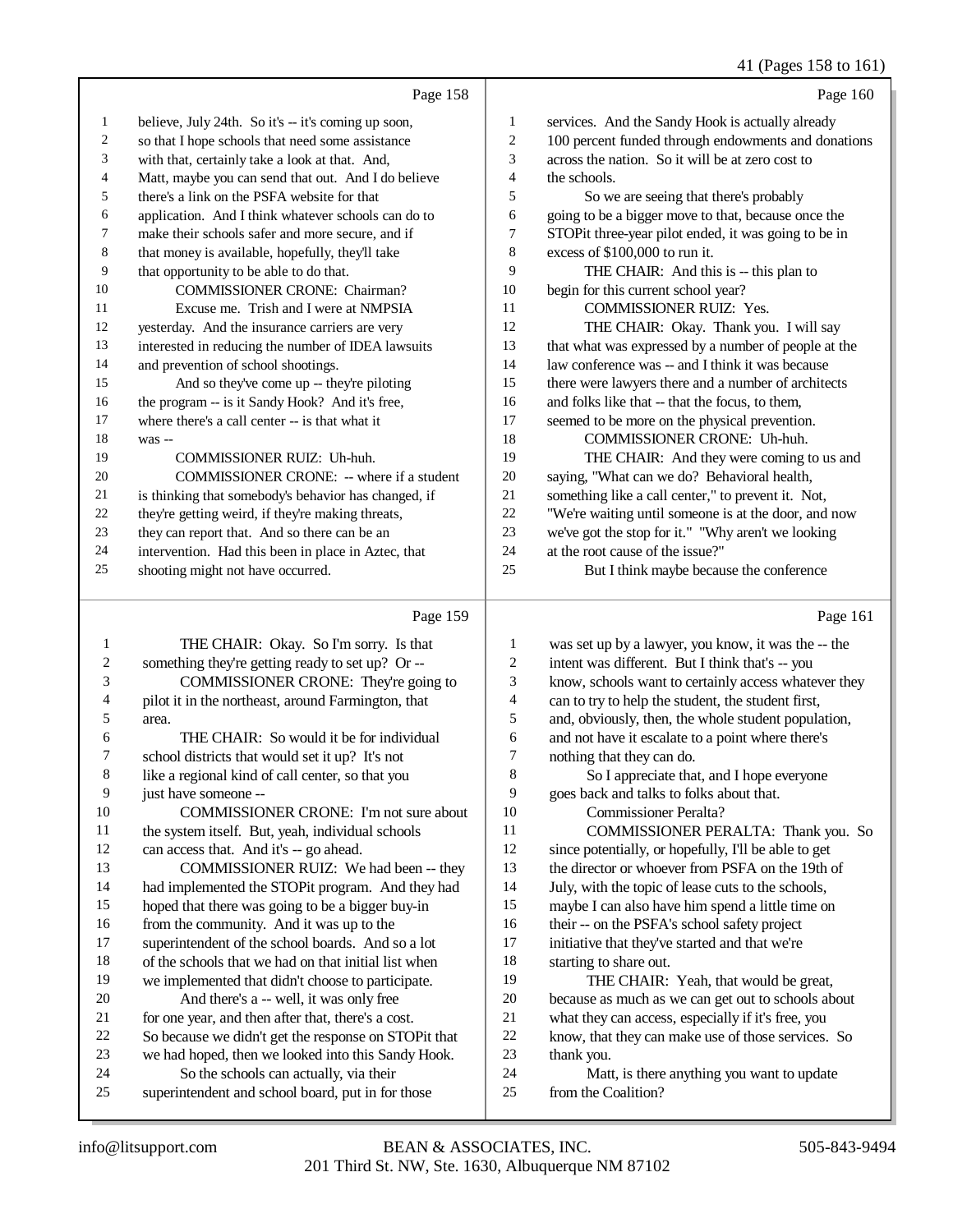42 (Pages 162 to 165)

|    | Page 162                                             |                | Page 164                                             |
|----|------------------------------------------------------|----------------|------------------------------------------------------|
| 1  | MR. MATT PAHL: I think I've taken enough             | 1              | But it's an extraordinary activity that,             |
| 2  | of your time today. Thanks.                          | $\overline{c}$ | when it occurs enough, becomes pervasively ordinary  |
| 3  | THE CHAIR: Okay. All right. And I guess              | 3              | as those who engage in it grow desensitized to its   |
| 4  | there's no one from the School Boards Association    | $\overline{4}$ | inhumanity.                                          |
| 5  | here?                                                | 5              | So I was saying afterwards to Laura                  |
| 6  | So we're on to -- oh, I'm sorry.                     | 6              | Cuddy -- Laura -- not "Cuddy"; "Castille" -- that I  |
| 7  | Commissioner Armbruster, is there anything           | 7              | probably never thought about this. Maybe I'm making  |
| 8  | else you want to add in regards to the law           | 8              | this up. But I think Commissioner Gipson said it,    |
| 9  | conference?                                          | 9              | so we've had that -- like, all the boys who made the |
| 10 | COMMISSIONER ARMBRUSTER: In fact, yes. I             | 10             | football team -- because it's generally boys -- had  |
| 11 | did go to three different sessions. And, you know,   | 11             | to wear a pink bow in their hair the next day to     |
| 12 | this was put on by Cuddy, so, of course, it's about  | 12             | school. I'm making that up.                          |
| 13 | the law.                                             | 13             | But she said -- I said, "Would that be               |
| 14 | And, honestly, I haven't been teaching,              | 14             | hazing?" Because I didn't perceive it as hazing.     |
| 15 | you know, for nine years. And I don't even know      | 15             | I'll just admit my ignorance.                        |
| 16 | that I thought about some of the things that they    | 16             | And she said, "Yes, it would, because                |
| 17 | brought up. But I think it's extremely relevant,     | 17             | anything that's designed to embarrass or could       |
| 18 | Matt, to charter schools as well.                    | 18             | embarrass someone is considered hazing."             |
| 19 | One I went on -- one was threats, which              | 19             | So I thought -- I am just going to say               |
| 20 | is, in essence, an easier takeaway from charter      | 20             | that I just didn't think about it that way. But now  |
| 21 | schools, which is that much of what you were just    | 21             | I will.                                              |
| 22 | saying, Commissioner Crone, is that if you can get a | 22             | And I think the important thing -- Matt,             |
| 23 | very close relationship between a student and an     | 23             | this would go with our charters, too -- is that      |
| 24 | adult, or more than one, as the case may be, that's  | 24             | people are getting -- there are big-time lawsuits,   |
| 25 | their biggest push for that.                         | 25             | big lawsuits, on hazing. And it's going to           |
|    | Page 163                                             |                | Page 165                                             |
| 1  | It was under the threats, of how to work             | 1              | individual coaches or teachers. If you're not        |

| 1  | It was under the threats, of how to work             | 1      | individual coaches or teachers. If you're not        |
|----|------------------------------------------------------|--------|------------------------------------------------------|
| 2  | about threats. And there was a huge PowerPoint,      | 2      | aware, for example, if you're going on a field trip, |
| 3  | which I think is online, and I'll give you that      | 3      | like the Expeditionary Learning type of things, and  |
| 4  | address in a second. But they were saying that,      | 4      | everyone is sitting at the front of the bus, and     |
| 5  | "You know what? Kids know everything."               | 5      | you're not sitting in the back, or someone at the    |
| 6  | They do. They already know all of this.              | 6      | front, someone in the middle or in the back, that    |
| 7  | And so the matter of trust would be that this child, | $\tau$ | you are liable.                                      |
| 8  | who may be not your most popular child, or could be  | 8      | Or in the evenings, which is pretty scary,           |
| 9  | the most popular child, would trust an adult to say, | 9      | because if you're talking about high-school-age      |
| 10 | "Hey, I'm very concerned about X's behavior. It's    | 10     | kids, you can hardly gather them up, something could |
| 11 | changed, and I think we need to be aware of it."     | 11     | happen, and you need to be aware. There's all kinds  |
| 12 | And then these things might not happen.              | 12     | of implications for every school employee, whether   |
| 13 | So that was one of the big things.                   | 13     | they're the -- even if they're just a parent, if you |
| 14 | There's more, but that was the biggest one.          | 14     | didn't do all this. I'm sure you understand, my      |
| 15 | The other one, I will say how absolutely             | 15     | attorneys over here. But I just think that's an      |
| 16 | stupid I feel. It was on hazing. So, you know, I     | 16     | important thing to think about.                      |
| 17 | think I got bullying. I kind of get that. But if     | 17     | And the -- I do want to tell you that if             |
| 18 | someone said to me something about hazing, I         | 18     | you go to the NMSBA.org law website, you can kind of |
| 19 | probably would immediately go, "College              | 19     | get on these -- I couldn't find the one on threats.  |
| 20 | fraternities." I mean, that's just where my life     | 20     | But I found the one on hazing. So you can download   |
| 21 | would go to.                                         | 21     | them.                                                |
| 22 | But I wrote down their definition of this,           | 22     | They didn't give packets this year. You              |
| 23 | because what they were trying to do was to change    | 23     | can just download them. I had a little difficulty    |
| 24 | the culture. I'm sure we've heard those two words a  | 24     | finding it; but that would be probably the user and  |
| 25 | number of times.                                     | 25     | not the site.                                        |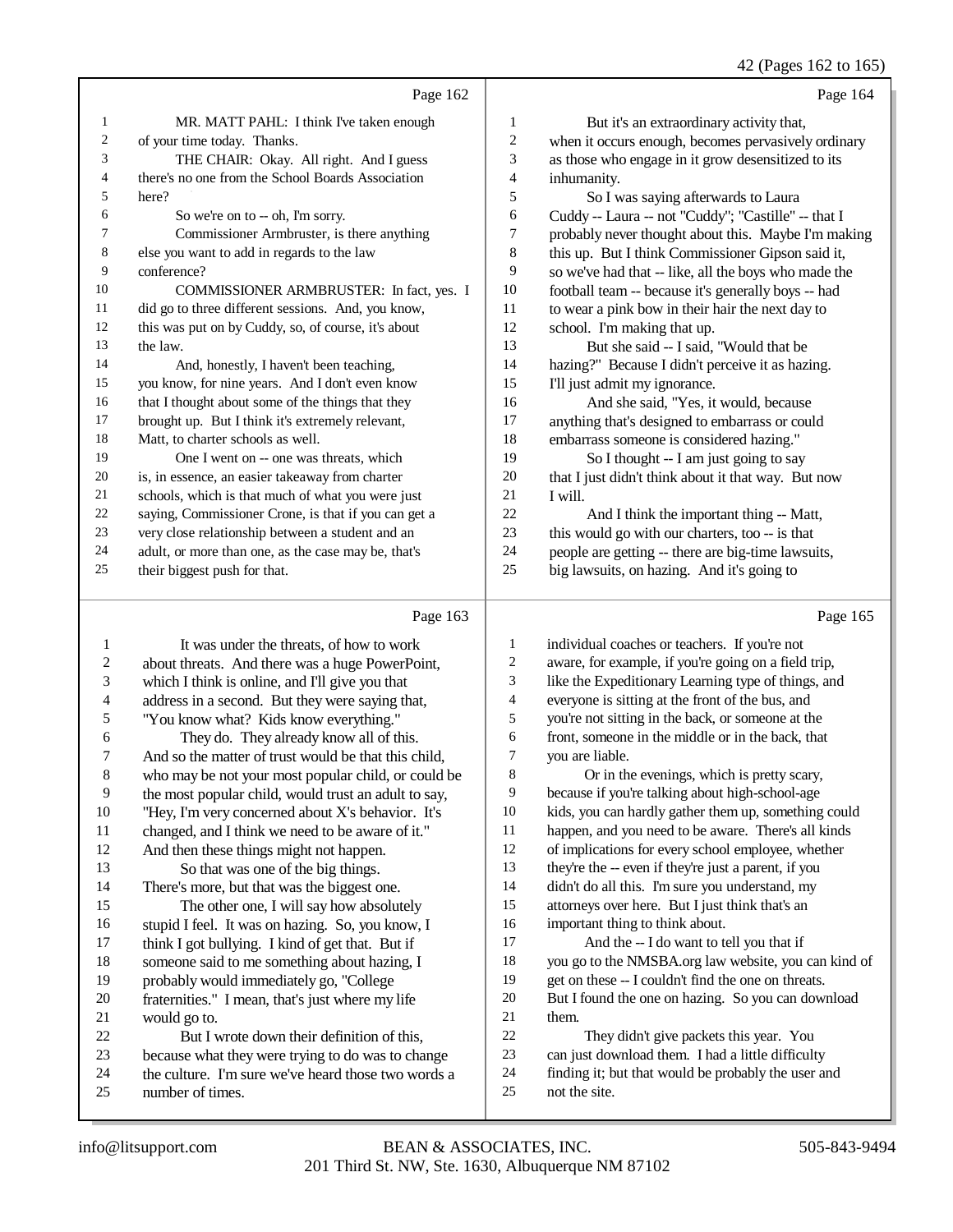43 (Pages 166 to 169)

|                | Page 166                                             |    | Page 168                                             |
|----------------|------------------------------------------------------|----|------------------------------------------------------|
|                | THE CHAIR: It might just be a timing                 | 1  | comments.                                            |
| 2              | thing as well. Maybe they're not getting them all    | 2  | <b>Commissioner Conyers?</b>                         |
| 3              | $on -$                                               | 3  | COMMISSIONER CONYERS: I just want to                 |
| $\overline{4}$ | COMMISSIONER ARMBRUSTER: And that may be.            | 4  | thank the Commissioners and staff for their support  |
| 5              | But I think it was worth looking at. I don't think   | 5  | I've had in the last few weeks. I -- for a while, I  |
| 6              | you need to go in-depth. But it was certainly        | 6  | was physically in a very bad place. But I'm coming   |
| 7              | something good. You can share that with the          | 7  | back now. I'm getting my strength back.              |
| 8              | charters in terms of that information.               | 8  | Fortunately, I got my good looks back.               |
| 9              | And I think I have one more.                         | 9  | So I just want to thank you all for that.            |
| 10             | Oh, and then they did have one -- and I              | 10 | COMMISSIONER RUIZ: You never lost that.              |
| 11             | kind of got to this one late, so I can't do a lot.   | 11 | COMMISSIONER CRONE: I never had it.                  |
| 12             | And this, of course, applies to us.                  | 12 | THE CHAIR: Commissioner Toulouse?                    |
| 13             | They were talking about the Native                   | 13 | COMMISSIONER TOULOUSE: Madam Chair, I'm              |
| 14             | Americans and the need for the cultural language and | 14 | going to the LESC meeting in Aztec Monday and        |
| 15             | the Istation, which I will say I've never seen, is   | 15 | Tuesday. I won't be able to stay for Wednesday.      |
| 16             | ineffective for students of non-white, middle-class  | 16 | And it's mostly on school security, especially with  |
| 17             | families. And the expected outcomes are not          | 17 | an emphasis on what happened at Aztec.               |
| 18             | supportive of Native students. They -- they talked   | 18 | I also want to point out, I've been                  |
| 19             | about the heritage language and the importance of    | 19 | waiting for over a year to say that there is         |
| 20             | that. And we've kind of gone through that, but I     | 20 | something that I really have thought this Commission |
| 21             | think that, again, applies to charters as well as    | 21 | needed to be educated on. And so much other stuff's  |
| 22             | everyone else, because I think, in the end, we care  | 22 | been going on that it's never come up.               |
| 23             | about children, wherever they happen to go to        | 23 | And since I'm getting to the end of my               |
| 24             | school, and not just one or the other.               | 24 | term, I don't think we'll do it during my term. But  |
| 25             | So I think that's -- and then the other,             | 25 | I think beginning in the next term, this group needs |
|                | Page 167                                             |    | Page 169                                             |
|                | thing which has nothing to do with this Dut          |    | to look at things like the Indian Education Act      |

| 1  | thing which has nothing to do with this. But         | $\mathbf{1}$   | to look at things like the Indian Education Act,     |
|----|------------------------------------------------------|----------------|------------------------------------------------------|
| 2  | there's an article from Think New Mexico that was    | $\overline{c}$ | which we have not taken into account, but it's very, |
| 3  | talking about the advantages of smaller schools, and | 3              | very important with some of our schools. And I       |
| 4  | that they are the ones -- small schools are not      | 4              | think some of the things we've tried to do have      |
| 5  | being targeted as much as large schools.             | 5              | actually been in violation of that, but I haven't    |
| 6  | So as we build larger and larger schools,            | 6              | brought it up because the schools haven't brought it |
| 7  | I just thought I would mention that.                 | $\overline{7}$ | up.                                                  |
| 8  | THE CHAIR: I coached high school sports,             | 8              | And I keep thinking, because we've been so           |
| 9  | so I understand hazing from the -- and               | 9              | busy with all these forms and the work sessions I'm  |
| 10 | unfortunately, I've sat at the exit conferences with | 10             | no longer able to drive myself physically up here    |
| 11 | staff, so that that's -- you know, you don't want to | 11             | for, that I just thought that was time for people to |
| 12 | get to that point. And ultimately, you don't want    | 12             | be thinking about that. This Commission needs to be  |
| 13 | the students to have to be treated as they are.      | 13             | educated on the Indian Education Act.                |
| 14 | But, you know -- Commissioner Crone?                 | 14             | Thanks.                                              |
| 15 | COMMISSIONER CRONE: Yeah. I wanted to                | 15             | THE CHAIR: Commissioner Peralta?                     |
| 16 | add that the focus of that program is not just       | 16             | <b>COMMISSIONER PERALTA: Pass.</b>                   |
| 17 | active shooters. It's also suicide ideation,         | 17             | THE CHAIR: I think I've said all I need              |
| 18 | suicidal ideation, molestation, inappropriate        | 18             | to say.                                              |
| 19 | touching. It runs the gamut of a safe school. So     | 19             | Commissioner Armbruster?                             |
| 20 | there's confidentiality factor built in.             | 20             | <b>COMMISSIONER ARMBRUSTER: I would just</b>         |
| 21 | So I think there's a lot of promise to               | 21             | like to put out a thank-you to Katie and to you,     |
| 22 | that program. And you can contact Sandy Quintana or  | 22             | Commissioner Gipson, and the CSD for doing all of    |
| 23 | anybody at NMPSIA. Ernestine Chavez would be a good  | 23             | that work. I mean, I thought I was brain-dead, and   |
| 24 | person for more information.                         | 24             | I was only there two-and-a-half days. And they were  |
| 25 | THE CHAIR: So we're on to Commissioner's             | 25             | there for four.                                      |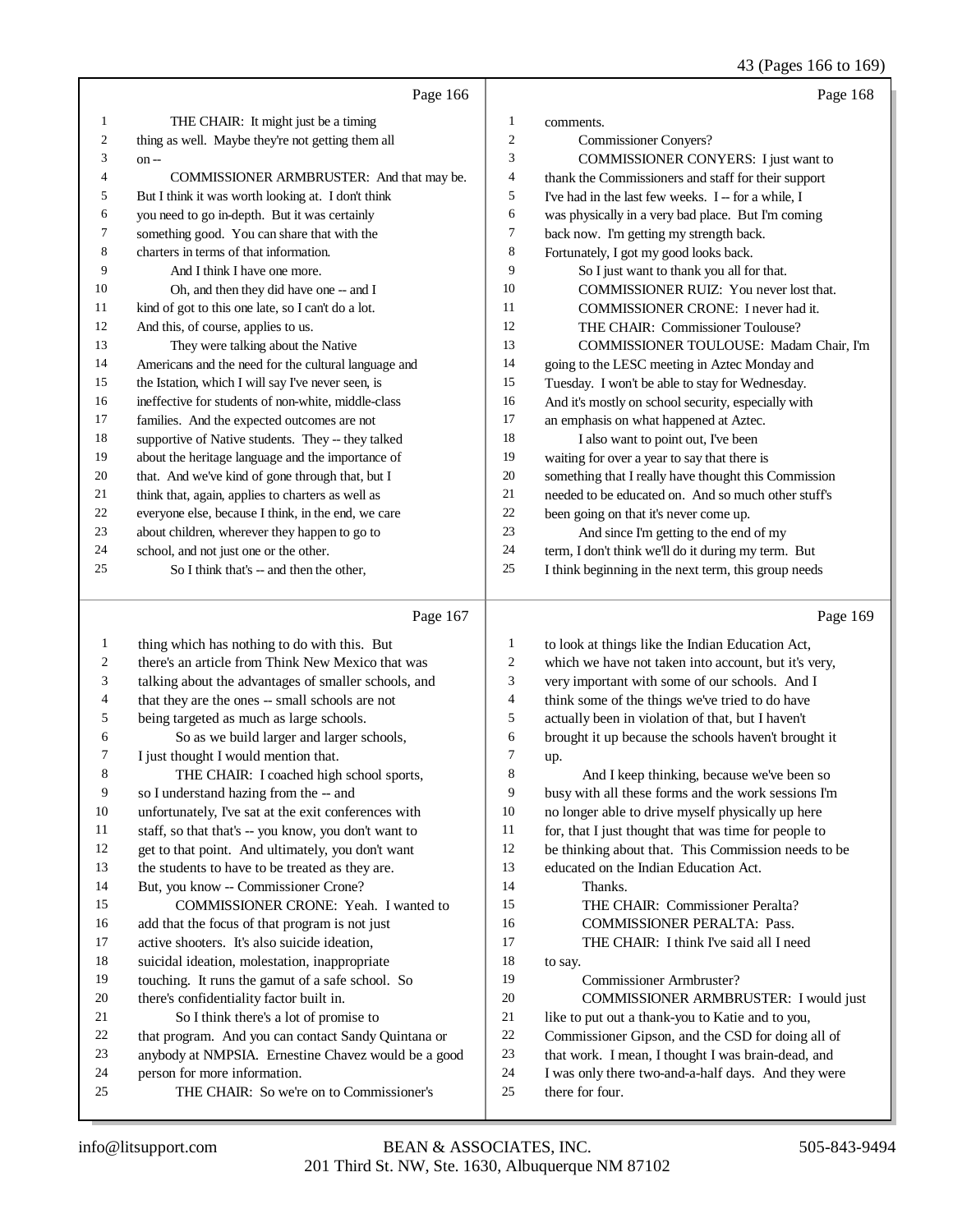|        |                                                      |                | 44 (Pages 170 to 173)                                |
|--------|------------------------------------------------------|----------------|------------------------------------------------------|
|        | Page 170                                             |                | Page 172                                             |
| 1      | So I think we should all be appreciative             | $\mathbf{1}$   | I think a nice training would be -- would be in      |
| 2      | of the amount of work that they put in.              | $\overline{2}$ | place. I think there's a lot of interesting issues   |
| 3      | THE CHAIR: Commissioner Johnston?                    | 3              | with it. But I think it's important for the mission  |
| 4      | COMMISSIONER JOHNSTON: Thank you,                    | $\overline{4}$ | of the Commission to also be cognizant of it, think  |
| 5      | Madam Chair. I just -- I just did want to thank      | 5              | about it as we address the populations here and the  |
| 6      | everyone for all of the work. There's a tremendous   | 6              | students here in New Mexico.                         |
| 7      | amount of progress that's been made since I joined   | $\tau$         | COMMISSIONER CRONE: At Northern, we had a            |
| 8      | the Commission. And it's been the result of long     | 8              | learning experience. All of the pueblos in the area  |
| 9      | hours and hard work. And I'm very respectful of the  | 9              | speak either -- I believe Tiwa and Tewa. And we did  |
| 10     | work that everyone's doing.                          | 10             | have some students who came up from Picuris Pueblo,  |
| 11     | THE CHAIR: Thanks.                                   | 11             | also. And those languages are considered sacred      |
| 12     | <b>Commissioner Ruiz.</b>                            | 12             | languages. And so we were going to offer Tewa. And   |
| 13     | COMMISSIONER RUIZ: I wanted to thank the             | 13             | the Governor said, "No, you're not. It's restricted  |
| 14     | Commissioners that were here and put all that work   | 14             | solely to indigenous people," unless someone like my |
| 15     | into the documents that we were able to review.      | 15             | wife's uncle actually learned the language. He was   |
| 16     | Thank you, all.                                      | 16             | the postmaster at Ohkay Owinge.                      |
| 17     | Tim and I were at NMPSIA. So I appreciate            | 17             | And he learned Tewa just through                     |
| 18     | that, and, of course, Icela and everybody here.      | 18             | interaction. And other than that, I have nothing     |
| 19     | Thank you, all.                                      | 19             | more to say.                                         |
| 20     | THE CHAIR: Commissioner Crone?                       | 20             | THE CHAIR: We, actually -- it came up in             |
| 21     | COMMISSIONER CRONE: Yeah. I echo what                | 21             | part of the conversation with Walatowa, because they |
| 22     | she said, and also the fact that I can trust the     | 22             | struggle because of -- a number of students come     |
| 23     | work. I was supposed to be in three places at once   | 23             | from different pueblos. So that language issue is,   |
| 24     | yesterday. So we're having negotiations at the       | 24             | yes, very much sacred to them, and it's sometimes a  |
| 25     | College. So I appreciate the work you did and that   | 25             | difficult line to walk. So it's -- and it is         |
|        | Page 171                                             |                | Page 173                                             |
| 1      | I trust you.                                         | 1              | important that we get a better understanding of what |
| 2      | As far as the Indian Ed, I wanted to ask,            | $\mathfrak{2}$ | that is.                                             |
| 3      | that was part of your summary or your resume that    | 3              | <b>Commissioner Robbins?</b>                         |
| 4      | you sent when you applied for this. So do you have   | 4              | COMMISSIONER ROBBINS: Well, I want to                |
| 5      | any suggestions about how we can do the --           | 5              | thank the Commissioners that worked on the work      |
| 6      | THE CHAIR: Sure.                                     | 6              | group yesterday. I wasn't able to attend. And        |
| 7      | MS. JAEGER: Yeah. When I was General                 | 7              | that's all I have to say.                            |
| 8      | Counsel at Santa Fe Public Schools, we had some      | 8              | THE CHAIR: Thank you. Do I have a motion             |
| 9      | different issues that came up with the Indian        | 9              | to adjourn?                                          |
| 10     | Education Act, including some special programming    | 10             | COMMISSIONER TOULOUSE: So move.                      |
| 11     | for Native American students that were part of the   | $11\,$         | COMMISSIONER RUIZ: Second.                           |
| 12     | student population in the district, and also, in     | 12             | THE CHAIR: Motion to adjourn and a                   |
| 13     | thinking through different kinds of dual language    | 13             | second. We are done.                                 |
| 14     | programs, because it's not just Spanish and English. | 14             | (Proceedings concluded at 1:40 p.m.)                 |
| 15     | And we also added, when I was there, a               | 15             |                                                      |
| 16     | graduation certificate for Native American Languages | 16             |                                                      |
| 17     | and to figure out sort of how you would do that      | 17             |                                                      |
| 18     | working with tribal elders and helping the student   | 18             |                                                      |
| 19     | really become proficient in their language. And the  | 19             |                                                      |
| $20\,$ | valedictorian at Capital High received a dual        | $20\,$         |                                                      |
| 21     | language diploma -- I said "certificate"; I meant    | $21\,$         |                                                      |
| $22\,$ | diploma -- and gave part of his speech in his Native | $22\,$         |                                                      |

22 diploma -- and gave part of his speech in his Native<br>23 language, which was really rewarding. 23 language, which was really rewarding.<br>24 So in the back of my mind, when

24 So in the back of my mind, when I've been<br>25 thinking about things. I do keep that up front. But thinking about things, I do keep that up front. But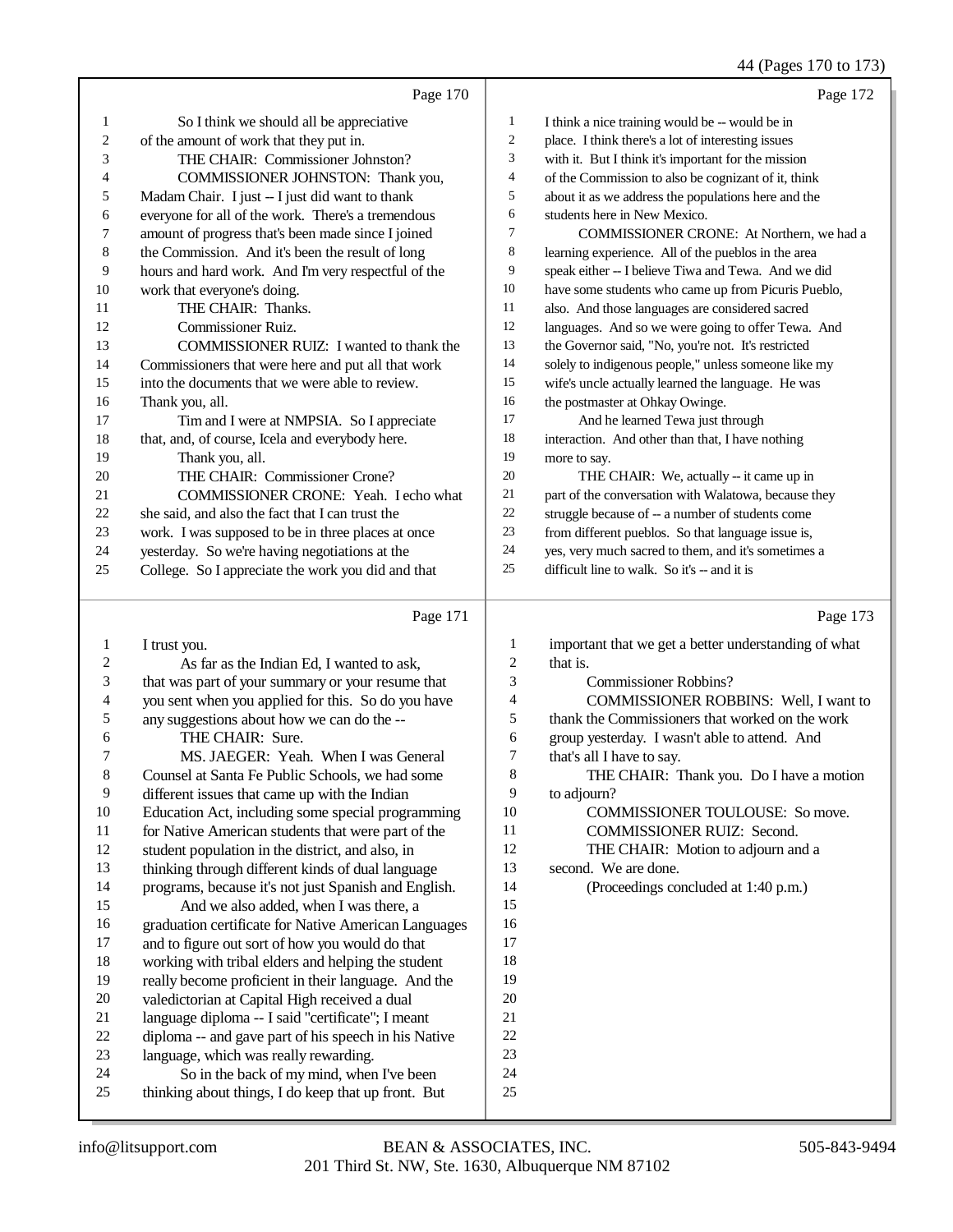|                  | Page 174                                                                                                 |  |
|------------------|----------------------------------------------------------------------------------------------------------|--|
| 1                | BEFORE THE PUBLIC EDUCATION COMMISSION                                                                   |  |
| $\boldsymbol{2}$ | <b>STATE OF NEW MEXICO</b>                                                                               |  |
| 3                |                                                                                                          |  |
| 4                |                                                                                                          |  |
| 5                |                                                                                                          |  |
| 6                |                                                                                                          |  |
| 7<br>8           | REPORTER'S CERTIFICATE<br>I, Cynthia C. Chapman, RMR, CCR #219, Certified                                |  |
| 9                | Court Reporter in the State of New Mexico, do hereby                                                     |  |
| 10               | certify that the foregoing pages constitute a true                                                       |  |
| 11               | transcript of proceedings had before the said                                                            |  |
| 12               | NEW MEXICO PUBLIC EDUCATION COMMISSION, held in the                                                      |  |
| 13               | State of New Mexico, County of Santa Fe, in the                                                          |  |
| 14               | matter therein stated.                                                                                   |  |
| 15               | In testimony whereof, I have hereunto set my                                                             |  |
| 16               | hand on June 29, 2018.                                                                                   |  |
| 17<br>18         |                                                                                                          |  |
| 19               |                                                                                                          |  |
|                  | Cynthia C. Chapman, RMR-CRR, NM CCR #219                                                                 |  |
| 20               | BEAN & ASSOCIATES, INC.                                                                                  |  |
|                  | 201 Third Street, NW, Suite 1630                                                                         |  |
| 21               | Albuquerque, New Mexico 87102                                                                            |  |
| 22               |                                                                                                          |  |
| 23<br>24         |                                                                                                          |  |
| 25               | Job No.: 580N (CC)                                                                                       |  |
|                  |                                                                                                          |  |
|                  |                                                                                                          |  |
|                  | Page 175                                                                                                 |  |
| 1                | <b>RECEIPT</b>                                                                                           |  |
| 2                | JOB NUMBER: 580N CC Date: 6/15/18                                                                        |  |
| 3                | PROCEEDINGS: PUBLIC MEETING                                                                              |  |
| 4                | CASE CAPTION: In re: Public Meeting of the Public                                                        |  |
| 5                | <b>Education Commission</b>                                                                              |  |
| 6                | *************************                                                                                |  |
| 7                | ATTORNEY: MS. BEVERLY FRIEDMAN - PED                                                                     |  |
| 8                | DOCUMENT: Transcript / Exhibits / Disks / Other                                                          |  |
| 9                | DATE DELIVERED: ________________ DEL'D BY: _________                                                     |  |
| 10               | **************************                                                                               |  |
| 11<br>12         | ATTORNEY:                                                                                                |  |
| 13               |                                                                                                          |  |
| 14               | DOCUMENT: Transcript / Exhibits / Disks / Other<br>DATE DELIVERED: ________________ DEL'D BY: __________ |  |
| 15               |                                                                                                          |  |
| 16               | **************************                                                                               |  |
| 17               | ATTORNEY:                                                                                                |  |
| 18               | DOCUMENT: Transcript / Exhibits / Disks / Other                                                          |  |
| 19               | DATE DELIVERED: ________________ DEL'D BY: __________                                                    |  |
| 20               |                                                                                                          |  |
| 21               | ***************************                                                                              |  |
| 22               | ATTORNEY:                                                                                                |  |
| 23               | DOCUMENT: Transcript / Exhibits / Disks / Other                                                          |  |
| 24               | DATE DELIVERED: ________________ DEL'D BY: __________                                                    |  |
| 25               |                                                                                                          |  |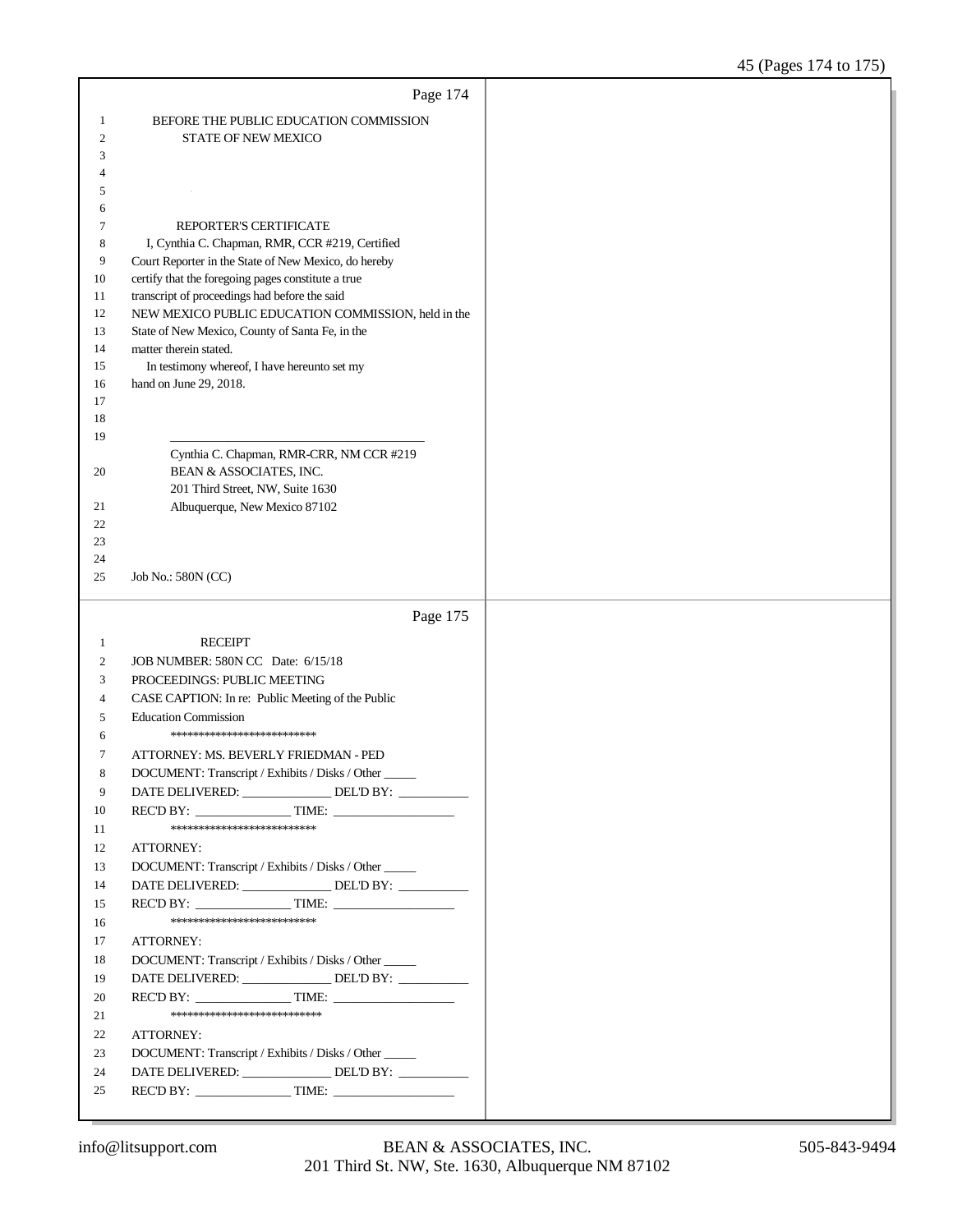| A                                                            | acquired 82:17                   | adventure 11:15,18 12:16 14:21    |
|--------------------------------------------------------------|----------------------------------|-----------------------------------|
| A' 15:25                                                     | Act 169:1,13 171:10              | 72:20                             |
| a.m 1:11 5:3 47:6,6 48:9 106:20                              | action 3:9,11,13,15,19,20,21,23  | advice 87:11                      |
| <b>Abbey 120:25</b>                                          | 4:3,4 9:24 47:8,17 54:7 76:12    | advocate 110:14                   |
| ability 79:14                                                | 79:25 80:1 85:12,16 86:8,12,15   | affairs 32:19                     |
| able 15:17 30:11,13 63:3 105:22                              | 86:18,25 87:2,7,10,13,15,20      | affect 91:23 92:14 93:3           |
| 108:19 114:13,23,23 115:20                                   | 88:17 89:4 94:16,17,20,23 96:2   | afternoon 48:7 49:8,11 65:5       |
| 131:16 132:17 135:20 136:13                                  | 96:16 98:12 99:21 100:8,19       | 134:20,22 135:2,3 152:17          |
| 147:5,7 153:20 154:8 157:10                                  | 101:12,17,24 102:1 104:9,12      | agencies 131:1                    |
| 158:9 161:12 168:15 169:10                                   | 107:7 137:16 147:8 149:13        | agenda 3:5,7 7:1,6,9,22 8:1,14,15 |
| 170:15 173:6                                                 | 150:6                            | 89:3 107:19 137:5,7 139:14        |
|                                                              | actions 49:16                    | 141:20                            |
| absent 8:6                                                   | active 147:15 167:17             | agendas 138:12                    |
| absolutely 65:23 89:5 92:1 93:7                              | actively 50:19                   | ago 20:8,9 28:17 84:1 111:8       |
| 94:9 132:24 163:15                                           | activities 14:23 15:9 66:25      | 119:25 124:16                     |
| <b>absorb</b> 109:20                                         | activity 164:1                   | agree 17:3 37:10 100:25 102:9     |
| absorbed 117:20<br>abstain 9:3 132:6                         | actual 33:21 88:10 127:11 145:20 | 106:13                            |
|                                                              | add 25:23,24 49:20 62:24 63:24   | agreed 26:23 95:21 97:8 100:16    |
| absurd 29:18 30:1                                            | 71:24 72:5 129:1,25 145:15,21    | 102:12,15 104:8 107:16            |
| absurdity 29:4                                               | 147:17 148:22 152:13 153:15      | agreement 85:4,6,16,25 86:1,2,6   |
| academic 12:14 23:19 24:2,4,9                                | 162:8 167:16                     | 86:16,23 89:17 102:14 103:20      |
| 25:8 26:4 32:22 33:4 35:16,21                                | added 171:15                     | 149:17                            |
| 56:12 58:10 77:21 85:18 103:15                               | adding 141:1 145:13              | ahead 62:25 64:14 98:19 100:18    |
| 111:12                                                       | addition 13:6,12 64:4 82:1 91:10 | 137:13 145:3 148:16 150:2         |
| academics 71:14,18 79:24 83:3<br>93:8                        | 148:12                           | 159:12                            |
|                                                              | additional 60:15 78:9 91:17,18   | aide 118:1                        |
| Academy 3:16 10:1 23:13,15<br>24:10,16 43:7 45:12 52:16 53:5 | 108:3 119:21 138:9 145:13        | <b>Albuquerque</b> 1:21 3:17 23:8 |
| 54:15 55:14 60:11                                            | 147:11 149:24                    | 49:6 52:13,14 62:9,10 64:18,21    |
|                                                              | additionally 24:24               | 68:5,17 123:25 133:22 134:2,14    |
| accept 94:15,16,19 96:1                                      | address 17:24 18:17 32:15 56:16  | 134:19,20,21 135:10 152:21        |
| acceptable 25:8<br>accepting 16:16,23 87:15 96:9             | 91:14 149:21 163:4 172:5         | 174:21                            |
| access 159:12 161:3,21                                       | addressed 16:1 140:21 149:12     | align 33:11,12 35:20 38:19        |
| accidentally 51:15 146:13                                    | addressing 64:2 91:8 120:1       | aligned 33:1 39:7,8               |
| accomplished 82:22 97:1                                      | adequate 33:6                    | alignment 32:18 33:15 38:19       |
| account 35:15 79:19 120:5                                    | adequately 24:5                  | 39:6,10 77:3                      |
| 123:17 169:2                                                 | adjourn 173:9,12                 | aligns $33:2,5$                   |
| accountability 141:3                                         | administer 34:24 40:25 41:6      | alike 109:24                      |
| accountability,' 16:4                                        | administered 40:23               | all-time 110:9                    |
| accountable 15:25 84:9                                       | administration 40:18             | Allegiance 3:3 6:17               |
| achieve 57:23                                                | administrator 49:21 62:20 68:19  | alleviate 26:7                    |
|                                                              | 145:18 147:20,21 149:20          | allocation 110:4                  |
| achievement 24:19,22 81:13,20<br>84:7,20                     | <b>admit</b> 164:15              | allocations 110:8                 |
| achievement-wise 81:12                                       | <b>adopt</b> 9:22                | allow 15:23 29:1,23,25 39:5,16    |
| acknowledged 91:5                                            | adult 162:24 163:9               | allows 120:25                     |
| acknowledges 88:6                                            | adults 15:3                      | alluded 124:25                    |
| acknowledging 91:4                                           | advantage 157:23                 | alter 109:7 112:16                |
| acquire 93:23,25                                             | advantages 167:3                 | Altura 3:18 70:16,21 71:18 73:13  |
|                                                              |                                  |                                   |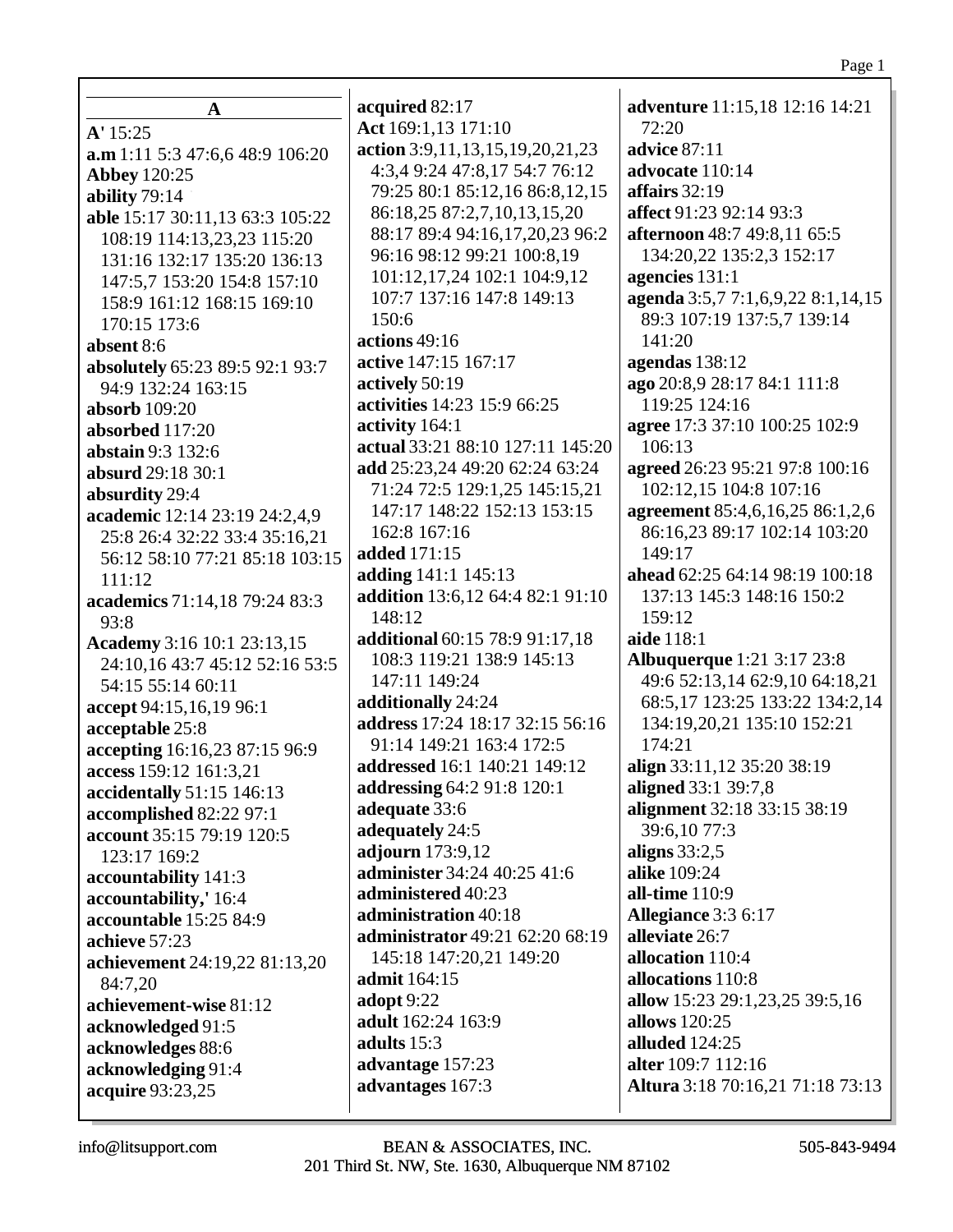**amazed** 100:14 **ambitious** 59:8,23 **amend** 95:19 **amending** 23:18 **amendment** 3:23 16:17,23 17:4 21:5 23:16,17 25:6 26:14 28:11 36:24 42:16 43:6 45:11 50:13 **Amendments** 3:10 9:25 **America** 52:7 **American** 171:11,16 **Americans** 166:14 **AMI** 2:15 **amount** 15:7 111:8 112:13 113:10 114:13 170:2,7 **analysis** 24:18 25:6,25 49:21 76:19,22 77:15 78:10 79:16 80:5,6 **analyze** 34:13 35:2,6 86:5 **analyzed** 76:20 77:2 **and-a-half** 92:14 **and/or** 86:2 119:6,10 **ANN** 2:4 **Annalise** 11:23 19:24 **annual** 36:24 138:17 **answer** 58:14 121:18 131:6 **answers** 131:15 **anticipate** 111:10 154:6 **anticipated** 108:15 153:10 **anybody** 167:23 **anymore** 29:5 **anyway** 10:18 11:11 37:1 **apart** 35:4 **Apodaca** 1:12 **Apologies** 64:12 **apologize** 34:15 51:3 88:24 105:18,20 137:1 149:6 **apparently** 10:4 27:8 **appeal** 103:20 104:10 105:3 **appear** 118:14 **appearance** 42:7 **appears** 14:12 26:16 53:15 **applaud** 26:10 42:9 **application** 26:20 116:10,15,19 116:20,23,23 144:23 150:2 153:19 157:25 158:6 **applications** 48:24 108:24 121:11

**applied** 171:4 **applies** 166:12,21 **appreciate** 26:11 65:13 72:9,21 98:2 99:4 103:3 105:19 107:22 153:3 157:9 161:8 170:17,25 **appreciative** 170:1 **appropriate** 27:25 28:5 37:13 147:6 148:22 **appropriately** 68:20 149:12 **appropriation** 109:21 **approval** 3:5 7:1,9 96:9 144:22 150:1 **approve** 8:14 21:5,24 45:11 60:9 68:16 71:5 73:12 142:7,10,15 150:11 **approved** 25:7 52:19 141:2,14 146:1 149:17 **approving** 146:25 **April** 41:4 79:5 108:6 140:6 **APS** 123:25 124:13 130:3 **architects** 160:15 **area** 20:8 23:23,24 33:4 62:17 64:20 66:19,24 68:9 70:23 75:14 159:5 172:8 **areas** 65:1 **argue** 30:13 97:12 **Armbruster** 2:4 5:4,6,9,12,13,16 5:19,22,25 6:6,10 21:20,21,25 22:3,6,9,12,15,16,19,22,25 36:12,13,19 43:16,19,22,25 44:3,6,9,13,16,19,20,22,25 45:21,24 46:2,5,8,9,12,15,18,21 46:24 60:23,24 61:2,5,8,11,14 61:17,20,23 62:1,2 69:2,3,6,9 69:12,15,18,21,22,25 70:3,6 73:25 74:1,4,7,10,13,16,19,20 74:23 75:1,4 105:9 142:24,25 143:3,6,7,10,13,16,19,22,25 150:19,20,23 151:1,4,7,10,13 151:14,17 155:13 162:7,10 166:4 169:19,20 **arrival** 79:21 **article** 167:2 **Arts** 3:8 9:10 **aside** 91:13 **ask-for** 88:13,21 **asked** 17:1 31:8 88:1 104:13,18

106:3 153:23 154:3 **asking** 26:25 27:1 31:12,15,16 87:11,24 88:25 89:1,2,4 138:24 149:4,5,19 154:23 **asks** 115:8 **aspect** 56:10 **aspects** 11:20 57:10 **assessing** 41:23 **assessment** 23:20,21 24:2,7 26:5 26:7 27:13 34:24 37:12 38:9 39:14 41:20 43:8 45:13 80:24 81:24 **assessments** 11:17 12:18 26:3,24 28:4 31:6,8 39:4 103:17 **assistance** 72:8 108:9,23,24 109:3,4 110:9,24 111:13 113:11 114:1,16,19,20 115:10 116:9 123:9 130:22 140:14,21 158:2 **Associates** 1:19 174:20 **Association** 157:8 162:4 **assume** 109:5 **assuming** 157:14,22 **assumption** 91:2 **assurances** 145:20 **Athlete** 53:4 **ATTACHMENT** 4:9 **attempting** 26:17 **attend** 54:25 63:6 173:6 **attended** 71:1 108:18 156:3 157:6 **attending** 55:19 108:6 **attention** 90:8 146:12 **Attorney** 2:15,17 175:7,12,17,22 **attorneys** 165:15 **attracted** 57:1 **auditor** 91:7 **auditors** 90:17 92:3 **August** 95:9 100:8 108:15 109:10 131:11 **authorizing** 110:13,25 **automatic** 27:23 **autonomy** 16:4,5 **availability** 90:17 **available** 90:22 111:9 158:8 **average** 78:14 81:22,23 83:9 111:6 120:4,11 121:22 122:2,19 122:24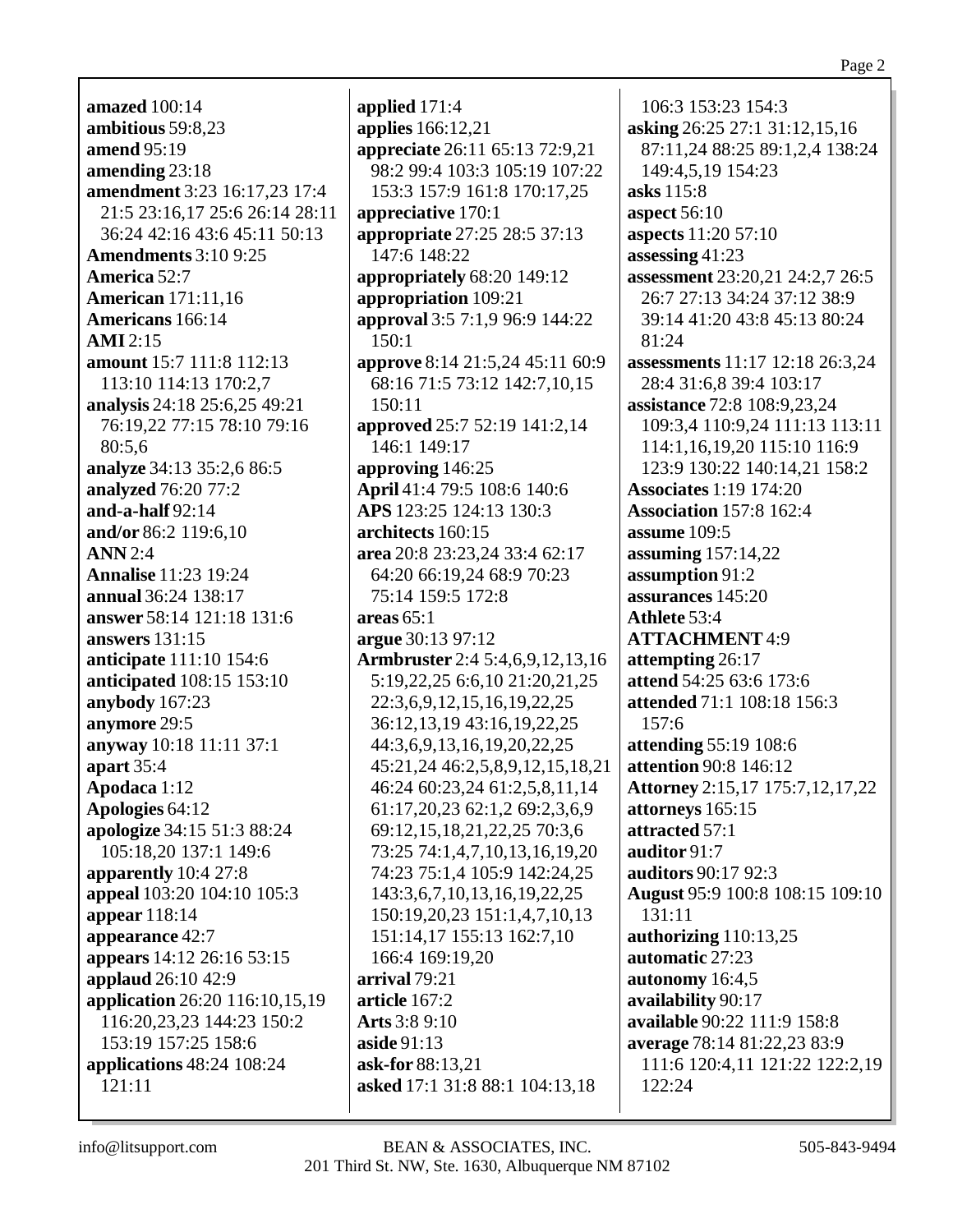| avoid 89:24                             | 132:9 152:9 158:1,4 172:9                           | <b>boxes</b> 54:20                      |
|-----------------------------------------|-----------------------------------------------------|-----------------------------------------|
| awards 3:22 108:11,23 110:24            | <b>benchmark</b> 32:24 35:19 37:19,21               | <b>boys</b> 164:9,10                    |
| 126:7 157:22                            | 77:17                                               | brain-dead 169:23                       |
| aware 9:6,23 59:16 163:11 165:2         | benchmarks 35:18                                    | break 47:3 76:6 106:8,9,23              |
| 165:11                                  |                                                     | breaks $20:18$                          |
|                                         | <b>Bernalillo</b> 49:8 133:22 134:2,14              |                                         |
| awfully 59:23                           | 134:19,22 152:18,18                                 | <b>Bridge</b> 66:10,11                  |
| Aztec 158:24 168:14,17                  | best 13:24 38:20 42:23 79:12                        | brief 11:2 55:22 56:1 79:23 80:3        |
| B                                       | 81:9 153:21<br><b>better</b> 15:22 40:10 58:20 82:8 | 99:15 154:25<br>bright-line 87:23       |
| <b>B</b> 3:17 9:7 10:9 36:23            | 134:7 139:2 144:12 173:1                            | bring 30:15 32:2 57:11 59:15            |
| <b>baby</b> 55:16 60:2                  | <b>Beverly</b> 2:13 155:18 175:7                    | 67:20 94:25 131:5 146:22                |
| back 11:11 19:5 21:2 23:12 26:19        | beyond 10:24                                        | <b>bringing</b> 32:6,12 52:2            |
| 27:2 30:7 48:25 49:13 83:13,16          | big 20:7 39:12 59:17 135:23                         | brokers 93:16                           |
| 83:17 91:13 103:11 106:15,25            | 146:19 163:13 164:25                                | brought 38:1 90:7 100:22 146:25         |
| 120:1 124:12 130:23 145:7               | big-time $164:24$                                   | 162:17 169:6,6                          |
| 149:6 154:23 161:9 165:5,6              | bigger 88:14 118:9 131:18                           | brutal $153:6$                          |
| 168:7,7,8 171:24                        | 159:15 160:6                                        | budget 91:12,14 108:7,7 114:21          |
| backed 63:2 64:10                       | biggest 65:23 162:25 163:14                         | 115:20 146:20,25 148:3,8,10             |
| backing 129:11                          | <b>bill</b> 125:4,5                                 | <b>build</b> 14:23,24 59:12 124:6 125:7 |
| backpack 19:4 20:16,20                  | <b>billion</b> 114:9                                | 167:6                                   |
| backpacking 19:6                        | <b>bills</b> 123:14                                 | <b>building</b> 1:12 6:9,12 11:22 67:17 |
| backpacks 11:18                         | <b>binder</b> 138:3                                 | 92:20 93:23,25 98:8 100:20              |
| backup 90:18                            | bit 68:7 76:5 104:1 124:6 149:16                    | 107:3,5 123:18 125:12,18                |
| <b>bad</b> 168:6                        | 156:4,7                                             | 156:24                                  |
| <b>Baiardo</b> 25:12,14,18,19,24 32:5   | <b>black</b> 149:9                                  | <b>buildings</b> 125:15 128:21          |
| 32:14 34:4 35:11,14 36:7,16,18          | <b>blaze</b> 107:18                                 | built 156:16,19 167:20                  |
| 41:16 47:2                              | board 11:3 48:16 50:12,15 52:23                     | bullying 163:17                         |
| <b>balance</b> 16:5 92:5                | 53:7,12 55:14 63:22 70:25                           | <b>bumped</b> 116:24                    |
| <b>balances</b> 90:22,24,25             | 109:13 120:12 124:2 129:7                           | <b>bumps</b> 153:9                      |
| <b>balloon</b> 92:13,21 98:22           | 159:25                                              | bunch 21:1 91:9 131:2                   |
| base 111:4 123:23                       | boards 157:8 159:17 162:4                           | <b>Bureau</b> 62:23 64:6 148:10         |
| based 23:20 30:22 32:23 79:18           | <b>bodies</b> 12:22 13:8                            | bureaus $147:16$                        |
| 89:22 90:21 91:2 107:17 137:23          | body 93:10 126:6 128:1 141:8                        | <b>burn</b> 20:5                        |
| 138:8,21 154:12                         | 146:25                                              | <b>bus</b> 165:4                        |
| <b>basically</b> 20:21 94:14            | body's 149:18                                       | business 78:22 126:3                    |
| battery 39:17                           | <b>bond</b> 14:25                                   |                                         |
| <b>Bean</b> 1:19 174:20                 |                                                     | bustling $53:25$                        |
| <b>beautiful</b> 56:12 135:5            | <b>book</b> 76:18                                   | busy 121:11 169:9                       |
| began $40:14$                           | <b>books</b> 93:9                                   | <b>buy</b> 39:14                        |
| beginning 28:13 90:22,25 109:15         | booted 99:1                                         | buy-in 159:15                           |
| 112:3 116:10 121:1 136:8                | <b>born</b> 57:8 67:7                               | <b>buying 39:12,17</b>                  |
| 140:11 145:16,17 168:25                 | <b>borne</b> 18:16                                  | $\mathbf C$                             |
| <b>behalf</b> 84:22 132:16              | <b>bottom</b> 25:5 80:20 81:4 138:4,5               | C 1:19 2:1 3:1,18 4:1 103:11            |
| <b>behavior</b> 158:21 163:10           | 145:10 148:12 149:7,9 150:4                         | 174:8,19                                |
| <b>Behavioral</b> 160:20                | bottom-quartile 81:6                                | C8 145:17                               |
| <b>believe</b> 11:6,9 34:14 37:14 78:12 | <b>bought</b> 125:10                                | Caballero 2:4 6:4,5 7:10,13 8:5,8       |
| 85:15,15 88:2,7 120:2 131:10            | bow 164:11                                          | 21:23,24 28:24 31:17,20,25              |
|                                         | box 54:22 88:14 141:21 149:24                       |                                         |

Page 3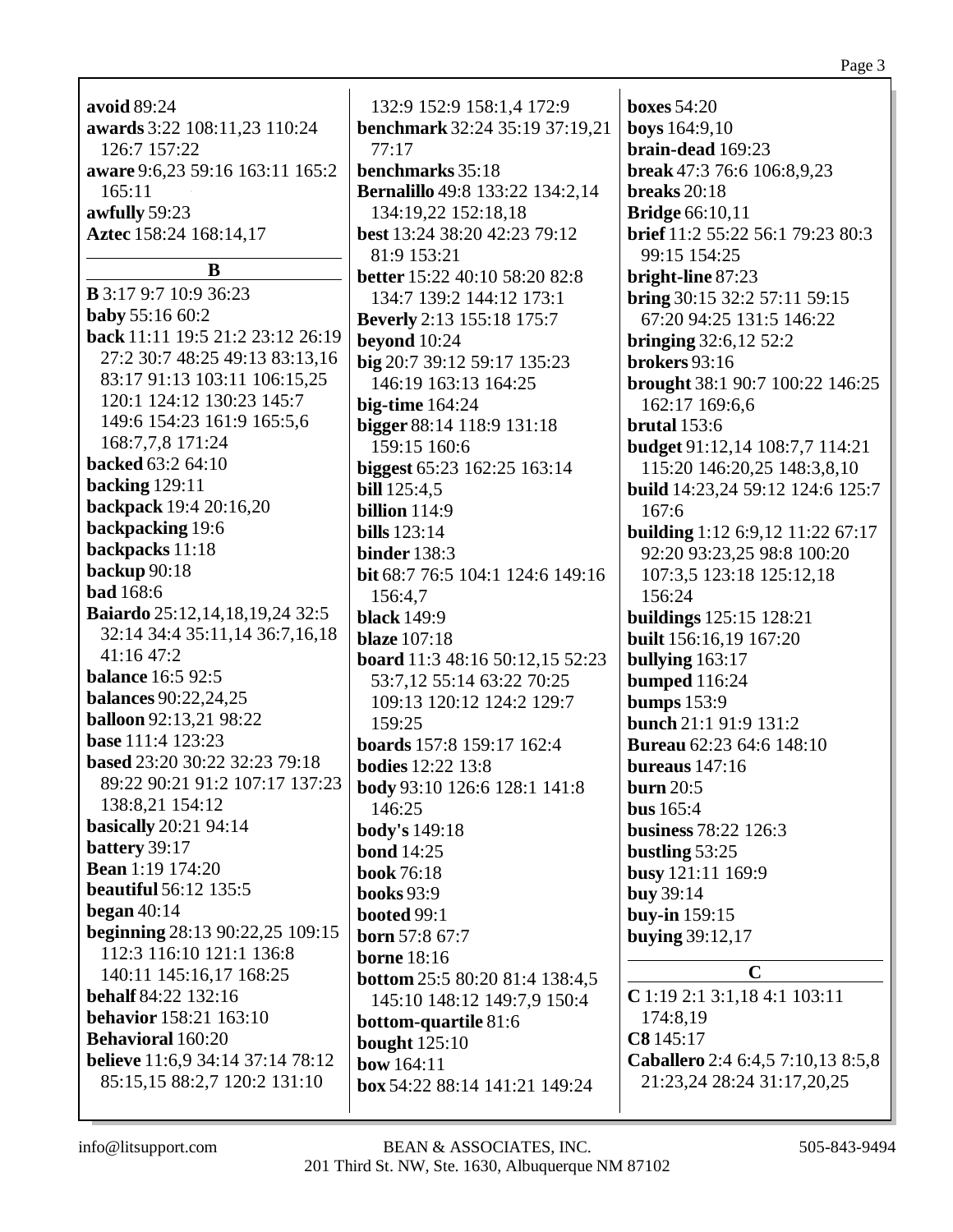|--|--|

| 44:1,2 45:2,7,10,18,25 46:1      | certainly 10:25 15:22 19:22 21:1       | 131:12 132:5, 15, 21, 23 133:1, 5  |
|----------------------------------|----------------------------------------|------------------------------------|
| 47:5 61:15,16 68:2,9 69:10,11    | 70:14 93:16 104:10 111:7               | 133:8, 10, 12, 16, 18, 24 134:1, 8 |
| 74:8,9 76:9 86:20 95:13 96:7,8   | 117:15,17 118:16 119:6 128:7           | 134:11,24 135:3,9,16,17 136:5      |
| 106:24 144:1                     | 128:12 131:23 132:24 135:12            | 136:15,20,24 137:10,12 138:7       |
| Caballero's 67:25                | 135:25 158:3 161:3 166:6               | 139:24 142:3,15,20,24 143:15       |
| cabins 19:8                      | certificate 4:8 54:22 62:19 70:25      | 144:3 146:17 150:7,10,15,19        |
| calculation 79:16 80:12,13       | 149:4 171:16,21 174:7                  | 151:6,20 152:3,8,24 155:23         |
| calendar 20:3                    | certification 52:20 145:3              | 159:1,6 160:9,12,19 161:19         |
| call 3:3,3 5:1,5 19:5 90:1 93:12 | Certified 174:8                        | 162:3 166:1 167:8,25 168:12,13     |
| 146:12 158:17 159:8 160:21       |                                        |                                    |
|                                  | certify 174:10                         | 169:15,17 170:3,5,11,20 171:6      |
| calls 128:5                      | cetera 11:19                           | 172:20 173:8,12                    |
| campus 12:23 13:9                | <b>CHAIKEN</b> 2:16 137:10             | chaired 124:3                      |
| canceled 155:24                  | chair 2:3,3 5:1,21,24 6:4,8,11,20      | Chairman 158:10                    |
| canvassing 64:16 65:4,8,15       | 6:25 7:8,12,17,19 8:3,10,18,23         | <b>Chairwoman</b> 9:12 10:2 16:20  |
| CAP 95:19,20,21 97:4 101:4,5     | 8:25 9:2,5,16 10:7,14 16:8,10          | 17:8 18:12 23:14 34:6 47:10        |
| capacity 55:3 71:3               | 16:21,25 17:21 18:21 20:13,14          | 51:13 70:20 76:14,16 85:5          |
| capital 108:12 114:3 123:7,19,24 | 21:3,14,16,20 22:24 23:2,5,9,12        | 107:16 144:6                       |
| 124:3 171:20                     | 25:11,13,16,22 26:10 28:24             | challenge 14:22                    |
| <b>CAPTION</b> 175:4             | 30:23,24 31:17,19,23 32:3,4            | chance 32:7,11 48:16 100:16        |
| capture $24:5,6$                 | 33:22 34:5,16,22 35:5,12 36:2,9        | 106:5 107:10                       |
| card 84:25 85:2,10,13 86:3,9     | 36:14 37:8,10 38:4,7 42:13,15          | change 7:2 10:25 15:24 18:17       |
| 87:18,21 94:21 95:8 97:21        | 43:3,12 44:12 45:2,4,9,17 46:20        | 19:23 21:7 23:17 29:1,18,25        |
| 98:10 99:7 102:21,22 103:6,10    | 47:1,3,7 48:6,12 49:14,18,25           | 30:18 31:2,22 38:8 40:14 42:4      |
| 104:8 157:18                     | 50:3,9,20 51:1,4 52:12 53:17,21        | 50:14 120:10 138:22 139:4          |
| cards 96:19                      | 53:25 54:6,11,12,14,23 55:7,11         | 145:4 146:19 148:24 163:23         |
| care 166:22                      | 55:22,23 58:15,16,23 59:2,3,5          | changed 31:8 39:12 40:20,21        |
| <b>CARLOS</b> 2:4                | 60:4,7,8,19,23 61:25 62:3,8            | 111:20 120:2 145:20 158:21         |
| <b>CARMIE 2:7</b>                | 63:11, 13, 14, 19, 21, 23 64: 1, 22    | 163:11                             |
| carniceria 67:13                 | 65:13, 18, 21, 22 66: 3, 6, 12, 18, 23 | changes 3:13 7:5 32:13 47:14       |
| carriers 158:12                  | 67:11,22 68:12,15,23 69:2,20           | 51:9 52:23 138:10 139:5,18,25      |
| carry 129:15                     | 70:8,11,15,19 71:7,10,15,20,23         | 140:6 144:10,15,18 146:18          |
|                                  |                                        | changing 84:6 96:3 142:9 144:23    |
| carrying 31:6                    | 72:10,18,24,25 73:7,8,10,20,25         |                                    |
| case 109:9 162:24 175:4          | 74:3 75:6,8 76:1,4,10,15 78:15         | 149:15                             |
| cases 78:6                       | 78:17,20 84:23 85:8,11,14,19           | Chapman 1:19 174:8,19              |
| <b>cash</b> 91:21                | 85:25 86:20 87:12,22 88:21             | charter 2:9 3:10,12,17,20 9:25     |
| Castille 164:6                   | 89:7 90:2,6,13 92:11,18,24 93:2        | 10:22 11:25 15:19,23 16:6 25:3     |
| catch $12:21$                    | 94:7,12 95:13,14 96:6,13,20            | 26:2 41:14 42:2 47:24 48:19,24     |
| category 78:2                    | 97:2,9,10,14,24 98:21 99:9,13          | 56:3,7 58:6 62:11 68:18,21         |
| <b>Catholic 57:10 72:17</b>      | 99:15, 19, 22 100:1, 4, 5, 6, 24       | 72:6 76:13 84:16 85:17 88:5        |
| caught $134:8$                   | 101:6,7,8,10,22 102:7,11,17,20         | 102:16 105:24 107:21 108:5,6       |
| cause 105:21 160:24              | 103:3,13,16 104:3,7,15,18,21           | 108:17,22 109:23 110:5,10,14       |
| caution $42:17$                  | 105:1,4,6,12,17,18,20 106:14           | 111:11,13 112:5 113:14 114:1,5     |
| CC 1:25 174:25 175:2             | 106:18,22 107:4,12 113:9,16            | 114:14 115:1,7 120:19 123:8,10     |
| CCR 1:19 174:8,19                | 115:11,12 116:3,4,5,25 117:14          | 125:2,7,14 126:17 127:21,22        |
| center 78:19 158:17 159:8        | 121:21 122:10,11,13 124:14,21          | 128:13, 19, 23 129: 7 145: 25      |
| 160:21                           | 125:23 126:5,11,13 127:10,17           | 146:3 147:13 148:7 157:15,23       |
| <b>certain</b> 92:4 95:21 120:11 | 128:24,25 129:20,23 130:16             | 162:18,20                          |
|                                  |                                        |                                    |
|                                  |                                        |                                    |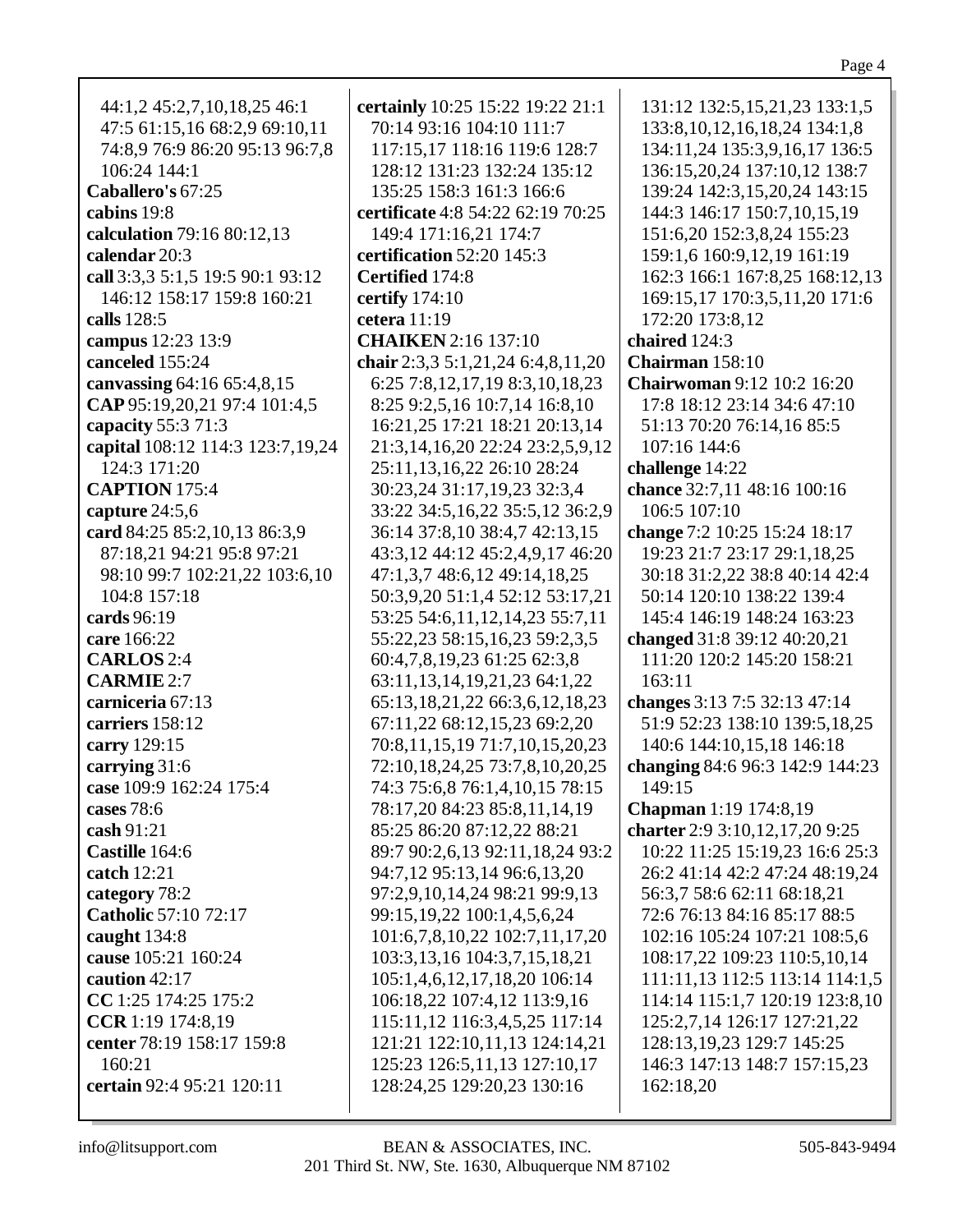**charters** 109:5 110:20 111:1 112:15 164:23 166:8,21 **chat** 48:10 **Chavez** 167:23 **check** 82:4 105:10 **checked** 54:20 **checklist** 4:5 54:18 60:12 62:14 137:8 144:5,10 145:5,23,25 146:22,23 149:1 150:12 **chew** 106:16 **child** 15:2 163:7,8,9 **children** 166:23 **choose** 14:4 28:10 36:25 136:2 159:19 **chosen** 23:20 **Chris** 78:17,23 83:1 97:9,11 105:17,19 **chunk** 140:12 **Church** 72:17 **clarification** 90:8 103:10 144:20 **clarified** 147:18 148:6 **clarify** 12:11 13:16 18:24 40:13 41:18 139:6 **clarifying** 145:11 147:3 **clarity** 113:3 **class** 127:1 141:24 **classes** 32:9 65:11 **classical** 56:7 57:13 **classroom** 14:14 115:25 118:2 138:22 139:19 141:22 **clean** 92:6 94:24 146:16 **cleaned** 75:23 92:2 **clear** 20:17 30:25 39:15 45:6 89:8 94:24 104:6 126:1 129:13 139:7 139:8,15,20 144:24 149:10,14 **cleared** 52:4 **cliché** 16:4 **climbing** 14:22 **close** 89:23,24 100:12 105:23 156:4 162:23 **closely** 64:5 **closer** 109:18 **closing** 111:1 **closure** 110:14 **cloud** 88:16 **Club** 13:13 **coached** 167:8

**coaches** 165:1 **Coalition** 120:23 161:25 **Coalition's** 132:16 **code** 67:20 **cofounders** 55:16 71:13,18,21 **cognizant** 172:4 **cohort** 12:24 13:7 **College** 163:19 170:25 **Collegiate** 3:17 62:9,10 64:18 68:18 **come** 9:19 10:19 27:2,12 29:17 31:10 34:25 37:17,18 42:24,24 48:3,10 66:20 83:16 86:5 90:20 95:25 96:19 121:6,17 124:19 131:16 136:13 158:15 168:22 172:22 **comes** 35:24 64:11 79:10 80:7,18 81:2,19,20,23 82:5 84:20 86:10 97:21 98:10 103:10,22 110:8 114:9 **comfortable** 97:7,20 103:5 132:1 **coming** 27:11 31:1 37:2,10 39:18 42:1,9 57:16 58:2 83:13,16,17 121:13 152:10 158:1 160:19 168:6 **commencement** 3:15 54:8 55:6 60:10 63:10 68:17 71:5 73:13 **comment** 7:25 136:8 **commentary** 108:3 **comments** 4:7 12:2 60:5 72:11,23 84:2 121:1 142:6 147:11 150:8 168:1 **commission** 1:1 5:2 28:25 29:7 29:22,25 34:9,11 37:21,23 38:2 42:17,25 56:2 58:6 59:16,21 60:9,16 63:19 68:16 72:6 73:12 76:8 78:17,21 79:1,6 86:25 87:1,2,25 89:22 90:14 92:19 95:3 96:21 97:7,18,18 98:22 99:20 100:3 101:25 102:16,20 103:4,5 107:13 115:6 116:6 119:4,13,16 122:17 124:22 126:10 127:22 128:18,20 129:2 129:6 130:13 131:9 138:23 168:20 169:12 170:8 172:4 174:1,12 175:5 **Commission's** 130:21

**Commissioner** 5:4,6,7,8,9,9,11 5:12,12,14,15,16,16,18,19,19 5:22,22,25 6:1,2,3,4,5,6,10,12 6:14,19,21,23 7:10,11,13,14 8:3 8:5,7,8,16,17,19,19 9:2,6 16:24 16:25 18:23,24 20:4,7,12,13,14 21:14,17,20,21,23,24,25,25 22:2,3,3,5,6,6,8,9,9,11,12,12,14 22:15,15,17,18,19,19,21,22,22 22:25 28:24 31:17,20,25 32:3,4 36:11,13,19 37:8,9 38:5,6 40:12 40:22 41:5,13,17 42:13,14 43:5 43:16,17,18,19,19,21,22,22,24 43:25,25 44:2,3,3,5,6,7,8,9,11 44:13,13,15,16,16,18,19,19,21 44:22,23,24,25 45:1,2,7,10,16 45:18,18,21,21,23,24,24 46:1,2 46:2,4,5,5,7,8,8,10,11,12,12,14 46:15,15,17,18,18,21,21,23,24 47:5 51:11 54:1,4,5 59:4,5 60:1 60:8,18,20,20,23,24,24 61:1,2,2 61:4,5,5,7,8,8,10,11,11,13,14 61:14,16,17,17,19,20,20,22,23 61:23 62:1,1 66:5,6 67:3,12,15 67:25 68:2,4,9,22,24 69:2,3,3,5 69:6,6,8,9,9,11,12,12,14,15,15 69:17,18,18,21,21,23,24,25,25 70:2,3,3,5,6 72:12,13,24,25 73:1,6,7,8,11,19,21,21,25 74:1 74:1,4,4,6,7,7,9,10,10,12,13,13 74:15,16,16,18,19,19,21,22,23 74:23,25 75:1,1,3,4,8 76:9 78:16 86:20 95:12,13,15,16 96:7,8,20 97:22,23 99:3,11,13 99:14,17 100:5,6 101:1,9,11 102:6,8,24 105:9 106:13,16,24 106:25 107:2 112:25 119:1,11 119:23 122:6,13,15 125:25 126:1,7,9,12 127:7,12,14,16,18 128:24,25 129:1,20,21,24,25 130:16,18 132:3,4,5 134:5,18 135:7 136:22 142:19,21,24,25 142:25 143:2,3,3,5,6,6,8,9,10 143:10,12,13,13,16,16,18,19,19 143:21,22,22,24,25,25 150:14 150:16,19,20,20,22,23,23,25 151:1,1,3,4,4,7,7,9,10,10,12,13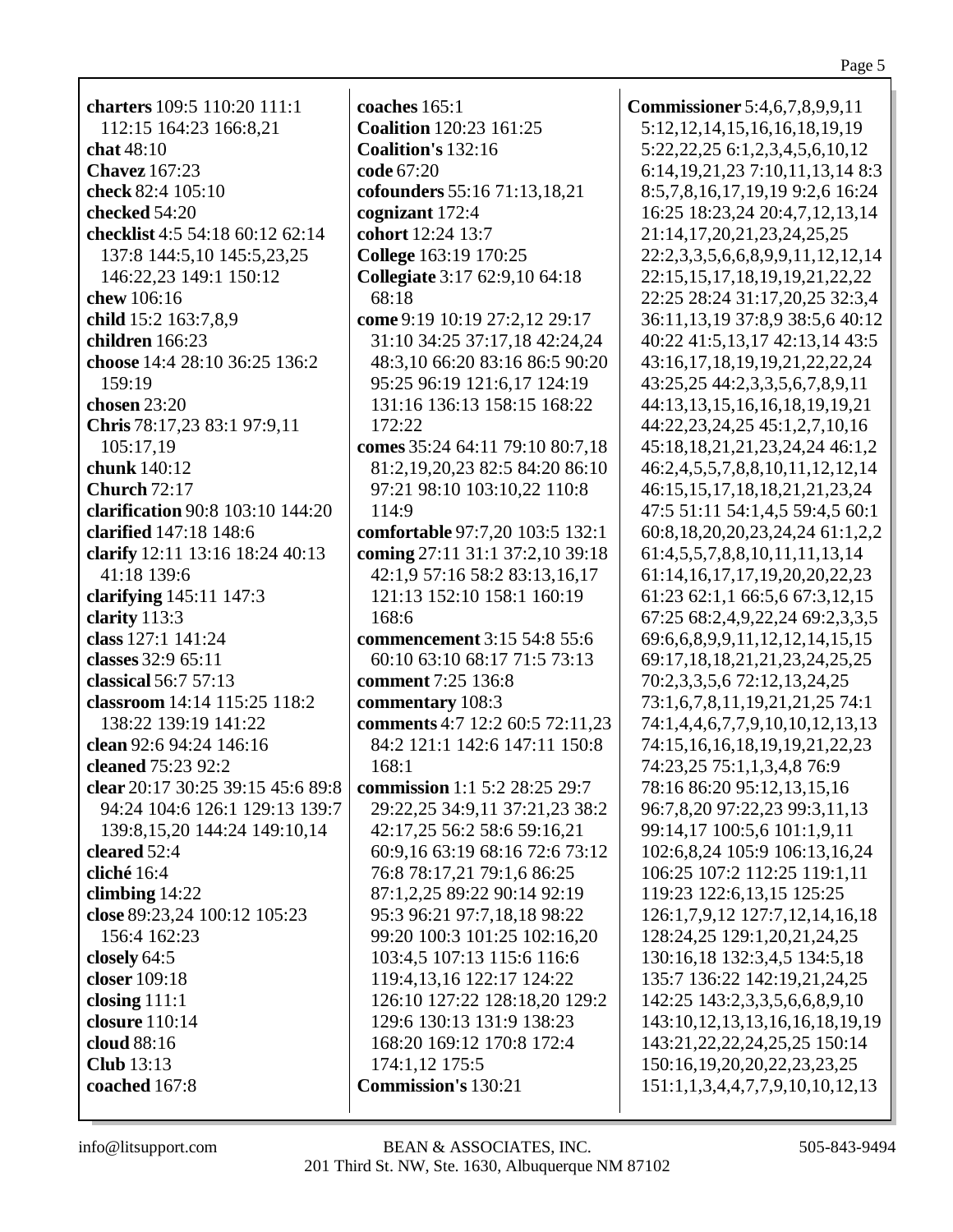| 151:13, 15, 16, 17, 17, 19, 25 152: 7 | 91:9 145:19                                   | <b>Consent</b> 3:7 7:22 8:1,13,15   |
|---------------------------------------|-----------------------------------------------|-------------------------------------|
| 155:13,13,20 158:10,19,20             | complied 53:8                                 | consider 13:17 18:14 84:22 87:25    |
| 159:3, 10, 13 160: 11, 18 161: 10     | complying 52:10                               | 89:2                                |
| 161:11 162:7,10,22 164:8 166:4        | component 139:19                              | consideration 23:18 37:24           |
| 167:14,15 168:2,3,10,11,12,13         | components 144:14                             | considered 164:18 172:11            |
| 169:15, 16, 19, 20, 22 170: 3, 4, 12  | concede 79:11                                 | consistent 24:10 141:2,8            |
| 170:13,20,21 172:7 173:3,4,10         | concepts 18:2                                 | consisting 56:13                    |
| 173:11                                | concern 12:3 17:23 18:9 20:25                 | constitute 174:10                   |
| <b>Commissioner's 167:25</b>          |                                               | construct 130:2                     |
|                                       | 26:20 27:4,17 29:8 36:6 52:8                  |                                     |
| <b>Commissioners</b> 2:2 6:8,12 7:16  | 53:3 92:24 93:6 121:24                        | consultation 147:15                 |
| 7:22 8:12,22 9:13,17 10:8 17:9        | concerned 12:5 17:10,18 18:19                 | consults 60:7 82:25                 |
| 18:21 21:3 23:15 36:11 39:20          | 19:19 29:10 37:15 75:22 122:5                 | contact 41:13 128:7 167:22          |
| 43:4 45:6 47:11 50:10 51:14           | 163:10                                        | contacted 106:2                     |
| 55:11 56:6,17 58:14 60:4 62:6         | concerning 12:2                               | continue 42:22 84:16,20 100:16      |
| 63:13 67:22 70:21 71:20 72:10         | concerns 17:20,24 18:22 26:13                 | 108:1 114:23 115:24 139:13          |
| 76:6 84:24 94:13 102:9 118:22         | 42:10 53:5 56:17 59:7 64:2                    | 140:17 141:17 145:24                |
| 125:24 135:20 136:17 144:7            | 115:13                                        | <b>Continued 4:1</b>                |
| 150:7 157:7 168:4 170:14 173:5        | concluded 173:14                              | continues 141:13 148:13             |
| committed 83:12 155:21                | concreteness 99:5                             | continuing $82:14$                  |
| committee 70:12 93:11,14 124:3        | concur 42:15 99:16                            | contract 11:1,7 16:14 17:12 20:3    |
| 126:8, 16 127:9, 13 128:8 129:18      | condensed 133:3                               | 25:4 26:23 28:15 29:3,4,12,17       |
| committees 119:9,14                   | condition 60:11,15 73:14 87:3,6               | 31:11,24 146:1,3 153:1,16,18        |
| Common 38:22,23 39:7 41:22            | 144:22                                        | contracted 78:22                    |
| communicate 45:5 63:24 135:25         | conditional 55:5 60:10 68:16                  | contracts 83:13                     |
| 136:2                                 | 73:13                                         | contractual 27:7,22                 |
| communicated 28:2 34:10,15,16         | conditions 54:21 62:14,16 68:18               | conversation 16:17 28:14 105:13     |
| 34:21 35:6,13 113:20 115:1            | 70:24 149:11,25 150:4                         | 115:22 118:10 124:16 125:1          |
| 134:13                                | conducted 6:18 138:19                         | 131:25 132:23 144:10,16 147:2       |
| communication 37:25 111:22            | confer 101:3                                  | 154:7 172:21                        |
| 120:16                                | conference 4:6 47:25 48:5 52:9                | conversations 16:12 51:24           |
| communities 118:20                    | 154:19 155:15 157:8 160:14,25                 | 124:24 125:3 145:1                  |
| community 14:23 15:14 19:16           | 162:9                                         | convinced 100:10                    |
| 21:6 49:1,10 57:6,17,19 58:24         | conferences 167:10                            | <b>Convers</b> 2:5 5:14,15 22:13,14 |
| 64:16 65:8,9 83:24 121:13             | confers $101:7$                               | 43:20,21 46:16,17 54:1,5 60:25      |
| 125:20 151:23 159:16                  | confidence 19:11                              | 61:1 69:16,17 75:2,3 102:6,8        |
| company 40:19                         | confident 119:7                               | 143:8,9 151:11,12 168:2,3           |
| comparable 114:6,6                    | confidentiality 167:20                        | coordinator 25:21                   |
| compared 114:4 125:12                 | confirm 62:22 153:25                          | copy 60:16 147:21 149:16            |
| compares 81:14                        | confirmation 120:8,14                         | core 17:14 38:22 39:7 41:22 56:8    |
| comparing 81:17                       | confirmed 148:16 152:15,18,22                 | 56:13 82:11,16                      |
| comparison 81:16 130:6,12             |                                               |                                     |
|                                       | confirming 64:8<br>confused 99:10 122:1 152:1 | Core-aligned 38:23                  |
| competence 14:23                      |                                               | correct 29:11 30:11,12 48:8 52:5    |
| competent 15:3                        | confusion 11:13 91:1 148:5                    | 85:19 87:23 90:12 92:19 94:4        |
| complaint 140:22                      | <b>Congratulations 62:4 70:9 76:1</b>         | 98:18 103:13 105:1,1 126:11         |
| completed 54:18 60:12 98:16           | connected 139:11                              | 142:10 152:5,6 157:23               |
| completely 28:6 38:23,25 100:21       | <b>Connections 52:16</b>                      | correction 8:9,11                   |
| compliance 20:3 32:1 51:5 52:18       | consciously 14:4                              | corrections 55:1                    |
|                                       |                                               |                                     |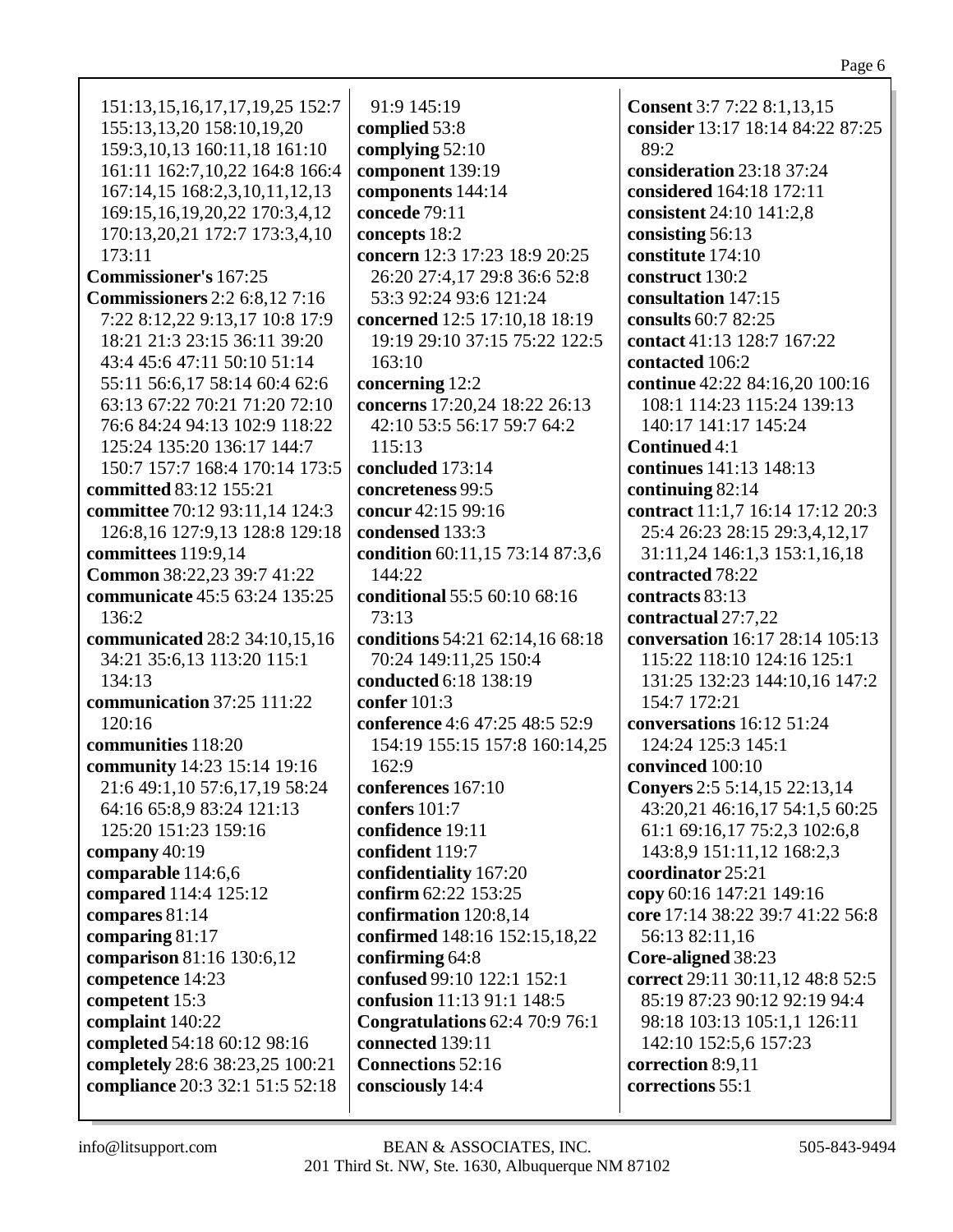| Corrective 3:20 79:25 80:1 85:15 | Cruces 49:11 52:13 133:23 134:3      | 60:13 64:16 65:6,7 73:17 91:25       |
|----------------------------------|--------------------------------------|--------------------------------------|
|                                  |                                      |                                      |
| 86:11,15,18 87:20 88:17 94:16    | 134:17,23 135:2,6,10,12 152:4        | 106:24 133:2 164:11                  |
| 94:17,20,23 98:11 99:21 101:23   | 156:3                                | days 10:21 12:8 13:8,15,17 14:5      |
| 104:9,12                         | crucial 11:21                        | 14:15 17:16,19 21:9,10,11,11         |
| correctly 66:12                  | CSD 12:4,5 36:1 47:11 55:4           | 21:12,13 26:3 27:16 50:21 51:1       |
| corresponding 139:14             | 60:14,16 73:18 85:20 87:15           | 51:4,10 112:2 147:24 169:24          |
|                                  |                                      |                                      |
| cost 118:18,19 130:5 159:21      | 148:9 150:12 153:2 169:22            | deadline 157:25                      |
| 160:3                            | <b>CSD's</b> 76:19                   | deal 16:15 36:5 40:15 85:15          |
| costs 118:16 123:11,12,13,17     | Cuddy 162:12 164:6,6                 | 88:22 98:3                           |
| 130:2                            | culinary 157:1                       | dealing $59:17$                      |
| Cottonwood 125:9                 | culminates 11:16 12:17               | <b>DEAP</b> 47:19,21                 |
| Cottonwood's 130:5               | cultural 166:14                      | December 37:3 40:11 155:3            |
|                                  |                                      |                                      |
| couched 86:23                    | culture 11:22 84:6,19 163:24         | decide 155:19,22                     |
| council 82:7 108:12 115:3 120:1  | curiosity 50:23                      | decided 55:18                        |
| 120:3,9,17,20,21 121:11 127:15   | current 32:19 53:16 64:23            | decision 16:7 37:22 40:5,24          |
| 127:21 128:12 130:20 131:1,10    | 160:10                               | 53:20 101:20 105:14 108:16           |
| 136:12                           | currently 43:9 45:13 48:14 52:3      | 109:4,19 110:6 113:22 115:6          |
|                                  |                                      |                                      |
| counsel 2:15 60:7 63:20 82:25    | 64:24 73:3 113:11                    | 116:17,18,21,22 131:8 156:1          |
| 87:5 101:4,7 121:9 171:8         | curriculum 82:17                     | decisions 108:10 115:19              |
| count 140:7                      | Custodian 2:13                       | decline 125:21                       |
| <b>Country 19:5 21:2</b>         | cut 109:4, 11, 20, 25 111: 24 112: 4 | declined 108:10                      |
| <b>County 174:13</b>             | 112:5 113:6,13,22 114:20,20          | declining 125:21                     |
| couple 48:25 53:5,11 59:12 90:2  | 115:4 118:13 120:2 121:19,23         | decrease 115:7,10                    |
|                                  |                                      |                                      |
| 90:7 135:23,24 153:9             | 121:23 122:2,19,25 124:5 126:6       | decreasing 110:10                    |
| course 14:22 62:23 80:13 83:22   | 127:20,23                            | dedicated 13:10                      |
| 162:12 166:12 170:18             | cute 55:17                           | deficit 90:12 91:3,8,15              |
| <b>Court</b> 1:20 174:9          | cuts 109:1,2,12 112:11 116:13        | deficits 92:9                        |
| cover 123:12                     | 122:4 125:16 130:22 161:14           | definitely 39:21 96:24               |
| covered 79:24                    | cycle 25:5                           | definition 163:22                    |
| covers 70:23                     |                                      |                                      |
|                                  | Cynthia 1:19 174:8,19                | degree 35:25                         |
| create 14:23 64:19 112:10        | D                                    | degrees 135:8                        |
| created 12:20 48:4 51:15         |                                      | del 49:11                            |
| creates 15:5                     | $D$ 3:1,1 4:1,1 24:11                | <b>DEL'D</b> 175:9,14,19,24          |
| creating 125:21                  | dad 67:7                             | delay 96:4                           |
| creative 13:2                    | dangerous 28:20                      | delete 145:8 146:20                  |
| crisis $59:17$                   | <b>Daniel 63:18,19</b>               | deleted 146:13,15                    |
| critical 136:14                  | <b>DANIELLE</b> 2:6                  | deliberately 10:18                   |
|                                  | data 30:11,14 33:23 34:12,17,17      |                                      |
| Crone 2:5 6:1,12,19,21,23 8:7    | 34:25 35:1,2,7,17 36:1,8 42:25       | delinquency 33:21                    |
| 18:23,24 20:4,7,12 22:10,11      |                                      | delivered 14:9 175:9,14,19,24        |
| 44:4,5,7,8 46:10,11 54:4 61:3,4  | 76:19,20,22 77:2,15 78:10,11         | demand 110:10                        |
| 70:4,5 74:11,12 106:16,25        | 80:3,18,21 84:3 86:5 87:14           | demands 111:13                       |
| 107:2 125:25 126:1,9,12 127:7    | 94:19                                | <b>Deming</b> 156:11,18              |
| 127:12,16 143:20,21 150:24,25    | date 51:22 98:22 144:23 149:3        | demonstrate 23:24 84:11              |
|                                  | 153:17 175:2,9,14,19,24              |                                      |
| 158:10,20 159:3,10 160:18        | dates 49:1,4,13 151:24 154:6         | <b>demonstrated</b> 24:10,13,16 71:3 |
| 162:22 167:14,15 168:11          |                                      | 79:13                                |
| 170:20,21 172:7                  | <b>DAVID</b> 2:6                     | denial 37:23 42:16                   |
| <b>Cronin 96:23</b>              | day 12:12 14:9 15:16 48:14,21        | denied 37:20                         |
|                                  |                                      |                                      |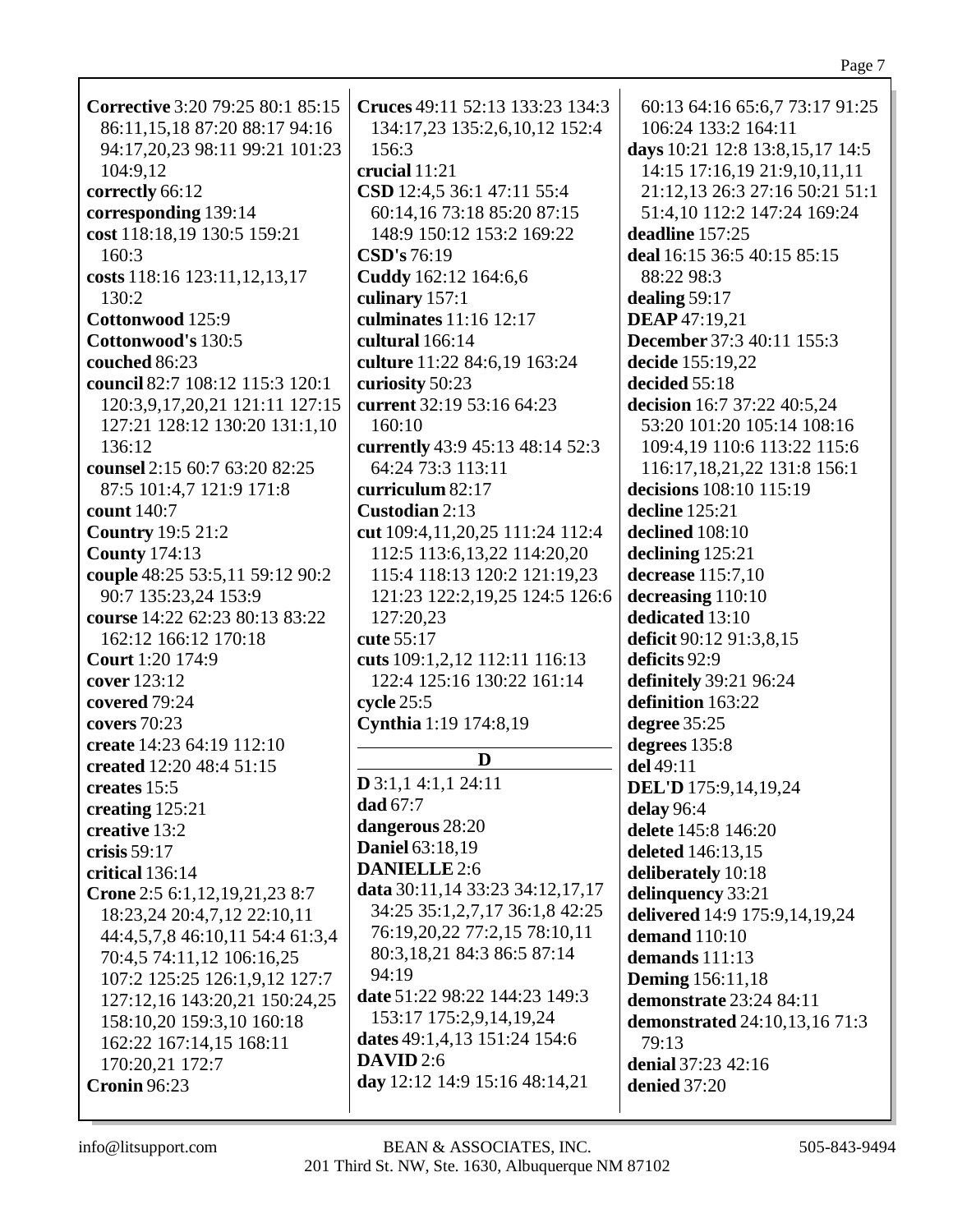**deny** 30:22 43:6 **depending** 121:23 **depth** 41:19 99:12 **depths** 118:8 **Deputy** 2:11 121:9,17 **desensitized** 164:3 **deserve** 83:24 **design** 13:6 **designed** 164:17 **desire** 153:15 **desk** 137:25 **despite** 110:3,3 **detail** 62:24 **detailed** 147:8 **details** 148:23 **determination** 90:20 **determinations** 87:24 **determine** 16:5 41:6 90:23 98:14 **develop** 14:24 15:1 **developed** 93:10 152:4 **development** 13:23 **developments** 82:2 **difference** 89:15,19 138:2 140:3 **different** 38:18,25 49:3 65:9 79:17 99:24 104:1 116:8 140:11 144:13 161:2 162:11 171:9,13 172:23 **differential** 85:23 **differently** 89:14 **difficult** 39:11 79:15 135:19 136:6 172:25 **difficulty** 165:23 **dig** 157:11 **digging** 124:18 **diligence** 144:12 **diligently** 64:5 **Diné** 52:4 **dip** 114:13 **diploma** 171:21,22 **direct** 94:5 126:10 138:24 144:13 **directed** 117:2 119:15 141:25 **direction** 48:1 49:4 137:10 **directly** 64:12 139:11 141:15 148:8 **director** 2:10,11 63:17 64:12 71:14,18,21 78:18 79:17,18 83:25 91:11,11 121:9,17,17

156:6 161:13 **Dirk** 49:24 50:1 **dirt** 19:14 **disagree** 28:7 89:18 100:25 103:1 127:18 **disallow** 29:23 **disappointing** 58:18 **disclaimed** 90:16,16 **discrepancy** 85:20 86:4 95:23 **discuss** 40:10 100:20 **discussed** 59:7 75:10 119:2 134:12 141:8 145:22 146:6 154:19 **discussing** 138:23 **discussion** 3:9,11,13,15,19,21,23 4:3,4 9:24 21:18 43:14 45:20 47:8 54:7 60:21 68:25 73:23 76:12 84:15 94:13 95:1,9 97:16 97:17 99:22 100:2 107:7 119:6 126:14 135:14 137:16 142:22 150:17 154:25 156:9 **discussions** 10:20 97:5 **Disks** 175:8,13,18,23 **dismiss** 87:8 **dismissing** 127:2 **disparity** 130:13 **distraction** 55:18 **distributed** 108:5,17 111:5 113:12 123:21 **distributing** 113:11 **district** 25:1 66:7 67:5,6,25 114:2 125:13 156:11,14 171:12 **District's** 78:14 **districts** 109:23 114:10,12 121:4 123:6,19,22 124:12 159:7 **Division** 2:9 3:12 10:22 12:1 15:20,23 16:6 41:14 56:3 58:6 68:21 72:7 88:6 147:14 **document** 138:15,18 139:6 140:4 140:9 144:19 145:4,17 175:8,13 175:18,23 **documentation** 63:7 64:7 90:18 **documentations** 55:1 **documents** 39:6 170:15 **doing** 15:12 17:6,16 19:25 26:18 27:8,10 31:19 34:20 35:23 36:21 42:23 58:7 83:19 84:4

129:17 139:20 144:11 147:12 169:22 170:10 **Dollar** 67:13 **dollar-wise** 117:18 **dollars** 112:9 114:8,9 **domain** 14:19 **Don** 1:12 **donations** 160:2 **door** 65:24 66:4 160:22 **doubt** 18:1,9 **download** 165:20,23 **downside** 118:9 **Downtown** 68:5 135:5 **Dr** 2:11 11:5 16:20 17:8 23:14 47:10 48:8,13 49:15,19 50:2 51:13 52:7,14,24 53:11 54:15 54:24 62:10 70:20 96:23 133:7 133:15,25 134:21 135:1 137:20 138:8 140:2 144:6 146:18 152:14 **draft** 51:18 52:17 53:2,14,19 **Dream** 52:4 **drills** 148:14,21 **drinking** 75:13 **drive** 12:13 112:20 118:17 169:10 **dropped** 156:18 **dual** 171:13,20 **due** 82:4 92:13 98:18 144:12 **duplicate** 146:16 **E E** 2:1,1 3:1,1,1 4:1,1,1 **e-mail** 136:23 152:2,10 153:23 154:3 155:7 **E-Occupancy** 54:22 60:17 62:18 62:18 64:3 68:20 70:25 73:15 145:2 149:4 **eager** 64:15

**earlier** 108:25 144:25 146:8 147:1 148:1,25 **early** 38:2 41:3 78:19 155:2 **earned** 15:14,25 24:8 **easier** 88:9 162:20 **easily** 91:16 106:11,12 124:9 **easy** 40:5 **echo** 99:17 170:21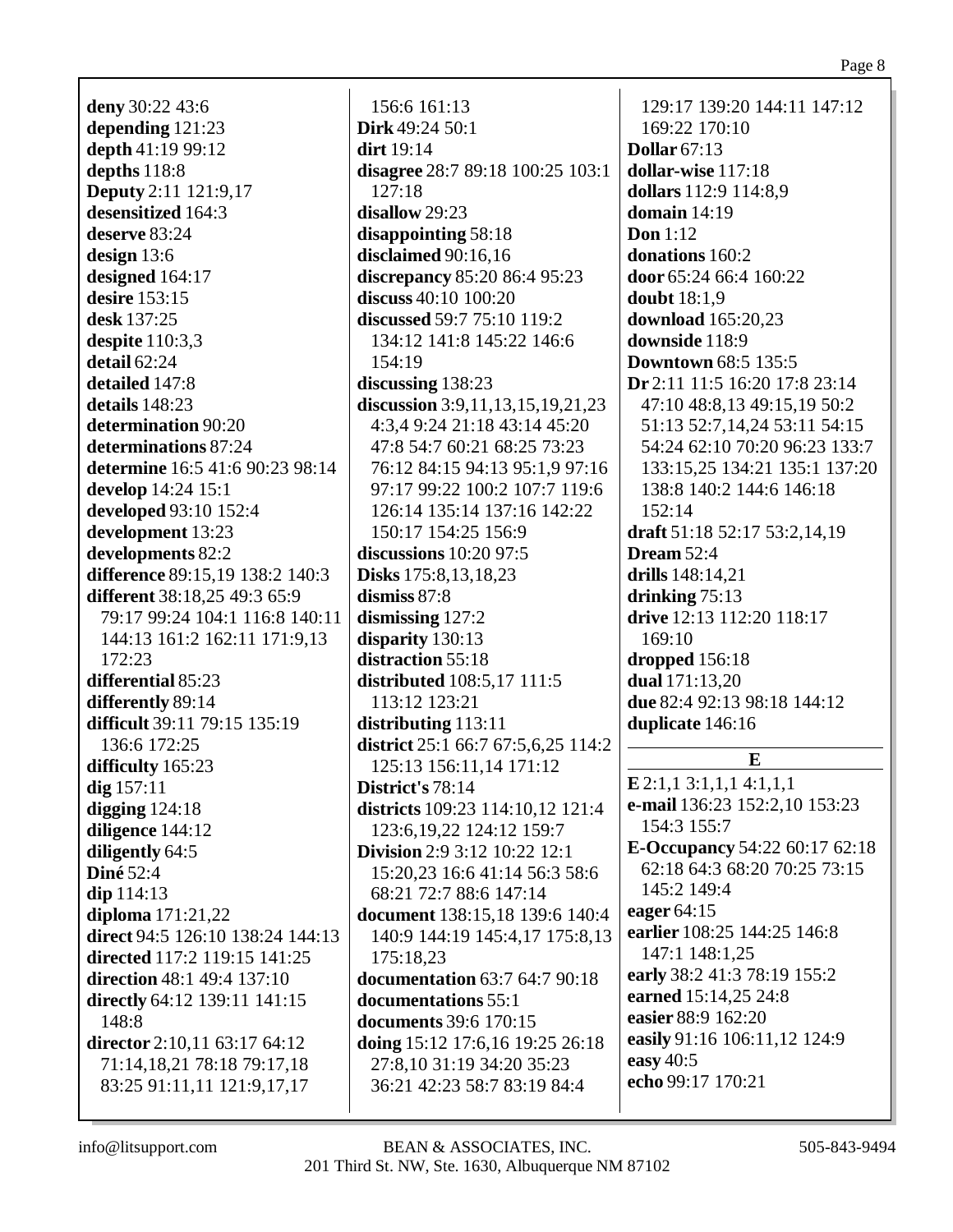**Ed** 171:2 **edgewise** 102:14 **educated** 168:21 169:13 **education** 1:1 5:2 49:21 56:9 57:11,13 60:9 68:16 73:12 77:7 80:8 98:3 115:6 132:10 147:17 147:17 169:1,13 171:10 174:1 174:12 175:5 **educational** 12:9 58:9,10 **effect** 115:25 127:4 **effective** 14:19 **effectively** 141:13 **effort** 26:11 79:12 **eight** 6:7 **eight-to-two** 46:25 **either** 6:7,21 23:23 52:19 76:22 77:17,18 80:10 86:8,9 100:17 100:19 101:14 111:21 113:21 172:9 **either/or** 85:4 **EL** 11:8 14:17,20 15:13,14,18,21 24:24 **EL-inspired** 15:6 **elaborate** 124:5 157:19 **elders** 171:18 **Elisha** 25:20,20 38:12 40:17 41:2 41:8 **else's** 68:8 **embark** 72:2 **embarrass** 164:17,18 **embezzlement** 82:4 **embrace** 58:24 **embraced** 18:16 58:19 **embraces** 18:2 **emergency** 148:14,21 **emphasis** 37:24 97:25 168:17 **employee** 165:12 **encourage** 136:5 **end-of-course** 26:2 **end-of-the-year** 9:9 **End-of-Year** 3:8 **ended** 80:4,6,9 83:8 160:7 **Endless** 49:7 **endowments** 160:2 **engage** 112:18 164:3 **English** 32:23 33:3,4 82:13 147:16 171:14

**enjoy** 135:5 **enlightening** 156:11 **enrolled** 73:4 83:6 **enrollment** 57:22 64:17,23 83:5 **ensure** 64:6 98:3 144:11 147:12 **entering** 110:17 **enters** 6:19 **entertain** 7:8 8:14 97:6 105:16 120:3 **entertaining** 121:2 **entire** 35:16 37:17 56:10 81:18 97:25 **entity** 92:12 114:17,17 146:8 **entity's** 117:5 **entrance** 157:17 **envision** 125:15 **envisioned** 124:23 **equal** 132:19 **equitable** 132:11 **equitably** 123:20 **equity** 123:16 **erase** 31:21 **Ernestine** 167:23 **error** 80:17 **escalate** 161:6 **especially** 12:7 57:17 65:19,21 66:25 79:20 81:3 123:21 129:3 161:21 168:16 **essence** 12:9 14:8 86:23 162:20 **essentially** 114:20 **establish** 42:18 91:21 117:1 **established** 15:13 **et** 11:19 **evaluate** 50:18 **evaluating** 139:21 **evaluation** 140:7 141:22 **evaluative** 140:13,18 **evenings** 165:8 **event** 105:24 106:1 **events** 65:9 **everybody** 58:7 73:2 129:16 138:6 170:18 **everyone's** 170:10 **Everything's** 118:5 **evidence** 34:17 145:18,21 **exacerbate** 113:24 **exacerbates** 109:19

**exactly** 67:21 88:22 94:4 157:13 **example** 56:18 165:2 **examples** 145:22 **exams** 39:24 **exceeded** 78:14 **excellence** 14:6 105:25 **exception** 54:21 82:24 83:2 **excess** 160:8 **excited** 48:18,21 49:23 56:25 57:15 58:12,24 62:6 64:13,18 72:2,2,19 **exciting** 57:1 **excluded** 76:21 77:6,7,8,9,10,12 77:13 **excludes** 80:8 **excluding** 78:7 **excuse** 10:19 43:13 81:13 82:12 158:11 **Executive** 78:18 **exert** 124:11 **exhaustive** 97:5 **exhibited** 41:23 55:3 **Exhibits** 175:8,13,18,23 **exist** 113:25 **existing** 126:20 **exists** 86:4 130:14 **exit** 39:24 167:10 **exiting** 110:16 **expect** 59:19 109:2 147:4 **expected** 166:17 **expedition** 11:14,14 12:14,15,19 13:7,17,18,20 14:8 21:10,11,12 **expeditionary** 10:21 12:8,12 13:15 14:16 17:13 18:2,4,10 165:3 **expeditions** 11:20 14:10 15:4,6,7 15:10 17:14,16,17 **experience** 56:19,24 79:9 80:19 172:8 **experts** 15:19,20 **explain** 32:11 97:15 **Explore** 10:1,3 23:13,15 24:10,16 43:7 45:11 **exploring** 94:11 **expressed** 12:4 103:5 154:1  $160:13$ **expressing** 78:25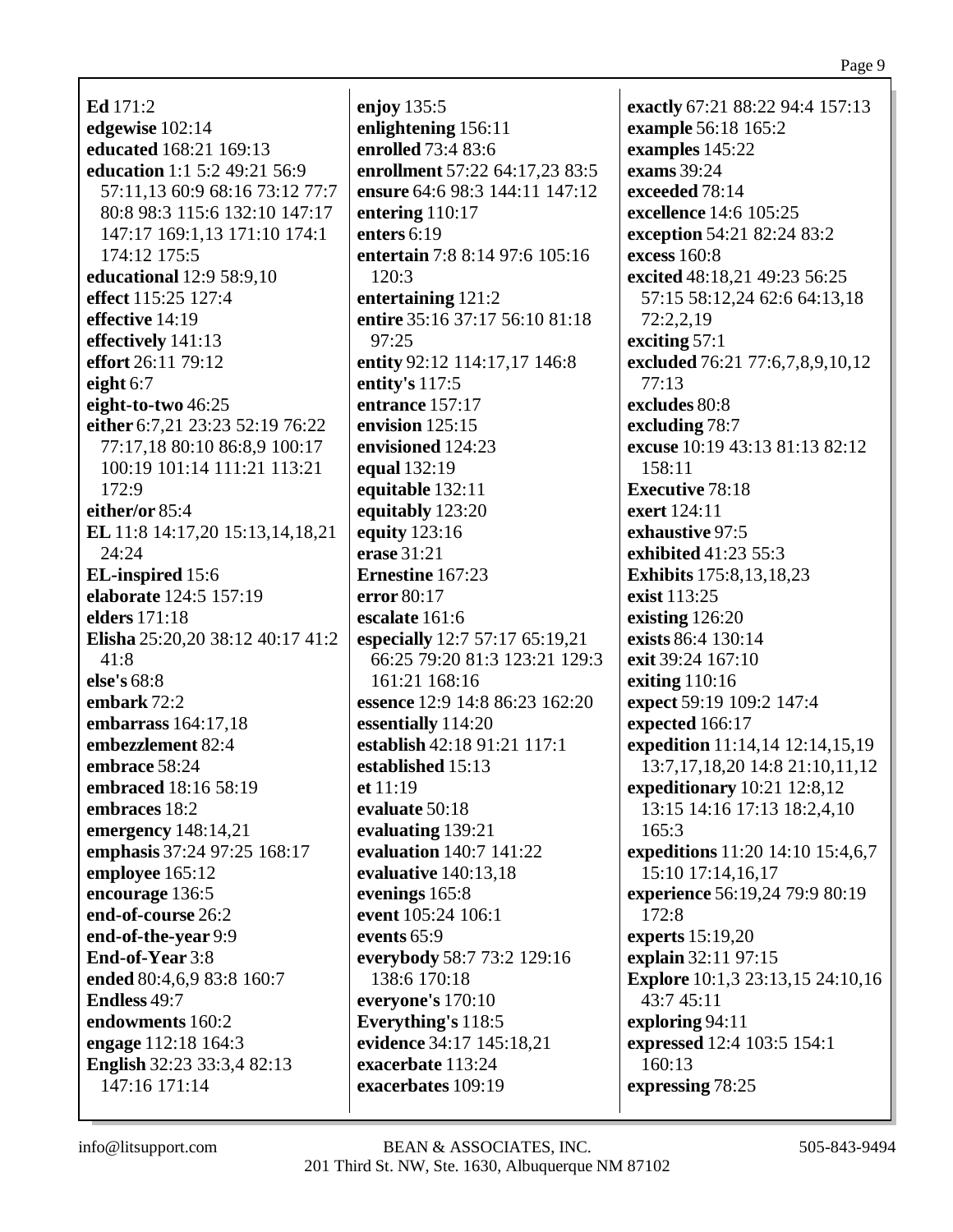| extend 32:9 98:25 120:24 121:7                              | 165:2                                              | <b>focused</b> 33:14 98:1 125:6 157:10          |
|-------------------------------------------------------------|----------------------------------------------------|-------------------------------------------------|
| extending 157:9                                             | fieldwork 13:8,11                                  | focusing 93:8 156:23                            |
| extra 26:4 40:1 58:18                                       | <b>figure</b> 117:23 171:17                        | folks 17:25 48:10 53:6 98:4,24                  |
| extraneous 100:23 101:1                                     | figures $109:18$                                   | 118:11 128:8 136:12 160:16                      |
| extraordinary 164:1                                         | figuring $154:10$                                  | 161:9                                           |
| extremely 83:23 88:15 162:17                                | <b>filed</b> 68:20                                 | <b>follow</b> 108:20                            |
|                                                             | filings $139:10$                                   | followed 47:16 49:7                             |
| F                                                           | filled 83:7                                        | <b>following 26:22 27:6</b>                     |
| face 29:9 98:13                                             | <b>filling</b> 48:17 70:10                         | follows 106:21 141:11                           |
| facilities 93:11,13 114:14 125:7,9                          | <b>filter</b> 35:25 36:8                           | footage $112:13$                                |
| facility 66:13 113:24 114:2,8                               | final $11:16$ 12:17 32:24 33:1                     | football 164:10                                 |
| 125:1,10,19 147:7                                           | 71:25 108:16                                       | <b>force</b> 75:16                              |
| fact 23:7 26:15 84:2 87:1 88:10                             | <b>finally</b> 14:11 70:15 151:22                  | foregoing $174:10$                              |
| 89:23 91:5,7 93:10 107:20                                   | <b>Finance 91:12</b>                               | <b>forest</b> 19:20                             |
| 117:23 119:8 124:4,17 131:14<br>146:12 155:10 162:10 170:22 | <b>finances</b> 82:5 83:3                          | forestall 87:17                                 |
| factor 167:20                                               | <b>financial</b> 16:1 17:20,23,24 47:16            | forgave 27:8                                    |
| facts 120:9                                                 | 47:17,22 49:21 90:3,10 93:9                        | forgive 39:21                                   |
| faculty 15:15 127:2                                         | 113:18 115:19 124:18                               | forgiveness 26:25                               |
| faint $65:16$                                               | <b>financially</b> 93:22 110:1                     | forgot 44:22 137:1 141:6                        |
| fair $154:2$                                                | find 38:18 45:8 55:2 113:4 115:3                   | form 36:1 90:19                                 |
| fairly 106:10 122:25                                        | 116:11 122:9 165:19                                | forma $116:13$                                  |
| fall 26:19 27:23 41:3 72:4 77:9                             | finding 91:4,6 121:14 165:24                       | <b>formal</b> 111:22                            |
| 77:10 78:2 81:7 140:20                                      | findings 91:6 92:7<br>fine 10:11 25:23 41:18 55:23 | <b>format</b> 34:12,21 35:3                     |
| falling $96:12$                                             | 131:19 154:13                                      | <b>formative</b> 140:14,21<br>forms 153:3 169:9 |
| families 2:10,12 64:15 84:18                                | fire $20:7,11$                                     | formula $112:10$                                |
| 166:17                                                      | fires $19:19,2093:8$                               | formulas 50:25                                  |
| family 67:13 81:8                                           | firmly $155:21$                                    | <b>fortunately</b> 155:23 168:8                 |
| far 16:10 87:23 103:21 114:16                               | first 9:25 33:17,18 38:20 39:5                     | forum 3:6 7:24 120:25                           |
| 128:23 157:18 171:2                                         | 40:17 47:15 54:9 57:22 60:13                       | forward 42:9 55:3 58:13 63:1,5,9                |
| farm 19:15 152:5,16                                         | 65:10,11 73:17 79:22 81:25                         | found 76:21 77:15 165:20                        |
| farming 15:9                                                | 107:14 116:1 140:11 144:18                         | <b>foundation</b> 58:21 92:12,13 93:3           |
| Farmington 159:4                                            | 161:4                                              | founder 63:17                                   |
| fault $51:2$                                                | first-year 56:22                                   | founders 55:14                                  |
| favor 7:15 8:21 36:23                                       | fiscal $48:1790:14,15,21,24,25$                    | four 12:10 124:2 169:25                         |
| Fe 1:13 134:3,15 171:8 174:13                               | 91:3,19 92:8                                       | frame 56:12 63:25 117:2                         |
| feedback 93:21 139:7,17 140:13                              | fit 38:20                                          | <b>framework</b> 25:10 27:19 32:17              |
| 140:18 144:9                                                | <b>fitting</b> 39:23 57:25                         | 33:25 36:25 37:6 43:10 45:14                    |
| feel 25:25 26:4,8 28:6 30:22                                | $fix 20:1, 2$ 115:14 116:2,2,4                     | 85:7 138:13,14 139:12,17 140:3                  |
| 32:19 82:20 84:13 107:23                                    | fixed 40:10 115:13                                 | 140:5, 10, 15, 19 141:4, 14, 16                 |
| 116:18 163:16                                               | Flag 3:4 6:18                                      | 142:12,17,18                                    |
| feeling 39:20 100:9 101:12                                  | flip $62:12$                                       | fraternities 163:20                             |
| feelings 84:2                                               | float 40:6                                         | free 158:16 159:20 161:21                       |
| fell 81:21                                                  | <b>FLOOR</b> 10:13                                 | freeway 10:5                                    |
| felt 40:9 80:16                                             | flux $152:9$ $154:20$                              | <b>Friday</b> 5:3 48:1,7,9 49:10,11             |
| fewer 111:12                                                | focus 14:5 94:2 127:4 160:16                       | 133:23 134:17,23 135:1,4,6                      |
| field 14:16,18 39:25 112:12                                 | 167:16                                             | 152:15                                          |
|                                                             |                                                    |                                                 |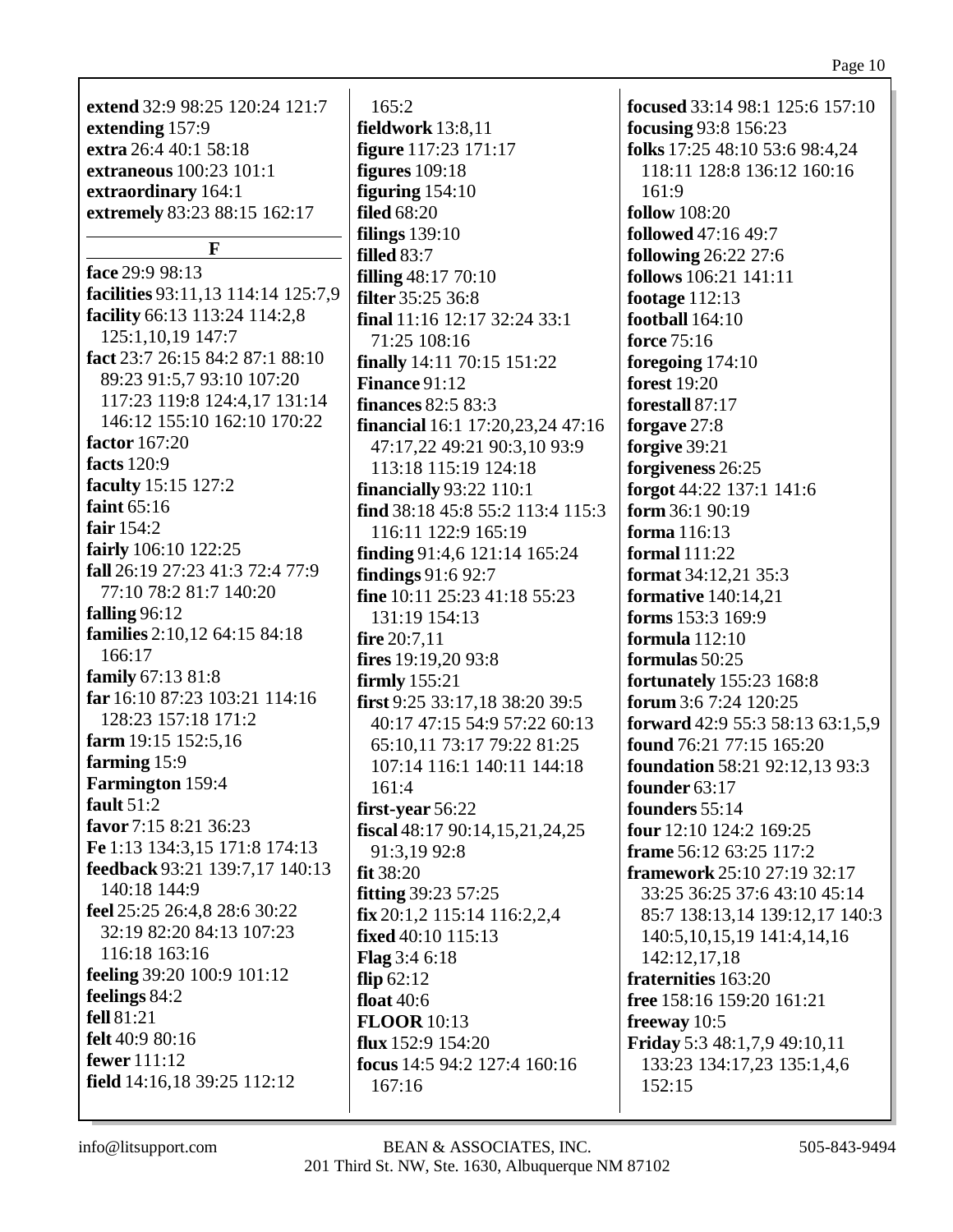| FRIEDMAN 2:13 8:9 133:9,11       | Giovanni's 75:19                | 149:21 152:13 154:23 155:7,15                   |
|----------------------------------|---------------------------------|-------------------------------------------------|
| 133:18 134:4,10 136:15 152:6     | Gipson 2:3 5:20 22:23 44:11     | 155:16 159:3,15 160:6,7 164:19                  |
| 175:7                            | 46:19 61:24 69:19 74:2 143:14   | 164:25 165:2 168:14,22 172:12                   |
| front 32:8 56:7 101:2 108:3      | 151:5 164:8 169:22              | good 8:7 10:13,14 23:9 25:11,12                 |
| 138:11 165:4,6 171:25            | give 16:4 32:7,11 33:6,8 48:23  | 54:12,13 55:7 56:11 57:4,16                     |
| <b>FTE</b> 109:15                | 49:3 63:4 72:13 76:18 77:5      | 60:1 62:6 63:11,12,18 70:9,9,17                 |
| <b>fulfill</b> 104:22            | 79:11,12 80:2 100:15 104:18     | 70:18 71:7,8,19 72:20 76:4,15                   |
| fulfilled 31:3                   | 107:8 119:20 120:9 122:7        | 78:13,15,16 81:1 98:1 107:17                    |
| fulfilling 94:19                 | 130:25 131:4,4,7 145:6 155:3    | 118:5,6 125:17 127:25 131:24                    |
| fulfillment 104:11               | 163:3 165:22                    | 135:22 155:8 166:7 167:23                       |
| fulfills 27:24 94:22             | give-and-take $110:16,20$       | 168:8                                           |
| full 35:21 37:12 155:4           | given 17:2 58:18 82:20,20 96:22 | gotten 10:5 139:6                               |
| full-academic-year 36:5,10 76:23 | 97:15 110:24 111:10 139:17      | governance 3:13 47:14 50:5 51:9                 |
| fund 92:2,2,4 123:24 124:1       | 149:17                          | 82:7 136:12                                     |
| funded 114:3,3 160:2             | gives 106:19                    | governing 48:15 50:12,14 52:23                  |
| funding 91:17 93:25 113:25       | giving 29:11,13,14 52:1 78:24   | 53:6 63:22 93:10 146:24                         |
| 114:8,10 115:7,10 120:6 123:20   | 79:7 129:8,10 132:12            | <b>Governor</b> 172:13                          |
| 124:2 125:2 128:1,21             | glad 19:23                      | grade 13:7 19:2 24:9,11,17 36:23                |
| funds 82:9 91:25 92:9 111:7      | gloom-and-doom 118:13           | 62:18 65:12 88:11 101:14                        |
| 114:13,22 123:22 125:6           | gloss $42:2$                    | 103:21,21 104:14,15,22 105:3,7                  |
| further 95:1 96:18               | go 10:20 11:4 20:11 27:1 32:2   | grades 12:21 20:19 21:10,11                     |
| future 29:21 38:1 82:9 126:24    | 34:3 43:1 50:11,19 51:4 53:18   | 32:10 59:12 76:25 77:2 80:7                     |
|                                  | 62:25 63:5 64:15 68:6,15 75:20  | 95:25 96:1 100:18                               |
| G                                | 76:7 80:24 86:17 89:25 90:4     | graduation 39:3 171:16                          |
| $G$ 3:1 4:1                      | 100:18 103:11,21 107:9 114:2    | grant 55:5 157:15                               |
| gains 81:4 82:21 84:12,20        | 114:22 116:14 119:1 124:19      | grants 108:9                                    |
| Gallup 57:2,9,11,12,18 58:3,9    | 130:7 142:4 145:3 148:18 149:7  | grappling 98:20                                 |
| games 112:14                     | 149:23 150:2 153:23 154:3       | grateful 55:23                                  |
| gamut 167:19                     | 159:12 162:11 163:19,21         | gratitude 79:1                                  |
| gap 24:22                        | 164:23 165:18 166:6,23          | great 40:15 49:24 57:4 58:5                     |
| gaps 24:19                       | goal 32:21 33:5,18 35:2,14,22   | 80:19 91:8 98:3 132:22 135:15                   |
| <b>Garcia</b> 93:11              | 43:8 45:13 57:22 77:22 78:1,2   | 136:4 161:19                                    |
| garden $12:20$                   | 78:8,9 79:15 86:17 88:12 91:16  | greater 128:7                                   |
| gardening 19:18                  | 96:23 97:1,12 153:16            | green 10:15 16:9 19:2 20:6,9,22                 |
| gas 110:7 118:8                  | goals 31:4 36:4 43:11 77:4,21   | 23:7,11 71:15                                   |
| Gaspar 1:12                      | 85:6 103:23 154:1               | greenhouse 19:17                                |
| gather 165:10                    | goes 18:6 116:10 128:22 161:9   | Greetings 11:25                                 |
| gatherings 75:12                 | Goff 66:11                      | $g$ rew 64:20                                   |
| general 26:9 56:9 93:11,13 171:7 | going 5:1 7:3 15:8 16:18 19:18  | <b>Griego</b> 93:12                             |
| generally 9:17 56:23 164:10      | 19:22 20:20 26:6,19 27:1 29:9   | gripes $36:20$                                  |
| generated 114:11                 | 30:2 36:25 39:16 54:3 55:21,25  | ground 93:21                                    |
| getting 38:14 84:5 93:9,19       | 57:5,6 59:19 64:18 65:5 66:8    | group 65:5 82:7 97:4 124:17                     |
| 100:11 122:16 123:9 131:18       | 72:4 80:21 85:22,24 88:19       | 129:17 149:8 168:25 173:6                       |
| 144:13 153:4,4 158:22 159:2      | 91:13,20 97:2,3,6,20 102:8      | groups $24:23$                                  |
| 164:24 166:2 168:7,23            | 103:7,22 105:22 107:9 109:12    | $\frac{\text{grow}}{12:21}$ 65:1 66:14,15 84:10 |
| Ghost 72:17                      | 110:21 116:14 121:4 122:24      | 164:3                                           |
| Gilbert 2:3 126:10 129:4         | 131:11,13 132:6 135:18 137:3    | growing 36:22                                   |
|                                  |                                 |                                                 |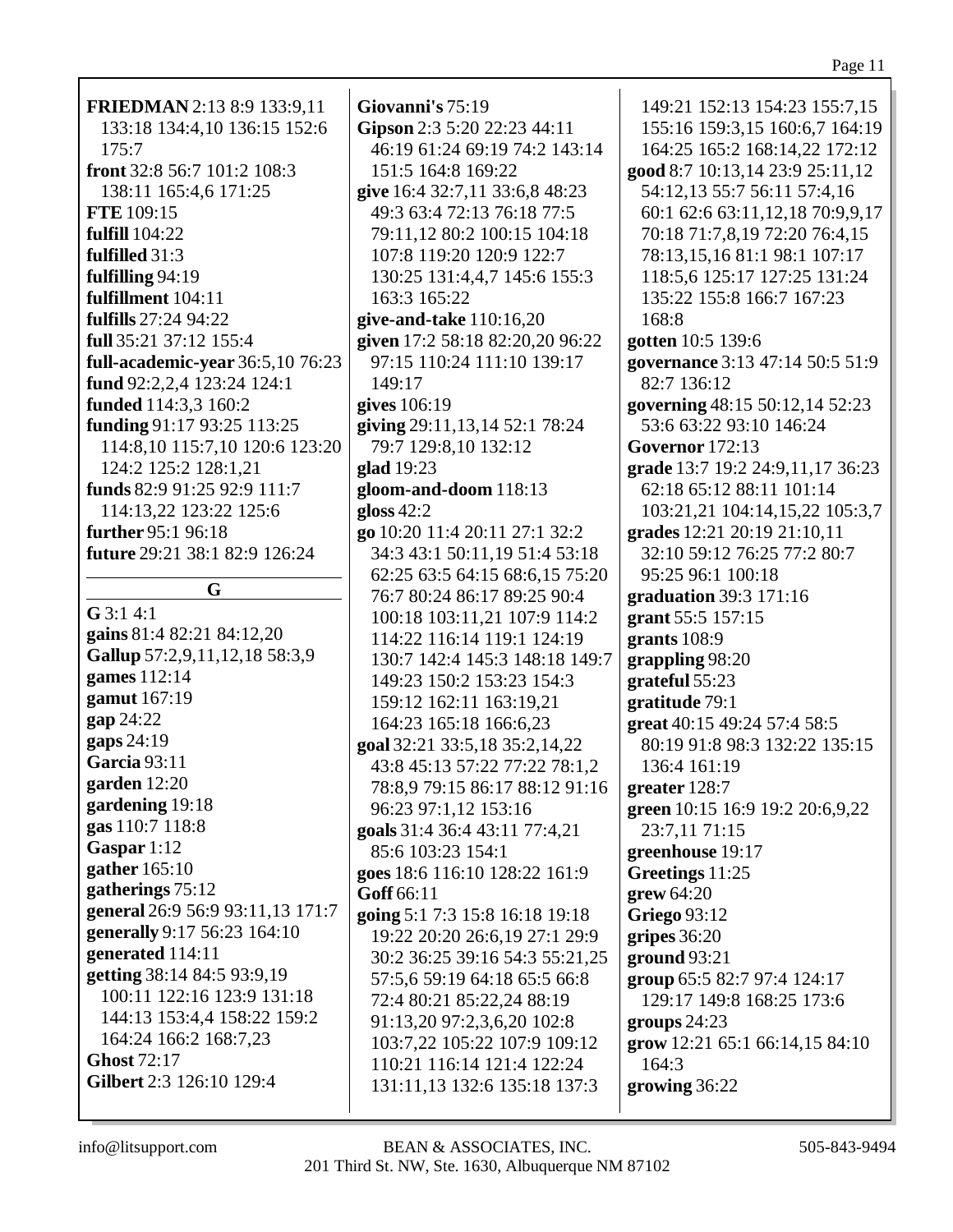| growth 23:24 24:10,14 32:22     | held 174:12                      | 156:19,24                              |
|---------------------------------|----------------------------------|----------------------------------------|
| 33:4,9 77:19 80:11 81:1,20,23   | help 14:24 15:2 26:7 28:6 49:23  | housing $156:18$                       |
| 88:1,2 96:23 97:1,12 110:19     | 58:20 59:17,22 66:4 75:24 82:6   | Hózhó 3:16 54:9,15 55:14 60:10         |
| guaranteeing 157:20             | 88:8 123:11 128:6 161:4          | huge 79:8,19 84:12 88:2 163:2          |
| guess 6:15 85:24 103:1 107:9    | <b>helped</b> 58:22              | human $80:17$                          |
| 115:12 116:1 122:1 157:13       | helping $171:18$                 | $\mathbf I$                            |
| 162:3                           | hereunto 174:15                  |                                        |
| guessing $112:14$               | heritage 152:16 166:19           | <b>Icela</b> 2:11 170:18               |
| guidance 56:3 117:2 119:20      | Hey 127:22 163:10                | idea 38:22 94:1 99:16 120:3,4          |
| 138:18 140:25 141:1             | <b>hide 84:2</b>                 | 139:2 155:10 158:13                    |
| guys 36:8 40:7 67:19 80:3 82:23 | high 84:7,11 130:7 156:8 167:8   | ideation $167:17,18$                   |
| 84:21                           | 171:20                           | identical 38:15                        |
|                                 | high-need 64:21                  | identified 147:6                       |
| H                               | high-quality 68:10               | <b>identify</b> 25:16 50:16 55:8 63:14 |
| hair 164:11                     | high-school-age 165:9            | 71:10                                  |
| half 97:5 114:9                 | higher $80:15$                   | identifying 146:24                     |
| Hall $1:12$                     | highest $24:14$                  | <b>IEPs</b> 76:24                      |
| hand 147:22 174:16              | highlight 96:22 97:13            | ignorance 164:15                       |
| happen 18:17 30:21 50:7 111:25  | highly 16:22                     | II 78:20 90:13                         |
| 112:7 163:12 165:11 166:23      | highs $110:9$                    | imagine 98:24                          |
| happened 42:4 100:15 109:25     | Hines 70:18 71:19,20 72:1,15     | imagining 10:4                         |
| 168:17                          | 73:4 76:3                        | <b>immediately</b> 64:12 163:19        |
| happening 30:14,19,19 111:4     | <b>hire</b> 118:1                | impact 12:6 40:3 113:13 120:6          |
| 115:16                          | historical 116:7                 | 121:4 126:3 135:23 136:1               |
| happens 27:5                    |                                  | <b>implementation</b> 4:5 62:13 137:8  |
| happily 106:5                   | history $15:12$                  | 139:21 141:23 144:4 145:5              |
| happy 58:14 83:20 112:25 121:7  | hit 59:19 64:17 88:9 109:17      | 146:9,21 147:13 148:14 149:1           |
| 121:16 130:21                   | hitting $65:9$                   | 150:11                                 |
| hard 38:19 40:2,21 79:22 81:8   | hold 85:22 95:14 120:15 131:17   | <b>implemented</b> 157:16 159:14,19    |
| 83:23 98:6 170:9                | <b>holder</b> 93:17              | implementing $81:25$ 139:2             |
| hate 16:11 87:8                 | <b>holds</b> 126:7               |                                        |
|                                 | <b>Holy</b> 72:17                | implications 165:12                    |
| hazing 163:16,18 164:14,14,18   | home 12:25 93:4 118:18 156:5     | importance 166:19                      |
| 164:25 165:20 167:9             | <b>honest</b> 154:20             | <b>important</b> 13:14 14:17 15:1 17:5 |
| head 62:19 68:19 93:13 145:18   | honestly 28:12,23 162:14         | 114:19 122:17 127:25 131:20            |
| headlines 118:5                 | Hook 158:16 159:23 160:1         | 164:22 165:16 169:3 172:3              |
| <b>Headquarters</b> 53:4        | hope 37:21 40:6 58:20 62:6 67:19 | 173:1                                  |
| <b>health</b> 160:20            | 105:6 111:21 158:2 161:8         | <b>imposed</b> 144:22 150:1            |
| hear 10:11 36:13 107:22         | hoped 159:15,23                  | improve $110:25$                       |
| heard 41:25 89:14 98:17 102:23  | hopeful 49:6                     | <b>improved</b> 37:25 110:13           |
| 107:25 117:15 163:24            | hopefully 27:20 58:25 158:8      | <b>improvement</b> 24:14 30:17 37:15   |
| hearing 7:19 8:25 49:10 86:17   | 161:12                           | improving 24:11                        |
| 87:13,16                        | hoping 57:23 75:14 121:8         | in-depth 166:6                         |
| hearings 49:1 95:6 121:13       | hot $135:10,11$                  | inadequate 109:23                      |
| heart 56:5 59:25 65:17          | hotel 54:2 155:17,23             | inappropriate 27:3 167:18              |
| heat 65:21                      | hours 10:23 11:1 12:3 14:13      | include 21:9 48:2 88:7 89:9,11         |
| heavily 127:24                  | 16:12 17:10 21:9,11,12 170:9     | 141:24 144:9 149:24                    |
| heavyweights 126:17             | house 63:21,21 67:6 156:16,16    | <b>included</b> 78:3 108:25 147:8      |
|                                 |                                  |                                        |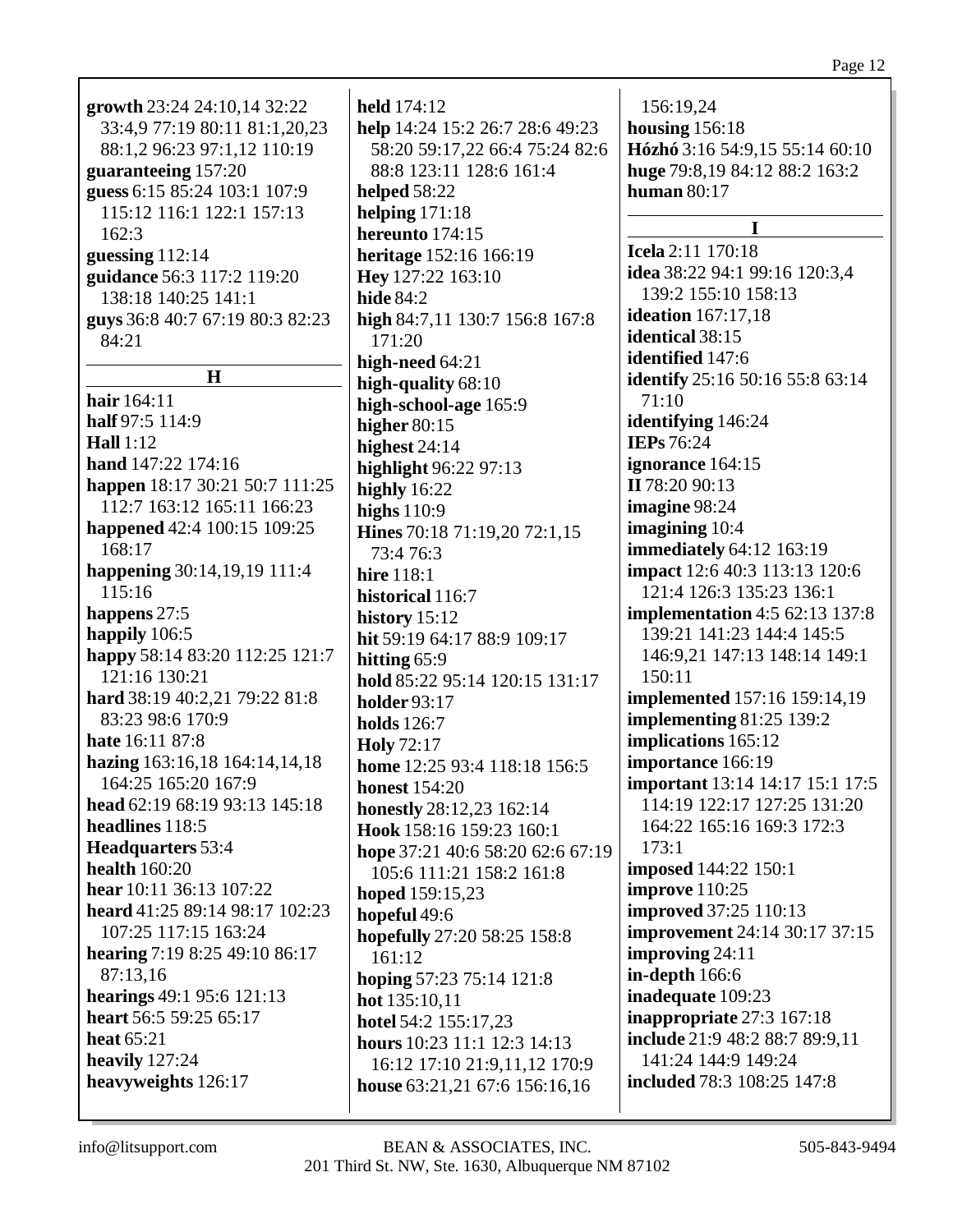| <b>includes</b> 9:6 11:18 110:25      | iı        |
|---------------------------------------|-----------|
| including 24:17 35:19 78:7            |           |
|                                       |           |
| 112:24 171:10                         | <u>iı</u> |
| income 156:21                         | j)        |
| incorporated 123:13                   | iı        |
| incorrect 85:3 90:15                  | iı        |
| increase 10:23 110:3,4 111:6          | 'n        |
| increased 83:10                       | j)        |
| increases 109:22                      | 'n        |
| increasing 111:5                      | j)        |
| Indian 147:17 169:1,13 171:2,9        | iı        |
| indicate 7:16 8:22 96:11 154:4        | j)        |
| indicated 154:12 155:14               | 'n        |
|                                       |           |
| indicates 8:17 52:6 54:5 92:21        | 'n        |
| 95:12                                 | j)        |
| indicating $51:18$                    | iı        |
| indication 33:24 49:3                 | I         |
| indications 52:4                      | j)        |
| indicator 23:19 24:2,4 28:1           | j)        |
| 29:11 43:8 45:12                      | iı        |
| indicators 24:17 29:14                | iı        |
| indigenous 172:14                     | j)        |
| indirectly 126:2                      | 'n        |
| individual 118:25 119:11 159:6        | j)        |
| 159:11 165:1                          | j)        |
|                                       |           |
| ineffective 166:16                    | iı        |
| inequities 113:24                     | iı        |
| inform 9:14 132:13                    | iı        |
| information 17:2 29:15 34:1           | I         |
| 40:15 47:24 88:3 90:18 92:17          | j)        |
| 95:18 108:23 109:1 111:19             | i:        |
| 116:8 119:22 122:7,16 131:24          | i:        |
| 132:7 139:9 166:8 167:24              |           |
| informative 38:13                     | į,        |
| <b>informed</b> 38:10 110:5           | į,        |
| inhumanity 164:4                      |           |
| initial 107:19 159:18                 | I         |
| initiative 161:17                     | i١        |
|                                       |           |
| input 49:1,10 95:6,10 121:13          | i1        |
| 133:22 138:9 151:24                   |           |
| insert 49:17 51:18 149:24             |           |
| <b>inserted</b> 149:8,18              |           |
| insight $112:19$                      | i١        |
| Insights 80:23,25 81:11,14            |           |
| instructing 129:10                    | I         |
| <b>instruction</b> 12:13 13:22 14:3,9 |           |
| 14:14,18 18:6 91:23 129:5             |           |
|                                       |           |

**instructional** 10:23 11:1 12:2,6 14:13 17:10 82:19 **instructors** 14:25 **instrumental** 11:6 **insurance** 158:12 **integral** 11:19 **integrates** 156:12 **intend** 146:15 **intended** 40:6 **intending** 24:6 **intent** 41:23 42:10 161:2 **intention** 39:22 **interaction** 172:18 **interest** 154:1 **interested** 48:3 154:5 158:13 **interesting** 156:10 157:5 172:2 **Interim** 23:21 39:14 43:8 45:13 **interpretation** 86:22 87:5 **intersection** 66:11 **intervention** 158:24 **interventions** 81:9 **introductory** 48:15 **inundated** 121:10 **invested** 82:11 **investment** 82:15,15 **invitation** 121:8 **invite** 121:16 **involved** 57:25 **Iowa** 33:13 39:1,9 **irrational** 115:4 **islands** 119:17 **issue** 18:13 50:24 101:2 115:2 118:10 131:20 160:24 172:23 **issued** 64:8,9 **issues** 38:21 51:17,19 89:16 91:8 91:9 113:18 124:18 171:9 172:2 **Istation** 166:15 **it'll** 81:12 133:5 **item** 6:25 7:2,21,24 9:8,24 23:16 47:7,11 51:8 54:6,15 62:11 70:21 76:11 89:4 92:11 107:6 137:4,7,8,15,20 146:24 **items** 39:7 60:11 140:15,19 145:12 146:9 149:11,12 **Ivey-Soto** 63:18,20 65:10,22 70:11

**J Jade** 63:12,16,16 64:1,24 65:16 65:19 66:9,17 67:11 68:1 **JAEGER** 2:15 66:22 142:13 171:7 **JAMES** 2:5 **Jerry** 1:12 **Jim** 54:4 **job** 1:25 8:7 174:25 175:2 **Johnston** 2:6 5:23 22:17,18 38:5 38:6 40:12,22 41:5,13,17 44:14 44:15 46:22,23 61:18,19 69:23 69:24 72:24,25 73:1,6 74:24,25 97:22,23 99:3,11 132:3,4 134:5 134:18 143:17,18 151:2,3 155:14 170:3,4 **joined** 170:7 **Jones** 78:16,18,23 82:25 83:1 88:2 89:1 96:20 97:9,11 105:10 105:17,19 **journey** 13:3 72:3 79:4 83:22 97:25 **Judy** 93:12 **Jul-** 133:6 **July** 94:21 95:4,7 96:15 98:15 99:6,17 100:8 103:6 104:8 105:15 108:11,14 111:21 112:1 116:11 117:4 131:17,21 132:2 133:12 151:23 153:23 154:16 158:1 161:14 **June** 1:11 5:3 48:1 116:10 174:16 **justice** 126:15 **Justin** 10:2 25:12,14,18,18,24 32:14 34:4 35:11,14 36:7,18 41:16 47:2 **K K** 14:15 **K-12** 39:2 **K-2** 12:20 20:19 21:9 **K-through-5** 59:8 **K-through-8** 13:25 **KARYL** 2:4 **Katie** 2:10 169:21 **keep** 72:1 169:8 171:25 **key** 157:18 **keyhole** 12:20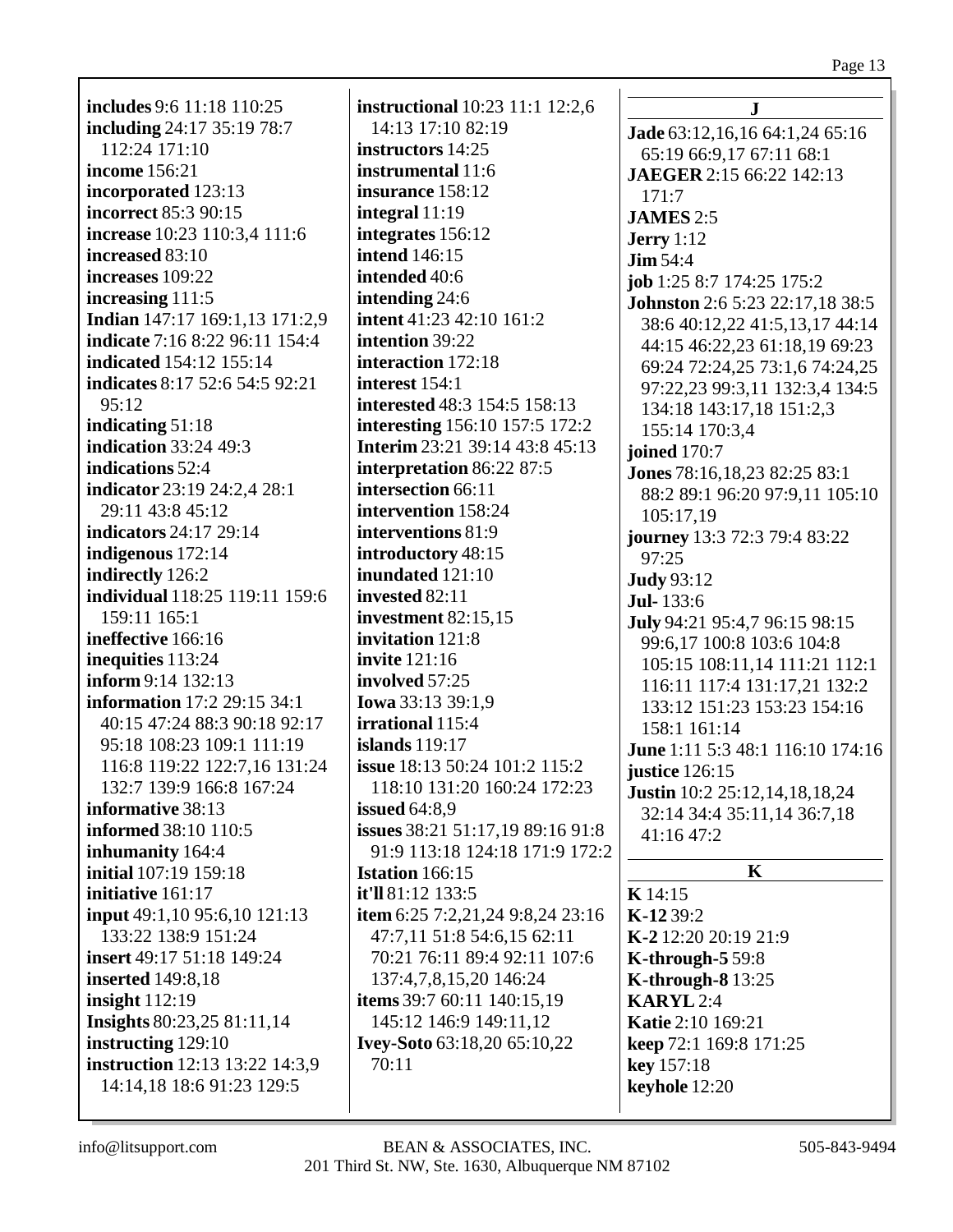**keynote** 48:20 **kids** 19:7 21:1 58:1 66:2 81:7 91:24 163:5 165:10 **kind** 9:19 38:21 58:4 81:7 96:10 109:20 112:12 116:6 134:24 140:22 159:8 163:17 165:18 166:11,20 **kindergarten** 39:3 65:11 77:16 77:25 78:3 80:9 88:7 89:9,11 **kinds** 165:11 171:13 **knew** 31:5 **knock** 65:23 66:4 **know** 10:16 16:22 19:10,13,20,22 19:23,24 20:20,22 21:1 28:12 28:19 29:18 34:5 39:18 41:15 42:1 43:13 50:7 51:5 55:24 56:16 57:2,5,16 58:17 59:11,18 59:21 66:3 67:15,17,17,20 68:9 71:24 73:2 75:11,18,20 79:11 81:5 82:2 83:4 91:22 92:12 93:5,8 95:7 98:11 101:13,16 105:4,12 106:8 108:14 111:6,25 112:17,24 113:19 114:25 115:23 116:13 117:4,12,14,16 117:25 118:1,9,10,12,16 119:3 119:17 120:15,16,17,23 121:8 121:12,13 122:7 123:1,3,5,25 124:4,15,22 125:10,15 126:2,13 126:21 127:3 128:6,9 132:1,16 135:11,17,21,24 137:18 138:25 148:19 151:25 152:4 154:11,17 155:12,13,15,18 157:18 161:1,3 161:22 162:11,15,15 163:5,5,6 163:16 167:11,14 **knowing** 29:6 **knowledge** 13:24 15:4 56:13 **known** 30:4 **knows** 16:11 129:17 **L La** 3:20 76:13 78:18 81:16 **labeled** 140:14 **lack** 112:21,22 113:2 **Lama** 19:14 20:5 **land** 12:23 **language** 96:9,10 109:2 120:2,10

147:3,9,18 149:8,16,19 166:14 166:19 171:13,19,21,23 172:15 172:23 **languages** 171:16 172:11,12 **large** 75:12 82:15 113:24 114:13 121:19 123:23 167:5 **large-school** 120:5 **larger** 110:15 117:21 121:15,16 123:21 124:12,25 167:6,6 **largest** 24:20 **Las** 49:11 52:13 133:23 134:3,17 134:23 135:2,6,10,12 152:4 156:3 **late** 40:9 41:3 107:17 153:2 166:11 **Laura** 164:5,6 **Laurel** 51:2,20 52:6,19 53:9,19 53:23 **law** 2:15,17 4:6 10:25 157:8 160:14 162:8,13 165:18 **lawsuits** 158:13 164:24,25 **lawyer** 55:25 161:1 **lawyers** 160:15 **lax** 117:9 **lay** 58:20 **layout** 140:4 **lead** 6:15 **leader** 10:3 62:23 82:21 120:23 **leaders** 48:19 105:24 109:24 136:7 **leadership** 14:24 120:19 **learn** 15:16 **learned** 56:15 66:3 172:15,17 **Learners** 147:16 **learning** 11:14,20 12:12,14,15 14:10 17:13 18:3,5,10 41:24 78:19 79:8 165:3 172:8 **lease** 3:22 98:17,23,25 99:12 107:7 108:8,23,24 109:3,4 110:9,23 111:13 113:11,22 114:1,16,19,20,23 115:7,10 116:9 121:10 123:12,13 125:8 125:22 130:22 145:13 149:17 153:18 161:14 **leave** 105:7 **leaving** 49:9 145:12 **left** 6:23 53:1 83:17 106:24 107:2

107:4 **legal** 63:20 86:21 87:11 **legislation** 119:12,13,14 **legislative** 109:21 116:2 **Legislature** 123:4 124:11 **legitimate** 29:8 34:8 **length** 21:8 **LESC** 119:1,7 130:25 156:3,9 168:14 **let's** 27:16,23 28:22 94:2 105:21 106:17 130:1 148:11 154:23 **letter** 53:2,14 103:14,20,21 104:14,15,22 105:3,7 122:18 **letterhead** 108:19 **letters** 51:18 53:18,19 149:10 **level** 19:3 **levels** 84:11 **LFC** 110:22,23 123:15 **liable** 165:7 **Liaison** 2:13 **Library** 152:19 **license** 63:1 64:4,8 68:19 147:22 **licensure** 62:20,23 64:6 149:20 **licensures** 117:22 **life** 29:17 163:20 **Life.'** 12:20 **light** 71:15 131:14 **likelihood** 106:3 **limited** 131:21 **line** 15:11 25:9 172:25 **lined** 64:6 **lines** 140:9 **link** 158:5 **Lissa** 70:18 71:19,20 72:1,15 73:4 76:3 **list** 52:25 53:14 141:11 156:8 159:18 **listed** 8:5 52:15 53:5 140:16,20 146:5 **listen** 12:2 156:11 157:3 **listening** 103:4 130:23 **listing** 20:16 **literal** 113:19 **literally** 126:25 **little** 14:11 19:10,17 40:9 60:2 68:7 76:5 79:16 80:15 82:22 90:8 99:9 104:1 108:23 114:15

138:22 141:15 142:9 145:12,13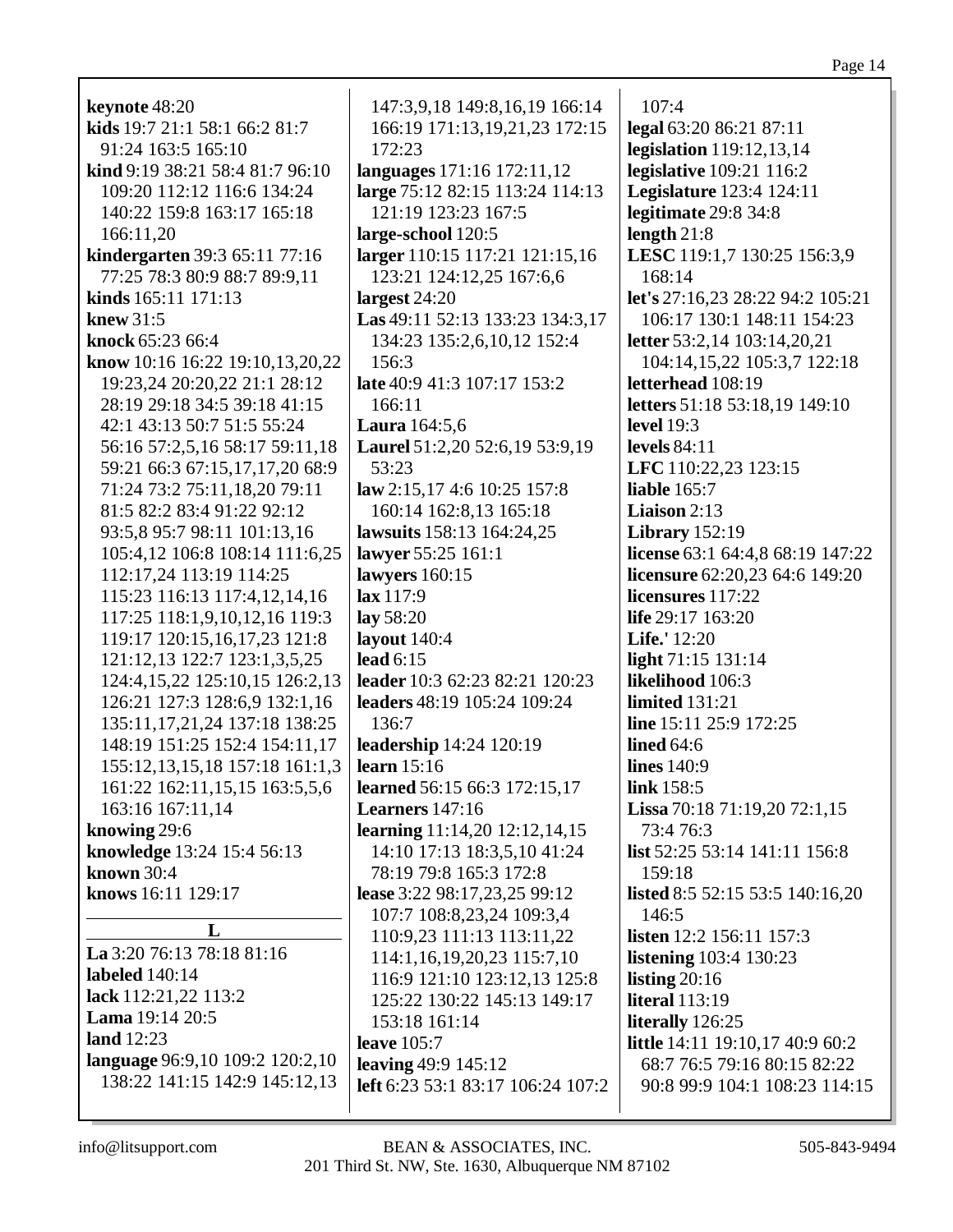Mabry  $1:12$ 115:1 124:6 135:24 149:16 78:4,7 82:12,13 89:9,11,23 Madam 8:3 9:2,12 10:2 16:25 156:4,7 161:15 165:23  $95:22$ live  $67:6$ 17:8 18:12 20:14 21:14 23:14 mathematics 80:6 **lived** 118:8 28:24 30:23 31:17 32:4 34:6,22 **Mathis 49:24 50:1** local 12:21,22 19:8 25:1 114:7 36:14 37:10 38:7 42:15 45:2 Matt 105:21 107:8,12 113:10,17 located 66:8 72:14 47:10 50:9 51:13 54:11 55:11 116:3,5 117:13 120:17 122:11 location  $66:1068:572:14153:4$ 55:22 58:15 59:2.5 60:8 63:13 124:15.21 128:7 130:23 132:15 locations  $152:3.15$ 63:19 64:1 65:22 66:6 67:11 132:22,25 133:4 135:15 136:4  $\log 52:1 54:2 72:3 79:4 84:1$ 70:11,20 71:19 72:24 73:8 75:8 136:16,18 158:4 161:24 162:1 116:9 153:7 154:7 170:8 76:14,16 78:16,20 85:5,14 162:18 164:22 matter 79:12 84:1 91:6 120:21  $long-term 125:1$ 86:20 87:22 88:21 89:7 90:13 longer 16:19 24:4 27:13 32:20 92:18 95:13 96:20 97:9.24 128:10 163:7 174:14 33:2,12 37:19 39:15 93:5 98:21 99:15,19 100:4,6 102:7 matters 13:16 120:22 148:4 169:10 102:11 105:17 107:12 115:11 **MATTHEWS 85:14,22 87:22** look 9:11 20:15 29:7,22 30:8,11 116:3.5 121:9 122:11 124:21 89:13 90:4 92:18 93:1.7 94:9 30:21 35:4 39:6 50:19 54:18 128:24 132:5,15 133:18 135:16 98:21 99:19,24 100:4 101:3 136:15 137:10 168:13 170:5 62:14 75:18 81:11 89:20 92:7 102:7,11,18,25 103:9,14,19 104:5, 14, 17, 20, 24 105:2, 5 94:3 98:8,12 104:23 111:18 **Madame**  $144:6$ 114:7 122:2 123:4.5 130:1 magic  $15:4$ Meaghan 71:8,12,12,16,17 72:5 154:6 158:3 169:1 maintain  $105:6$  $76:2$ **Look-it 27:12** maintained 67:19 mean 19:19 20:1,25 65:7 115:16 looked 50:10,17 77:24 111:18 majority  $81:7$ 126:20 127:8 129:11 130:25 131:17 163:20 169:23 making 16:7 25:13 51:24 84:12 159:23 looking  $28:16\,36:15\,43:1\,50:11$ 112:4 115:18 116:21 120:13 means 88:3.4 109:9 50:15 65:11 82:13 93:22 94:10 139:18,20 144:24 149:14 meant 171:21 95:3 98:7,16,19,25 101:15 158:22 164:7,12 measure 23:23 33:3 115:14 117:16,18 118:6 123:8 manager 78:22 measurements 95:21 130:6 137:5 139:1,10,10 160:23 maneuver 40:2 measures  $24:4$  157:16 166:5 manipulated 112:10 measuring 35:22 **looks** 10:22 15:22 139:24 154:22 manner  $16:2$ meet 77:22 78:2,8 79:15 85:6,9 168:8 manual  $80:13$ 85:16 86:2,17 87:19 91:15 96:10 131:13,14 **Lord** 128:1 manually  $80:14$ lost 82:3,10 168:10 mapped 65:7 meeting 1:10 5:2 6:19 10:16 lot 11:8 13:22 29:19 41:19 51:1 **March 35:24 146:23** 17:11,14 49:9 95:6 96:11 101:8 56:15 58:22 66:4 75:14 80:19 margin  $89:18$ 102:2,5 107:15 108:13,15 82:22,24 113:8 114:8,25 115:13 mark 2:16 88:9 111:20,21 112:2 120:17 121:1 117:15 123:9 153:1,2 159:17 market 156:18 129:4 131:10 133:2,13,13,20,25 166:11 167:21 172:2 Mason 54:10,13 55:10,13,15,24 134:16 136:3,10,13,17 152:17 loudly  $71:17$ 58:22 59:1,24 60:3 62:5 168:14 175:3,4 lovely  $152:7$ mastered 13:1 meetings 9:4 63:7 119:18,25 lower 24:15 25:1 89:12 matches 141:13.20 120:20 133:22 134:1 **lowest** 36:20.22 material 21:7 91:4 139:3.22 member 2:4,5,5,6,6,7,7 50:15 LS- $133:20$ 55:14 115:23 117:19 141:23 luck 23:9 60:1 70:9.9 76:4 materials 33:22 47:12 54:17 members 11:3 48:16 53:7.12 lunch 106:7,9 137:22 62:11 70:22 71:2 76:17 82:14 63:19 70:12 78:17,20 79:1 90:13 92:18 96:20 98:21 107:13  $82:19$  138:6 M math 27:23 28:3 56:14 77:23 112:18,24 116:5 124:21 127:2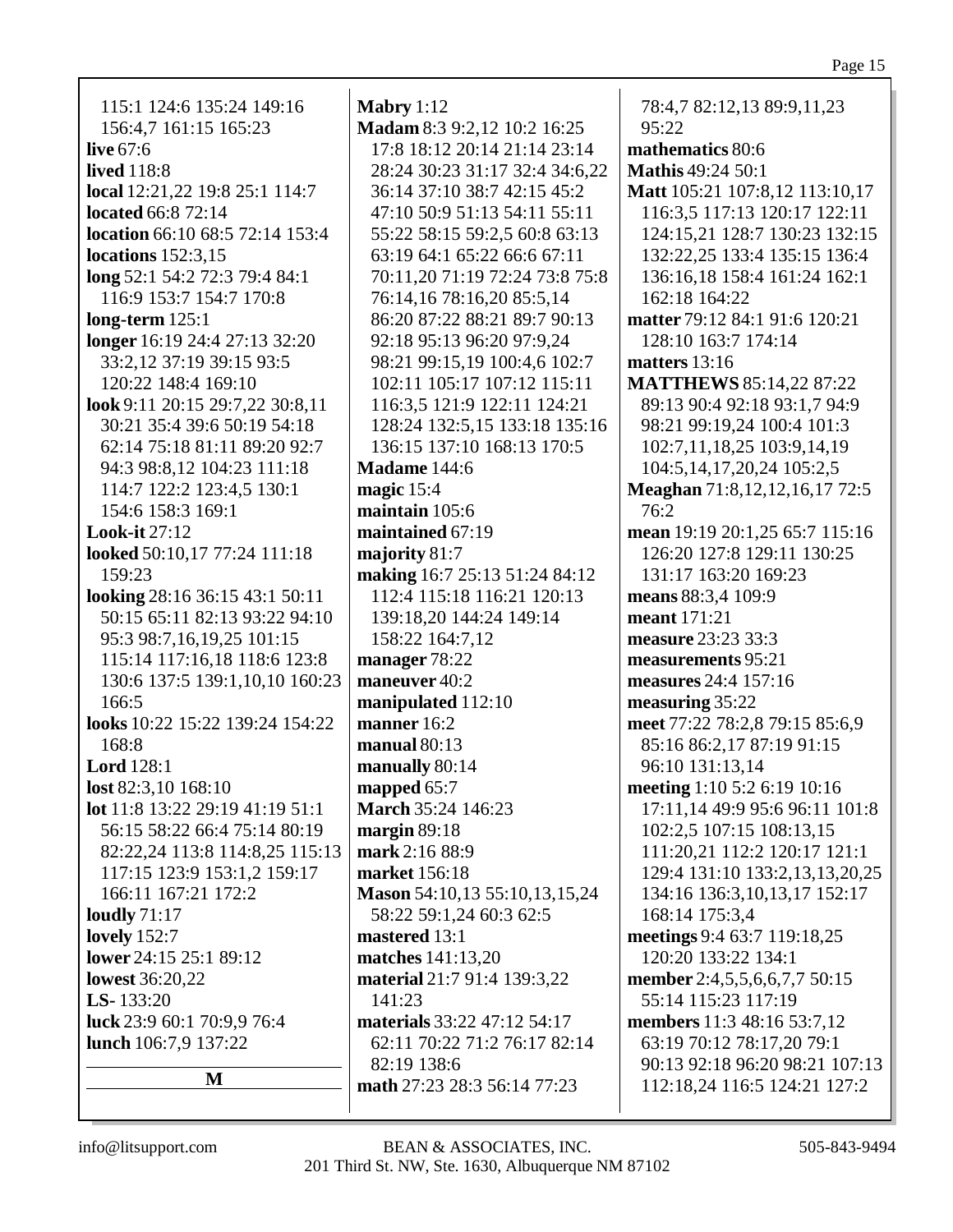127:12 138:23 146:25 **memo** 108:4,11,17,21 111:18,19 **mention** 167:7 **mentioned** 49:5 65:2 83:25 **mercado** 67:12 **merging** 38:22 **message** 126:4 128:3,22 **met** 33:24 37:22 43:11 54:21 62:16 70:24 77:16,18,23,25 78:7 85:18 88:11 89:5,23 91:16 98:12 149:12 150:5 **methods** 29:2 **metrics** 33:7 **Mexico** 1:2,13,21 3:4,8 6:16,18 9:9 11:9,25 13:25 52:8,16 57:2 110:9 132:12 152:16 157:7 167:2 172:6 174:2,9,12,13,21 **mid-school-year** 111:24 **middle** 14:15 19:3 20:23 130:2,3 165:6 **middle-class** 166:16 **midyear** 112:4,5 **Mike** 78:20,21 90:13 **mile** 19:15 **million** 92:14,22 113:8,12,14 114:4,5,11,11,12 122:25,25 124:7,7,8 125:11,15,16,16 130:2,8,8 157:16,21,22 **mind** 11:16 12:16 82:23 121:3 137:18 171:24 **mine** 68:5 **minor** 146:18 148:23 **minutes** 47:4 50:12 52:17,20 106:15,17 **missed** 10:15 137:4 **mission** 14:8 17:11,14 18:11,14 18:16,20 27:24 56:8 139:3,22 141:23 172:3 **mission-specific** 27:25 31:4 43:7 43:11 45:12 153:16 154:1 **misspoke** 87:22 88:23 **misstated** 89:8 **mistake** 146:13 **misunderstanding** 32:15 101:5 **model** 11:8 14:17,21 19:23 **molecules'** 13:3 **molestation** 167:18

**moment** 32:16 79:9 86:7,14 97:17 99:23 100:2 105:13 118:12 126:22 **Monday** 57:22,24 168:14 **money** 82:3 91:24 110:8 111:4,9 113:8 126:18,23,24 127:1 158:8 **month** 10:17 26:7 55:16,16 108:25 121:14 131:6 132:12 155:22 **month's** 10:16 **monthly** 47:16,20,22 156:20 **months** 120:1,22 **morning** 10:13,14 25:11,12 48:7 49:7 51:20 54:2,12,13 55:7,12 62:22 63:11,12,18 65:4 70:17 70:18 71:7,8,19 76:15 78:15,16 106:1 133:19 134:13,19,22 135:4,6 137:5 145:1 152:22 **mortgage** 92:21 **motion** 7:9,12,20 8:14,18 9:1 21:15 23:2 37:20 43:4,5 44:20 45:3,5,17 60:19 62:2,3 68:12 70:8 73:9,20 75:4 96:16 144:3 151:20 173:8,12 **motive** 30:22 39:22 **mountain** 19:14 **move** 7:10 8:16 10:9 17:4,5 21:5 23:8,12 41:22 43:6 45:11 55:3 58:25 60:8 62:25 63:9 66:14 68:15 73:11 76:7,9,10 94:6 96:1 116:20 142:7,10,15 145:8 146:2,20 150:11 160:6 173:10 **moved** 7:24 30:18 32:18 67:24 109:10 145:15 148:1 149:2 **moving** 18:10 52:18 58:12 106:8 139:13 145:4 146:7,9 **multiple** 33:8 117:21,22 **Museum** 152:16 **N N** 2:1 3:1,1 4:1,1 **NACSA** 154:19 155:15 156:5 **name** 25:18 55:13 71:12,20 78:17

78:21 **named** 138:13 **nation** 81:16,18 160:3 **Native** 166:13,18 171:11,16,22 **near** 72:16 100:11 137:25 154:7 **nearby** 15:8 **nearly** 13:12 **necessarily** 75:20 **necessary** 63:8 96:19 131:24 **need** 9:15,22,22 10:20 16:6 17:2 29:23 39:17 40:12 45:5 62:25 101:14,14 112:5 116:18 118:15 127:4 128:6 150:5 154:15 158:2 163:11 165:11 166:6,14 169:17 **needed** 52:5 63:8 100:22 144:21 168:21 **needing** 52:17 **needs** 18:17 29:7 68:10 118:11 121:15 124:11 130:13 141:12 155:18 168:25 169:12 **negative** 12:6 32:7 83:12 111:11 **negatively** 40:3 **negotiated** 32:17 36:3 97:4 153:17 **negotiation** 79:2 **negotiations** 27:22 66:13 153:1 153:14,22 170:24 **neighborhood** 64:20 75:21,22 **nepotism** 145:19 **net** 111:11 **neutral** 99:25 102:15 103:12,23 **never** 28:2 57:12 58:3 59:18 79:11,11 104:13,18 164:7 166:15 168:10,11,22 **new** 1:2,13,21 3:4,8 6:16,18 9:9 11:9,25 13:25 25:9 27:18 37:5 48:15,16,24 49:20 50:4,14 52:7 52:8,16,22 56:18 57:2,12 59:10 59:10,12 72:20 81:24 92:3 98:8 110:9 123:18 132:12 137:23 138:4,16 140:4 145:25 146:4,4 152:16 157:7,17 167:2 172:6 174:2,9,12,13,21 **news** 57:3 83:11 **nice** 66:15 67:1 72:19 172:1 **night** 64:25 110:21 135:5 **nights** 153:2 **nine** 6:7,11 14:14 162:15 **nine-to-zero** 144:2 **nine-zero** 151:21 **NM** 1:19 174:19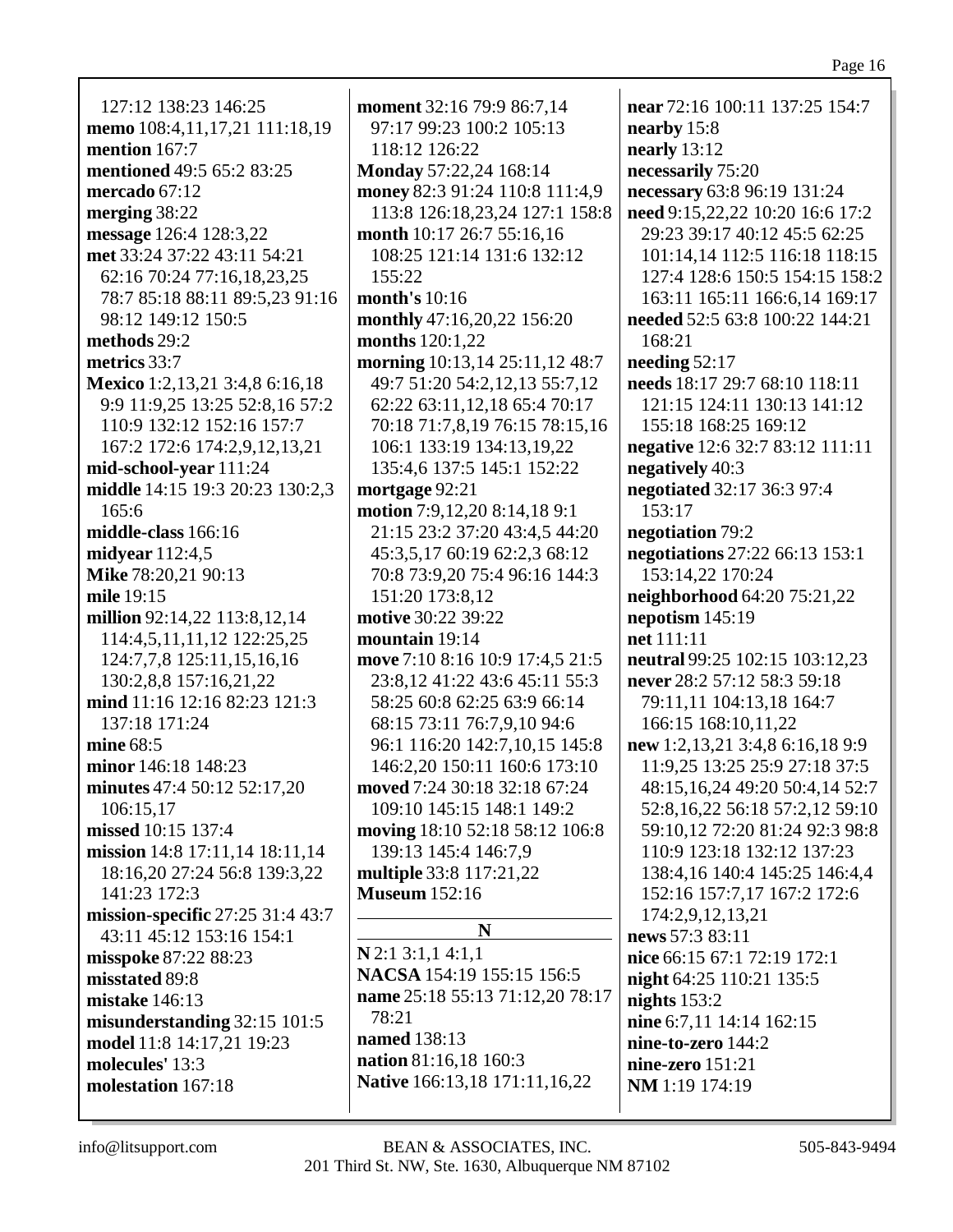**NMPEC** 2:15 **NMPED** 2:9 **NMPSIA** 158:11 167:23 170:17 **NMSBA** 4:6 **NMSBA.org** 165:18 **non-compliance** 3:14 51:10,19 52:11 **non-compliant** 51:17,25 52:2,3 53:2,16 **non-proactive** 51:25 **non-white** 166:16 **noncompliance** 32:1 **nonprofit** 92:19 93:18,24 **noon** 107:16 **norm** 84:7 **normally** 47:15 **northeast** 159:4 **Northern** 13:25 172:7 **northwest** 68:7 **nosy** 66:7 **note** 13:14 20:4 21:21 25:3 92:20 93:18 107:20 108:20 112:22 113:2,5 150:3 **notebooks** 9:10 **notice** 40:7,14 62:15 138:20 140:3,12 141:21 144:19 145:24 147:25 149:18 **noticed** 49:15 **notification** 3:23 9:7 **notified** 108:8 **notify** 50:6 **November** 146:10 **number** 13:20 14:5 15:4,9 17:15 17:25 32:9,9 65:14 83:10 91:13 111:11 154:2 155:9 157:6 158:13 160:13,15 163:25 172:22 175:2 **numbered** 138:1,4 **numbers** 18:3 123:8 138:5 **numerous** 32:8 **NW** 1:20 174:20 **NWEA** 80:23 88:3 96:23 **O**

**O** 3:1,1 4:1,1 **objective** 29:24 30:8 **objectively** 29:7

**obligation** 92:23 94:5 128:17,18 **obligations** 27:7 **observations** 139:19 141:22 **observe** 139:10 **obtained** 60:17 **obtaining** 147:23 **obviously** 26:12 36:22 66:24 106:5 155:25 161:5 **occupying** 127:1 **occur** 11:20 59:15 108:11 **occurred** 158:25 **occurring** 99:23 **occurs** 164:2 **October** 154:20,21 155:6,11 **offer** 119:21 155:1 172:12 **office** 67:16 **offices** 67:17 **official** 108:19 **oh** 7:23 9:5 27:23 28:21 49:24 60:6 113:16 115:21 117:9 129:23 136:24 137:12 162:6 166:10 **Ohkay** 172:16 **oil** 110:7 118:7 **okay** 5:25 8:10 10:7 19:8 23:12 30:10,24 41:17 43:16 44:11 45:9,10 49:14 50:20 51:7 53:11 53:17,23 54:6,14 67:20 68:12 70:19 73:11 76:10 78:15 86:10 87:12 90:2 96:21 97:2 99:9 103:19 104:17 105:1 106:12,14 107:6,11 113:16 115:12 117:10 120:13 122:10 125:23 127:16 127:23 129:24 132:22,25 133:4 134:4 135:12 136:20,24 137:1 137:20 140:2 142:7,15 146:6,17 150:7 151:22 152:24 156:2 159:1 160:12 162:3 **old** 55:17 141:7,10 146:3 **on-site** 18:6 **once** 55:7 96:19 120:18 160:6 170:23 **one-and-a-half** 77:18 **ones** 60:2 66:25 137:24 138:2,4 167:4 **ongoing** 41:21 49:16 72:7 156:9 **online** 163:3

**onward** 108:1 **open** 1:10 3:6 7:24 71:4 120:25 132:24 148:18,22 **opening** 73:16 145:6 149:3,5 **operating** 117:5 123:11 139:16 148:8 **operation** 33:18 **operational** 21:8 **operationalized** 141:19 **operations** 3:15 54:8 55:6 60:10 63:10 68:17 71:6,22 73:13 **opinion** 90:16,16,19,19 92:8 103:3 118:25 **opportunities** 33:8 **opportunity** 9:11 28:9 64:14,19 67:1 71:25 78:24 79:8 87:19 131:5 145:7 155:4 157:9 158:9 **opposed** 7:17 8:23 127:5 156:23 **opposition** 7:19 8:25 **option** 29:16 57:12 58:10,10 85:2 99:24,25 100:7 101:19 154:14 **optional** 55:20 **options** 2:10,12 3:11 47:9 58:7 94:11,14 95:24 **order** 3:3 5:1 38:13 39:1 93:9 139:1 141:12 **ordered** 41:9 **ordering** 38:17 **ordinary** 164:2 **organized** 140:10 **original** 13:4 68:4 94:1 **Origo** 82:14 **Ortiz** 125:5 **outcomes** 166:17 **outdoor** 11:18 **Outlay** 108:12 **outreach** 112:21,23 **outside** 66:24 102:1 116:22 122:3 **outstanding** 53:2 **over-testing** 26:8 **overall** 24:14 88:10 **overnight** 14:1,5,6 19:6 **overnights** 13:16,18,20,21 18:25 **overnights,'** 14:8 **overview** 80:3 **overwhelm** 59:10 **overwhelming** 57:18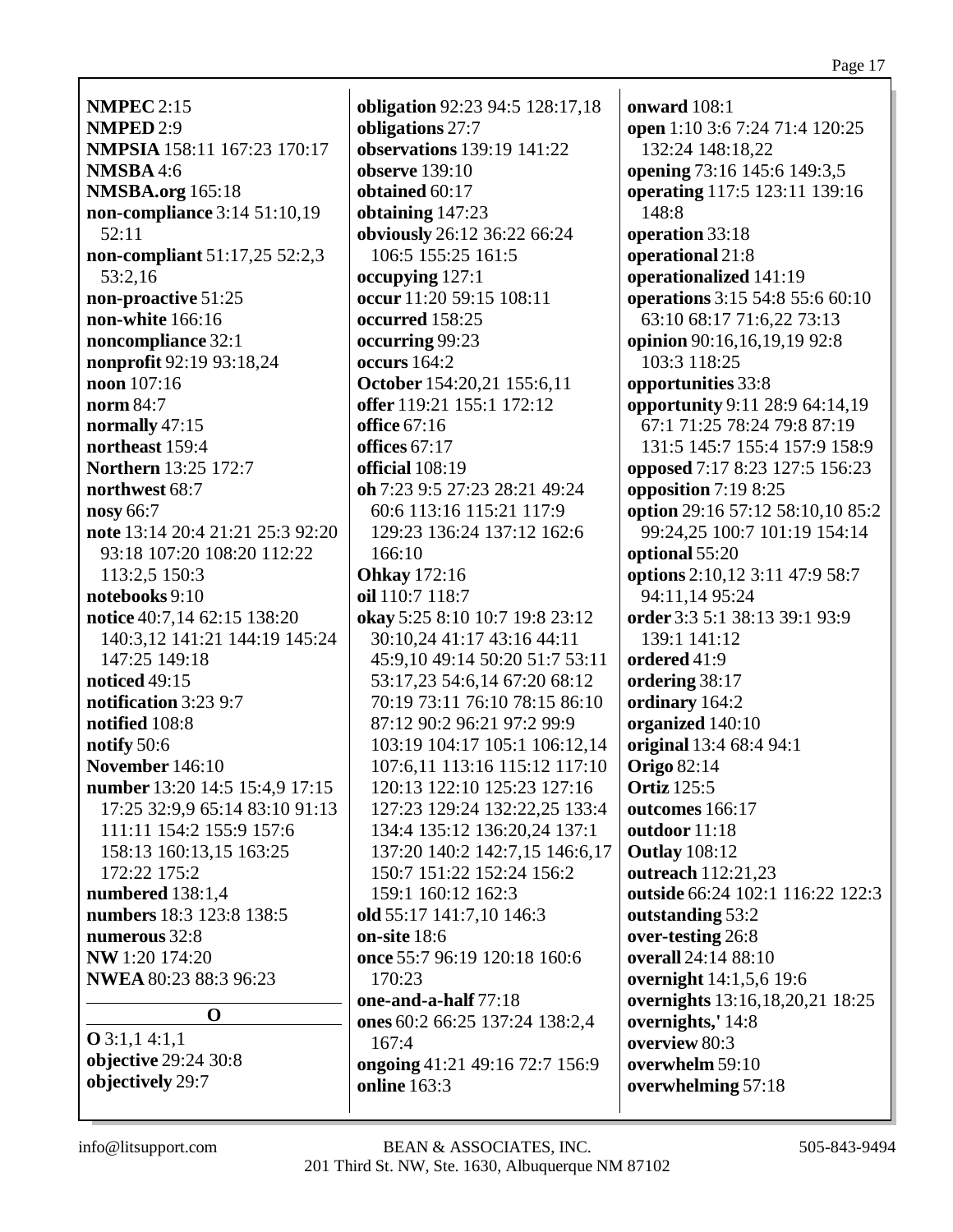**Owens** 11:6 **Owinge** 172:16 **owns** 92:20

**P P** 2:1,1 3:1 4:1 **p.m** 106:21 173:14 **pack** 118:2 **packages** 39:1,13 **packet** 34:2 54:19 80:22 **packets** 47:23 165:22 **page** 3:2 4:2 20:15 54:19 62:12 108:4 138:20 139:13 140:12,24 141:5,17 144:19 145:10 146:6 146:19 147:2,10,19,24 148:12 148:13,13,25 149:7,7,15 **pages** 48:25 174:10 **Pahl** 105:21 107:12 113:10,17 116:3,5 117:13 122:11 124:21 132:15,22,25 133:4 135:15 136:4,18 162:1 **panateria** 70:13 **paper** 14:12 15:22 **paperwork** 83:7 **paragraph** 141:6,7,9 **paragraphs** 141:6 **PARCC** 32:18,24,25 33:3,10,11 33:15 36:16 37:14 39:25 41:4 **Pardon** 44:6 **parent** 165:13 **parents** 2:10,12 3:11 47:9 57:19 58:2,7,8 84:3,8,9 **park** 72:16 75:10,20 **part** 14:2 16:18 17:18,21 18:15 31:12 32:17 47:15 48:22,25 79:1,3 97:3 98:11,16 101:23 105:13,15 107:19 112:21 120:24 127:7 135:13 138:25 140:16 145:4 146:21,22 147:12 148:15,25 171:3,11,22 172:21 **participate** 159:19 **participated** 13:13 **particularly** 18:13 109:20 **party** 86:5,10 89:19 90:1 100:18 101:17,18,24 104:23 **pass** 44:20 45:3 169:16 **passage** 11:19 19:9

**passed** 140:6 **passes** 7:20 9:1 23:2 46:25 62:2,3 70:6,8 75:5 144:3 151:20 **PATRICIA** 2:3 **Patrick** 54:10,13 55:10,13,24 58:22 59:1,24 60:3 62:5 **Patty** 120:18 **pause** 107:21 **pausing** 107:15 **pay** 114:2,14,23 **payment** 92:13,21 93:4 98:18,22 **PEC** 2:13 4:7 7:3 12:1 16:3 51:6 53:20 55:4 118:25 119:8,10 149:13 150:5 **PED** 91:12 175:7 **Pedro** 72:15 **PELAYO** 2:11 16:20 17:8 23:14 47:10 48:8,13 49:15,19 50:2 51:13 52:7,14,24 53:11 54:15 54:24 62:10 70:20 133:7,15,25 134:21 135:1 137:20 138:8 140:2 144:6 146:18 152:14 **pending** 53:20 154:16 **people** 9:22 20:10,15 48:13 65:24 72:19 75:12 117:22 121:14 129:11 131:5 135:3 160:13 164:24 169:11 172:14 **Peralta** 2:3 5:17,18 22:20,21 42:13,14 43:5,23,24 46:13,14 60:8,20 61:21,22 69:4,5 74:17 74:18 99:13,14 106:13 112:25 119:23 122:6 126:7 127:14,18 129:24 130:17,18 132:5 142:19 142:21 143:11,12 151:8,9 161:10,11 169:15,16 **perceive** 42:8 164:14 **percent** 13:12 23:22 24:23,25 25:2 36:4 77:20,21,22 78:1,4,6 80:7,9,16 83:12 85:23 88:1,11 89:6,9,11,12 91:14,22 92:3,4,6 92:7 96:25 108:10 109:2,5,6,13 113:6,13,23 119:24 120:4,12,12 122:18,19,19,20,21 123:24 124:1 160:2 **percentile** 77:17 80:10 81:13,19 81:21,22 **performance** 11:17 12:7,17

23:19 25:9 27:19 33:25 36:24 37:5 43:9 45:14 78:13 85:7,17 85:18 103:15,23 104:24 138:13 138:14 139:11 140:3,5,10,15,19 141:3,14,15 142:11,17,17 **performing** 24:15,15 **period** 31:4 38:9 **permanent** 125:18 **perplexed** 112:6 **perplexing** 110:7 **persevere** 79:13 **person** 49:20 50:5 56:10 102:12 122:8 167:24 **personally** 18:1 **perspective** 112:18 127:17,19 131:3 **pervasively** 164:2 **Pete** 125:5 **phenomenal** 157:3 **phone** 128:5 **Phonics** 56:14 **physical** 160:17 **physically** 168:6 169:10 **picture** 67:9 126:19 **Picuris** 172:10 **piece** 20:18 66:15 136:14 145:11 146:14,20 147:25 148:15 **pieces** 144:14,21 **PIERCE** 51:2 52:6,19 53:9,19,23 **pilot** 159:4 160:7 **piloting** 158:15 **pink** 164:11 **Pino's** 125:5 **pivoted** 94:2 **pizzas** 75:19 **place** 33:17,18 38:9,20 94:8,10 102:1 109:12 111:2 114:22 118:11 131:13 147:10 148:11 148:24 153:21,22 157:19 158:24 168:6 172:2 **placed** 37:25 47:17 149:25 **places** 62:15 152:8 170:23 **plan** 3:20 59:20 79:25 80:1 86:12 86:15,18 87:20 88:18 94:8,10 94:16,17,20,23 98:12 99:21 101:24 104:9,12 146:20 147:8 147:23 148:3,13,16,19 149:19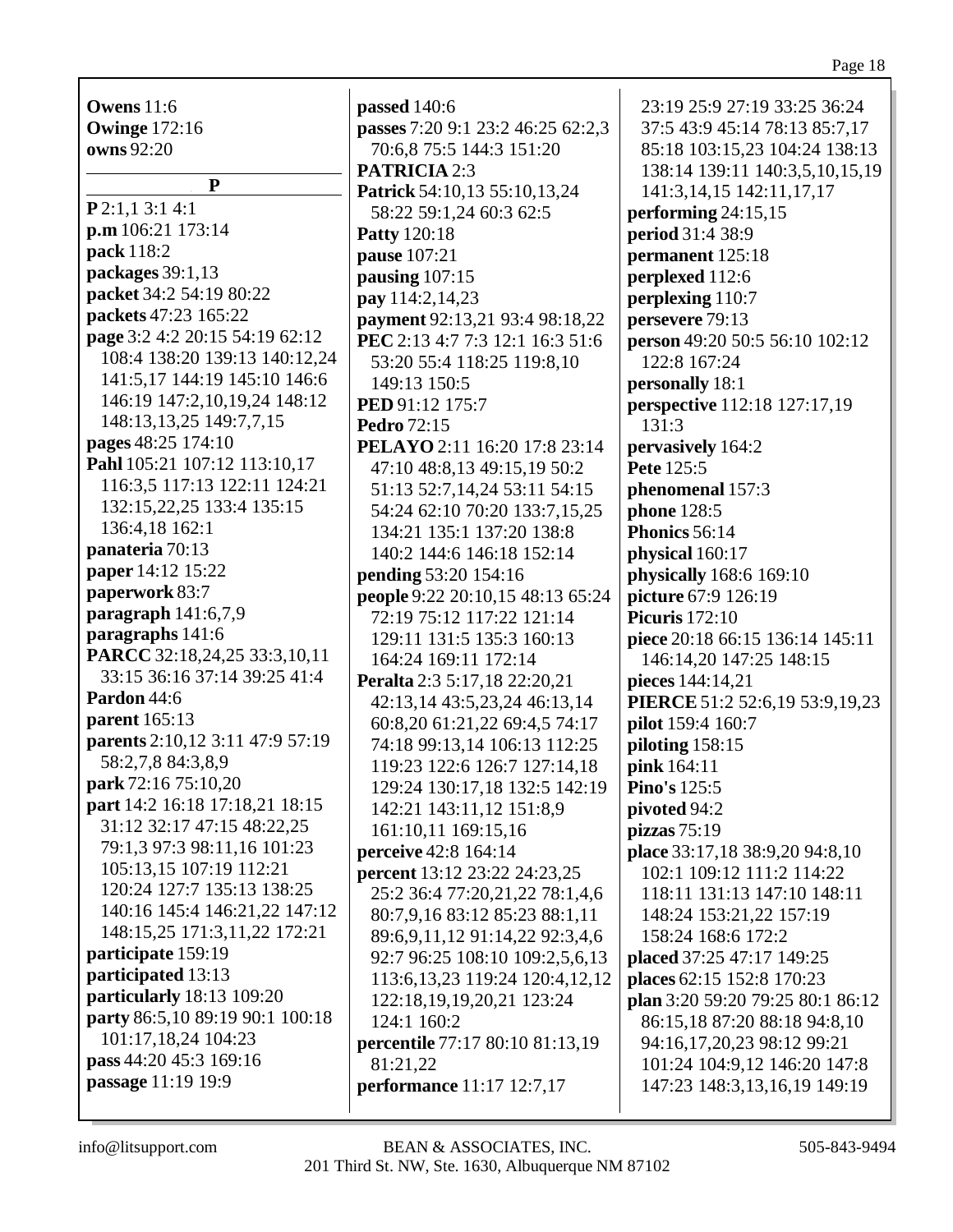149:21 160:9 **plane** 156:1 **planned** 59:20 **planning** 58:19 60:12 67:5 72:3,8 109:6 155:16 **plans** 47:18 65:6 **plants** 12:21 **platform** 40:20 **play** 13:4 57:5 89:25 **playground** 66:16 **playgrounds** 66:21 **please** 5:5 21:21 32:13 39:21 55:8 **pleased** 57:21 **Pledge** 3:3 6:15,17 **plenty** 67:18 **plug** 37:4 **plus** 21:9,11,12 39:24,24 66:18 **point** 10:24 19:11 25:24 30:4,16 30:20 33:19 38:11 75:9 84:5 85:20 86:21 88:14 95:5,10 96:13 97:3,10 99:4 102:24 103:7 117:6 129:13,16 147:22 148:5 161:6 167:12 168:18 **police** 75:11,14,16 **Policies** 3:23 **policy** 3:13 51:9 52:22 **politely** 89:2 **popular** 163:8,9 **populate** 150:2 **populated** 153:18 **population** 24:25 153:3 161:5 171:12 **populations** 146:14 172:5 **POs** 38:14 **position** 82:8 115:18 117:12 **positive** 11:22 16:1 24:13,16 84:19 92:5 **positives** 41:24 **possibilities** 155:7 **possibility** 88:19 93:22 98:7  $122:4$ **possible** 3:9,11,13,15,19,21,23 4:3,4 9:24 47:8 54:7 76:12 98:24 107:7 137:16 **possibly** 37:2 119:25 123:15 **post-20-** 142:12

**postmaster** 172:16 **postpone** 103:22 **potential** 12:6 113:6 117:8 118:13 **potentially** 109:7 161:12 **Poulos** 2:10 9:12 10:2 18:12 34:6 34:22 50:9,24 76:14,16 79:17 83:25 85:5,9 89:7,13 **Poulos'** 79:19 **powerful** 13:21 **PowerPoint** 163:2 **practice** 12:9 **practices** 110:13,25 **Pre-2008** 138:13 **pre-2018** 16:14 139:12,17 142:13 **pre-2018-'19** 142:16 **pre-2018-2019** 142:11 **precedence** 42:18 **precedent** 28:21 37:16 **precedes** 51:6 **precise** 89:25 **prefer** 10:8 **preliminary** 62:13 **premises** 99:1 **Prep** 71:18 125:9 **Preparatory** 3:18 70:16,21 73:14 **prepare** 141:12 **prepared** 53:24 153:5 **presence** 75:14 **present** 5:8,11,15,24 6:3,21 8:5 9:3 18:19 78:24 107:5 138:24 **presentation** 9:20 55:21 79:23 **presented** 21:6 43:6 79:17 87:15 98:5 108:19 **presenting** 48:20 **presents** 23:17 **preserve** 12:23 **pretty** 19:7,19 36:16 114:5,6 116:13 123:23 165:8 **prevent** 160:21 **prevention** 158:14 160:17 **previous** 63:6 **previously** 112:1 138:3 **price** 125:11 **pricing** 39:11 **primarily** 20:24 56:13 **primary** 11:24 12:25 19:7

**principal** 56:20 59:10 **Principals** 105:25 **prior** 60:13 73:15,16 79:20 83:17 145:6 149:3,5 **pro** 116:13 **proactive** 75:15 **probability** 105:10 **probably** 30:6,6 37:12 40:8 91:21 95:17 122:16 124:6,7,16 136:6,25 154:11 155:24 160:5 163:19 164:7 165:24 **problem** 16:16,21 20:1,2 27:10 30:25 31:9,13 65:23 75:10 109:19 111:15 113:7 117:8,8,11 133:17 **problems** 16:1 59:15 **procedures** 3:24 117:5 **proceedings** 1:10 173:14 174:11 175:3 **process** 38:17 41:21 42:5 79:2 112:6 116:7,15,19,20,23,23 146:9 **processes** 107:24 **product** 11:16 12:17 **professional** 1:20 13:23 62:22 **proficiency** 23:23 24:24 32:23 33:3,9 84:11 **proficient** 171:19 **program** 18:20 82:12 124:1 156:12,15,17,21 157:1,3 158:16 159:14 167:16,22 **programming** 109:8 112:16 114:21 171:10 **programs** 123:24 171:14 **progress** 24:6 25:8 91:8 147:5 170:7 **project** 161:16 **projects** 114:3 **Promesa** 3:20 76:13 78:18 81:16 **promise** 167:21 **promissory** 92:20 **promotes** 88:10 **proper** 122:8 128:21 **properly** 41:9 87:6 **property** 114:7,10 **propose** 15:10 139:5 **proposed** 49:1 109:1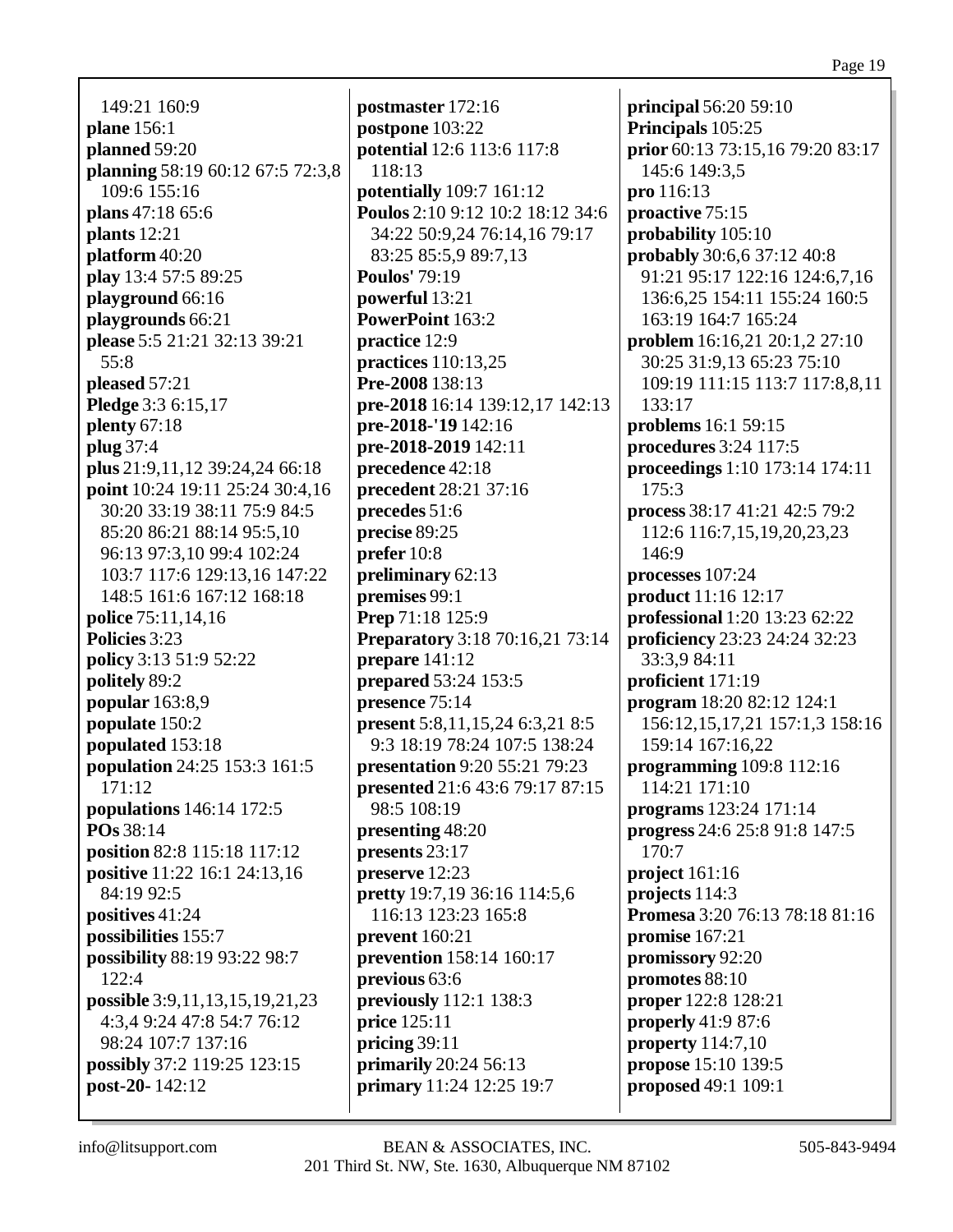| proposition 125:18                      |                 |
|-----------------------------------------|-----------------|
| protocol 138:15 141:20                  |                 |
| protocols 4:3 137:11,17,21              | qu              |
| 138:12 142:1,8,11,16                    | qu              |
| protract 104:11,21                      | qu              |
| prove 18:4                              | qu              |
|                                         | Ŝ               |
| proven $15:24$                          | qu              |
| provide 35:17,25 47:15 60:16            | Qı              |
| 62:21 81:9 111:19 125:6 140:17          | qu              |
| 144:20 147:5,7,14                       | l               |
| provided 33:23 47:21 49:17 56:4         | qu              |
| 71:2 76:17 80:22,23 88:2 94:19          | 6               |
| provides 24:5                           | I               |
| providing 13:10 56:9 58:7 82:16         | qu              |
| 138:16 145:11,11                        | qu              |
| provisional 63:1                        | Qı              |
| prudent $102:10$                        | qu              |
| PSCOC 111:16,22 112:19 113:15           | J               |
| 115:8 117:1 123:22 126:4 136:7          |                 |
| 136:13                                  |                 |
| PSFA 108:20 111:22 115:3 116:8          | $\mathbf{R}$    |
| 131:1 132:17 157:14 158:5               | Ra              |
| 161:13                                  | $\mathbf{R}$    |
| <b>PSFA's</b> 161:16                    | rai             |
| <b>public</b> 1:1,10 5:2 7:25 9:19 12:2 | rai             |
| 57:9 59:11 60:9 68:16 73:12             | rai             |
| 108:12 114:17 115:6 123:5               | rai             |
| 136:8 152:19 171:8 174:1,12             | ra              |
| 175:3,4,4                               | ra              |
| <b>Pueblo</b> 13:10 172:10              | ra              |
| <b>pueblos</b> 172:8,23                 | ra              |
| pull 35:4 99:25 105:2                   | ra              |
| pulled 8:13                             | $\mathbf{R}$    |
| pulls 57:17                             |                 |
| puppies 66:3                            | ra              |
| purchase 149:17                         | ra              |
| purchased 82:18                         | ra              |
| purely 96:15 116:25 117:1               |                 |
| purposes 109:6                          |                 |
| pursue 147:15                           | ra <sup>®</sup> |
| Pursuing 105:25                         | re:             |
| push 131:20 162:25                      | re:             |
|                                         | rea             |
| put 19:24 58:17 79:22 82:8 111:2        | rea             |
| 129:18 137:22 138:3 152:25              |                 |
| 153:11 155:1 159:25 162:12              | rea             |
| 169:21 170:2,14                         | $\overline{2}$  |
| <b>puts</b> 78:1                        | ξ               |

 $\mathbf{O}$ alification 52:12 alifications 80:20 alifier  $86:3$ ality 12:25 14:6 17:17 18:5 56:25 82:16 artile 36:21,22 81:4  $\mu$ esta 20:10 estion 50:4 116:1 121:22 27:8 147:20 150:8 estions 18:22 21:4 58:13 60:5 57:23 72:11.22 80:1 83:2 90:3 21:18 131:6 139:23 142:2,6  $ick 50:399:15$ ickly 48:17 83:4 106:9,11 uintana  $167:22$ ite 36:21 75:23 111:3,14 12:17 113:18 157:5  $\mathbf{R}$  $2:1.43:14:1$ achel 55:15 aices 49:11  $\ln 12:21$  $inv91:25$ **ise** 123:6 **ised** 57:8 67:7  $n14:21$ nch 19:8,16 152:5,16 nches  $15:8$ **ndom** 122:4 ndomness  $121:25$ **ANDY** 10:15 16:9 19:2 20:6,9 20:22 23:7.11 nge 56:23 81:8 130:10 **tes** 112:8 tionale 13:19 110:6 111:15 12:4 115:2 123:1  $\bf{w}$  35:17 36:1  $ach 113:1$ ached 19:11 aching  $113:3$ ad 11:2 102:17 107:10 108:2 33:19 145:14 ading 13:1 23:24,25 24:21,23 28:4 77:24 78:8 80:12 82:11 85:23 87:6 89:10,12,24 95:22

122:22,23 reading. $27:24$ ready 38:14 53:18 64:15 72:4 100:12 148:18 153:4,5 159:2 real 155:19 real-life  $13:11$ realize  $130:14$ really 14:13 26:6 35:22 55:17 57:5,11,15,17 58:2,9 63:2 64:5 64:13,19 65:6 66:18 67:1 68:10 72:9 78:25 79:6 80:18.20 81:1 81:8,17 82:8,16,23 83:14 84:14 88:15 91:1 100:11 107:21 121:11 124:24 125:3 130:24 135:20.23 136:13 138:18.24 139:6,20 144:11,15 147:7,11 149:10.14 153:8 168:20 171:19  $171:23$ realm  $117:1$ reason 17:18,22 29:21 32:6 50:13 50:18 110:12 121:19 **reasonable** 15:11 30:9,10 reasoning 123:2 reasons  $42:16$  121:18 130:24,25  $131:2.7$ Rebecca 64:7 rebuild  $84:19$ REC'D 175:10,15,20,25 recall 144:25 **RECEIPT** 175:1 receive 35:8 82:4 132:19 145:2 received 33:23 52:22 57:14 62:24 73:15 108:22 171:20 reception 57:7 recess 47:6 106:20 recognize 83:18 110:15 112:20 recollection 119:25 recommend 16:23 25:6 55:4 63:9 71:5 126:10 recommendation 28:7 111:1 recommendations 138:21 recommended 110:23 reconsider 89:22 reconsidering 84:14 reconvened 106:21 record 6:20 25:17 31:18.21 32:1 45:5 55:9 63:15 71:11 104:6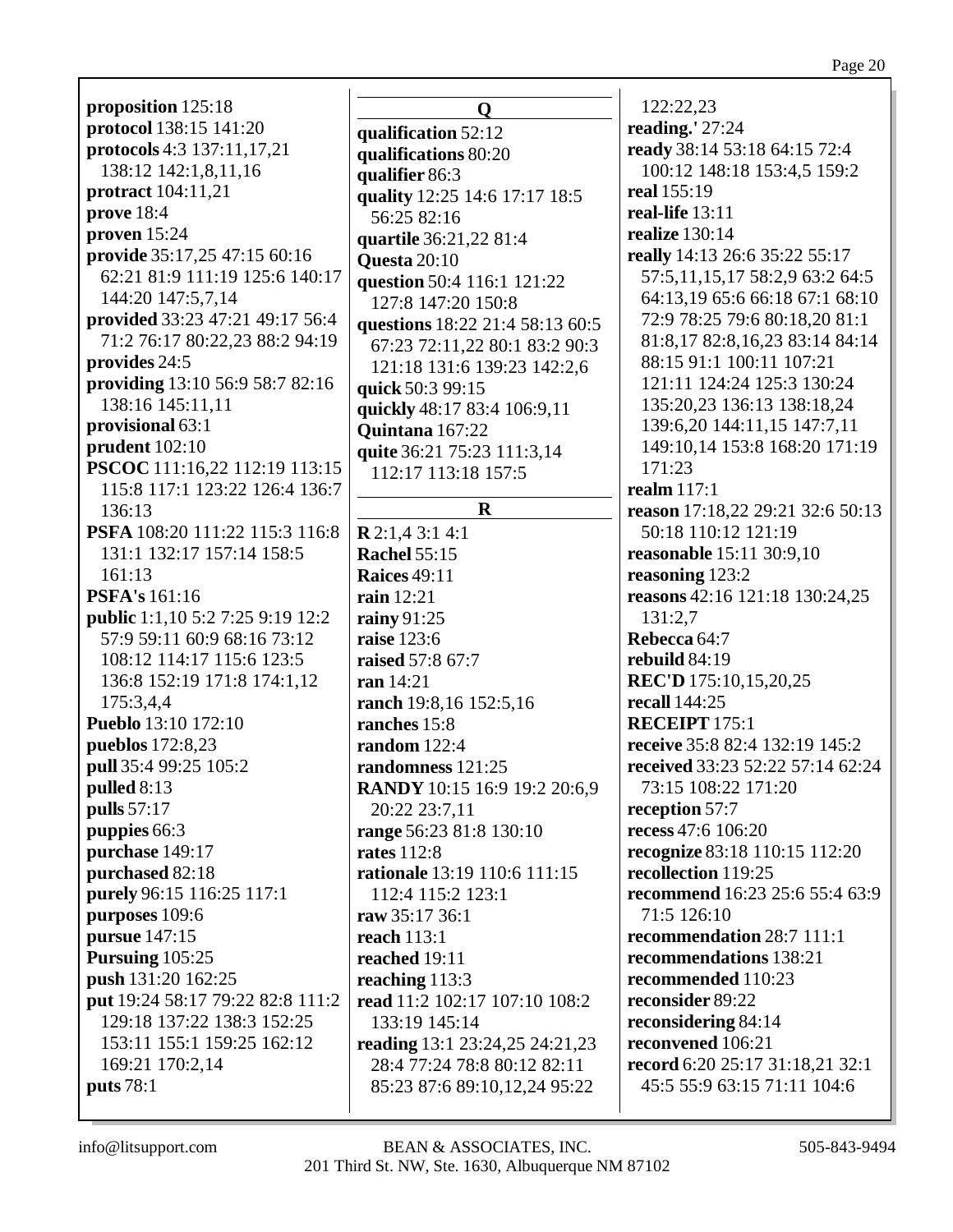106:23 108:2 140:23 **Records** 2:13 **recoup** 113:7,14 **recovered** 82:3,9 **recreation** 14:21 **reduce** 14:4 112:13 **reduced** 17:19,22 **reducing** 12:8 13:20 15:7 17:15 158:13 **reduction** 13:14 14:7 **references** 146:2,4 **referencing** 13:15 **reflect** 6:20 106:23 **reflected** 111:8 116:17 **reflecting** 144:15 **regard** 131:9 **regarding** 56:18 80:1 83:2,3 84:15 124:24 144:21 **regards** 78:9 162:8 **regional** 159:8 **registered** 48:14 52:9 53:6,7,10 83:6 **reimbursable** 112:13 **reimbursement** 3:22 113:23 125:8,22 153:19 **Reimbursements** 107:8 **reiterate** 64:2 **reiterating** 150:3 **reject** 115:9,9 **rejects** 115:7 **related** 48:23 54:22 62:19 **relationship** 162:23 **released** 85:13 87:18 94:22 **relevant** 29:5 162:17 **rely** 114:16 125:8 **relying** 33:9 36:16 **remember** 66:12 **remind** 84:23 87:12 99:20 118:22 **reminded** 9:17 **reminder** 155:17 **reminding** 155:8 **remove** 24:1 37:17 43:7 45:12 141:6,9 148:3 **removed** 31:23 37:13 **removing** 7:2 26:4 145:12 148:7 **renaming** 13:17 **renegotiating** 93:19,20

**renew** 155:2 **renewal** 25:4 26:16,19 27:2,6,20 28:13 29:9 30:2 37:18,23 40:7 42:2,5,24 43:1 155:2 **renewals** 155:5 **renewed** 27:21 **renovation** 123:18 **rent** 156:20 **renumber** 137:17,19 **repeat** 40:13 48:4 **replace** 31:14,15 **reply** 152:10 **report** 3:8,11,20 9:9,18,22 20:15 24:9,18 31:13 47:8,11 49:13 56:19 76:12,18 80:23,25,25 81:11,14 84:25 85:2,10,12 86:3 86:9 87:7,18,21 94:21 95:7 96:9,19,22 97:21 98:10 99:6 102:21,22 103:6,10 104:8 110:22 124:19,22 147:4 151:22 158:23 **reported** 1:19 24:25 73:15 75:11 **Reporter** 174:9 **REPORTER'S** 4:8 174:7 **reporting** 1:20 3:13 34:13 40:21 42:7 47:16,20,22 51:9 **reports** 24:5 82:1 110:21 112:11 **represent** 129:7,12 131:8 **representation** 120:20 **representative** 115:8 119:20 127:19 130:20 156:5 **represents** 129:7 **reputation** 15:18 **request** 17:9,10 21:5 23:16,18 25:7,9 26:14 29:18,23 42:11 43:6 45:11 50:14 84:22 125:21 132:16,19 152:10 **requested** 52:21 **requesting** 24:1 42:4 115:5 **require** 9:19 **required** 10:25 43:9 45:14 91:12 148:14,21 **requirements** 95:19 **requires** 150:12 **requiring** 149:1 **reservation** 155:18,21,24 **reserve** 91:21

**reserves** 150:5 **resources** 13:22 **respect** 15:14 21:7 **respectful** 170:9 **respectfully** 102:25 **respond** 16:3 **response** 7:7,18 8:24 12:3 21:19 43:15 58:4 60:22 68:14 69:1 73:24 142:23 150:9,18 159:22 **responsibility** 17:23 **responsible** 15:2 **rest** 79:25 106:10 148:23 **restricted** 172:13 **restructuring** 24:3 **resubmissions** 55:2 **resubmitted** 71:2 **result** 24:5 55:2 118:24 125:4 170:8 **results** 26:12 62:7 **resume** 171:3 **Retail** 66:22,23 **retention** 83:14 **retrenching** 96:2 **returning** 83:18 **reveals** 80:25 **revenue** 110:3,7 **review** 139:11 170:15 **reviewing** 50:13 **revised** 138:5 148:3,4 **revisions** 63:8 **revocation** 84:15 86:16,17 87:13 87:16 **revoked** 88:20 **rewarding** 171:23 **Reyes** 64:7 **rid** 26:17 28:22 117:19 **ridge** 20:11 **Riggs** 56:14 **right** 5:23 9:16 17:6 36:2,18 44:23 45:7 49:18 51:7 54:23 65:13,23 66:20 67:6 72:16 73:5 76:10 87:9 88:22,23 89:17 90:4 94:6,12 101:2,22 102:17,22 104:10,19,20 105:5 112:9,15,17 112:20 113:12 115:4 117:7,10 124:14 125:19 126:16 127:2 131:5 139:14 149:18 150:5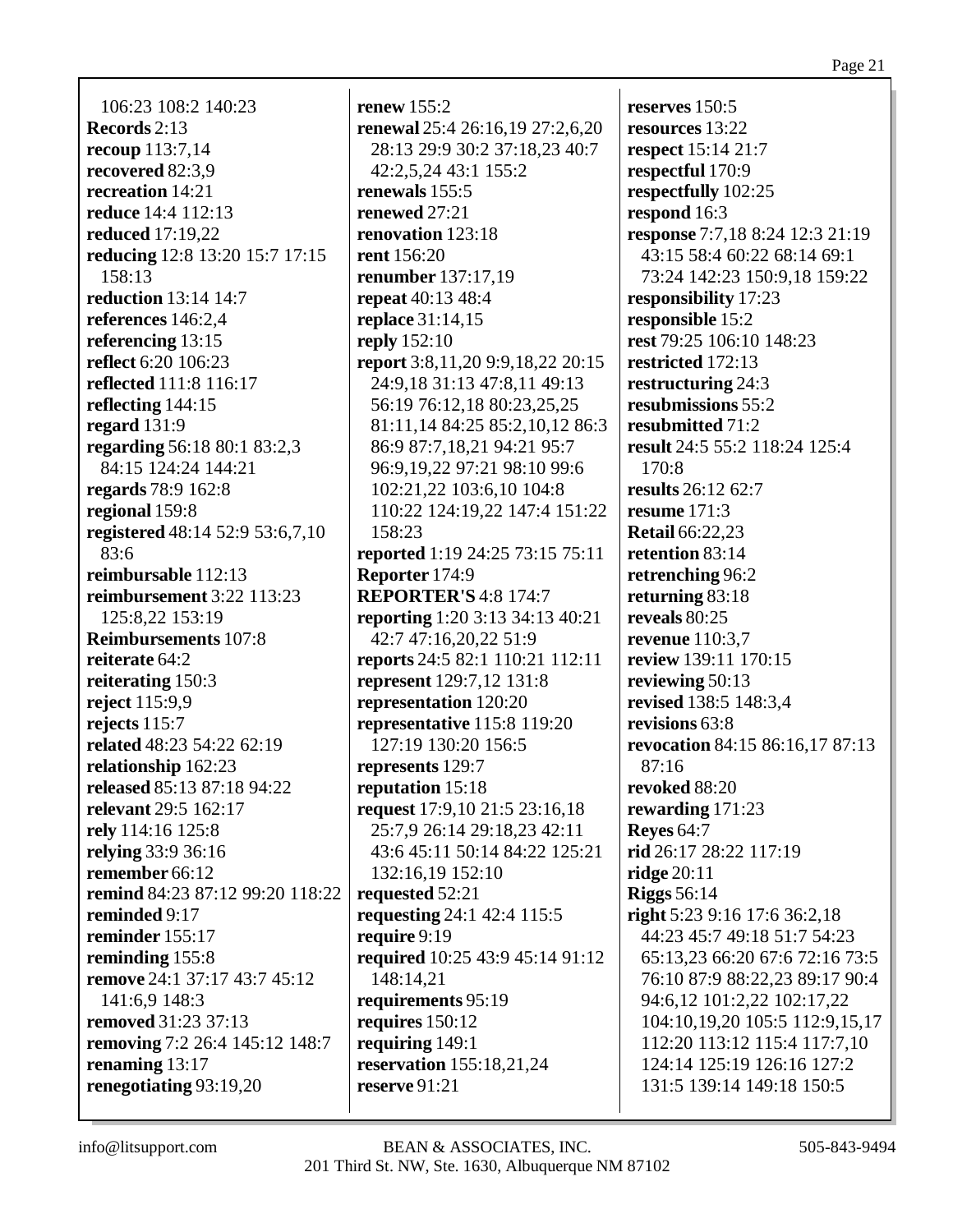| 162:3                                   | safety 157:11,16 161:16                                      | 63:20 64:19 65:8 66:9 68:18,19      |
|-----------------------------------------|--------------------------------------------------------------|-------------------------------------|
| rigor $64:19$                           | sake 83:23                                                   | 68:21 70:13,21 71:1,3,4 72:7,14     |
| rigorous 12:13 56:12 58:10 81:24        | salary 109:22                                                | 73:14,17 75:17,24 76:17,20          |
| river 11:19 67:4 68:6,6                 | Salute 3:4 6:16,17                                           | 79:20 81:5,14 82:17,21 83:24        |
| Rivera 63:12,16,16 64:1,24 65:16        | sampled 12:22                                                | 84:6,25 85:2,9,12 86:3 87:18,19     |
| 65:19 66:9,17 67:11 68:1                | sampling 13:8 135:22                                         | 87:20,24,25 88:8,15 89:1,16         |
| <b>Riverside</b> 23:21 32:16,17,23,24   | San 72:15                                                    | 90:12 91:7,10,11,15,19 92:1,15      |
| 33:6, 12, 16, 19 38:8 40:18 43:8        | Sandy 158:16 159:23 160:1                                    | 92:16,23 93:3,4,19 94:5,22 95:1     |
| 45:13                                   | 167:22                                                       | 98:19 99:1 100:14 101:13            |
| <b>RMR</b> 174:8                        | Santa 1:13 134:3,15 171:8                                    | 102:16 105:11 108:9,12 109:7        |
| <b>RMR-CRR</b> 1:19 174:19              | 174:13                                                       | 109:11,23 112:3 114:9,12,17,21      |
| road 19:15 101:21 153:9                 | sat 119:14 153:24 167:10                                     | 114:24 115:15,19,21 117:19,21       |
| <b>Robbins</b> 2:6 5:7,8 6:14 8:3,16,19 | satisfied 83:19 84:8 94:18                                   | 118:18 120:19 121:4,24 123:6        |
| 22:7,8 37:8,9 44:21,23,24 45:22         | save 124:6                                                   | 123:18,22 124:12 125:10,19          |
| 45:23 61:6,7 68:22,24 69:7,8            | saving $91:23$                                               | 127:22 130:2,3,7 132:11 135:22      |
|                                         |                                                              |                                     |
| 72:12,13 73:19,22 74:5,6 95:12          | saying 27:11 31:1 34:8 35:3<br>36:14 39:20 44:10 78:25 88:17 | 135:22 136:7,7 138:16,18,24         |
| 95:15,16 99:17 122:13,15                |                                                              | 141:12,25 144:12 145:7 146:8        |
| 129:20,21,25 135:7 143:1,2              | 102:21 103:25 106:18 115:21                                  | 147:4, 12, 14 148: 6, 8, 9, 17      |
| 151:18,19 155:20 173:3,4                | 127:22 128:9 160:20 162:22                                   | 149:13 150:1,3,13 153:22            |
| roll 3:3 5:5 90:24 92:4                 | 163:4 164:5                                                  | 156:11,13 157:7,10 158:14           |
| roller-coaster 118:7                    | says 11:12,24 34:7,18,19 35:1                                | 159:7,17,25 160:10 161:16           |
| room 5:23 6:24 21:22 48:10              | 50:4 55:25 88:23 102:14 103:1                                | 162:4 164:12 165:12 166:24          |
| 65:15 66:13 106:25                      | 122:18,20                                                    | 167:8,19 168:16                     |
| root 160:24                             | scales 126:15                                                | school's 12:9 23:18,20 24:4,24      |
| roots 10:9,11,20 15:13,24 16:5          | scary 165:8                                                  | 25:3 43:9 45:14 77:3,20 78:13       |
| 21:6 47:20 52:25 157:12                 | schedule 48:5 49:3 96:18 133:19                              | 78:22 80:5 84:22 139:21 141:23      |
| roughly 83:9 92:22                      | 138:17 151:24 152:11 154:22                                  | 144:22                              |
| Ruiz 2:7 6:2,3 7:11,14 9:2 22:4,5       | scheduled 60:13 73:17 95:6                                   | school-specific 43:10 45:15         |
| 44:17,18 46:6,7 60:18,20 61:12          | 112:1                                                        | schools 11:8 16:14 27:5,12,21       |
| 61:13 70:1,2 74:21,22 143:23            | schedules 117:23                                             | 28:2,4,21 29:1,16,19 30:5 31:7      |
| 143:24 150:14,16,21,22 158:19           | scheduling 148:20                                            | 34:12 36:9 39:12 42:19 47:17        |
| 159:13 160:11 168:10 170:12             | school 2:9 3:8, 10, 12, 17, 18, 20 9:9                       | 51:16,23 54:8 59:11 66:19           |
| 170:13 173:11                           | 9:13,25 10:3,22 11:7,22,25                                   | 68:10 81:15 88:6 96:25 107:21       |
| rules 89:25 145:19                      | 12:11,12 13:19,25 14:15 15:6                                 | 108:5,6,18,22 109:14,14,17          |
| run 160:8                               | 15:11, 13, 15, 17, 18, 19, 21, 23                            | 110:1,5,10,14,16,17 111:11,14       |
| running 80:18 90:12                     | 16:6 17:11, 13, 24 18:1, 2, 5, 13                            | 111:20 112:5 113:14 114:1,5,14      |
| runs 167:19                             | 19:3, 13, 18, 21 20:17, 24 21:6, 8                           | 115:2,17 117:15,17,24 120:7,13      |
| <b>rural</b> 19:21                      | 23:17 24:1,8,8,11,13,14,17,19                                | 121:2,20 122:21,22,23 123:9,20      |
| <b>RWCS</b> 12:10                       | 25:1,7,21 26:11 27:7,25 28:8,13                              | 124:5 125:2,7,13,14 126:18,20       |
|                                         | 29:9 30:11,25 31:3,10 34:9,19                                | 127:21 128:14,19,23 129:8,17        |
| S                                       | 34:23 35:19 36:3 37:11 38:3,25                               | 135:24,24,25 138:16 139:7,8,16      |
| $S$ 2:1 3:1                             | 40:1,2 41:10,10,14 42:20,21,22                               | 145:2 148:16 149:2 153:14,24        |
| <b>SABE</b> 47:19                       | 43:1,11 47:14,24 48:19,24 49:6                               | 154:8, 12, 22 155:1, 8, 11 156:7    |
| <b>Saber 49:11</b>                      | 50:12,22 52:7,14,15,21,24                                    | 157:15, 17, 23 158: 2, 6, 7 159: 11 |
| sacred 172:11,24                        | 53:13 54:17,24 55:5 56:3,8                                   | 159:18,24 160:4 161:3,14,20         |
| safe 148:15 167:19                      | 57:9,10 58:6,23,24 59:13 60:14                               | 162:18,21 167:3,4,5,6 169:3,6       |
| safer 158:7                             | 60:15 62:11,17,23 63:5,6,9,17                                | 171:8                               |
|                                         |                                                              |                                     |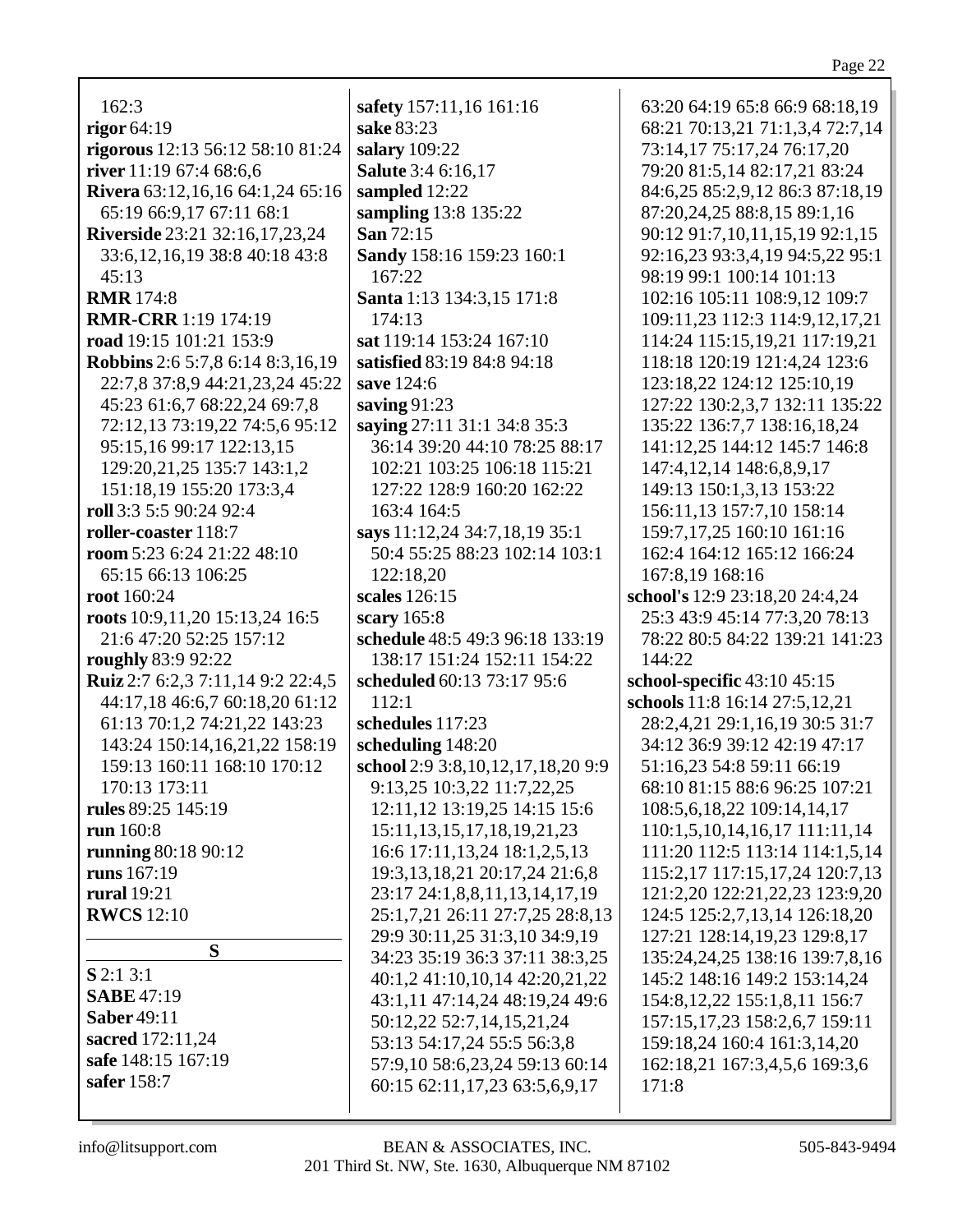**science** 13:1,2 **score** 77:9,10,11,12 **scores** 36:17 77:14 95:22 **scoring** 77:17 **Scott** 63:21,21 **seated** 79:3 **seats** 70:10 126:22 127:2 **second** 7:11,13 8:19 21:15,16 43:12 45:16,18 48:14,20 60:18 60:20 68:22,23 73:19,21 85:2 99:10 108:4 127:7 138:20 142:19,20 150:14,15 163:4 173:11,13 **Secondly** 26:22 **Secretary** 2:4 **section** 70:23 129:12 140:13 145:9 148:1 **secure** 49:4,12 158:7 **security** 168:16 **see** 10:9 28:3,8 29:7 30:9 33:7 35:11 36:15 39:2 41:18,19,20 41:23,24 42:10 47:19 50:15 54:2,20 55:20 57:15 58:24 60:6 62:13 70:13,24 72:19 86:9 90:15 94:22 95:4 97:18 98:9,12 98:15 99:3,6 104:7 109:12 113:4 115:5 117:8 120:19 126:17,19 128:18 135:21 137:17 140:24 146:2 148:11 155:8 **seeing** 16:10 58:1 83:20 160:5 **seen** 57:10 58:3 109:22 110:19,20 120:18 166:15 **SEG** 110:4 **self-funded** 156:17 **self-reporting** 42:3 **sell** 156:19 **semantic** 11:13 **semester** 11:21 12:13,19 13:11 13:13 **semester-long** 11:15 12:15 **Senate** 125:4 **Senator** 125:5 **send** 9:18 126:4 128:3 136:16,17 136:22 152:1,23 158:4 **sense** 36:1 39:15 56:9 95:16 119:3 132:17

**sent** 171:4 **separate** 92:12 100:21 **September** 37:3 108:12 109:10 111:21 116:11 **serious** 10:19 **serve** 12:8 125:11 **service** 1:20 115:24 **services** 160:1 161:22 **serving** 157:2 **session** 7:4 8:4 48:2,4 49:2,9 108:7,8,18 131:18 132:21 133:2 135:13 136:11 137:3,23 138:8 138:21 139:18 144:9,17 147:11 154:25 **session/regular** 134:16 **sessions** 162:11 169:9 **set** 37:15 48:10 85:17 91:12 95:20 115:20 152:12 159:2,7 161:1 174:15 **setting** 19:12 28:20 146:7 **seven** 154:11 **seven-day** 19:6 **shame** 118:4,20,21 **shape** 118:5 **share** 121:18 130:19 132:18 161:18 166:7 **shared** 80:15 132:19 **sharing** 122:16 **she'd** 55:18 **sheet** 141:18 **Sheets** 4:10 **shift** 33:13 **shifted** 33:12 **shooters** 167:17 **shooting** 75:13 158:25 **shootings** 158:14 **short** 47:3 63:25 72:1 95:5 96:12 106:7,9,22 **short-cycle** 23:20 26:5,6,24 103:16 **shorter** 26:3 **show** 27:16 28:9 30:11 32:22 33:8,24 37:14 62:7 90:11 107:21 135:22 136:21 **showing** 26:12 34:20 **shown** 98:6 110:18 **shows** 24:18 58:5 114:12

**shut** 10:5 **side** 42:17 67:4,13 68:6,7 77:23 112:23 120:16 132:18 **sides** 113:2 **sign** 53:18 **Sign-In** 4:10 **signed** 7:23 83:13 98:4 **significant** 24:3,19 26:20 92:13 109:7 113:13 115:18 123:1 **similar** 42:19,20 112:22 140:25 **simple** 157:17,17 **simply** 9:18 31:16 33:10 59:16 96:14 101:17 154:21 **Singapore** 56:13 **single** 37:21 65:7 83:11 91:6 **sit** 112:25 118:23 119:9 131:2 136:9 **site** 4:3 16:19 40:21 60:14 137:11 137:16,21 138:12,14,17,19,22 140:8,16 141:7,19,20 142:1,7 142:10,16 165:25 **sitting** 126:21 128:14,18 165:4,5 **situation** 42:20 **situations** 42:18 **six** 56:24 109:18 120:22 156:15 **six-** 19:6 **sixth-through-eighth-grade** 12:24 **size** 121:23 122:3 **sizes** 123:10 **Ski** 13:13 **skipped** 137:13 **skipping** 137:6,14 **Sky** 49:7 **slated** 111:5 **sleep** 19:8,9 **slightly** 81:23 122:1 **slow** 106:16 **small** 57:18 89:18 117:17,19,24 120:7 123:10 146:18 167:4 **small-school** 120:6 **smaller** 167:3 **smoother** 37:6 **social** 13:1 **Solare** 49:6 **sold** 156:16 **solely** 157:10 172:14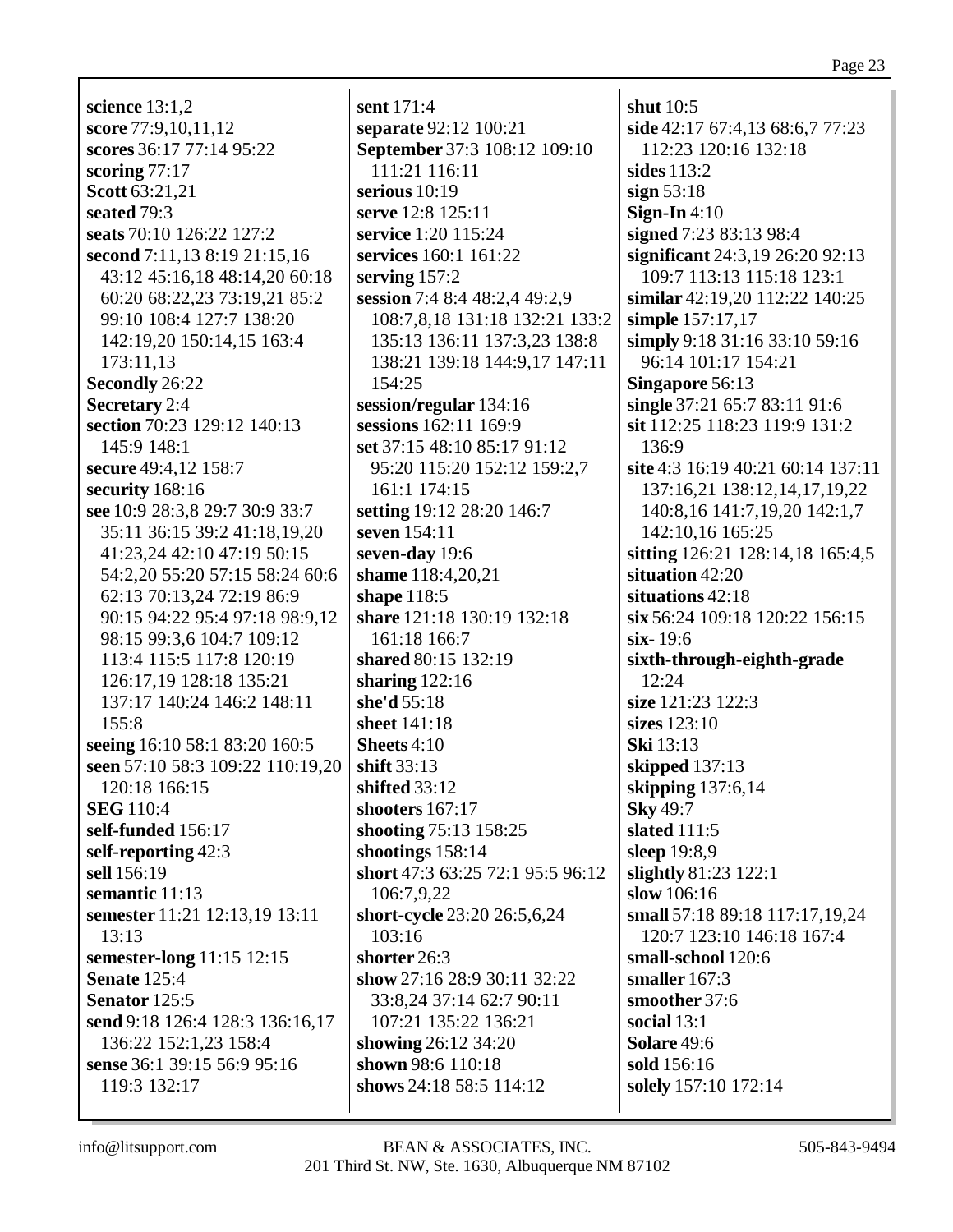**solution** 125:1 **solved** 113:7 **solvent** 91:20 92:1 **somebody** 68:8 101:14 129:18 132:13 152:1 **somebody's** 158:21 **somewhat** 126:15 **soon** 155:19 158:1 **sooner** 40:9 **sorry** 7:23,24 10:15 16:20 20:6 30:24 37:8 44:7,25 60:6 77:6 89:10 90:23 91:11 93:12 97:14 100:1 101:6,10 104:3 105:18 115:21 125:5 129:23 134:4,8,10 137:12,12 144:1,1 152:13 159:1 162:6 **sort** 171:17 **source** 94:1 125:6 **Southeast** 72:16 **space** 66:16 67:18 155:5 **Spanish** 82:12,13 171:14 **speak** 32:7 48:3 71:17 119:3,7,9 119:13,15 121:3 127:24 128:4 153:14 172:9 **speaker** 48:20 **speaking** 17:25 119:8 **speaks** 18:14 128:13 **special** 77:7 80:8 146:14 147:17 171:10 **specific** 18:18 108:25 **specifically** 14:20 18:14 32:21 35:8 **specifies** 35:15 **speech** 171:22 **spend** 130:8 161:15 **spending** 124:9 **spends** 130:3 **sports** 167:8 **spots** 48:2 **spreadsheet** 80:14 **spring** 33:1 41:3 77:11,14,18 108:7,7 **Springer** 15:16 **square** 112:13 **squeezing** 131:22 **stability** 84:18 **staff** 2:9 14:4 15:10,21 49:20

64:15 79:21 81:9 82:7 83:12 84:18 109:22 110:23 115:23 117:19 127:5 132:17 149:20 153:2 157:4 167:11 168:4 **staffing** 109:8 **stalked** 54:1 **stand** 79:25 99:18 121:2 130:21 **standard** 33:25 55:5 96:10 117:5 **standards** 12:14 13:2 85:17 96:3 96:4 104:25 **standards-based** 11:15 12:16 39:24 **standing** 83:2 **standstill** 10:4 **start** 23:8 38:14 41:9 59:11 65:8 90:23 93:22 115:20 146:2 153:21 **started** 41:10 49:22 79:5 115:16 161:17 **starting** 54:19 59:8 121:15 161:18 **starts** 148:12 **state** 1:2 32:19 33:13 78:14 81:17 114:18 123:20 124:1 129:11,12 132:11 174:2,9,13 **stated** 108:11 174:14 **statement** 11:5,23 120:15 **statements** 11:3 90:11 **states** 11:10 13:19 23:19 32:21 96:25 **statistical** 89:16 **statistics** 80:18 101:15 **status** 147:4 **statute** 9:23 112:9 117:3 **stay** 96:3 168:15 **steeped** 116:6 **step** 89:21 93:17 **Stephanie** 11:5 **Stepping** 82:14 **stepping-stone** 33:7 **steps** 111:23 **Stern** 71:8,12,13,16,17 72:5 76:2 **Stones** 82:14 **stop** 15:8 97:3 136:21 160:23 **STOPit** 159:14,22 160:7 **stores** 67:10 **story** 13:2 52:1 132:18

**straight** 151:24 **Street** 1:20 174:20 **strength** 168:7 **stretch** 96:24 **strides** 24:16 79:19 84:12 100:10 **strike-through** 147:25 **strip** 66:19 **strong** 15:18 83:14 **strongly** 84:21 **struck** 146:3 **structure** 21:8 26:1 39:11 **struggle** 172:22 **struggled** 34:11 40:20 81:5 **stuck** 10:3 116:21 **student** 12:7 24:20 53:4 56:11 57:9,10 84:7 85:16 103:23 104:24 123:7 130:5,11 158:20 161:4,4,5 162:23 171:12,18 **students** 12:20,22,25 13:11,13,16 13:21 14:1,24 23:22 24:15,23 26:1,2,6,8 32:22 33:7,8 35:15 35:18,20,22,24 36:5,10 39:18 40:3 41:24 57:20,24,24 58:11 64:25 73:3 76:21,23,24 77:1,5,6 77:8,16,16,20,22,25 78:4,5,6 79:10,22 80:10 81:2,3,6,6,15,15 81:17,21,22 82:16 83:5,8,10,15 83:16,23,24 84:10 98:2 118:16 118:19 125:11 126:21,25 127:1 127:5 130:4,9 132:10 157:2,3 166:16,18 167:13 171:11 172:6 172:10,22 **study** 123:16 124:17 **stuff** 38:15 **stuff's** 168:21 **stupid** 163:16 **subcommittee** 79:4 **subcommittees** 118:23 **subgroups** 24:20 **subject** 120:21 **submission** 145:16 146:10 **submit** 47:20,22 54:25 **submits** 50:12 **submitted** 34:18 63:7 68:20 108:24 148:8 **submitting** 148:6 **substantive** 148:24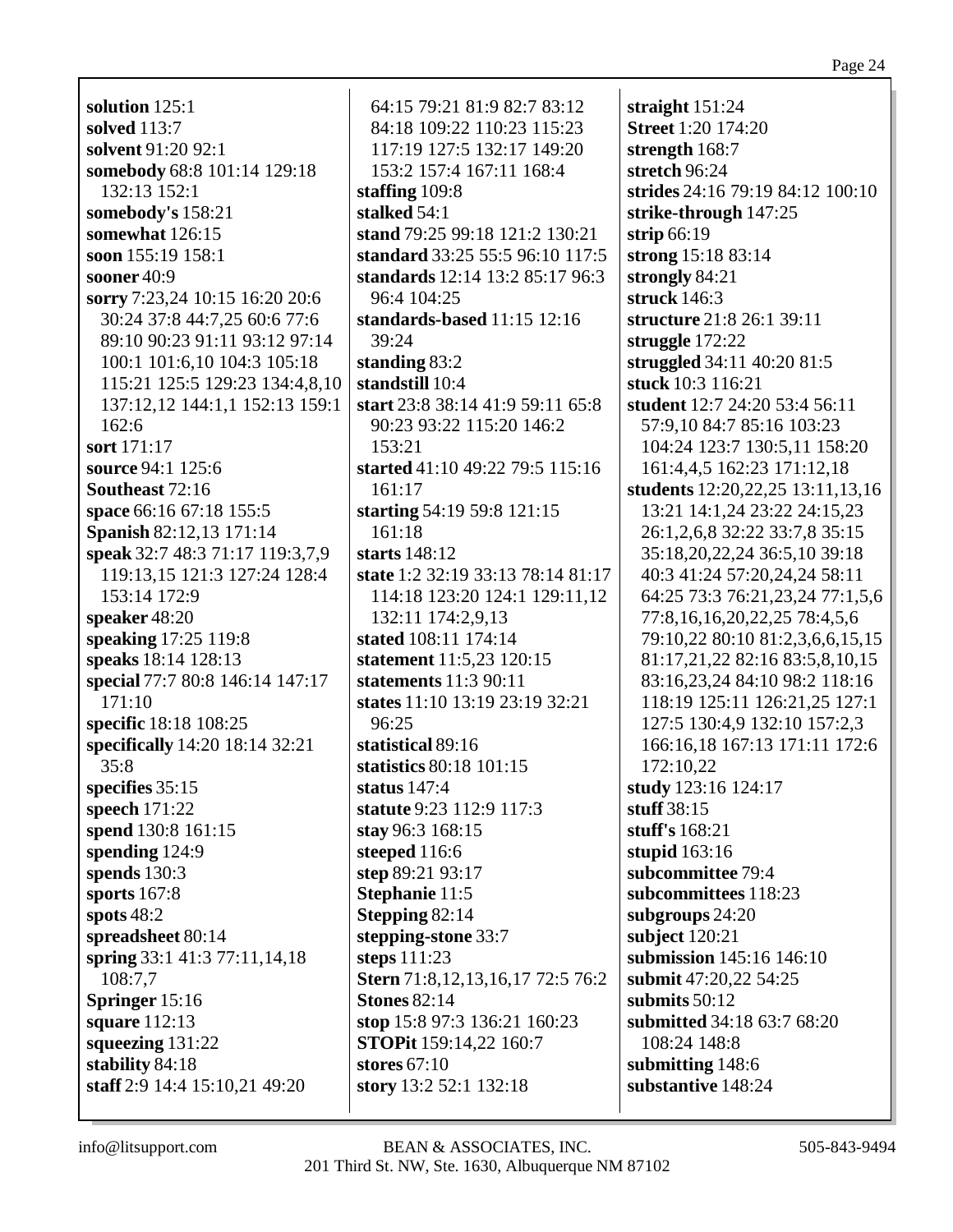**successful** 71:4 156:25 **successfully** 27:20 82:3 **sufficient** 35:2,7 96:1 104:22 **suggest** 131:4 **suggested** 75:15 **suggestion** 20:2 **suggestions** 171:5 **suicidal** 167:18 **suicide** 167:17 **Suite** 1:20 174:20 **summary** 171:3 **summer** 65:20 **superintendent** 159:17,25 **support** 28:11,19,23 57:19 72:7 84:3 98:9 115:17 119:14,16 127:21 128:1,19 168:4 **supporting** 42:11 105:24 128:15 128:21 **supportive** 166:18 **supports** 13:7 **supposed** 102:12 170:23 **sure** 32:14 34:22 36:7 48:9 51:21 51:24 57:14 59:9,14 64:11,16 67:18 72:25 73:10 100:22 104:1 104:3,5 111:3,14 113:18 120:9 120:14,25 123:16 139:15 147:21 148:17 152:5 154:21 157:14 159:10 163:24 165:14 171:6 **surrounding** 12:23 52:23 **survive** 94:3 **swing** 70:13 **switch** 27:14,16 **system** 110:15,17 141:3 159:11 **systems** 157:19 **T**

**T** 3:1 4:1 **table** 42:6 135:13 **Tabled** 3:24 **take** 9:11 35:20 38:9 47:3 59:24 76:5 80:19 86:25 87:1,7,9 100:8,19 101:12,17 102:1 106:7 106:9 109:12 111:18 116:7 118:11 120:5 123:17 129:4 130:21 131:13 137:4 149:13 150:6 152:24 153:22 154:6,7

157:23 158:3,8 **takeaway** 162:20 **taken** 31:12 47:6 56:4 106:20 136:25 162:1 169:2 **takes** 13:22 35:15 109:16 **talk** 17:12,17 51:20 93:17,18 121:10 140:1 149:16 155:7 156:7 **talked** 28:25 29:4 107:15 142:4 166:18 **talking** 51:25 86:22 93:15 112:15 121:22 130:10 135:11 165:9 166:13 167:3 **talks** 96:18 161:9 **Taos** 13:10 **target** 65:1 77:20 91:15 **targeted** 167:5 **targeting** 157:21 **targets** 64:17 **taught** 12:10 14:21 **tax** 114:7,10 123:23 **taxes** 123:7 **teachable** 79:9 **teacher** 11:24 56:22,22 109:15 109:16 **teachers** 11:4 12:13 15:20 19:25 56:18,21,23,25 59:10 165:1 **teaching** 56:11 162:14 **team** 34:7,25 49:22,23 65:2 164:10 **teams** 14:24 **technical** 72:8 140:14,21 **technically** 94:18 95:18 **technology** 156:13 **tell** 81:12 120:10 128:4 135:9 138:1 156:10 165:17 **template** 146:4 **ten** 6:8 14:22 47:4 127:14,15 **ten-zero** 23:1,2 62:3 70:7,8 75:5 75:6 **tend** 37:9 **tent** 19:10 **tentatively** 152:21 **term** 23:5 26:4 29:17 84:17 168:24,24,25 **terms** 21:7 43:10 45:15 83:4 136:1 139:3,22 141:24 144:21

166:8 **test** 24:3 30:12 33:1,13 38:19 39:25 40:25 41:6,9 **tested** 12:25 35:18 **testimony** 174:15 **testing** 25:21 29:2 37:14 39:2,7 39:25 40:4 **tests** 32:25 **Tewa** 172:9,12,17 **text** 122:8 **thank** 8:8,11 12:1 16:8,9 17:7 20:12 23:2,4,9,11 25:14 38:4,6 42:11,14 43:2,3 44:9 47:1,2 50:1 54:10 55:7,10,11 56:2 58:15,16,16 59:1,3,24 60:3 62:5 62:8 63:11 64:1,22 66:23 67:21 68:10,11 70:11,15 71:8,23 72:6 72:9 73:6 75:6,25 76:1,2,3 78:23 79:6 89:13 96:6 97:23 99:8,14,18 103:7 105:17,20 106:22,25 107:12,14,15,19,25 108:1 115:11 124:14 125:23 126:12 129:19 130:15,16 132:4 132:5,14,25 133:4 135:15 136:18 144:3 151:21 152:25 153:10 154:17 160:12 161:11 161:23 168:4,9 170:4,5,13,16 170:19 173:5,8 **thank-you** 169:21 **thanking** 96:17 **thanks** 18:21 25:13 48:12 49:14 50:20 51:7 53:25 54:4 72:10 90:6 94:12 107:11 115:12 136:20 152:24 162:2 169:14 170:11 **thematic** 11:15 12:16 13:6 **Theresa** 55:16 **they'd** 94:6 **thing** 19:18 20:23 30:3,5 34:2 59:18 83:21,25 95:20 100:17 113:5 119:12 123:3 130:1 164:22 165:16 166:2 167:1 **things** 17:5 29:4 38:1 57:4 90:7 117:9 123:14 139:1 140:7 156:22 162:16 163:12,13 165:3 169:1,4 171:25 **think** 11:13 16:17 17:1,3 20:17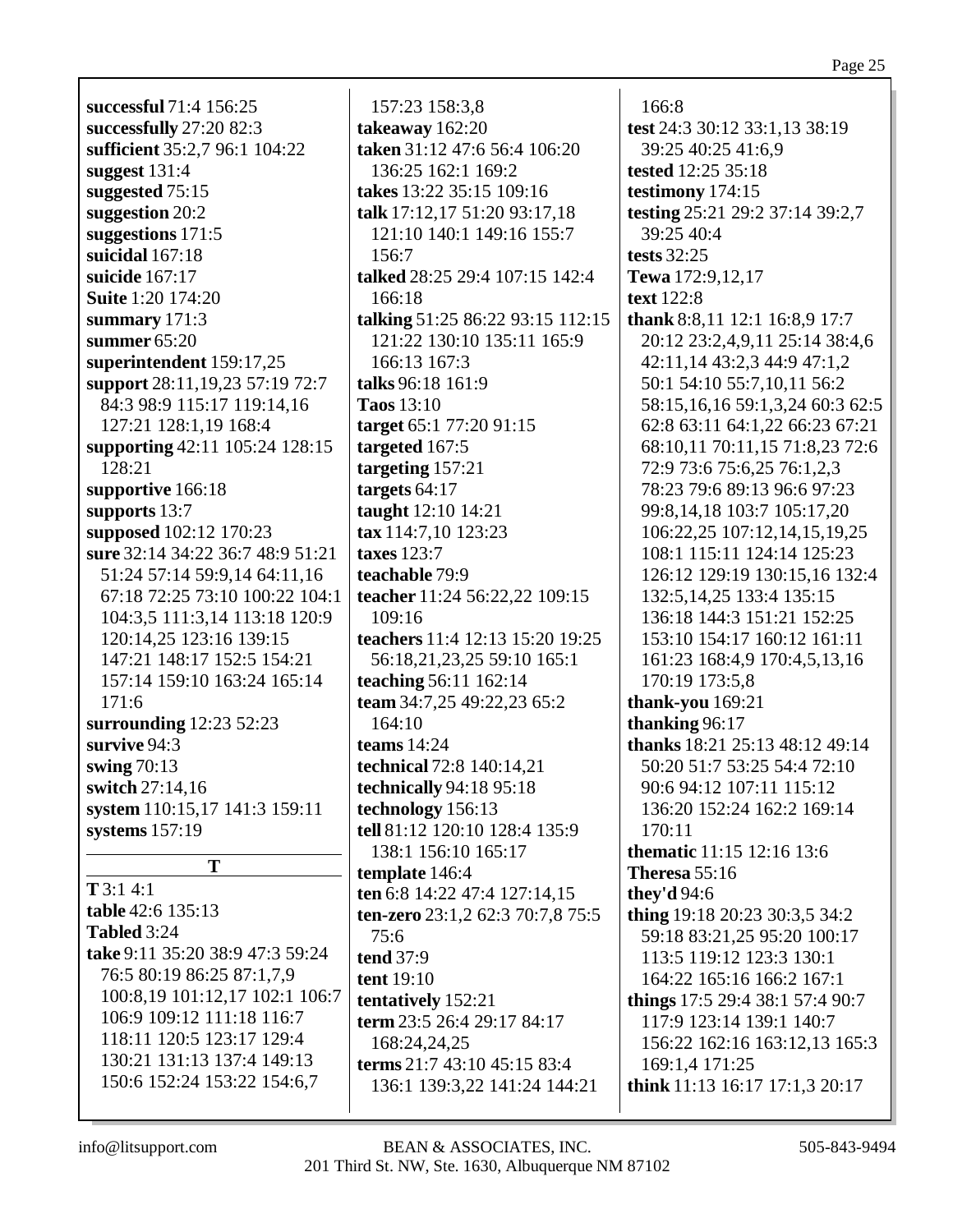| 27:3 28:20 29:6,16,21,23 30:20   | time 10:10 12:1,7 16:3 17:3     | trained 14:20                     |
|----------------------------------|---------------------------------|-----------------------------------|
| 32:15 33:13 34:23 41:25 45:4,5   | 26:12 27:2 37:13 38:10 39:8     | training 7:3 48:15 52:9 53:7 84:1 |
| 48:6 51:6 58:5,8,19 59:7 64:21   | 41:14 56:4 59:9,12 63:25 72:3   | 147:13 172:1                      |
| 78:11 79:9,13 86:21 87:23,24     | 72:20 78:12 79:5,7 82:18 84:1   | trainings 54:25 56:15 71:1        |
| 88:13,14,20,25 89:3 95:20,24     | 84:9 85:20 86:7,14 88:15 95:5   | transcript 1:10 174:11 175:8,13   |
| 96:3 97:6 98:5,23 100:7,9,14     | 95:8,11 96:14 97:3,10,14,15,17  | 175:18,23                         |
| 101:4,11,14,16,20,22,24 102:20   | 98:23 99:23 100:2 102:10,24     | transformation 14:3               |
| 103:6 105:12,25 106:11 107:18    | 103:7,24 105:14 107:17 116:9    | translates 78:5                   |
| 109:25 110:17 112:8 116:6,8,16   | 117:1,6 118:12 126:22 131:21    | transpired 50:22                  |
| 121:7 122:15 123:1,3,15 124:11   | 132:19,19,20 135:8 148:9 150:1  | travel 135:4,4                    |
| 125:14,17 127:3 128:3,10,12,17   | 152:25,25 153:11 161:15 162:2   | <b>treat</b> 156:4                |
| 128:22 129:2,9,13 130:13         | 169:11 175:10,15,20,25          | treated 167:13                    |
| 131:12,16 135:20 136:14 142:3    | <b>timeline</b> 116:17,20       | tremendous 81:4 82:6,21 100:9     |
| 151:23 153:8 154:13,19 157:21    | timely 71:2 149:22              | 170:6                             |
| 158:6 160:14,25 161:2 162:1,17   | times 11:21 32:8 75:11 153:6    | <b>trend</b> 110:19               |
| 163:3,11,17 164:8,20,22 165:15   | 163:25                          | tribal $171:18$                   |
| 165:16 166:5,5,9,21,22,25        | timing 109:19 166:1             | tried 38:18,24 39:23 169:4        |
| 167:2,21 168:24,25 169:4,17      | <b>Tiwa 172:9</b>               | trip 13:3,10 19:6 20:24 165:2     |
| 170:1 172:1,2,3,4                | today 55:19 76:18 78:23 84:24   | trips 11:19 14:2,6,16,16 20:16    |
| thinking 88:8 158:21 169:8,12    | 85:12 100:20 101:12 107:19      | Trish 2:7 158:11                  |
| 171:13,25                        | 115:6 132:14 162:2              | trough $111:7$                    |
| thinks 88:4                      | today's 132:6                   | true 56:11 174:10                 |
| third 1:20 49:10 52:15 86:4,10   | told 35:10 56:5                 | truly $18:8$                      |
| 89:19 90:1 100:7,18 101:17,18    | tomorrow 55:17                  | trust 14:25 55:25 163:7,9 170:22  |
| 101:24 104:23 141:5,9 174:20     | top 91:18 145:23                | 171:1                             |
| third-party 99:25 102:12,15      | topic 119:24 161:14             | try 40:2 161:4                    |
| 103:12,22                        | tossed 88:7                     | trying 10:6 41:18,21 67:9 87:17   |
|                                  | total 12:8 122:19               | 97:11,12 98:14 102:13 109:20      |
| thoroughly 152:1                 |                                 |                                   |
| thought 15:10 37:4 38:15 41:19   | touching 167:19                 | 112:12,18 119:24 120:8 124:18     |
| 68:2 85:3 96:5 100:11 124:17     | Toulouse 2:7 5:10,11 8:17,20    | 125:6 128:15 163:23               |
| 131:15 148:21 162:16 164:7,19    | 16:24,25 20:13,14 21:14,17      | <b>Tuesday</b> 168:15             |
| 167:7 168:20 169:11,23           | 22:1,2 32:3,4 43:17,18 45:16,19 | turn 70:22 140:24 141:17          |
| thoughtful 148:20                | 46:3,4 51:11 59:4,5 60:1 61:9   | turned 13:4 100:14 128:11         |
| Thoughts 94:13                   | 61:10 66:5,6 67:3,12,15 68:4    | Turquoise 53:14                   |
| threats 116:12 158:22 162:19     | 69:13,14 73:7,8,11,21 74:14,15  | twice 120:18                      |
| 163:1,2 165:19                   | 75:8 100:5,6 101:1,9,11 128:24  | two 11:21 14:15 24:9,20,23 32:25  |
| three 28:17 30:4,15 31:5 41:21   | 128:25 129:1 136:22 143:4,5     | 60:13 62:15 65:11 73:16 91:19     |
| 54:8 141:6 162:11 170:23         | 151:15, 16, 25 152:7 168:12, 13 | 94:14 111:7 119:25 124:3          |
| three-year 31:18,18,20 33:20     | 173:10                          | 133:21 138:11 140:10 142:1        |
| 111:6 160:7                      | town 57:18 152:18               | 145:6 149:3,5 152:8 163:24        |
| throw $37:4$                     | track $64:3$                    | two-and-a-half $169:24$           |
| throwing 30:7                    | tracker $51:14$                 | type 38:1 165:3                   |
| Thursday 8:4 47:25 48:6,8 49:8   | trackers 49:16                  | typically 19:5                    |
| 133:7, 13, 14, 21 134: 15 135: 5 | trades 156:13,15,23             |                                   |
| <b>Tier</b> $141:1,2$            | traditional 123:5               | U                                 |
| till 94:21 96:15 103:6           | traffic 10:3                    | Uh-huh 66:17 138:7 158:19         |
| Tim 2:5 170:17                   | trail 53:15 107:18              | 160:18                            |
|                                  |                                 |                                   |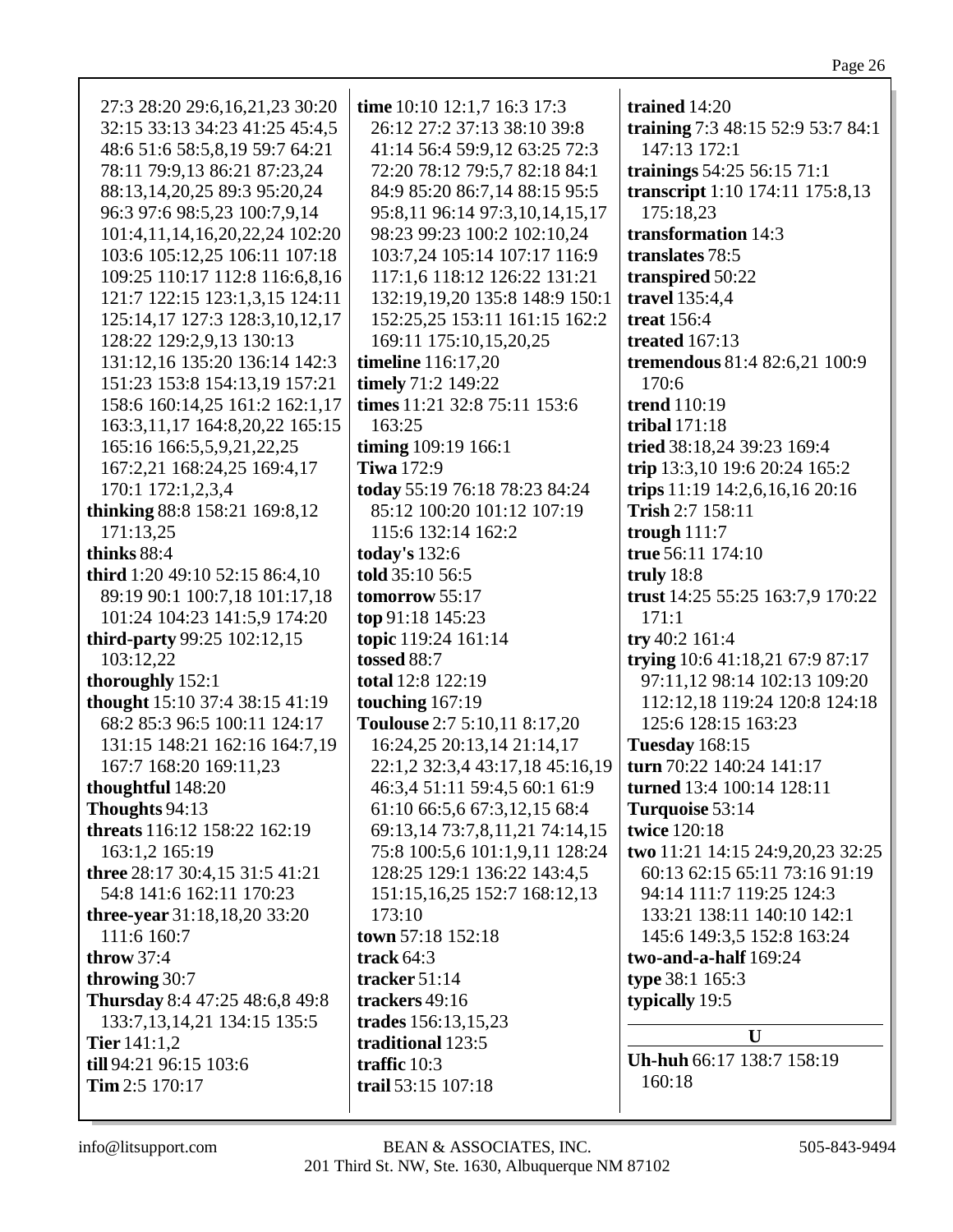**ulterior** 30:21 39:22 **ultimate** 29:20 127:4 ultimately 92:14 93:2 128:10  $167:12$ **unable** 132:13 145:2 156:19 unanimous  $129:3.5$ uncle 172:15 unclear  $34:15$ undercut 128:15 undergo 26:2 underneath 148:4,7 149:18 underperformed 79:20 understand 17:21 20:10 34:4,9 36:14 39:19 40:13 65:14 92:24 93:16 100:4 118:7 121:12 129:21 139:9 165:14 167:9 **understanding**  $41:2078:1285:1$ 90:10 123:10 130:24 173:1 understood 94:7 104:12 133:19 underwent 24:3 unequal  $126:15$ unequivocally 110:1 unfortunate 16:13 35:12 115:22  $118:3$  127:3 unfortunately 52:25 131:16 156:17 167:10 uniform 57:25 121:23 **United 11:10 96:25** units  $40:1$ unknown 50:4,8 126:25 unmodified 92:8 unsuccessful 128:11 **unsure** 112:6,10 update 47:21,24 48:22,23 50:2 62:21 63:4 86:13 96:15,18 103:8 141:1 145:25 147:5 152:14 161:24 updated  $49:16$ updates  $47:13$ upward  $110:19$ use 28:5 32:16,20 33:2,16,19 37:23 150:12 161:22 **user** 165:24 usually  $123:13$ utility 123:14,17  $\mathbf{V}$ 

valedictorian 171:20 value 125:12,17 Varela 25:20.20 38:12 40:17 41:2  $41:8$ varies 19:2 variety 51:17 131:1 various 13:8 147:15 vendor 80:24 **venue** 152:20,21 venues  $49:12$ verbatim  $63:6$ **verified** 60:14 73:17 verify  $34:13$ version  $139:12$ versions  $137:23$ versus 114:11 120:5 130:11 Vice  $2:3$ **viewed** 109:22 viewing  $96:14$ Vigil 78:20,21 82:6 90:13 violation 169:5 virtual  $156:7$ virtually 36:3 visit 4:3 15:16 16:19 19:16 60:14 137:11, 16, 21 138:12, 15, 25 140:8, 16 141:19, 20 142:1, 7, 10  $142:16$ Visitors'  $4:10$ visits 138:17,19,23 141:7,24 vital  $14:2$ voice 107:22 voicing  $118:25$ volumes  $128:13$ vote 23:1 46:24 52:20 53:21 65:25 86:16,19 94:15 95:18 96:4 101:19,23,25 102:3 115:9 118:24 119:10 126:3,5,7 127:8 127:11 128:6 129:2,3,5,6,8,10 129:14,15 132:7,8,13 144:2 vote's 131:12 voted 50:5 119:6 votes  $22:1644:2046:962:2$ 69:22 74:20 115:9 127:19 143:7  $151:14$ voting 84:24 94:15 119:10 126:9  $129.5$ 

W  $W-9146:16$ wait 29:11 86:9 87:2 94:21 95:4 95:17,24 96:14 98:15 99:6,16 100:17 102:4,22 104:7 120:13 waiting 25:15 40:11 87:20 97:21 98:10 102:10 103:6 155:3  $160:22.168:19$ Walatowa 172:21 walk 172:25 wall 14:22 want 16:18 21:1 25:22 27:11,13 27:22 28:3,4,8 31:2,14 32:5,7 32:11 34:8 37:3 42:2,7,15,18 56:2 58:16 59:6,9,14,21 62:21 63:4,24 65:24 67:8 68:13 72:18 75:9 76:6,18 79:6 82:1 84:8,9 84:10,10,15,16,17 87:12 89:7 89:19 95:2,4,19 96:14 99:15 100:13,15,20 102:22 103:25 104:5 106:7,9,14 107:22 108:1 113:1,5 118:17 120:13 126:17 126:19 128:12 131:8,17 132:10 145:25 146:12 149:6 153:10 161:3,24 162:8 165:17 167:11 167:12 168:3.9.18 170:5 173:4 wanted 12:11 17:16 38:23 39:1 39:10 42:6 48:23 51:21 55:15 57:11 58:9 75:23 78:25 80:2 96:21 97:16 105:9 130:18 139:8 139:15 144:20 148:17 149:8,10 154:16 155:2 167:15 170:13  $171:2$ wanting 73:5 83:15 147:20 wants 64:11 119:21 122:13 wasn't 9:3 28:17 30:25 32:12 33:16 39:22 40:5 100:10 105:22 107:17 173:6 watching  $20:10$ water 12:19,22,25 13:3,5,9 way 10:6 20:1,2 23:8 29:22 39:2 52:10 86:11 98:9 99:11 100:19 106:8 115:5 132:8 134:6.24 135:21 146:10 149:22 164:20 ways 75:21 109:7 140:11 we'll 10:11 42:25 58:25 72:1 76:6 76:7 90:1 92:4,6 96:18 100:24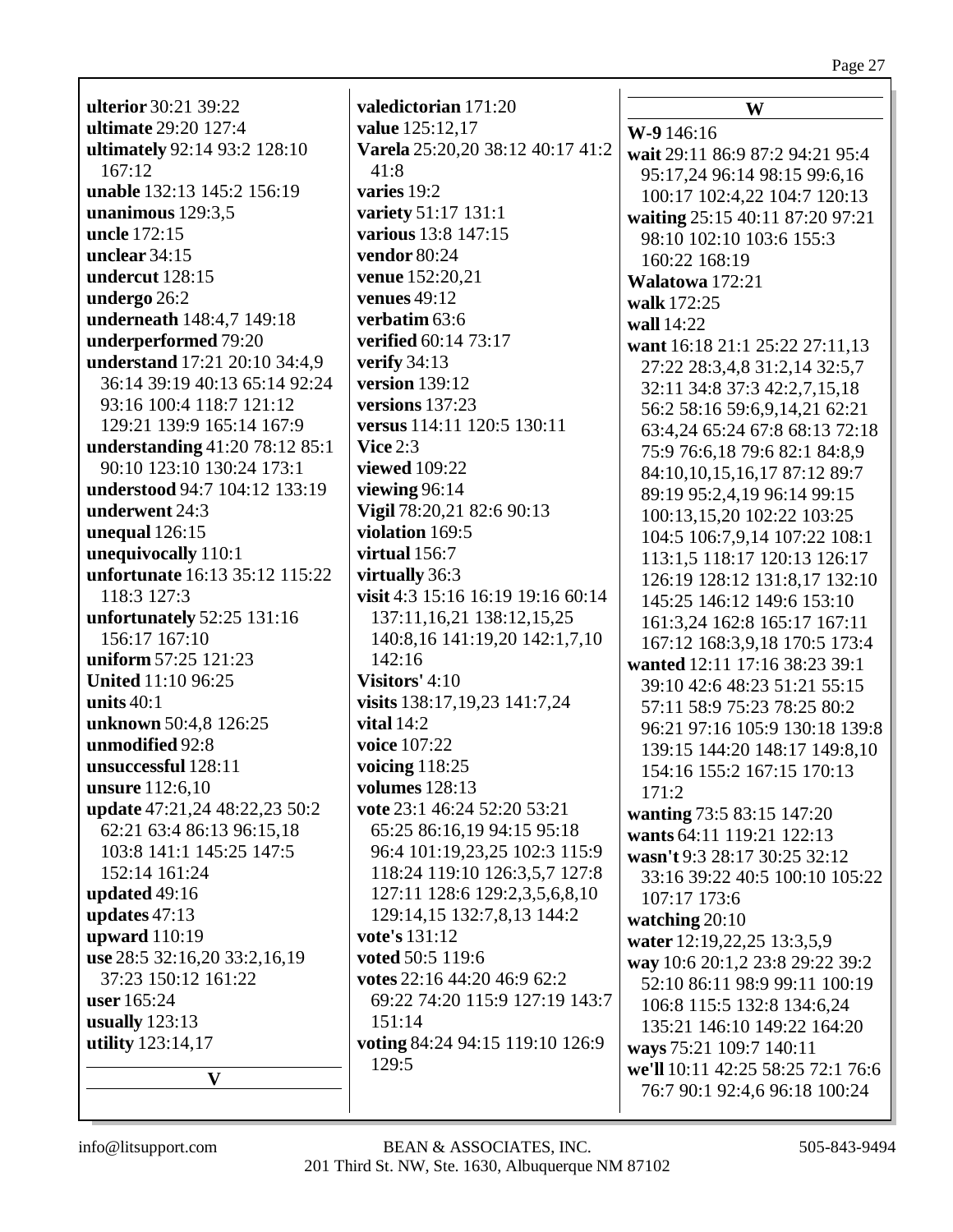| white 149:9<br>28:14,20 30:6,7 40:8 48:17,21<br>whole-scale 28:3<br>86:12,15,18 94:17,23 146:14<br>49:22 50:15 53:25 55:23 56:24<br>whole-school 13:9<br>wrong 29:14,14,22 85:1 89:14<br>57:15 59:16 62:6 64:13 65:10<br>whoops $144:1$<br>106:5<br><b>WIDA 78:10,13</b><br>wrote 11:11 14:11 163:22<br>66:1 72:2,4,16 79:19 80:14<br>81:12 82:13 83:5,19,20 84:4,5<br>wide 128:23<br>X<br>84:11,24 85:11,11,24 86:7,21<br>wife 55:15<br>X3:14:1<br>87:14,14 89:2,4,6 91:20,23<br>wife's 172:15<br>X's 163:10<br>93:15 94:24 95:9 96:13,14,15<br>wilderness 13:15 14:1,6 18:15,18<br>96:17 97:6,16 98:7,19 100:1<br>18:25 19:4,12,21 20:18,21<br>Y<br>103:7,22 106:8,18 111:3,14<br>willing $19:10$<br>y 125:5<br><b>Wilson 72:16</b><br>112:9,15 113:17 115:15,17,18<br>Wings 10:9,12,20 15:13,24 16:5<br>116:21 117:11 118:5 119:17,19<br>121:22 125:12 126:9,14 128:9<br>21:6 47:21 52:25<br>106:13 116:5 117:13 119:23<br>128:14,20 129:10,17 131:22<br>winter 20:24 77:10,12,13,18<br>133:1 134:15,24 137:3,6,15<br>wish 8:13 58:25 59:6 67:8 71:24<br>139:9, 10, 20 142:9 146: 23<br>130:21 135:25<br>160:22 161:17 162:6 167:25<br>wished 153:15<br>171:7<br>wishes 76:7 100:3<br>170:24<br>we've 16:1 17:1 27:7,11 31:2,7<br><b>WITNESS 23:4</b><br>21:8 25:21 28:13,14 29:10<br>33:24 36:3 40:19 50:25 51:24<br>word 18:18 65:14 102:14<br>30:12 32:25 33:17,18,20,20<br>56:4,15 57:18 75:9 78:11 79:13<br>worded 17:9<br>words 163:24<br>79:19 81:1,8 82:10,11,22 83:9<br>work 7:4 8:4 11:8 39:23 41:12,22<br>83:22 84:13 91:13 92:2 93:15<br>93:21 94:2 107:23,24,24 110:20<br>49:2,9,12 58:5,17 65:14 68:11<br>42:22,22 48:17 57:23 58:19<br>118:8 119:5,6 145:22 151:23<br>82:6 83:18 84:14 98:3,6 111:6<br>131:18 132:21 133:1 134:16<br>160:23 163:24 164:9 166:20<br>81:25,25 90:14,15,21,24,25<br>135:13 137:2,3,9,23 138:8,21<br>169:4,8<br>91:3,17,19,20 92:8 94:3 97:5<br>139:18 144:9,17 147:11 153:1<br>weakness 91:4<br>98:8,19 99:2 105:11 108:9<br>154:24 163:1 169:9,23 170:2,6<br>wear 164:11<br>109:11 110:2,3 111:12 112:3<br>website 158:5 165:18<br>170:9, 10, 14, 23, 25 173: 5<br><b>Wednesday</b> 49:7 133:11,12,21<br>worked 37:7 40:23 64:5 79:21<br>124:8, 16 125:4 136:7 137:8<br>134:15 152:17 168:15<br>81:8 83:22 144:8 173:5<br>working 27:13 28:18 29:3,13<br>week 47:25 49:22 57:25 63:2,3<br>153:22 157:11,20 159:21<br>64:9 83:11 153:7,8,12 155:4,9<br>30:1,5 31:1 49:4 96:10 134:24<br>160:10 165:22 168:19<br>147:16 152:20 171:18<br>157:7<br>weeks 60:13 73:16 113:4 145:6<br>works 28:8 77:19 154:18<br>91:24<br><b>Workshop 108:7,8</b><br>149:3,5 168:5<br>years 12:11 14:22 20:8,9 24:9<br>weird 158:22<br>world 13:4 109:21<br>welcome 49:25 70:14 121:6<br>worried 55:18<br>worrisome 27:9<br>135:12<br>111:7 124:2,4 125:20 156:16<br>welfare $67:16$<br>worse 110:2<br>162:15<br>well-intentioned 42:8<br>worth 77:19 166:5 | 168:24<br>we're 6:25 7:2,3 8:1 15:6 16:12<br>16:12,14 17:6,18 18:19 19:12<br>19:14, 14, 19, 20, 22 26: 25 27: 1 | wouldn't 21:1 66:14 94:15 98:25<br>weren't 20:20 28:17 31:5,6 57:13<br>102:4 125:8<br>wow 51:4,6<br>writing 11:7 12:3 13:1,2,4<br>written 9:18 36:10 77:4 85:6<br>yeah 20:10 23:7 32:14 45:4 54:23<br>55:10 83:1,1 93:2 103:17,17,18<br>122:6 126:11,11 131:10 133:16<br>136:4 155:20,24 156:1,2 157:24<br>159:11 161:19 167:15 170:21<br>year 4:5 13:21 15:15,24,25 20:17<br>34:24 35:16,21,23 37:7,11,12<br>37:17 38:3,13,14,16,25 39:6,19<br>40:1,2,14,16,18,24 41:1,6,10,10<br>60:12 62:14 64:14 65:10 72:8<br>114:4,24 115:15 117:12 123:8<br>138:16 144:4 146:9 150:11,13<br>year's 23:24 32:22 33:4,9 91:24<br>28:17 30:4,15 31:5 41:21 51:12<br>56:16,19,24 58:3 67:15 110:18 |
|----------------------------------------------------------------------------------------------------------------------------------------------------------------------------------------------------------------------------------------------------------------------------------------------------------------------------------------------------------------------------------------------------------------------------------------------------------------------------------------------------------------------------------------------------------------------------------------------------------------------------------------------------------------------------------------------------------------------------------------------------------------------------------------------------------------------------------------------------------------------------------------------------------------------------------------------------------------------------------------------------------------------------------------------------------------------------------------------------------------------------------------------------------------------------------------------------------------------------------------------------------------------------------------------------------------------------------------------------------------------------------------------------------------------------------------------------------------------------------------------------------------------------------------------------------------------------------------------------------------------------------------------------------------------------------------------------------------------------------------------------------------------------------------------------------------------------------------------------------------------------------------------------------------------------------------------------------------------------------------------------------------------------------------------------------------------------------------------------------------------------------------------------------------------------------------------------------------------------------------------------------------------------------------------------------------------------------------------------------------------------------------------------------------------------------------------------------------------------------------------------------------------------------------------------------------------------------------------------------------------------------------------------------------------------------------------------------------------------------------------------------------------------------------------------------------------------------------------------------------------------------------|-----------------------------------------------------------------------------------------------------------------|---------------------------------------------------------------------------------------------------------------------------------------------------------------------------------------------------------------------------------------------------------------------------------------------------------------------------------------------------------------------------------------------------------------------------------------------------------------------------------------------------------------------------------------------------------------------------------------------------------------------------------------------------------------------------------------|
|----------------------------------------------------------------------------------------------------------------------------------------------------------------------------------------------------------------------------------------------------------------------------------------------------------------------------------------------------------------------------------------------------------------------------------------------------------------------------------------------------------------------------------------------------------------------------------------------------------------------------------------------------------------------------------------------------------------------------------------------------------------------------------------------------------------------------------------------------------------------------------------------------------------------------------------------------------------------------------------------------------------------------------------------------------------------------------------------------------------------------------------------------------------------------------------------------------------------------------------------------------------------------------------------------------------------------------------------------------------------------------------------------------------------------------------------------------------------------------------------------------------------------------------------------------------------------------------------------------------------------------------------------------------------------------------------------------------------------------------------------------------------------------------------------------------------------------------------------------------------------------------------------------------------------------------------------------------------------------------------------------------------------------------------------------------------------------------------------------------------------------------------------------------------------------------------------------------------------------------------------------------------------------------------------------------------------------------------------------------------------------------------------------------------------------------------------------------------------------------------------------------------------------------------------------------------------------------------------------------------------------------------------------------------------------------------------------------------------------------------------------------------------------------------------------------------------------------------------------------------------------------|-----------------------------------------------------------------------------------------------------------------|---------------------------------------------------------------------------------------------------------------------------------------------------------------------------------------------------------------------------------------------------------------------------------------------------------------------------------------------------------------------------------------------------------------------------------------------------------------------------------------------------------------------------------------------------------------------------------------------------------------------------------------------------------------------------------------|

Г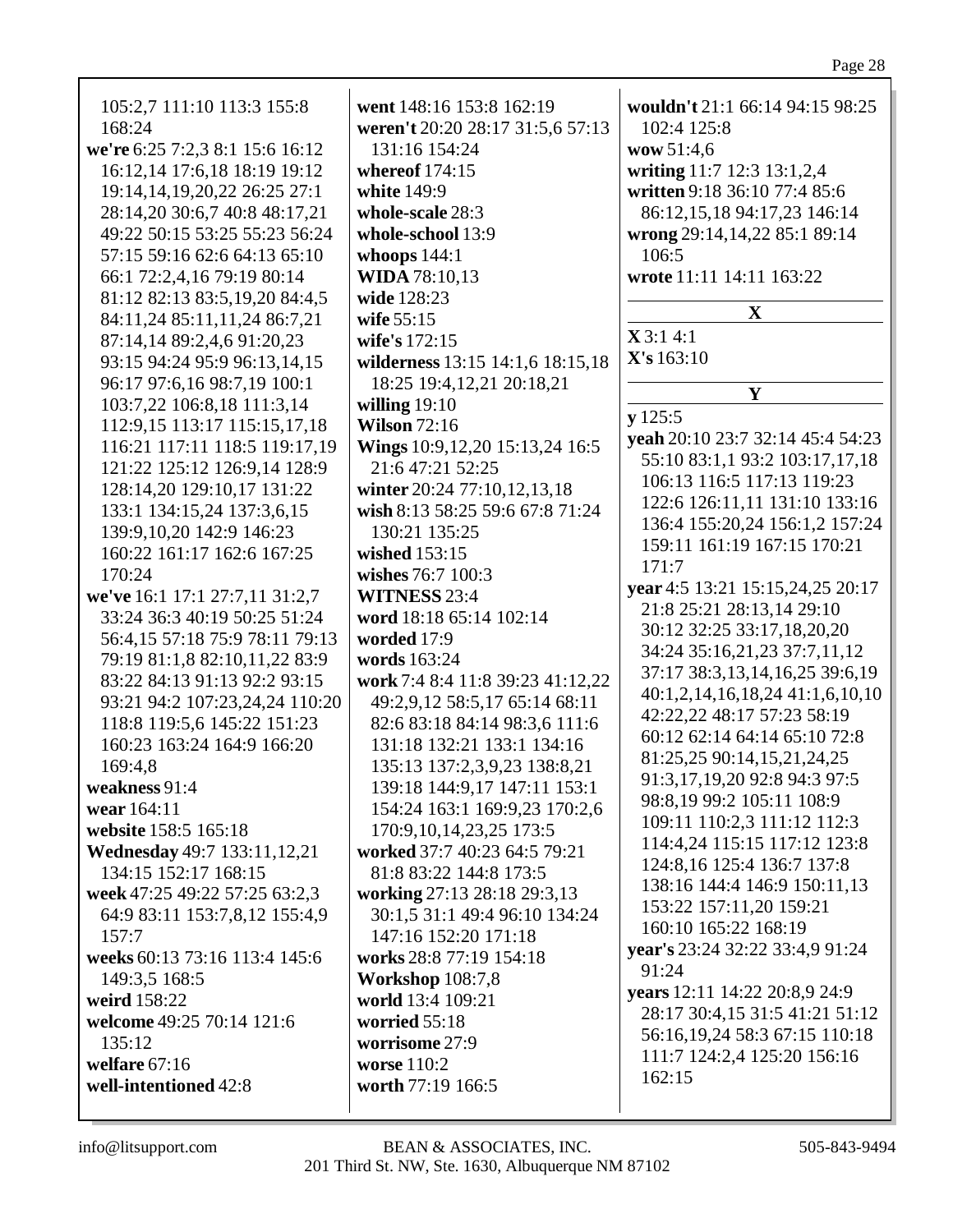| years' 77:19 80:11              | 14 4:4 130:12 146:19 157:22           | 2010 110:22 111:1                |
|---------------------------------|---------------------------------------|----------------------------------|
| yesterday 56:20 106:2 107:16    | 140 130:8                             | 2015 24:11                       |
| 121:8 131:15 134:12 137:3,9,24  | 1444:4                                | 2016 24:12                       |
| 138:9 139:18 141:8 142:5 144:8  | 145 21:12                             | 2017 24:22 79:5                  |
| 144:16 146:7 147:3,18 154:25    | 147 21:9                              | 2018 1:11 5:3 138:14 140:2,5,9   |
|                                 |                                       |                                  |
| 158:12 170:24 173:6             | 149 21:11                             | 140:15 141:14 142:14,17          |
| yesterday's 49:2 144:17         | 15 1:11 20:8,9 113:12 114:5           | 174:16                           |
| young 58:1,1 66:25              | 122:25 125:20 130:12 147:2            | 2018-2019 150:13                 |
|                                 | 153:24,25 154:4                       | 2019 92:22 98:17,18              |
| ${\bf Z}$                       | 15,000 130:5                          | 206 78:5                         |
| zero 92:9 160:3                 | 1574:6                                | 20th 133:23 134:3 136:21         |
| <b>Zosel</b> 11:24              | 15th $5:3$                            | 21 147:19                        |
|                                 | 164:677:890:11,14,15,22,23,24         | 214 78:3                         |
| $\boldsymbol{0}$                |                                       |                                  |
|                                 | 91:3                                  | 219 1:19 174:8,19                |
| 1                               | 16.725:2                              | 21st 48:1                        |
| 13:3 4:10 76:25 77:2,9,11 80:7  | 160 130:8                             | 22 26:3 27:16                    |
| 117:4                           | 1630 1:20 174:20                      | 226 125:4                        |
|                                 | 1684:7                                | 227 125:5                        |
| 1,000 123:6 130:4               | 174:7 24:12 90:11,21,25 91:3          | 229,000 91:13                    |
| 1,051-and-a-half $21:9$         | 1720 66:10                            | 22nd 48:1                        |
| 1,070-and-a-half $21:10$        |                                       |                                  |
| 1,108.5 21:12                   | 1744:8                                | 239 77:16,25                     |
| 1.485:2389:6                    | 176 77:25                             | 24 1 1 4:4                       |
| 1.5 80:11 88:1 89:14            | 187:277:1091:1992:8                   | 24th 112:1 158:1                 |
| 1.5-year 96:23 97:1,12          | 18-'19 108:9                          | 25 148:13                        |
|                                 | 185 77:16                             | 26 148:13                        |
| 1:40 173:14                     | 18th 49:8 133:9,9,10,11,12,21         | 27 20:15                         |
| 10 3:19 76:11 91:22 125:11,16   | 134:2,14,20                           | 27th 112:1                       |
| 157:21                          | 19 147:10                             | 280 78:4,5,5                     |
| <b>10-minute 55:21</b>          |                                       |                                  |
| 10:1347:6                       | 190 57:24                             | 29 24:23 149:7 174:16            |
| 100 83:12 92:3,3,7 123:24 124:1 | 19th 133:7,8,16 134:3 136:21          | 2B 23:19                         |
| 160:2                           | 161:13                                |                                  |
| 100,000 109:18 160:8            |                                       | 3                                |
|                                 | $\overline{2}$                        | 3 3:6 12:21 20:19 96:25 113:8,14 |
| 1073:21                         | 2 3:5 6:25 77:13                      | 122:25 141:1                     |
| <b>10th 8:4</b>                 | 2,000 130:9                           | $3 - 521:10$                     |
| 11 3:21 56:24 107:6 114:11,12   | 2,500 123:7 130:9                     | 30 106:17 112:2                  |
| 146:6                           | 2.724:25                              | 300 1:12 48:13                   |
| 11:22 106:20                    | 2:00 48:8 106:12                      | 31 148:25                        |
| 11:30 105:23 106:4              | 20 92:9 106:15 108:10 109:2,5,6       | 31st 81:13,19                    |
| 110 57:24 73:5 135:8            |                                       |                                  |
| 115 51:12                       | 109:13 113:6,13,23 119:24             | 32 149:15                        |
| 12 3:23 21:12 137:4,6,20        | 120:4, 12, 12 122: 18, 19, 19, 20, 21 | 33 77:6 112:8                    |
| 12:00 106:18                    | 124:7,8                               | 335 83:8                         |
|                                 | $20 - 142:12$                         | 34 149:23                        |
| 12:14 106:21                    | 20-below 20:25 21:2                   | 35 106:19                        |
| 134:3 125:16 137:8,15,20        | 20,000 109:13                         | 37-or-so 58:3                    |
| 131 62:12 70:23                 | 2009 82:18                            | 370 83:5                         |
| 136 3:23                        | 201 1:20 174:20                       |                                  |
| 1374:3                          |                                       |                                  |
|                                 |                                       |                                  |